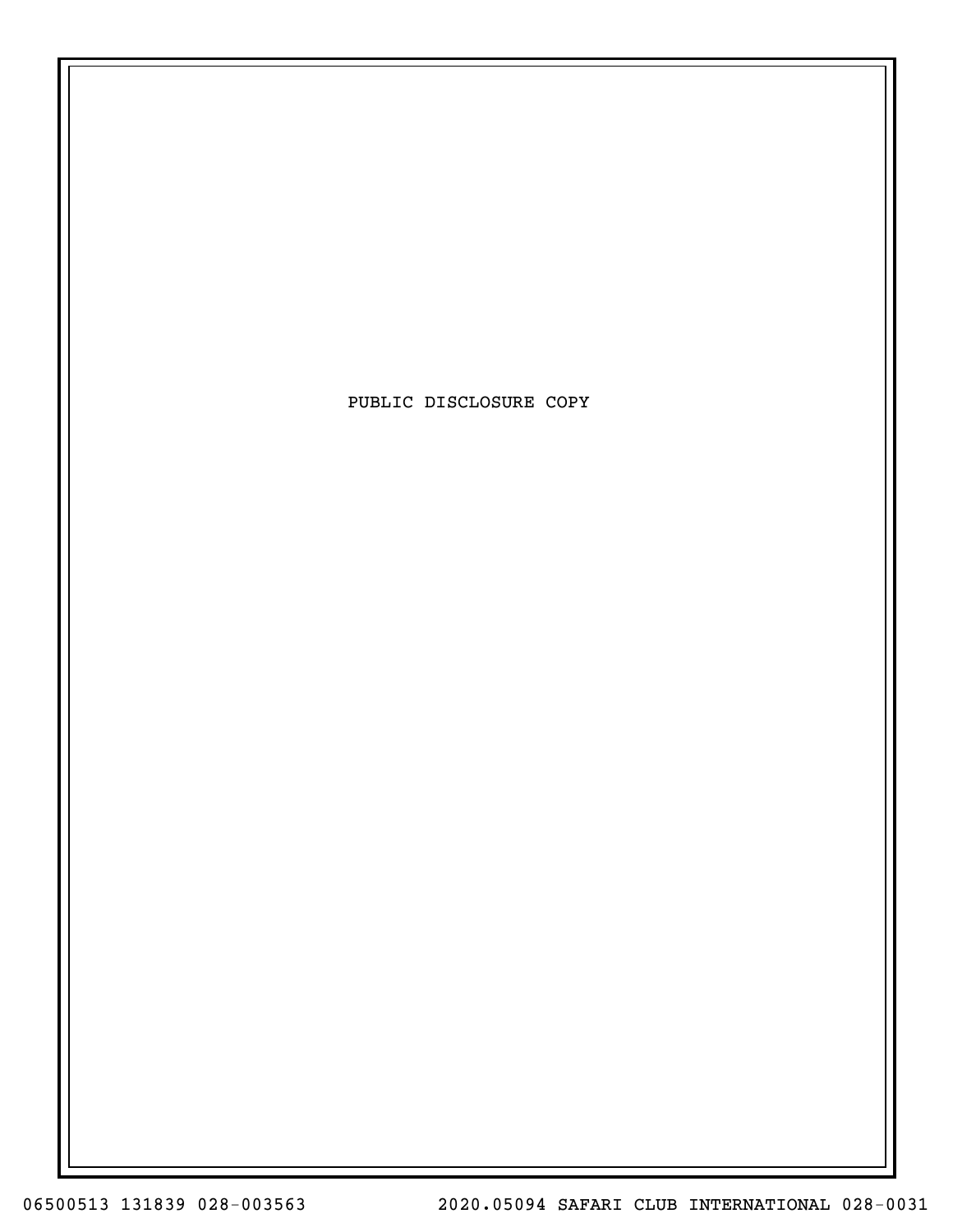|                                |                   |                                                        |                                                                                                                                                                            | PUBLIC DISCLOSURE COPY **                                                   |            |                                                   |                                                                  |  |  |  |
|--------------------------------|-------------------|--------------------------------------------------------|----------------------------------------------------------------------------------------------------------------------------------------------------------------------------|-----------------------------------------------------------------------------|------------|---------------------------------------------------|------------------------------------------------------------------|--|--|--|
|                                |                   |                                                        |                                                                                                                                                                            | <b>Return of Organization Exempt From Income Tax</b>                        |            |                                                   | OMB No. 1545-0047                                                |  |  |  |
|                                |                   | Form 990                                               | Under section 501(c), 527, or 4947(a)(1) of the Internal Revenue Code (except private foundations)                                                                         |                                                                             |            |                                                   |                                                                  |  |  |  |
|                                |                   |                                                        |                                                                                                                                                                            | Do not enter social security numbers on this form as it may be made public. |            |                                                   | <b>Open to Public</b>                                            |  |  |  |
|                                |                   | Department of the Treasury<br>Internal Revenue Service |                                                                                                                                                                            | Go to www.irs.gov/Form990 for instructions and the latest information.      |            |                                                   | <b>Inspection</b>                                                |  |  |  |
|                                |                   |                                                        | A For the 2020 calendar year, or tax year beginning                                                                                                                        | JUL 1, 2020                                                                 |            | 2021<br>and ending $JUN$ 30,                      |                                                                  |  |  |  |
|                                | <b>B</b> Check if |                                                        | C Name of organization                                                                                                                                                     |                                                                             |            | D Employer identification number                  |                                                                  |  |  |  |
|                                | applicable:       |                                                        |                                                                                                                                                                            |                                                                             |            |                                                   |                                                                  |  |  |  |
|                                | Address<br>change |                                                        |                                                                                                                                                                            |                                                                             |            |                                                   |                                                                  |  |  |  |
|                                | Name<br>change    |                                                        | Doing business as                                                                                                                                                          |                                                                             |            | 86-0974183                                        |                                                                  |  |  |  |
|                                | Initial<br>return |                                                        | Number and street (or P.O. box if mail is not delivered to street address)                                                                                                 |                                                                             | Room/suite | E Telephone number                                |                                                                  |  |  |  |
|                                | Final<br>return/  |                                                        | 4800 WEST GATES PASS ROAD                                                                                                                                                  |                                                                             |            | 520-620-1220                                      |                                                                  |  |  |  |
|                                | termin-<br>ated   |                                                        | City or town, state or province, country, and ZIP or foreign postal code                                                                                                   |                                                                             |            | G Gross receipts \$                               | 14,905,948.                                                      |  |  |  |
|                                | Amended<br>return |                                                        | 85745<br>TUCSON, AZ                                                                                                                                                        |                                                                             |            | H(a) Is this a group return                       |                                                                  |  |  |  |
|                                | Applica-<br>tion  |                                                        | F Name and address of principal officer: WILLIAM LAIRD HAMBERLIN                                                                                                           |                                                                             |            | for subordinates?                                 | $ {\mathsf Y}{\mathsf e}{\mathsf s} \ \overline{{\mathsf X}}$ No |  |  |  |
|                                | pending           |                                                        | SAME AS C ABOVE                                                                                                                                                            |                                                                             |            | $H(b)$ Are all subordinates included?             | Yes<br>l No                                                      |  |  |  |
|                                |                   | Tax-exempt status:                                     | 501(c)(3) $X$ 501(c)(<br>4                                                                                                                                                 | $\leq$ (insert no.)<br>$4947(a)(1)$ or                                      | 527        |                                                   | If "No," attach a list. See instructions                         |  |  |  |
|                                |                   |                                                        | J Website: WWW.SCIFIRSTFORHUNTERS.ORG                                                                                                                                      |                                                                             |            |                                                   | $H(c)$ Group exemption number $\triangleright$ 2663              |  |  |  |
|                                |                   |                                                        | K Form of organization: $X$ Corporation<br>Trust                                                                                                                           | Other $\blacktriangleright$<br>Association                                  |            |                                                   | L Year of formation: 2000 M State of legal domicile: AZ          |  |  |  |
|                                | Part I            | <b>Summary</b>                                         |                                                                                                                                                                            |                                                                             |            |                                                   |                                                                  |  |  |  |
|                                | 1                 |                                                        | Briefly describe the organization's mission or most significant activities: TO PROTECT THE FREEDOM TO HUNT                                                                 |                                                                             |            |                                                   |                                                                  |  |  |  |
| Governance                     |                   |                                                        | AND TO PROMOTE WILDLIFE CONSERVATION WORLDWIDE.                                                                                                                            |                                                                             |            |                                                   |                                                                  |  |  |  |
|                                | 2                 |                                                        | Check this box $\blacktriangleright$ $\blacksquare$ if the organization discontinued its operations or disposed of more than 25% of its net assets.                        |                                                                             |            |                                                   |                                                                  |  |  |  |
|                                | з                 |                                                        | Number of voting members of the governing body (Part VI, line 1a)                                                                                                          |                                                                             |            | 3                                                 | 233                                                              |  |  |  |
|                                | 4                 |                                                        |                                                                                                                                                                            |                                                                             |            | $\overline{\mathbf{4}}$                           | 232                                                              |  |  |  |
|                                | 5                 |                                                        |                                                                                                                                                                            |                                                                             |            | 5                                                 | 127                                                              |  |  |  |
|                                | 6                 |                                                        |                                                                                                                                                                            |                                                                             |            | 6                                                 | 257                                                              |  |  |  |
| <b>Activities &amp;</b>        |                   |                                                        |                                                                                                                                                                            |                                                                             |            | 7a                                                | 875,237.                                                         |  |  |  |
|                                |                   |                                                        |                                                                                                                                                                            |                                                                             |            | 7 <sub>b</sub>                                    | 0.                                                               |  |  |  |
|                                |                   |                                                        |                                                                                                                                                                            |                                                                             |            | <b>Prior Year</b>                                 | <b>Current Year</b>                                              |  |  |  |
|                                | 8                 |                                                        | Contributions and grants (Part VIII, line 1h)                                                                                                                              |                                                                             |            | 1,124,952.                                        | 934,035.                                                         |  |  |  |
|                                | 9                 |                                                        | Program service revenue (Part VIII, line 2g)                                                                                                                               |                                                                             |            | 3,843,018.                                        | 3, 227, 912.                                                     |  |  |  |
| Revenue                        | 10                |                                                        |                                                                                                                                                                            |                                                                             |            | 2,352,482.                                        | 459,689.                                                         |  |  |  |
|                                | 11                |                                                        |                                                                                                                                                                            |                                                                             |            | 6,733,372.                                        | 6,548,822.                                                       |  |  |  |
|                                | 12                |                                                        | Total revenue - add lines 8 through 11 (must equal Part VIII, column (A), line 12)                                                                                         |                                                                             |            | 14,053,824.                                       | 11, 170, 458.                                                    |  |  |  |
|                                | 13                |                                                        |                                                                                                                                                                            |                                                                             |            | 1,747,131.                                        | 578,970.                                                         |  |  |  |
|                                | 14                |                                                        | Benefits paid to or for members (Part IX, column (A), line 4)                                                                                                              |                                                                             |            | 0.                                                | 0.                                                               |  |  |  |
| ses                            | 15                |                                                        | Salaries, other compensation, employee benefits (Part IX, column (A), lines 5-10)                                                                                          |                                                                             |            | 6,457,052.                                        | 4,521,540.                                                       |  |  |  |
|                                |                   |                                                        | 16a Professional fundraising fees (Part IX, column (A), line 11e)                                                                                                          |                                                                             |            | 0.                                                | 0                                                                |  |  |  |
| Expens                         |                   |                                                        | b Total fundraising expenses (Part IX, column (D), line 25)                                                                                                                | $\blacktriangleright$ 44,807.                                               |            |                                                   |                                                                  |  |  |  |
|                                | 17                |                                                        |                                                                                                                                                                            |                                                                             |            | 5,221,104.                                        | 5,535,965.                                                       |  |  |  |
|                                | 18                |                                                        | Total expenses. Add lines 13-17 (must equal Part IX, column (A), line 25)                                                                                                  |                                                                             |            | 13, 425, 287.                                     | 10,636,475.                                                      |  |  |  |
|                                | 19                |                                                        |                                                                                                                                                                            |                                                                             |            | 628,537.                                          | 533,983.                                                         |  |  |  |
| Net Assets or<br>Fund Balances |                   |                                                        |                                                                                                                                                                            |                                                                             |            | <b>Beginning of Current Year</b><br>15, 142, 493. | <b>End of Year</b><br>16,509,890.                                |  |  |  |
|                                | 20                | Total assets (Part X, line 16)                         |                                                                                                                                                                            |                                                                             |            | 6,577,199.                                        | 11,031,244.                                                      |  |  |  |
|                                | 21                |                                                        | Total liabilities (Part X, line 26)                                                                                                                                        |                                                                             |            | 8,565,294.                                        | 5,478,646.                                                       |  |  |  |
|                                | 22<br>Part II     | Signature Block                                        |                                                                                                                                                                            |                                                                             |            |                                                   |                                                                  |  |  |  |
|                                |                   |                                                        | Under penalties of perjury, I declare that I have examined this return, including accompanying schedules and statements, and to the best of my knowledge and belief, it is |                                                                             |            |                                                   |                                                                  |  |  |  |
|                                |                   |                                                        | true, correct, and complete. Declaration of the preparer (other than officer) is based on all information of which preparer has any knowledge.                             |                                                                             |            |                                                   |                                                                  |  |  |  |
|                                |                   |                                                        |                                                                                                                                                                            |                                                                             |            |                                                   | 92                                                               |  |  |  |
|                                |                   |                                                        | Signature of officer                                                                                                                                                       |                                                                             |            | Date                                              |                                                                  |  |  |  |
| Sign                           |                   |                                                        | NATHAN BOLT, CFO                                                                                                                                                           |                                                                             |            |                                                   |                                                                  |  |  |  |
| Here                           |                   |                                                        | Type or print name and title                                                                                                                                               |                                                                             |            |                                                   |                                                                  |  |  |  |
|                                |                   | Print/Type preparer's name                             |                                                                                                                                                                            |                                                                             |            | Date<br>Check                                     | PTIN                                                             |  |  |  |
| Paid                           |                   |                                                        | STEPHEN LIVINGSTON                                                                                                                                                         | Preparer's signature<br>STEPHEN LIVINGSTON                                  |            | $05/13/22$ $\frac{ }{set-emploved}$               | P00317845                                                        |  |  |  |
| Preparer                       |                   | Firm's name                                            | CLIFTONLARSONALLEN LLP                                                                                                                                                     |                                                                             |            |                                                   | Firm's EIN $\geq 41 - 0746749$                                   |  |  |  |
|                                | Use Only          |                                                        | Firm's address 6501 AMERICAS PARKWAY NE, SUITE 500                                                                                                                         |                                                                             |            |                                                   |                                                                  |  |  |  |
|                                |                   |                                                        | ALBUQUERQUE, NM 87110                                                                                                                                                      |                                                                             |            |                                                   | Phone no. 505-842-8290                                           |  |  |  |
|                                |                   |                                                        | May the IRS discuss this return with the preparer shown above? See instructions                                                                                            |                                                                             |            |                                                   | $ \overline{X} $ Yes<br>No.                                      |  |  |  |

LHA For Paperwork Reduction Act Notice, see the separate instructions. 032001 12-23-20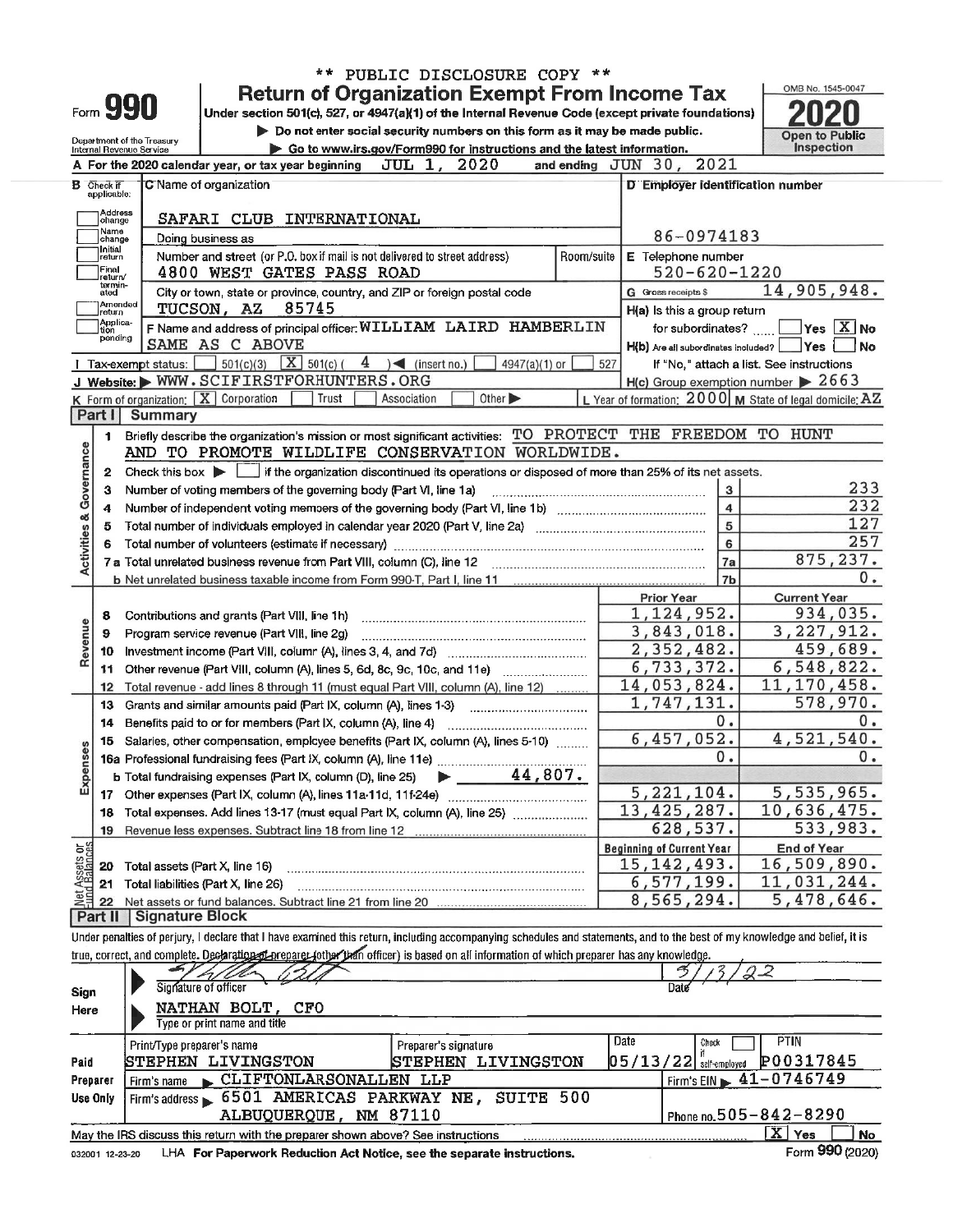|              | SAFARI CLUB INTERNATIONAL<br>Form 990 (2020)                                                                                                                                                                                                                                         | 86-0974183<br>Page 2                                 |
|--------------|--------------------------------------------------------------------------------------------------------------------------------------------------------------------------------------------------------------------------------------------------------------------------------------|------------------------------------------------------|
|              | <b>Statement of Program Service Accomplishments</b><br>Part III                                                                                                                                                                                                                      |                                                      |
|              |                                                                                                                                                                                                                                                                                      | $\overline{\mathbf{x}}$                              |
| 1            | Briefly describe the organization's mission:<br>SEE SCHEDULE O                                                                                                                                                                                                                       |                                                      |
|              |                                                                                                                                                                                                                                                                                      |                                                      |
|              |                                                                                                                                                                                                                                                                                      |                                                      |
|              |                                                                                                                                                                                                                                                                                      |                                                      |
| $\mathbf{2}$ | Did the organization undertake any significant program services during the year which were not listed on the                                                                                                                                                                         |                                                      |
|              | prior Form 990 or 990-EZ?                                                                                                                                                                                                                                                            | $\overline{\mathsf{Yes}}$ $\overline{\mathsf{X}}$ No |
|              | If "Yes," describe these new services on Schedule O.                                                                                                                                                                                                                                 |                                                      |
| 3            | Did the organization cease conducting, or make significant changes in how it conducts, any program services?                                                                                                                                                                         | $\overline{\mathsf{Yes}}$ $\overline{\mathsf{X}}$ No |
|              | If "Yes," describe these changes on Schedule O.                                                                                                                                                                                                                                      |                                                      |
| 4            | Describe the organization's program service accomplishments for each of its three largest program services, as measured by expenses.<br>Section 501(c)(3) and 501(c)(4) organizations are required to report the amount of grants and allocations to others, the total expenses, and |                                                      |
|              | revenue, if any, for each program service reported.                                                                                                                                                                                                                                  |                                                      |
| 4a           | $5,424,553$ $\cdot$ including grants of \$<br>(Expenses \$<br>) (Revenue \$<br>(Code:                                                                                                                                                                                                | 2,488,117.                                           |
|              | MEMBER & CHAPTER SERVICES:<br>SCI IS COMPRISED OF MEMBERS AND CHAPTERS                                                                                                                                                                                                               |                                                      |
|              | WORLDWIDE. THIS CATEGORY REPRESENTS THE OPERATING COSTS OF SERVING THE                                                                                                                                                                                                               |                                                      |
|              | APPROXIMATE 41,322 EXISTING MEMBERS PROVIDING DIRECT ASSISTANCE TO                                                                                                                                                                                                                   |                                                      |
|              | APPROXIMATELY 200 CHAPTERS WORLDWIDE IN THE AREAS OF MEMBERSHIP AND                                                                                                                                                                                                                  |                                                      |
|              | FUNDRAISING PRODUCING MONTHLY AND BI-MONTHLY PUBLICATIONS AND PROMOTING                                                                                                                                                                                                              |                                                      |
|              | MEMBERSHIP IN THE ORGANIZATION TO THE NON-MEMBER HUNTING COMMUNITY                                                                                                                                                                                                                   |                                                      |
|              | WORLDWIDE.                                                                                                                                                                                                                                                                           |                                                      |
|              |                                                                                                                                                                                                                                                                                      |                                                      |
|              |                                                                                                                                                                                                                                                                                      |                                                      |
|              |                                                                                                                                                                                                                                                                                      |                                                      |
|              |                                                                                                                                                                                                                                                                                      |                                                      |
| 4b           | $2$ , $245$ , $059$ or including grants of \$<br>$149,337.$ (Revenue \$<br>(Expenses \$<br>(Code:                                                                                                                                                                                    | 0.                                                   |
|              | SEE SCHEDULE O.<br>HUNTING ADVOCACY                                                                                                                                                                                                                                                  |                                                      |
|              |                                                                                                                                                                                                                                                                                      |                                                      |
|              |                                                                                                                                                                                                                                                                                      |                                                      |
|              |                                                                                                                                                                                                                                                                                      |                                                      |
|              |                                                                                                                                                                                                                                                                                      |                                                      |
|              |                                                                                                                                                                                                                                                                                      |                                                      |
|              |                                                                                                                                                                                                                                                                                      |                                                      |
|              |                                                                                                                                                                                                                                                                                      |                                                      |
|              |                                                                                                                                                                                                                                                                                      |                                                      |
|              |                                                                                                                                                                                                                                                                                      |                                                      |
|              |                                                                                                                                                                                                                                                                                      |                                                      |
|              | $478$ , $929$ . including grants of \$ 429 , $633$ . ) (Revenue \$<br>4c (Code:<br>(Expenses \$                                                                                                                                                                                      | $0 \cdot$                                            |
|              | GRANTS ARE MADE TO SAFARI CLUB INTERNATIONAL FOUNDATION<br><b>CONSERVATION:</b>                                                                                                                                                                                                      |                                                      |
|              | (SCIF) AND OTHER ORGANIZATIONS TO FURTHER THEIR CONSERVATION EFFORTS ON                                                                                                                                                                                                              |                                                      |
|              | PROJECTS THAT ESTABLISH AND SUPPORT SCIENTIFIC AND BIOLOGICAL STUDIES                                                                                                                                                                                                                |                                                      |
|              | OF WILDLIFE POPULATIONS WORLDWIDE IN ORDER TO ASSURE LONG-TERM                                                                                                                                                                                                                       |                                                      |
|              | SUSTAINABILITY OF WILDLIFE POPULATIONS CONSIDERING THEIR ECOLOGICAL                                                                                                                                                                                                                  |                                                      |
|              | CONNECTIONS. PROJECTS INCLUDE - WILDLIFE POPULATION SURVEYS, COLLARING                                                                                                                                                                                                               |                                                      |
|              | AND MONITORING DNA ANALYSES, DISEASE TESTING, AND DEVELOPMENT OF                                                                                                                                                                                                                     |                                                      |
|              | SCIENTIFIC PUBLICATIONS, FIELD MANUALS, REPORTS, AND OTHER                                                                                                                                                                                                                           |                                                      |
|              | RESEARCH-BASED PAPERS.                                                                                                                                                                                                                                                               |                                                      |
|              |                                                                                                                                                                                                                                                                                      |                                                      |
|              |                                                                                                                                                                                                                                                                                      |                                                      |
|              | 4d Other program services (Describe on Schedule O.)                                                                                                                                                                                                                                  |                                                      |
|              | (Expenses \$<br>including grants of \$<br>Revenue \$                                                                                                                                                                                                                                 |                                                      |
| 4е           | 8, 148, 541.<br>Total program service expenses ▶                                                                                                                                                                                                                                     |                                                      |
|              |                                                                                                                                                                                                                                                                                      | Form 990 (2020)                                      |
|              | 032002 12-23-20                                                                                                                                                                                                                                                                      |                                                      |
|              | $\overline{a}$<br>$0.00512$ 121820 828 882562<br>2020 AEAAA GEBEET                                                                                                                                                                                                                   |                                                      |

06500513 131839 028-003563 2020.05094 SAFARI CLUB INTERNATIONAL 028-0031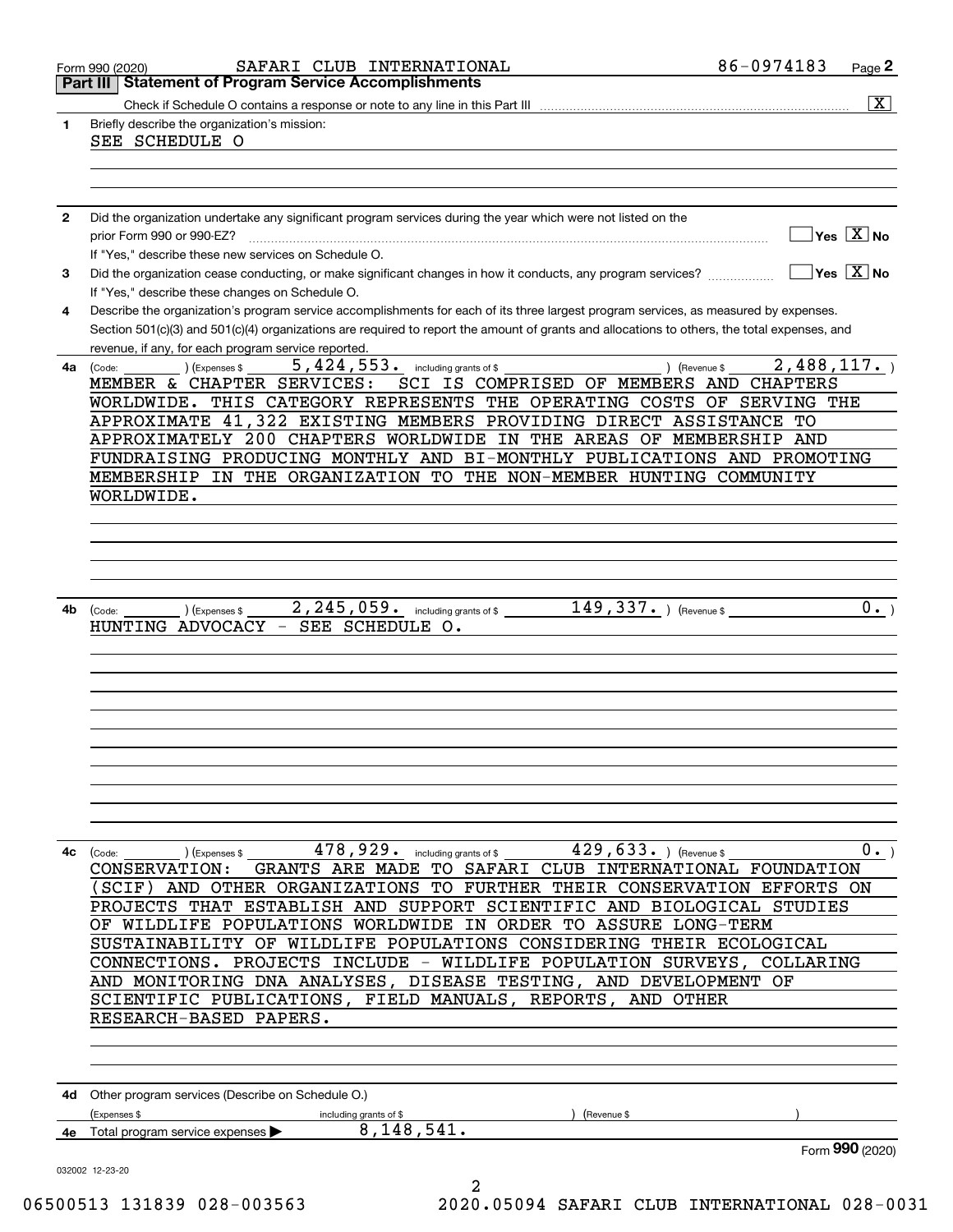|  | Form 990 (2020) |  |
|--|-----------------|--|

|     |                                                                                                                                  |                 | Yes | No                      |
|-----|----------------------------------------------------------------------------------------------------------------------------------|-----------------|-----|-------------------------|
| 1   | Is the organization described in section 501(c)(3) or 4947(a)(1) (other than a private foundation)?                              |                 |     |                         |
|     |                                                                                                                                  | 1.              |     | x                       |
| 2   |                                                                                                                                  | $\mathbf{2}$    | X   |                         |
| 3   | Did the organization engage in direct or indirect political campaign activities on behalf of or in opposition to candidates for  |                 |     |                         |
|     |                                                                                                                                  | 3               | х   |                         |
| 4   | Section 501(c)(3) organizations. Did the organization engage in lobbying activities, or have a section 501(h) election in effect |                 |     |                         |
|     |                                                                                                                                  | 4               |     |                         |
| 5   | Is the organization a section 501(c)(4), 501(c)(5), or 501(c)(6) organization that receives membership dues, assessments, or     |                 |     |                         |
|     |                                                                                                                                  | 5               | х   |                         |
| 6   | Did the organization maintain any donor advised funds or any similar funds or accounts for which donors have the right to        |                 |     |                         |
|     | provide advice on the distribution or investment of amounts in such funds or accounts? If "Yes," complete Schedule D, Part I     | 6               |     | X.                      |
| 7   | Did the organization receive or hold a conservation easement, including easements to preserve open space,                        |                 |     |                         |
|     |                                                                                                                                  | 7               |     | x                       |
| 8   | Did the organization maintain collections of works of art, historical treasures, or other similar assets? If "Yes," complete     |                 |     |                         |
|     |                                                                                                                                  | 8               |     | x                       |
| 9   | Did the organization report an amount in Part X, line 21, for escrow or custodial account liability, serve as a custodian for    |                 |     |                         |
|     | amounts not listed in Part X; or provide credit counseling, debt management, credit repair, or debt negotiation services?        |                 |     |                         |
|     |                                                                                                                                  | 9               |     | x                       |
| 10  | Did the organization, directly or through a related organization, hold assets in donor-restricted endowments                     |                 | х   |                         |
|     |                                                                                                                                  | 10              |     |                         |
| 11  | If the organization's answer to any of the following questions is "Yes," then complete Schedule D, Parts VI, VII, VIII, IX, or X |                 |     |                         |
|     | as applicable.                                                                                                                   |                 |     |                         |
|     | Did the organization report an amount for land, buildings, and equipment in Part X, line 10? If "Yes," complete Schedule D,      |                 | х   |                         |
| b   | Did the organization report an amount for investments - other securities in Part X, line 12, that is 5% or more of its total     | 11a             |     |                         |
|     |                                                                                                                                  | 11b             |     | x                       |
|     | c Did the organization report an amount for investments - program related in Part X, line 13, that is 5% or more of its total    |                 |     |                         |
|     |                                                                                                                                  | 11c             |     | X.                      |
|     | d Did the organization report an amount for other assets in Part X, line 15, that is 5% or more of its total assets reported in  |                 |     |                         |
|     |                                                                                                                                  | 11d             |     | X                       |
|     | Did the organization report an amount for other liabilities in Part X, line 25? If "Yes," complete Schedule D, Part X            | <b>11e</b>      |     | $\overline{\mathbf{x}}$ |
| f   | Did the organization's separate or consolidated financial statements for the tax year include a footnote that addresses          |                 |     |                         |
|     | the organization's liability for uncertain tax positions under FIN 48 (ASC 740)? If "Yes," complete Schedule D, Part X           | 11f             | x   |                         |
|     | 12a Did the organization obtain separate, independent audited financial statements for the tax year? If "Yes," complete          |                 |     |                         |
|     |                                                                                                                                  | 12a             | x   |                         |
|     | <b>b</b> Was the organization included in consolidated, independent audited financial statements for the tax year?               |                 |     |                         |
|     | If "Yes," and if the organization answered "No" to line 12a, then completing Schedule D, Parts XI and XII is optional            | 12 <sub>b</sub> |     | 44                      |
| 13  |                                                                                                                                  | 13              |     | X                       |
| 14a | Did the organization maintain an office, employees, or agents outside of the United States?                                      | 14a             |     | X                       |
| b   | Did the organization have aggregate revenues or expenses of more than \$10,000 from grantmaking, fundraising, business,          |                 |     |                         |
|     | investment, and program service activities outside the United States, or aggregate foreign investments valued at \$100,000       |                 |     |                         |
|     |                                                                                                                                  | 14b             | х   |                         |
| 15  | Did the organization report on Part IX, column (A), line 3, more than \$5,000 of grants or other assistance to or for any        |                 |     |                         |
|     | foreign organization? If "Yes," complete Schedule F, Parts II and IV                                                             | 15              | х   |                         |
| 16  | Did the organization report on Part IX, column (A), line 3, more than \$5,000 of aggregate grants or other assistance to         |                 |     |                         |
|     |                                                                                                                                  | 16              |     | X                       |
| 17  | Did the organization report a total of more than \$15,000 of expenses for professional fundraising services on Part IX,          |                 |     |                         |
|     |                                                                                                                                  | 17              |     | X.                      |
| 18  | Did the organization report more than \$15,000 total of fundraising event gross income and contributions on Part VIII, lines     |                 |     |                         |
|     |                                                                                                                                  | 18              | x   |                         |
| 19  | Did the organization report more than \$15,000 of gross income from gaming activities on Part VIII, line 9a? If "Yes."           |                 |     |                         |
|     |                                                                                                                                  | 19              |     | X                       |
| 20a |                                                                                                                                  | 20a             |     | $\mathbf X$             |
| b   | If "Yes" to line 20a, did the organization attach a copy of its audited financial statements to this return?                     | 20 <sub>b</sub> |     |                         |
| 21  | Did the organization report more than \$5,000 of grants or other assistance to any domestic organization or                      |                 |     |                         |
|     |                                                                                                                                  | 21              | х   |                         |
|     | 032003 12-23-20                                                                                                                  |                 |     | Form 990 (2020)         |

3

032003 12-23-20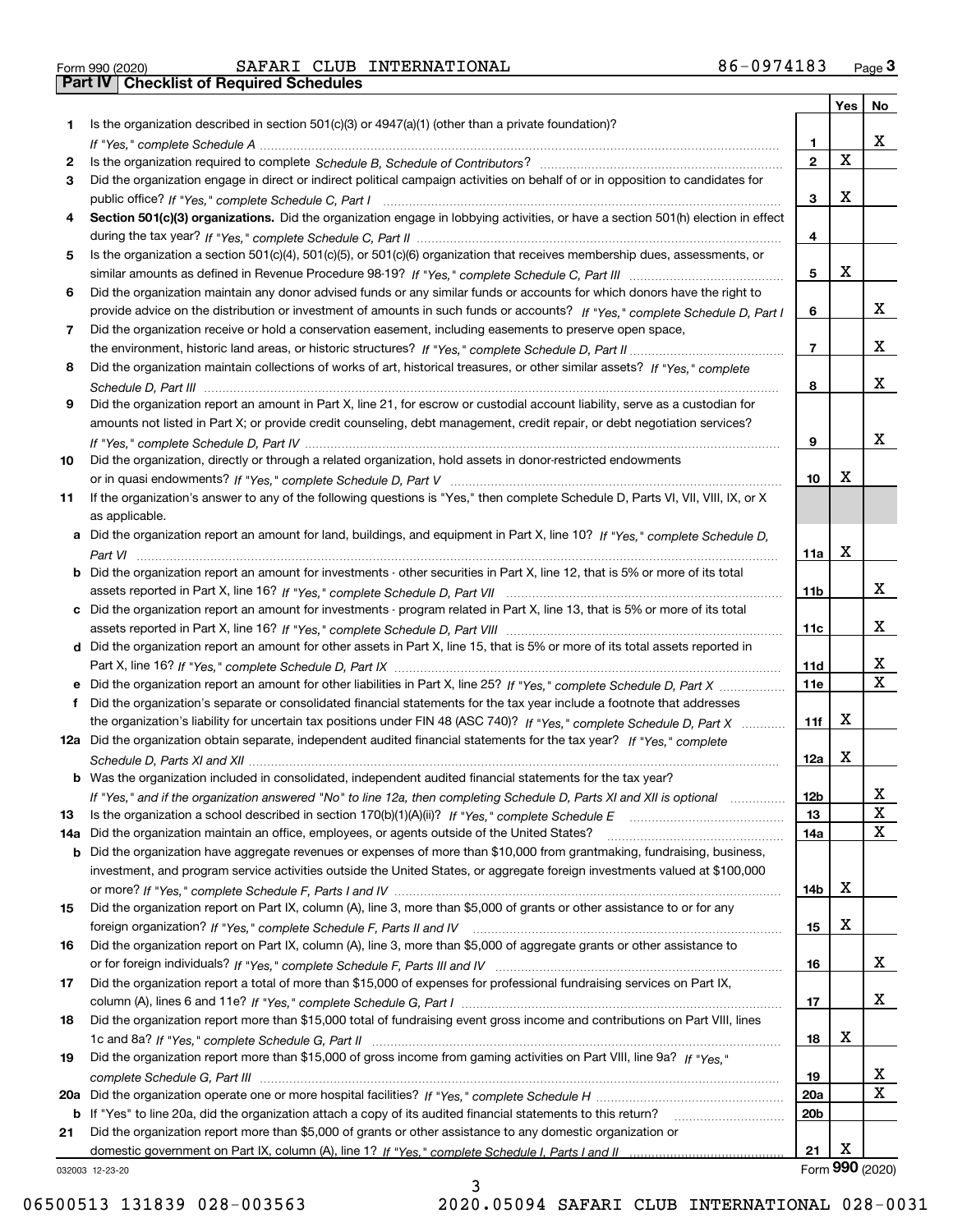|  | Form 990 (2020) |
|--|-----------------|

*(continued)*

|               |                                                                                                                                                                                 |                 | Yes | No.             |
|---------------|---------------------------------------------------------------------------------------------------------------------------------------------------------------------------------|-----------------|-----|-----------------|
| 22            | Did the organization report more than \$5,000 of grants or other assistance to or for domestic individuals on                                                                   |                 |     |                 |
|               |                                                                                                                                                                                 | 22              |     | x               |
| 23            | Did the organization answer "Yes" to Part VII, Section A, line 3, 4, or 5 about compensation of the organization's current                                                      |                 |     |                 |
|               | and former officers, directors, trustees, key employees, and highest compensated employees? If "Yes," complete                                                                  |                 |     |                 |
|               |                                                                                                                                                                                 | 23              | х   |                 |
|               | 24a Did the organization have a tax-exempt bond issue with an outstanding principal amount of more than \$100,000 as of the                                                     |                 |     |                 |
|               | last day of the year, that was issued after December 31, 2002? If "Yes," answer lines 24b through 24d and complete                                                              |                 |     |                 |
|               |                                                                                                                                                                                 | 24a             |     | x               |
|               | <b>b</b> Did the organization invest any proceeds of tax-exempt bonds beyond a temporary period exception?                                                                      | 24b             |     |                 |
|               | c Did the organization maintain an escrow account other than a refunding escrow at any time during the year to defease                                                          |                 |     |                 |
|               | any tax-exempt bonds?                                                                                                                                                           | 24c             |     |                 |
|               | d Did the organization act as an "on behalf of" issuer for bonds outstanding at any time during the year?                                                                       | 24d             |     |                 |
|               | 25a Section 501(c)(3), 501(c)(4), and 501(c)(29) organizations. Did the organization engage in an excess benefit                                                                |                 |     |                 |
|               |                                                                                                                                                                                 | 25a             |     | x               |
|               |                                                                                                                                                                                 |                 |     |                 |
|               | b Is the organization aware that it engaged in an excess benefit transaction with a disqualified person in a prior year, and                                                    |                 |     |                 |
|               | that the transaction has not been reported on any of the organization's prior Forms 990 or 990-EZ? If "Yes." complete                                                           |                 |     |                 |
|               | Schedule L. Part I                                                                                                                                                              | 25b             |     | x               |
| 26            | Did the organization report any amount on Part X, line 5 or 22, for receivables from or payables to any current                                                                 |                 |     |                 |
|               | or former officer, director, trustee, key employee, creator or founder, substantial contributor, or 35%                                                                         |                 |     |                 |
|               |                                                                                                                                                                                 | 26              |     | x               |
| 27            | Did the organization provide a grant or other assistance to any current or former officer, director, trustee, key employee,                                                     |                 |     |                 |
|               | creator or founder, substantial contributor or employee thereof, a grant selection committee member, or to a 35% controlled                                                     |                 |     |                 |
|               | entity (including an employee thereof) or family member of any of these persons? If "Yes," complete Schedule L. Part III                                                        | 27              |     | х               |
| 28            | Was the organization a party to a business transaction with one of the following parties (see Schedule L, Part IV                                                               |                 |     |                 |
|               | instructions, for applicable filing thresholds, conditions, and exceptions):                                                                                                    |                 |     |                 |
|               | a A current or former officer, director, trustee, key employee, creator or founder, or substantial contributor? If                                                              |                 |     |                 |
|               |                                                                                                                                                                                 | 28a             |     | x               |
|               |                                                                                                                                                                                 | 28 <sub>b</sub> | х   |                 |
|               | c A 35% controlled entity of one or more individuals and/or organizations described in lines 28a or 28b? If                                                                     |                 |     |                 |
|               |                                                                                                                                                                                 | 28c             | х   |                 |
| 29            |                                                                                                                                                                                 | 29              |     | x               |
| 30            | Did the organization receive contributions of art, historical treasures, or other similar assets, or qualified conservation                                                     |                 |     |                 |
|               |                                                                                                                                                                                 | 30              |     | x               |
| 31            | Did the organization liquidate, terminate, or dissolve and cease operations? If "Yes," complete Schedule N, Part I                                                              | 31              |     | $\mathbf X$     |
| 32            | Did the organization sell, exchange, dispose of, or transfer more than 25% of its net assets? If "Yes," complete                                                                |                 |     |                 |
|               |                                                                                                                                                                                 | 32              |     | х               |
| 33            | Did the organization own 100% of an entity disregarded as separate from the organization under Regulations                                                                      |                 |     |                 |
|               |                                                                                                                                                                                 | 33              |     | X               |
| 34            | Was the organization related to any tax-exempt or taxable entity? If "Yes," complete Schedule R, Part II, III, or IV, and                                                       |                 |     |                 |
|               |                                                                                                                                                                                 | 34              | х   |                 |
|               | 35a Did the organization have a controlled entity within the meaning of section 512(b)(13)?                                                                                     | <b>35a</b>      |     | X               |
|               | b If "Yes" to line 35a, did the organization receive any payment from or engage in any transaction with a controlled entity                                                     |                 |     |                 |
|               |                                                                                                                                                                                 | 35b             |     |                 |
| 36            | Section 501(c)(3) organizations. Did the organization make any transfers to an exempt non-charitable related organization?                                                      |                 |     |                 |
|               |                                                                                                                                                                                 | 36              |     |                 |
| 37            | Did the organization conduct more than 5% of its activities through an entity that is not a related organization                                                                |                 |     |                 |
|               |                                                                                                                                                                                 | 37              |     | x               |
|               |                                                                                                                                                                                 |                 |     |                 |
| 38            | Did the organization complete Schedule O and provide explanations in Schedule O for Part VI, lines 11b and 19?<br>Note: All Form 990 filers are required to complete Schedule O | 38              | х   |                 |
| <b>Part V</b> | <b>Statements Regarding Other IRS Filings and Tax Compliance</b>                                                                                                                |                 |     |                 |
|               | Check if Schedule O contains a response or note to any line in this Part V                                                                                                      |                 |     |                 |
|               |                                                                                                                                                                                 |                 | Yes | No.             |
|               | 89<br><b>1a</b> Enter the number reported in Box 3 of Form 1096. Enter -0- if not applicable <i>mummumumum</i><br>1a                                                            |                 |     |                 |
|               | 2<br><b>b</b> Enter the number of Forms W-2G included in line 1a. Enter -0- if not applicable <i>manumumumum</i><br>1b                                                          |                 |     |                 |
|               | c Did the organization comply with backup withholding rules for reportable payments to vendors and reportable gaming                                                            |                 |     |                 |
|               | (gambling) winnings to prize winners?                                                                                                                                           | 1c              | х   |                 |
|               |                                                                                                                                                                                 |                 |     | Form 990 (2020) |
|               | 032004 12-23-20                                                                                                                                                                 |                 |     |                 |

06500513 131839 028-003563 2020.05094 SAFARI CLUB INTERNATIONAL 028-0031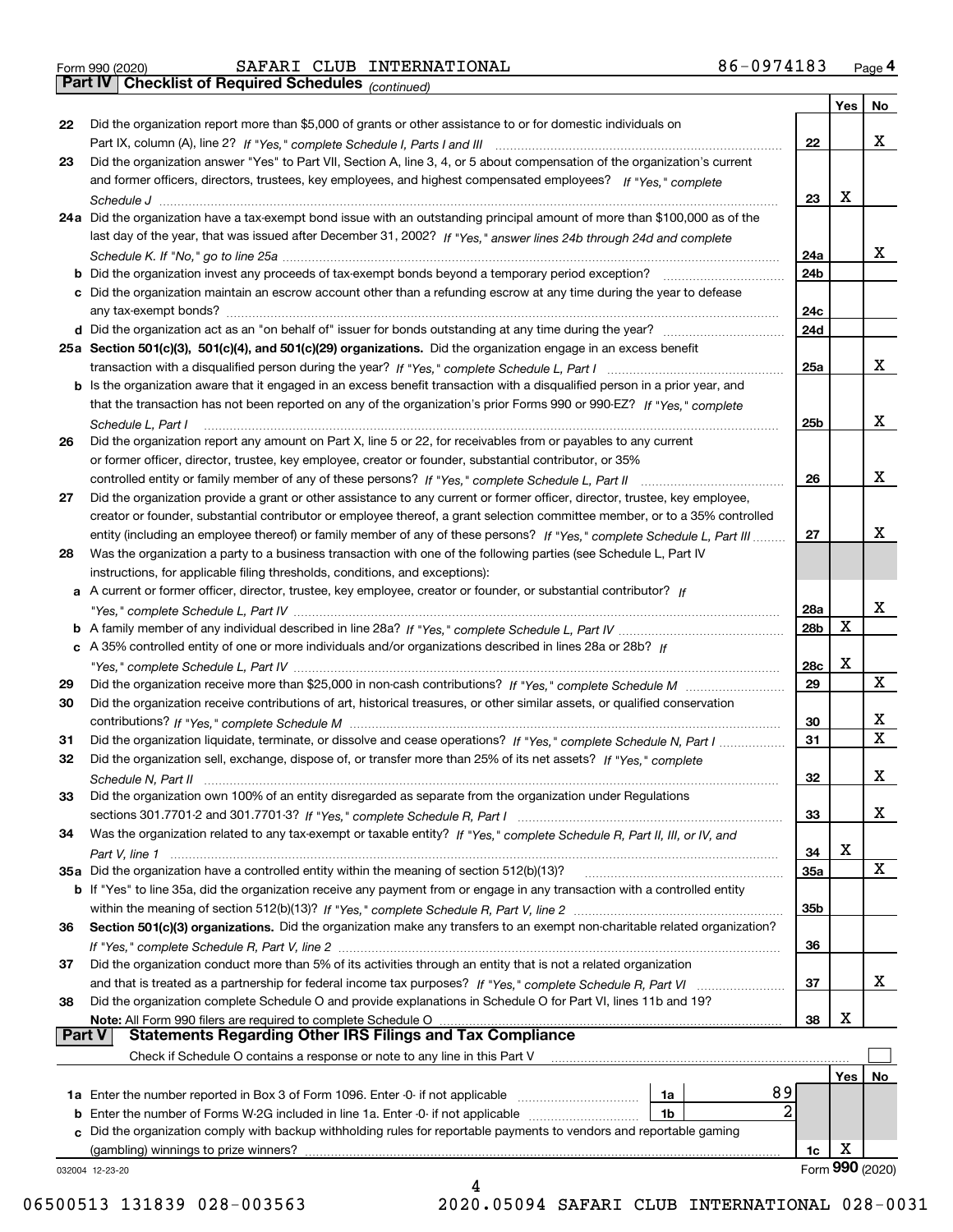|               | SAFARI CLUB INTERNATIONAL<br>Form 990 (2020)                                                                                                                                                                  | 86-0974183     |     | $_{\text{Page}}$ 5 |  |  |  |  |  |  |  |
|---------------|---------------------------------------------------------------------------------------------------------------------------------------------------------------------------------------------------------------|----------------|-----|--------------------|--|--|--|--|--|--|--|
| <b>Part V</b> | Statements Regarding Other IRS Filings and Tax Compliance (continued)                                                                                                                                         |                |     |                    |  |  |  |  |  |  |  |
|               |                                                                                                                                                                                                               |                | Yes | No                 |  |  |  |  |  |  |  |
|               | 2a Enter the number of employees reported on Form W-3, Transmittal of Wage and Tax Statements,                                                                                                                |                |     |                    |  |  |  |  |  |  |  |
|               | filed for the calendar year ending with or within the year covered by this return<br>2a                                                                                                                       | 127            |     |                    |  |  |  |  |  |  |  |
| b             |                                                                                                                                                                                                               |                |     |                    |  |  |  |  |  |  |  |
|               |                                                                                                                                                                                                               |                |     |                    |  |  |  |  |  |  |  |
| За            | Did the organization have unrelated business gross income of \$1,000 or more during the year?                                                                                                                 |                |     |                    |  |  |  |  |  |  |  |
|               |                                                                                                                                                                                                               | 3b             | X   |                    |  |  |  |  |  |  |  |
|               | 4a At any time during the calendar year, did the organization have an interest in, or a signature or other authority over, a                                                                                  |                |     |                    |  |  |  |  |  |  |  |
|               | financial account in a foreign country (such as a bank account, securities account, or other financial account)?                                                                                              | 4a             | х   |                    |  |  |  |  |  |  |  |
|               | <b>b</b> If "Yes," enter the name of the foreign country $\triangleright$ CANADA                                                                                                                              |                |     |                    |  |  |  |  |  |  |  |
|               | See instructions for filing requirements for FinCEN Form 114, Report of Foreign Bank and Financial Accounts (FBAR).                                                                                           |                |     |                    |  |  |  |  |  |  |  |
| 5a            |                                                                                                                                                                                                               | 5a             |     | х                  |  |  |  |  |  |  |  |
| b             |                                                                                                                                                                                                               | 5 <sub>b</sub> |     | X                  |  |  |  |  |  |  |  |
|               |                                                                                                                                                                                                               | 5c             |     |                    |  |  |  |  |  |  |  |
| с             |                                                                                                                                                                                                               |                |     |                    |  |  |  |  |  |  |  |
|               | 6a Does the organization have annual gross receipts that are normally greater than \$100,000, and did the organization solicit<br>any contributions that were not tax deductible as charitable contributions? |                | x   |                    |  |  |  |  |  |  |  |
|               |                                                                                                                                                                                                               | 6a             |     |                    |  |  |  |  |  |  |  |
|               | <b>b</b> If "Yes," did the organization include with every solicitation an express statement that such contributions or gifts                                                                                 |                | х   |                    |  |  |  |  |  |  |  |
|               | were not tax deductible?                                                                                                                                                                                      | 6b             |     |                    |  |  |  |  |  |  |  |
| 7             | Organizations that may receive deductible contributions under section 170(c).                                                                                                                                 |                |     |                    |  |  |  |  |  |  |  |
| а             | Did the organization receive a payment in excess of \$75 made partly as a contribution and partly for goods and services provided to the payor?                                                               | 7a             |     |                    |  |  |  |  |  |  |  |
| b             | If "Yes," did the organization notify the donor of the value of the goods or services provided?                                                                                                               | 7b             |     |                    |  |  |  |  |  |  |  |
| с             | Did the organization sell, exchange, or otherwise dispose of tangible personal property for which it was required                                                                                             |                |     |                    |  |  |  |  |  |  |  |
|               |                                                                                                                                                                                                               | 7c             |     |                    |  |  |  |  |  |  |  |
| d             | 7d                                                                                                                                                                                                            |                |     |                    |  |  |  |  |  |  |  |
| е             |                                                                                                                                                                                                               | 7e             |     |                    |  |  |  |  |  |  |  |
| f             | Did the organization, during the year, pay premiums, directly or indirectly, on a personal benefit contract?                                                                                                  | 7f             |     |                    |  |  |  |  |  |  |  |
| g             | If the organization received a contribution of qualified intellectual property, did the organization file Form 8899 as required?                                                                              | 7g             |     |                    |  |  |  |  |  |  |  |
| h             | If the organization received a contribution of cars, boats, airplanes, or other vehicles, did the organization file a Form 1098-C?                                                                            | 7h             |     |                    |  |  |  |  |  |  |  |
| 8             | Sponsoring organizations maintaining donor advised funds. Did a donor advised fund maintained by the                                                                                                          |                |     |                    |  |  |  |  |  |  |  |
|               | sponsoring organization have excess business holdings at any time during the year?                                                                                                                            | 8              |     |                    |  |  |  |  |  |  |  |
| 9             | Sponsoring organizations maintaining donor advised funds.                                                                                                                                                     |                |     |                    |  |  |  |  |  |  |  |
| а             | Did the sponsoring organization make any taxable distributions under section 4966?                                                                                                                            | 9а             |     |                    |  |  |  |  |  |  |  |
| b             | Did the sponsoring organization make a distribution to a donor, donor advisor, or related person?                                                                                                             | 9b             |     |                    |  |  |  |  |  |  |  |
| 10            | Section 501(c)(7) organizations. Enter:                                                                                                                                                                       |                |     |                    |  |  |  |  |  |  |  |
|               | 10a<br>a Initiation fees and capital contributions included on Part VIII, line 12 [111] [11] [11] Initiation fees and capital contributions included on Part VIII, line 12                                    |                |     |                    |  |  |  |  |  |  |  |
|               | 10b <br>Gross receipts, included on Form 990, Part VIII, line 12, for public use of club facilities                                                                                                           |                |     |                    |  |  |  |  |  |  |  |
| 11            | Section 501(c)(12) organizations. Enter:                                                                                                                                                                      |                |     |                    |  |  |  |  |  |  |  |
| a             | Gross income from members or shareholders<br>11a                                                                                                                                                              |                |     |                    |  |  |  |  |  |  |  |
| b             | Gross income from other sources (Do not net amounts due or paid to other sources against                                                                                                                      |                |     |                    |  |  |  |  |  |  |  |
|               | 11 <sub>b</sub>                                                                                                                                                                                               |                |     |                    |  |  |  |  |  |  |  |
|               | 12a Section 4947(a)(1) non-exempt charitable trusts. Is the organization filing Form 990 in lieu of Form 1041?                                                                                                | 12a            |     |                    |  |  |  |  |  |  |  |
|               | 12b<br><b>b</b> If "Yes," enter the amount of tax-exempt interest received or accrued during the year                                                                                                         |                |     |                    |  |  |  |  |  |  |  |
| 13            | Section 501(c)(29) qualified nonprofit health insurance issuers.                                                                                                                                              |                |     |                    |  |  |  |  |  |  |  |
| a             | Is the organization licensed to issue qualified health plans in more than one state?                                                                                                                          | 13a            |     |                    |  |  |  |  |  |  |  |
|               | Note: See the instructions for additional information the organization must report on Schedule O.                                                                                                             |                |     |                    |  |  |  |  |  |  |  |
| b             | Enter the amount of reserves the organization is required to maintain by the states in which the                                                                                                              |                |     |                    |  |  |  |  |  |  |  |
|               | 13 <sub>b</sub>                                                                                                                                                                                               |                |     |                    |  |  |  |  |  |  |  |
|               | 13 <sub>c</sub>                                                                                                                                                                                               |                |     |                    |  |  |  |  |  |  |  |
| 14a           | Did the organization receive any payments for indoor tanning services during the tax year?                                                                                                                    | 14a            |     | X                  |  |  |  |  |  |  |  |
|               | <b>b</b> If "Yes," has it filed a Form 720 to report these payments? If "No," provide an explanation on Schedule O                                                                                            | 14b            |     |                    |  |  |  |  |  |  |  |
| 15            | Is the organization subject to the section 4960 tax on payment(s) of more than \$1,000,000 in remuneration or                                                                                                 |                |     |                    |  |  |  |  |  |  |  |
|               |                                                                                                                                                                                                               | 15             |     | x                  |  |  |  |  |  |  |  |
|               | If "Yes," see instructions and file Form 4720, Schedule N.                                                                                                                                                    |                |     |                    |  |  |  |  |  |  |  |
| 16            | Is the organization an educational institution subject to the section 4968 excise tax on net investment income?                                                                                               | 16             |     | х                  |  |  |  |  |  |  |  |
|               | If "Yes," complete Form 4720, Schedule O.                                                                                                                                                                     |                |     |                    |  |  |  |  |  |  |  |
|               |                                                                                                                                                                                                               |                |     | $\mathbf{QQ}$      |  |  |  |  |  |  |  |

Form (2020) **990**

032005 12-23-20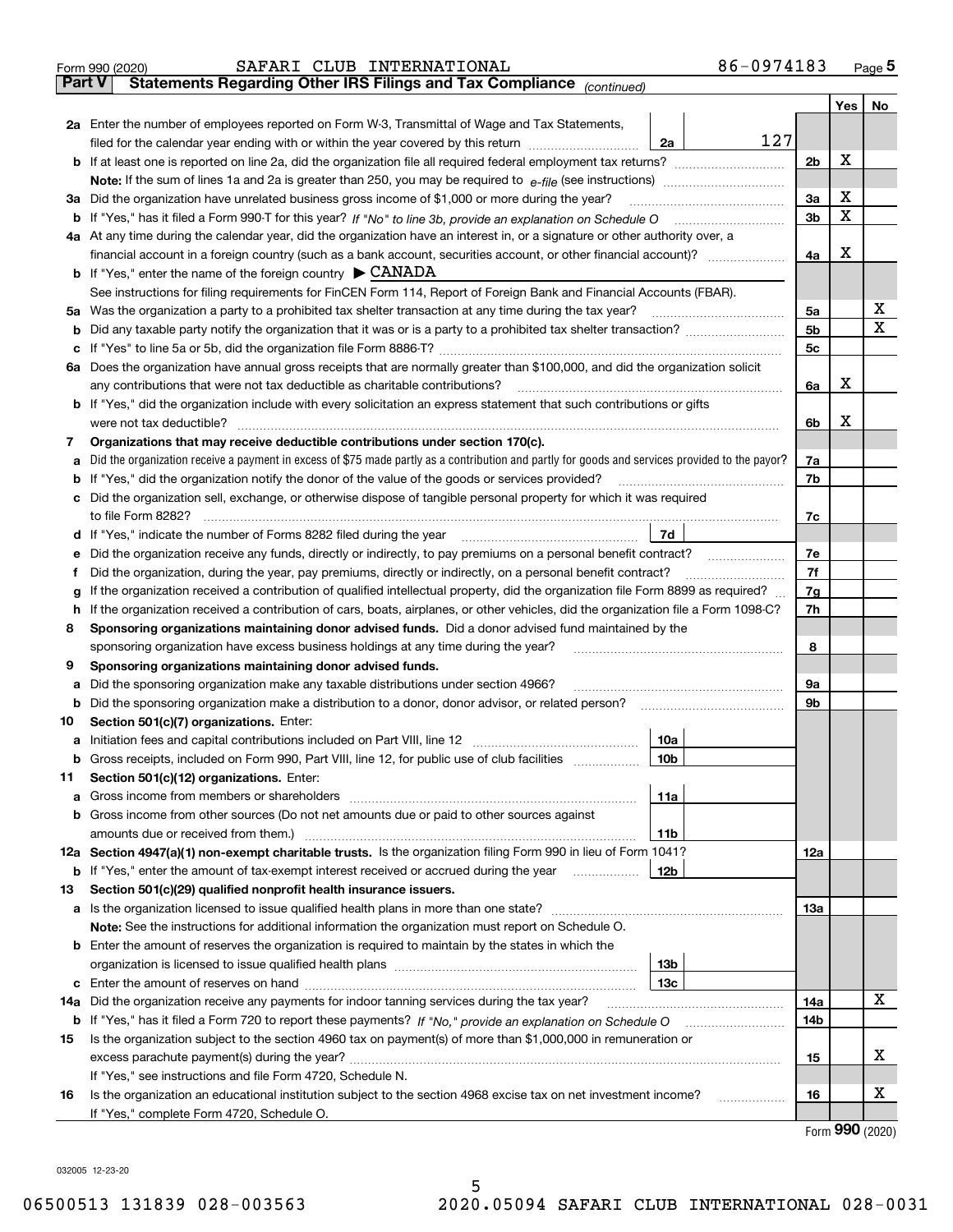|  | Form 990 (2020) |
|--|-----------------|
|  |                 |

### SAFARI CLUB INTERNATIONAL 86-0974183

*For each "Yes" response to lines 2 through 7b below, and for a "No" response to line 8a, 8b, or 10b below, describe the circumstances, processes, or changes on Schedule O. See instructions.* Form 990 (2020) **CONFINGT COMPUT SAFARI CLUB INTERNATIONAL** 86 - 0974183 Page 6<br>**Part VI Governance, Management, and Disclosure** For each "Yes" response to lines 2 through 7b below, and for a "No" response

|     |                                                                                                                                                                                                                  |    |     |                 | Yes   No        |    |
|-----|------------------------------------------------------------------------------------------------------------------------------------------------------------------------------------------------------------------|----|-----|-----------------|-----------------|----|
|     | <b>1a</b> Enter the number of voting members of the governing body at the end of the tax year <i>manumum</i>                                                                                                     | 1a | 233 |                 |                 |    |
|     | If there are material differences in voting rights among members of the governing body, or if the governing                                                                                                      |    |     |                 |                 |    |
|     | body delegated broad authority to an executive committee or similar committee, explain on Schedule O.                                                                                                            |    |     |                 |                 |    |
|     | Enter the number of voting members included on line 1a, above, who are independent                                                                                                                               | 1b | 232 |                 |                 |    |
| 2   | Did any officer, director, trustee, or key employee have a family relationship or a business relationship with any other                                                                                         |    |     |                 |                 |    |
|     | officer, director, trustee, or key employee?                                                                                                                                                                     |    |     | $\mathbf{2}$    | Х               |    |
| 3   | Did the organization delegate control over management duties customarily performed by or under the direct supervision                                                                                            |    |     |                 |                 |    |
|     |                                                                                                                                                                                                                  |    |     | 3               |                 | Х  |
| 4   | Did the organization make any significant changes to its governing documents since the prior Form 990 was filed?                                                                                                 |    |     | 4               | $\mathbf X$     |    |
| 5   |                                                                                                                                                                                                                  |    |     | 5               |                 | X  |
| 6   | Did the organization have members or stockholders?                                                                                                                                                               |    |     | 6               | $\mathbf X$     |    |
| 7a  | Did the organization have members, stockholders, or other persons who had the power to elect or appoint one or                                                                                                   |    |     |                 |                 |    |
|     |                                                                                                                                                                                                                  |    |     | 7a              | X               |    |
|     | <b>b</b> Are any governance decisions of the organization reserved to (or subject to approval by) members, stockholders, or                                                                                      |    |     |                 |                 |    |
|     | persons other than the governing body?                                                                                                                                                                           |    |     | 7b              |                 | х  |
| 8   | Did the organization contemporaneously document the meetings held or written actions undertaken during the year by the following:                                                                                |    |     |                 |                 |    |
| a   |                                                                                                                                                                                                                  |    |     | 8а              | х               |    |
|     |                                                                                                                                                                                                                  |    |     | 8b              | $\mathbf X$     |    |
| 9   | Is there any officer, director, trustee, or key employee listed in Part VII, Section A, who cannot be reached at the                                                                                             |    |     |                 |                 |    |
|     |                                                                                                                                                                                                                  |    |     | 9               |                 | х  |
|     | Section B. Policies (This Section B requests information about policies not required by the Internal Revenue Code.)                                                                                              |    |     |                 |                 |    |
|     |                                                                                                                                                                                                                  |    |     |                 | Yes             | No |
|     |                                                                                                                                                                                                                  |    |     | 10a             | Х               |    |
|     | b If "Yes," did the organization have written policies and procedures governing the activities of such chapters, affiliates,                                                                                     |    |     |                 |                 |    |
|     |                                                                                                                                                                                                                  |    |     | 10 <sub>b</sub> | X               |    |
|     | 11a Has the organization provided a complete copy of this Form 990 to all members of its governing body before filing the form?                                                                                  |    |     | 11a             | $\mathbf X$     |    |
|     | <b>b</b> Describe in Schedule O the process, if any, used by the organization to review this Form 990.                                                                                                           |    |     |                 |                 |    |
| 12a |                                                                                                                                                                                                                  |    |     | 12a             | х               |    |
| b   |                                                                                                                                                                                                                  |    |     | 12 <sub>b</sub> | $\mathbf X$     |    |
|     | c Did the organization regularly and consistently monitor and enforce compliance with the policy? If "Yes," describe                                                                                             |    |     |                 |                 |    |
|     | in Schedule O how this was done encourance and an array and a strategies of the strategies of the strategies o                                                                                                   |    |     | 12c             | х               |    |
| 13  | Did the organization have a written whistleblower policy?                                                                                                                                                        |    |     | 13              | $\mathbf X$     |    |
| 14  |                                                                                                                                                                                                                  |    |     | 14              | $\mathbf X$     |    |
| 15  | Did the process for determining compensation of the following persons include a review and approval by independent                                                                                               |    |     |                 |                 |    |
|     | persons, comparability data, and contemporaneous substantiation of the deliberation and decision?                                                                                                                |    |     |                 |                 |    |
|     | a The organization's CEO, Executive Director, or top management official manufactured content content of the organization's CEO, Executive Director, or top management official                                  |    |     | 15a             | х               |    |
|     | <b>b</b> Other officers or key employees of the organization                                                                                                                                                     |    |     | <b>15b</b>      | $\mathbf X$     |    |
|     |                                                                                                                                                                                                                  |    |     |                 |                 |    |
|     | If "Yes" to line 15a or 15b, describe the process in Schedule O (see instructions).<br>16a Did the organization invest in, contribute assets to, or participate in a joint venture or similar arrangement with a |    |     |                 |                 |    |
|     |                                                                                                                                                                                                                  |    |     |                 |                 | x  |
|     | taxable entity during the year?<br>b If "Yes," did the organization follow a written policy or procedure requiring the organization to evaluate its participation                                                |    |     | 16a             |                 |    |
|     |                                                                                                                                                                                                                  |    |     |                 |                 |    |
|     | in joint venture arrangements under applicable federal tax law, and take steps to safeguard the organization's                                                                                                   |    |     |                 |                 |    |
|     | <b>Section C. Disclosure</b>                                                                                                                                                                                     |    |     | <b>16b</b>      |                 |    |
|     |                                                                                                                                                                                                                  |    |     |                 |                 |    |
| 17  | List the states with which a copy of this Form 990 is required to be filed $\blacktriangleright$ AK, AZ, AR, CA, FL, GA, HI, IL, KS, KY, MD, MN                                                                  |    |     |                 |                 |    |
| 18  | Section 6104 requires an organization to make its Forms 1023 (1024 or 1024-A, if applicable), 990, and 990-T (Section 501(c)(3)s only) available                                                                 |    |     |                 |                 |    |
|     | for public inspection. Indicate how you made these available. Check all that apply.                                                                                                                              |    |     |                 |                 |    |
|     | $ X $ Own website<br>$\boxed{\text{X}}$ Upon request<br>Another's website<br>Other (explain on Schedule O)                                                                                                       |    |     |                 |                 |    |
| 19  | Describe on Schedule O whether (and if so, how) the organization made its governing documents, conflict of interest policy, and financial                                                                        |    |     |                 |                 |    |
|     | statements available to the public during the tax year.                                                                                                                                                          |    |     |                 |                 |    |
| 20  | State the name, address, and telephone number of the person who possesses the organization's books and records                                                                                                   |    |     |                 |                 |    |
|     | NATHAN BOLT - 520-620-1220                                                                                                                                                                                       |    |     |                 |                 |    |
|     | 85745<br>4800 WEST GATES PASS ROAD, TUCSON, AZ                                                                                                                                                                   |    |     |                 |                 |    |
|     | SEE SCHEDULE O FOR FULL LIST OF STATES<br>032006 12-23-20                                                                                                                                                        |    |     |                 | Form 990 (2020) |    |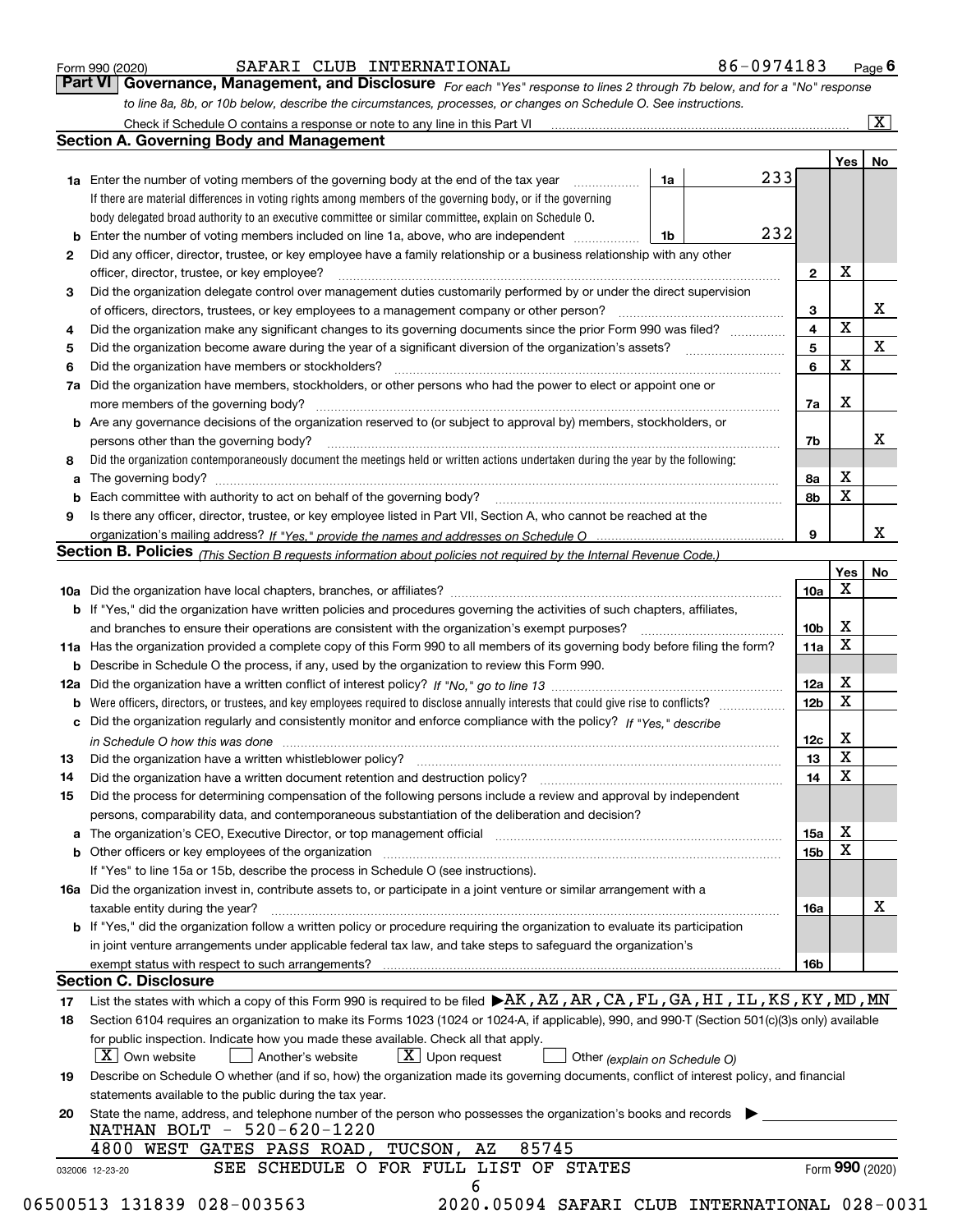$\mathcal{L}^{\text{max}}$ 

# **7Part VII Compensation of Officers, Directors, Trustees, Key Employees, Highest Compensated Employees, and Independent Contractors**

Check if Schedule O contains a response or note to any line in this Part VII

**Section A. Officers, Directors, Trustees, Key Employees, and Highest Compensated Employees**

**1a**  Complete this table for all persons required to be listed. Report compensation for the calendar year ending with or within the organization's tax year. **•** List all of the organization's current officers, directors, trustees (whether individuals or organizations), regardless of amount of compensation.

Enter -0- in columns (D), (E), and (F) if no compensation was paid.

 $\bullet$  List all of the organization's  $\,$ current key employees, if any. See instructions for definition of "key employee."

**•** List the organization's five current highest compensated employees (other than an officer, director, trustee, or key employee) who received reportable compensation (Box 5 of Form W-2 and/or Box 7 of Form 1099-MISC) of more than \$100,000 from the organization and any related organizations.

**•** List all of the organization's former officers, key employees, and highest compensated employees who received more than \$100,000 of reportable compensation from the organization and any related organizations.

**former directors or trustees**  ¥ List all of the organization's that received, in the capacity as a former director or trustee of the organization, more than \$10,000 of reportable compensation from the organization and any related organizations.

See instructions for the order in which to list the persons above.

Check this box if neither the organization nor any related organization compensated any current officer, director, or trustee.  $\mathcal{L}^{\text{max}}$ 

| (A)                            | (B)                    |                                         |                                                                  | (C)                     |                         |                                  |        | (D)                 | (E)                              | (F)                      |
|--------------------------------|------------------------|-----------------------------------------|------------------------------------------------------------------|-------------------------|-------------------------|----------------------------------|--------|---------------------|----------------------------------|--------------------------|
| Name and title                 | Average                | Position<br>(do not check more than one |                                                                  |                         |                         |                                  |        | Reportable          | Reportable                       | Estimated                |
|                                | hours per              |                                         | box, unless person is both an<br>officer and a director/trustee) |                         |                         |                                  |        | compensation        | compensation                     | amount of                |
|                                | week                   |                                         |                                                                  |                         |                         |                                  |        | from                | from related                     | other                    |
|                                | (list any<br>hours for | Individual trustee or director          |                                                                  |                         |                         |                                  |        | the<br>organization | organizations<br>(W-2/1099-MISC) | compensation<br>from the |
|                                | related                |                                         |                                                                  |                         |                         |                                  |        | (W-2/1099-MISC)     |                                  | organization             |
|                                | organizations          |                                         |                                                                  |                         |                         |                                  |        |                     |                                  | and related              |
|                                | below                  |                                         | Institutional trustee                                            |                         |                         |                                  |        |                     |                                  | organizations            |
|                                | line)                  |                                         |                                                                  | Officer                 | Key employee            | Highest compensated<br> employee | Former |                     |                                  |                          |
| HAMBERLIN, LAIRD<br>(1)        | 30.00                  |                                         |                                                                  |                         |                         |                                  |        |                     |                                  |                          |
| CEO                            | 10.00                  |                                         |                                                                  | $\mathbf X$             |                         |                                  |        | 351,496.            | $\mathbf 0$ .                    | 21,614.                  |
| (2)<br>BOLT, NATHAN            | 30.00                  |                                         |                                                                  |                         |                         |                                  |        |                     |                                  |                          |
| CFO                            | 10.00                  |                                         |                                                                  | $\mathbf X$             |                         |                                  |        | 171,254.            | $\mathbf 0$ .                    | 11,888.                  |
| (3)<br>HUNNICUTT, MINOR        | 40.00                  |                                         |                                                                  |                         |                         |                                  |        |                     |                                  |                          |
| DIRECTOR OF MARKETING          |                        |                                         |                                                                  |                         | $\overline{\textbf{X}}$ |                                  |        | 173,709.            | $\mathbf 0$ .                    | 8,463.                   |
| (4)<br>CASSIDY, BENJAMIN       | 40.00                  |                                         |                                                                  |                         |                         |                                  |        |                     |                                  |                          |
| DIRECTOR OF GOVERNMENT AFFAIRS |                        |                                         |                                                                  |                         | $\mathbf x$             |                                  |        | 165,683.            | 0.                               | 14,234.                  |
| (5)<br>COMUS, STEPHEN F.       | 40.00                  |                                         |                                                                  |                         |                         |                                  |        |                     |                                  |                          |
| DIRECTOR OF COMMUNICATIONS     |                        |                                         |                                                                  |                         |                         | x                                |        | 135,625.            | $\mathbf{0}$ .                   | 8,672.                   |
| (6)<br>HOLIDAY II, ROBERT L    | 40.00                  |                                         |                                                                  |                         |                         |                                  |        |                     |                                  |                          |
| DIRECTOR OF CONVENTION         |                        |                                         |                                                                  |                         |                         | X                                |        | 136,023.            | $\mathbf{0}$ .                   | 6,799.                   |
| (7)<br>SWANBERG, KIMBERLY K.   | 30.00                  |                                         |                                                                  |                         |                         |                                  |        |                     |                                  |                          |
| CONTROLLER                     | 10.00                  |                                         |                                                                  |                         |                         | X                                |        | 113,046.            | 0.                               | 21,348.                  |
| CLARE, JERMEY E<br>(8)         | 40.00                  |                                         |                                                                  |                         |                         |                                  |        |                     |                                  |                          |
| LITIGATION COUNSEL             |                        |                                         |                                                                  |                         |                         | X                                |        | 113,827.            | $\mathbf{0}$ .                   | 14,040.                  |
| (9)<br>LENNOX, REGINA A.       | 40.00                  |                                         |                                                                  |                         |                         |                                  |        |                     |                                  |                          |
| LITIGATION COUNSEL             |                        |                                         |                                                                  |                         |                         | X                                |        | 118,442.            | $\mathbf 0$ .                    | 7,620.                   |
| (10)<br>CHAPMAN, SCOTT         | 20.00                  |                                         |                                                                  |                         |                         |                                  |        |                     |                                  |                          |
| PRESIDENT                      |                        | $\rm X$                                 |                                                                  | $\mathbf X$             |                         |                                  |        | 0.                  | $\mathbf 0$ .                    | 0.                       |
| LINDQUIST, SVEN K.<br>(11)     | 20.00                  |                                         |                                                                  |                         |                         |                                  |        |                     |                                  |                          |
| PRESIDENT-ELECT                |                        | $\mathbf x$                             |                                                                  | $\mathbf x$             |                         |                                  |        | 0.                  | $\mathbf{0}$ .                   | $\mathbf 0$ .            |
| (12)<br>MCLAURIN, JOHN         | 20.00                  |                                         |                                                                  |                         |                         |                                  |        |                     |                                  |                          |
| CORPORATE SECRETARY            |                        | X                                       |                                                                  | $\mathbf X$             |                         |                                  |        | 0.                  | $\mathbf 0$ .                    | $\mathbf 0$ .            |
| (13)<br>HARTER, DON C.         | 20.00                  |                                         |                                                                  |                         |                         |                                  |        |                     |                                  |                          |
| CORPORATE TREASURER            |                        | $\mathbf X$                             |                                                                  | $\mathbf X$             |                         |                                  |        | 0.                  | $\mathbf 0$ .                    | $\mathbf 0$ .            |
| CRAWFORD, MIKE<br>(14)         | 20.00                  |                                         |                                                                  |                         |                         |                                  |        |                     |                                  |                          |
| VICE PRESIDENT                 |                        | $\overline{\mathbf{X}}$                 |                                                                  | $\mathbf X$             |                         |                                  |        | 0.                  | $\mathbf 0$ .                    | $\mathbf 0$ .            |
| (15)<br>KIMBELL, JEFF          | 20.00                  |                                         |                                                                  |                         |                         |                                  |        |                     |                                  |                          |
| VICE PRESIDENT                 |                        | $\mathbf X$                             |                                                                  | $\overline{\mathbf{X}}$ |                         |                                  |        | 0.                  | $\mathbf 0$ .                    | 0.                       |
| LEONARD, MICHAEL J.<br>(16)    | 20.00                  |                                         |                                                                  |                         |                         |                                  |        |                     |                                  |                          |
| VICE PRESIDENT                 |                        | $\mathbf X$                             |                                                                  | $\mathbf X$             |                         |                                  |        | 0.                  | $\mathbf 0$ .                    | $\mathbf 0$ .            |
| (17)<br>MEYERL, JEFF           | 20.00                  |                                         |                                                                  |                         |                         |                                  |        |                     |                                  |                          |
| VICE PRESIDENT                 |                        | $\mathbf X$                             |                                                                  | $\mathbf X$             |                         |                                  |        | 0.                  | $\mathbf 0$ .                    | 0.                       |
| 032007 12-23-20                |                        |                                         |                                                                  |                         |                         |                                  |        |                     |                                  | Form 990 (2020)          |

032007 12-23-20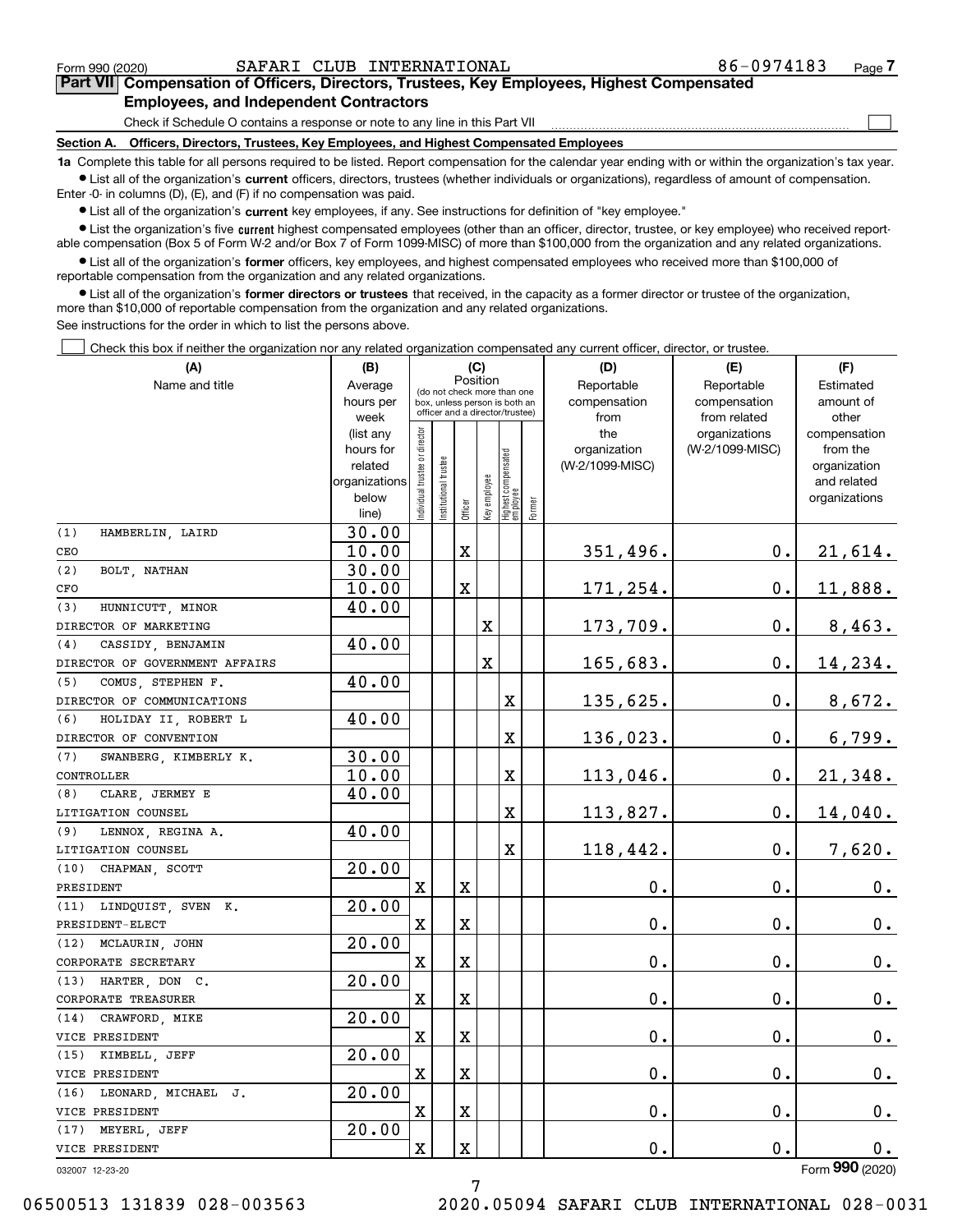|  | Form 990 (2020) |
|--|-----------------|

| Part VII Section A. Officers, Directors, Trustees, Key Employees, and Highest Compensated Employees (continued)                                                                                                                                              |                        |                                         |                                 |             |              |                                   |        |                                 |                 |    |                          |       |
|--------------------------------------------------------------------------------------------------------------------------------------------------------------------------------------------------------------------------------------------------------------|------------------------|-----------------------------------------|---------------------------------|-------------|--------------|-----------------------------------|--------|---------------------------------|-----------------|----|--------------------------|-------|
| (A)                                                                                                                                                                                                                                                          | (B)                    |                                         |                                 |             | (C)          |                                   |        | (D)                             | (E)             |    | (F)                      |       |
| Name and title                                                                                                                                                                                                                                               | Average                | Position<br>(do not check more than one |                                 |             |              |                                   |        | Reportable                      | Reportable      |    | Estimated                |       |
|                                                                                                                                                                                                                                                              | hours per              |                                         |                                 |             |              | box, unless person is both an     |        | compensation                    | compensation    |    | amount of                |       |
|                                                                                                                                                                                                                                                              | week                   |                                         | officer and a director/trustee) |             |              |                                   |        | from                            | from related    |    | other                    |       |
|                                                                                                                                                                                                                                                              | (list any<br>hours for |                                         |                                 |             |              |                                   |        | the                             | organizations   |    | compensation             |       |
|                                                                                                                                                                                                                                                              | related                |                                         |                                 |             |              |                                   |        | organization<br>(W-2/1099-MISC) | (W-2/1099-MISC) |    | from the<br>organization |       |
|                                                                                                                                                                                                                                                              | organizations          |                                         |                                 |             |              |                                   |        |                                 |                 |    | and related              |       |
|                                                                                                                                                                                                                                                              | below                  | Individual trustee or director          | Institutional trustee           |             | Key employee |                                   |        |                                 |                 |    | organizations            |       |
|                                                                                                                                                                                                                                                              | line)                  |                                         |                                 | Officer     |              | Highest compensated<br>  employee | Former |                                 |                 |    |                          |       |
| (18)<br>NETSCHERT, SPENCIE                                                                                                                                                                                                                                   | 20.00                  |                                         |                                 |             |              |                                   |        |                                 |                 |    |                          |       |
| VICE PRESIDENT                                                                                                                                                                                                                                               |                        | $\mathbf X$                             |                                 | X           |              |                                   |        | 0.                              |                 | 0. |                          | $0$ . |
| SACKMAN III, WARREN A.<br>(19)                                                                                                                                                                                                                               | 20.00                  |                                         |                                 |             |              |                                   |        |                                 |                 |    |                          |       |
| VICE PRESIDENT                                                                                                                                                                                                                                               |                        | X                                       |                                 | $\mathbf X$ |              |                                   |        | 0.                              |                 | 0. |                          | 0.    |
| (20)<br>WEBB, LEW                                                                                                                                                                                                                                            | 20.00                  |                                         |                                 |             |              |                                   |        |                                 |                 |    |                          |       |
| VICE PRESIDENT                                                                                                                                                                                                                                               |                        | X                                       |                                 | $\mathbf X$ |              |                                   |        | 0.                              |                 | 0. |                          | $0$ . |
| ANDERSON, KEVIN K.<br>(21)                                                                                                                                                                                                                                   | 5.00                   |                                         |                                 |             |              |                                   |        |                                 |                 |    |                          |       |
| SCI PAST PRESIDENT                                                                                                                                                                                                                                           |                        | $\mathbf X$                             |                                 |             |              |                                   |        | 0.                              |                 | 0. |                          | $0$ . |
| BABAZ, PAUL D.<br>(22)                                                                                                                                                                                                                                       | 5.00                   |                                         |                                 |             |              |                                   |        |                                 |                 |    |                          |       |
| SCI PAST PRESIDENT                                                                                                                                                                                                                                           |                        | X                                       |                                 |             |              |                                   |        | 0.                              |                 | 0. |                          | 0.    |
| (23)<br>BOLLMAN, PATRICK                                                                                                                                                                                                                                     | 5.00                   | X                                       |                                 |             |              |                                   |        | 0.                              |                 |    |                          |       |
| SCI PAST PRESIDENT<br>"SKIP"<br>(24)                                                                                                                                                                                                                         | 5.00                   |                                         |                                 |             |              |                                   |        |                                 |                 | 0. |                          | 0.    |
| DONAU, ALFRED<br>SCI PAST PRESIDENT                                                                                                                                                                                                                          |                        | X                                       |                                 |             |              |                                   |        | 0.                              |                 | 0. |                          | 0.    |
| (25)<br>EASTERBROOK, SR, ROBERT                                                                                                                                                                                                                              | 5.00                   |                                         |                                 |             |              |                                   |        |                                 |                 |    |                          |       |
| SCI PAST PRESIDENT                                                                                                                                                                                                                                           |                        | X                                       |                                 |             |              |                                   |        | 0.                              |                 | 0. |                          | 0.    |
| (26)<br>EDEWAARD, VERN                                                                                                                                                                                                                                       | 5.00                   |                                         |                                 |             |              |                                   |        |                                 |                 |    |                          |       |
| SCI PAST PRESIDENT                                                                                                                                                                                                                                           |                        | $\mathbf x$                             |                                 |             |              |                                   |        | 0.                              |                 | 0. |                          | $0$ . |
| 1b Subtotal                                                                                                                                                                                                                                                  |                        |                                         |                                 |             |              |                                   |        | 1,479,105.                      |                 | 0. | 114,678.                 |       |
|                                                                                                                                                                                                                                                              |                        |                                         |                                 |             |              |                                   |        | 0.                              |                 | 0. |                          | 0.    |
|                                                                                                                                                                                                                                                              |                        |                                         |                                 |             |              |                                   |        | 1,479,105.                      |                 | 0. | 114,678.                 |       |
| Total number of individuals (including but not limited to those listed above) who received more than \$100,000 of reportable<br>$\mathbf{2}$                                                                                                                 |                        |                                         |                                 |             |              |                                   |        |                                 |                 |    |                          |       |
| compensation from the organization                                                                                                                                                                                                                           |                        |                                         |                                 |             |              |                                   |        |                                 |                 |    |                          | 11    |
|                                                                                                                                                                                                                                                              |                        |                                         |                                 |             |              |                                   |        |                                 |                 |    | Yes                      | No    |
| Did the organization list any former officer, director, trustee, key employee, or highest compensated employee on<br>3                                                                                                                                       |                        |                                         |                                 |             |              |                                   |        |                                 |                 |    |                          |       |
| line 1a? If "Yes," complete Schedule J for such individual manufactured contains and the 1a? If "Yes," complete                                                                                                                                              |                        |                                         |                                 |             |              |                                   |        |                                 |                 |    | 3                        | X     |
| For any individual listed on line 1a, is the sum of reportable compensation and other compensation from the organization<br>4                                                                                                                                |                        |                                         |                                 |             |              |                                   |        |                                 |                 |    |                          |       |
|                                                                                                                                                                                                                                                              |                        |                                         |                                 |             |              |                                   |        |                                 |                 |    | X<br>4                   |       |
| Did any person listed on line 1a receive or accrue compensation from any unrelated organization or individual for services<br>5                                                                                                                              |                        |                                         |                                 |             |              |                                   |        |                                 |                 |    |                          |       |
|                                                                                                                                                                                                                                                              |                        |                                         |                                 |             |              |                                   |        |                                 |                 |    | 5                        | X     |
| <b>Section B. Independent Contractors</b>                                                                                                                                                                                                                    |                        |                                         |                                 |             |              |                                   |        |                                 |                 |    |                          |       |
| Complete this table for your five highest compensated independent contractors that received more than \$100,000 of compensation from<br>1.<br>the organization. Report compensation for the calendar year ending with or within the organization's tax year. |                        |                                         |                                 |             |              |                                   |        |                                 |                 |    |                          |       |
| (A)                                                                                                                                                                                                                                                          |                        |                                         |                                 |             |              |                                   |        | (B)                             |                 |    | (C)                      |       |
| Name and business address                                                                                                                                                                                                                                    |                        |                                         |                                 |             |              |                                   |        | Description of services         |                 |    | Compensation             |       |
| BALLARD SPAHR LLP, 1 EAST WASHINGTON                                                                                                                                                                                                                         |                        |                                         |                                 |             |              |                                   |        |                                 |                 |    |                          |       |
| STREET SUITE 2300, PHOENIX, AZ 85004-2555                                                                                                                                                                                                                    |                        |                                         |                                 |             |              |                                   |        | LEGAL SERVICES                  |                 |    | 479,932.                 |       |
| CROSSROADS STRATEGIES, 800 NORTH CAPITOL                                                                                                                                                                                                                     |                        |                                         |                                 |             |              |                                   |        |                                 |                 |    |                          |       |
| STREET NORTHWEST SUITE 800, WASHINGTON, DC                                                                                                                                                                                                                   |                        |                                         |                                 |             |              |                                   |        | CONSULTING SERVICES             |                 |    | 240,000.                 |       |
| HERALD GROUP, 1800 M STREET, NW, SUITE                                                                                                                                                                                                                       |                        |                                         |                                 |             |              |                                   |        | PUBLIC RELATIONS                |                 |    |                          |       |
| , WASHINGTON, DC 20036-27<br>450 SOUTH                                                                                                                                                                                                                       |                        |                                         |                                 |             |              |                                   |        | SERVICES                        |                 |    | 126,435.                 |       |
| UGLY DUCKLING, 305 HARBOR DRIVE, OLD                                                                                                                                                                                                                         |                        |                                         |                                 |             |              |                                   |        |                                 |                 |    |                          |       |
| TN 37138-1120<br>HICKORY,                                                                                                                                                                                                                                    |                        |                                         |                                 |             |              |                                   |        | PROMOTIONAL SERVICES            |                 |    | 115,000.                 |       |
|                                                                                                                                                                                                                                                              |                        |                                         |                                 |             |              |                                   |        |                                 |                 |    |                          |       |
|                                                                                                                                                                                                                                                              |                        |                                         |                                 |             |              |                                   |        |                                 |                 |    |                          |       |
| Total number of independent contractors (including but not limited to those listed above) who received more than<br>2<br>\$100,000 of compensation from the organization                                                                                     |                        |                                         |                                 |             | 4            |                                   |        |                                 |                 |    |                          |       |

SEE PART VII, SECTION A CONTINUATION SHEETS

Form (2020) **990**

032008 12-23-20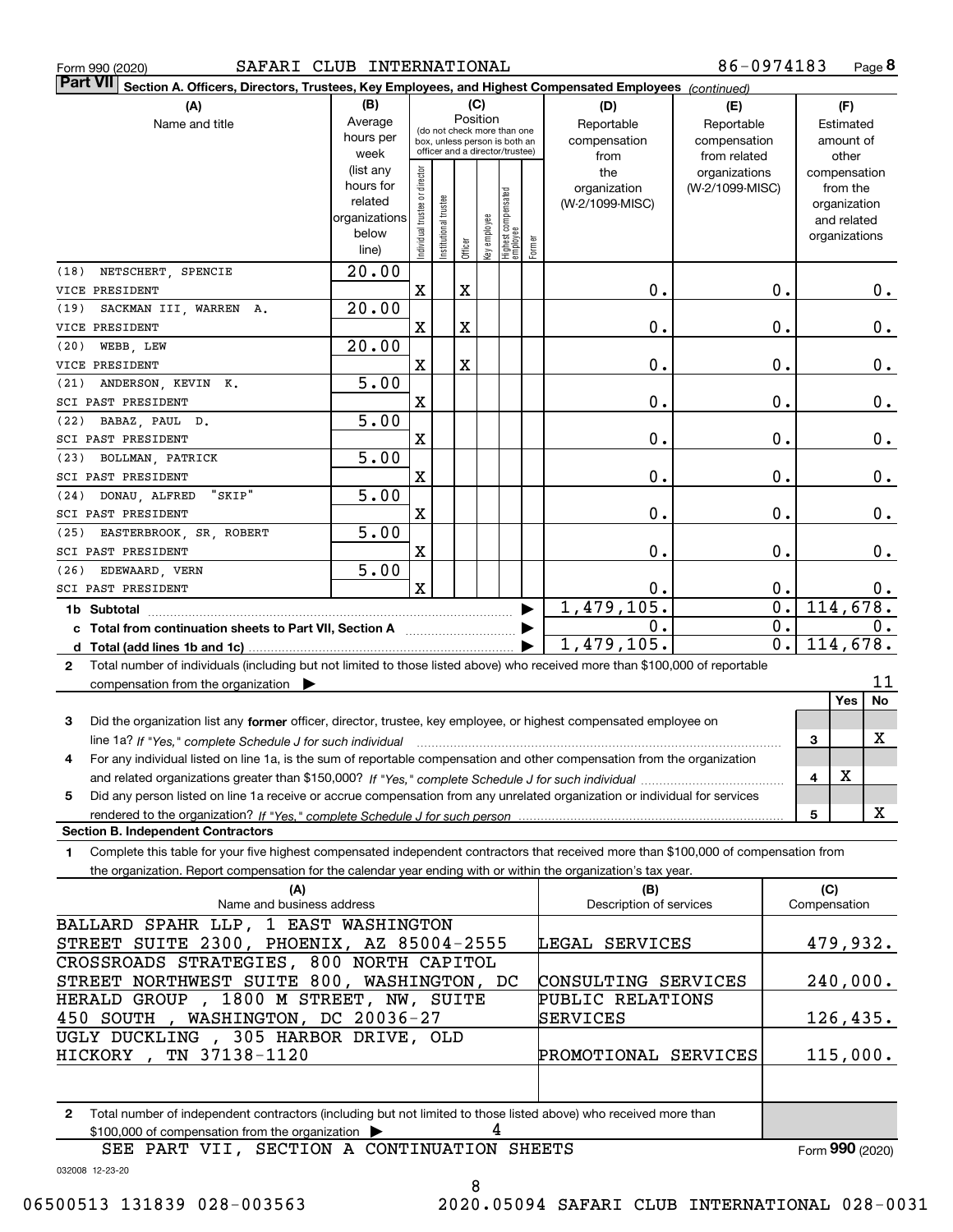| SAFARI CLUB INTERNATIONAL<br>Form 990                                                                                               |                   |                                |                       |         |              |                              |        |                 | 86-0974183                    |                       |
|-------------------------------------------------------------------------------------------------------------------------------------|-------------------|--------------------------------|-----------------------|---------|--------------|------------------------------|--------|-----------------|-------------------------------|-----------------------|
| <b>Part VII</b><br>Officers, Directors, Trustees, Key Employees, and Highest Compensated Employees (continued)<br><b>Section A.</b> |                   |                                |                       |         |              |                              |        |                 |                               |                       |
| (A)                                                                                                                                 | (B)               |                                |                       |         | (C)          |                              |        | (D)             | (E)                           | (F)                   |
| Name and title                                                                                                                      | Average           |                                |                       |         | Position     |                              |        | Reportable      | Reportable                    | Estimated             |
|                                                                                                                                     | hours             |                                |                       |         |              | (check all that apply)       |        | compensation    | compensation                  | amount of             |
|                                                                                                                                     | per<br>week       |                                |                       |         |              |                              |        | from<br>the     | from related<br>organizations | other<br>compensation |
|                                                                                                                                     | (list any         |                                |                       |         |              | Highest compensated employee |        | organization    | (W-2/1099-MISC)               | from the              |
|                                                                                                                                     | hours for         |                                |                       |         |              |                              |        | (W-2/1099-MISC) |                               | organization          |
|                                                                                                                                     | related           |                                |                       |         |              |                              |        |                 |                               | and related           |
|                                                                                                                                     | organizations     |                                |                       |         |              |                              |        |                 |                               | organizations         |
|                                                                                                                                     | below             | Individual trustee or director | Institutional trustee | Officer | Key employee |                              | Former |                 |                               |                       |
|                                                                                                                                     | line)             |                                |                       |         |              |                              |        |                 |                               |                       |
| HIGGINS, LARRY B.<br>(27)                                                                                                           | 5.00              |                                |                       |         |              |                              |        |                 |                               |                       |
| SCI PAST PRESIDENT                                                                                                                  |                   | X                              |                       |         |              |                              |        | $0$ .           | $\mathbf 0$ .                 | $0$ .                 |
| JACKSON III, JOHN<br>(28)                                                                                                           | 5.00              |                                |                       |         |              |                              |        |                 |                               |                       |
| SCI PAST PRESIDENT                                                                                                                  |                   | X                              |                       |         |              |                              |        | 0.              | $\mathbf 0$ .                 | 0.                    |
| NORRIS, LANCE H.<br>(29)                                                                                                            | 5.00              |                                |                       |         |              |                              |        |                 |                               |                       |
| SCI PAST PRESIDENT                                                                                                                  |                   | X                              |                       |         |              |                              |        | 0.              | $\mathbf 0$ .                 | $0$ .                 |
| POCIUS, E. WAYNE<br>(30)                                                                                                            | 5.00              |                                |                       |         |              |                              |        |                 |                               |                       |
| SCI PAST PRESIDENT                                                                                                                  |                   | X                              |                       |         |              |                              |        | 0.              | $\mathbf 0$ .                 | $0$ .                 |
| SHEPARD, MERLE<br>(31)<br>SCI PAST PRESIDENT                                                                                        | 5.00              | X                              |                       |         |              |                              |        | 0.              | $\mathbf 0$ .                 |                       |
| SKOLD, STEVE<br>(32)                                                                                                                | 5.00              |                                |                       |         |              |                              |        |                 |                               | $0$ .                 |
| SCI PAST PRESIDENT                                                                                                                  |                   | X                              |                       |         |              |                              |        | 0.              | $\mathbf 0$ .                 | $0$ .                 |
| VAN HORNE, NORDEN<br>(33)                                                                                                           | 5.00              |                                |                       |         |              |                              |        |                 |                               |                       |
| SCI PAST PRESIDENT                                                                                                                  |                   | X                              |                       |         |              |                              |        | 0.              | $\mathbf 0$ .                 | $0$ .                 |
| YAJKO, R. DOUGLAS<br>(34)                                                                                                           | 5.00              |                                |                       |         |              |                              |        |                 |                               |                       |
| SCI PAST PRESIDENT                                                                                                                  |                   | X                              |                       |         |              |                              |        | 0.              | $\mathbf 0$ .                 | $0$ .                 |
| (35)<br>ANDERSON, DENNIS                                                                                                            | 5.00              |                                |                       |         |              |                              |        |                 |                               |                       |
| SCI/SCIF PAST PRESIDENT                                                                                                             |                   | X                              |                       |         |              |                              |        | 0.              | $\mathbf 0$ .                 | $0$ .                 |
| (36)<br>BANKS, GEORGE                                                                                                               | 5.00              |                                |                       |         |              |                              |        |                 |                               |                       |
| SCI/SCIF PAST PRESIDENT                                                                                                             |                   | X                              |                       |         |              |                              |        | 0.              | $\mathbf 0$ .                 | $0$ .                 |
| (37)<br>BOGNER, GARY F.                                                                                                             | 5.00              |                                |                       |         |              |                              |        |                 |                               |                       |
| SCI/SCIF PAST PRESIDENT                                                                                                             |                   | X                              |                       |         |              |                              |        | 0.              | $\mathbf 0$ .                 | $0$ .                 |
| KATZ, LAWRENCE S.<br>(38)                                                                                                           | 5.00              |                                |                       |         |              |                              |        |                 |                               |                       |
| SCI/SCIF PAST PRESIDENT                                                                                                             |                   | Χ                              |                       |         |              |                              |        | $\mathbf 0$ .   | $\mathbf 0$ .                 | 0.                    |
| (39) MONSON, JOHN R.                                                                                                                | 5.00              |                                |                       |         |              |                              |        |                 |                               |                       |
| SCI/SCIF PAST PRESIDENT                                                                                                             |                   | X                              |                       |         |              |                              |        | $\mathbf 0$ .   | $\mathbf 0$ .                 | $\mathbf 0$ .         |
| (40) ROGERS, SR, MIKE                                                                                                               | $\overline{5.00}$ |                                |                       |         |              |                              |        |                 |                               |                       |
| SCI/SCIF PAST PRESIDENT                                                                                                             |                   | X                              |                       |         |              |                              |        | 0.              | $\mathbf 0$ .                 | 0.                    |
| (41) SIMPSON, MIKE                                                                                                                  | 5.00              |                                |                       |         |              |                              |        |                 |                               |                       |
| SCI/SCIF PAST PRESIDENT                                                                                                             |                   | X                              |                       |         |              |                              |        | $\mathbf 0$ .   | $\mathbf 0$ .                 | 0.                    |
| (42) HORN II, PETER L.                                                                                                              | 5.00              |                                |                       |         |              |                              |        |                 |                               |                       |
| SCICF PAST PRESIDENT                                                                                                                |                   | X                              |                       |         |              |                              |        | $\mathbf 0$ .   | $\mathbf 0$ .                 | $0\cdot$              |
| (43) MORGAN, DON R.                                                                                                                 | 5.00              |                                |                       |         |              |                              |        |                 |                               |                       |
| SCICF PAST PRESIDENT                                                                                                                |                   | X                              |                       |         |              |                              |        | $\mathbf 0$ .   | $\mathbf 0$ .                 | $0$ .                 |
| (44) ATKINSON, HERB                                                                                                                 | 5.00              |                                |                       |         |              |                              |        |                 |                               |                       |
| DIRECTOR-AT-LARGE                                                                                                                   |                   | X                              |                       |         |              |                              |        | $\mathbf 0$ .   | $\mathbf 0$ .                 | $0$ .                 |
| (45) BLACK, DONALD E.                                                                                                               | 5.00              |                                |                       |         |              |                              |        | $\mathbf 0$ .   | $\mathbf 0$ .                 |                       |
| DIRECTOR-AT-LARGE<br>(46) CROUCH II, J. D.                                                                                          | 5.00              | X                              |                       |         |              |                              |        |                 |                               | $0$ .                 |
| DIRECTOR-AT-LARGE                                                                                                                   |                   | X                              |                       |         |              |                              |        | $\mathbf 0$ .   | $\mathbf 0$ .                 | $0$ .                 |
|                                                                                                                                     |                   |                                |                       |         |              |                              |        |                 |                               |                       |
|                                                                                                                                     |                   |                                |                       |         |              |                              |        |                 |                               |                       |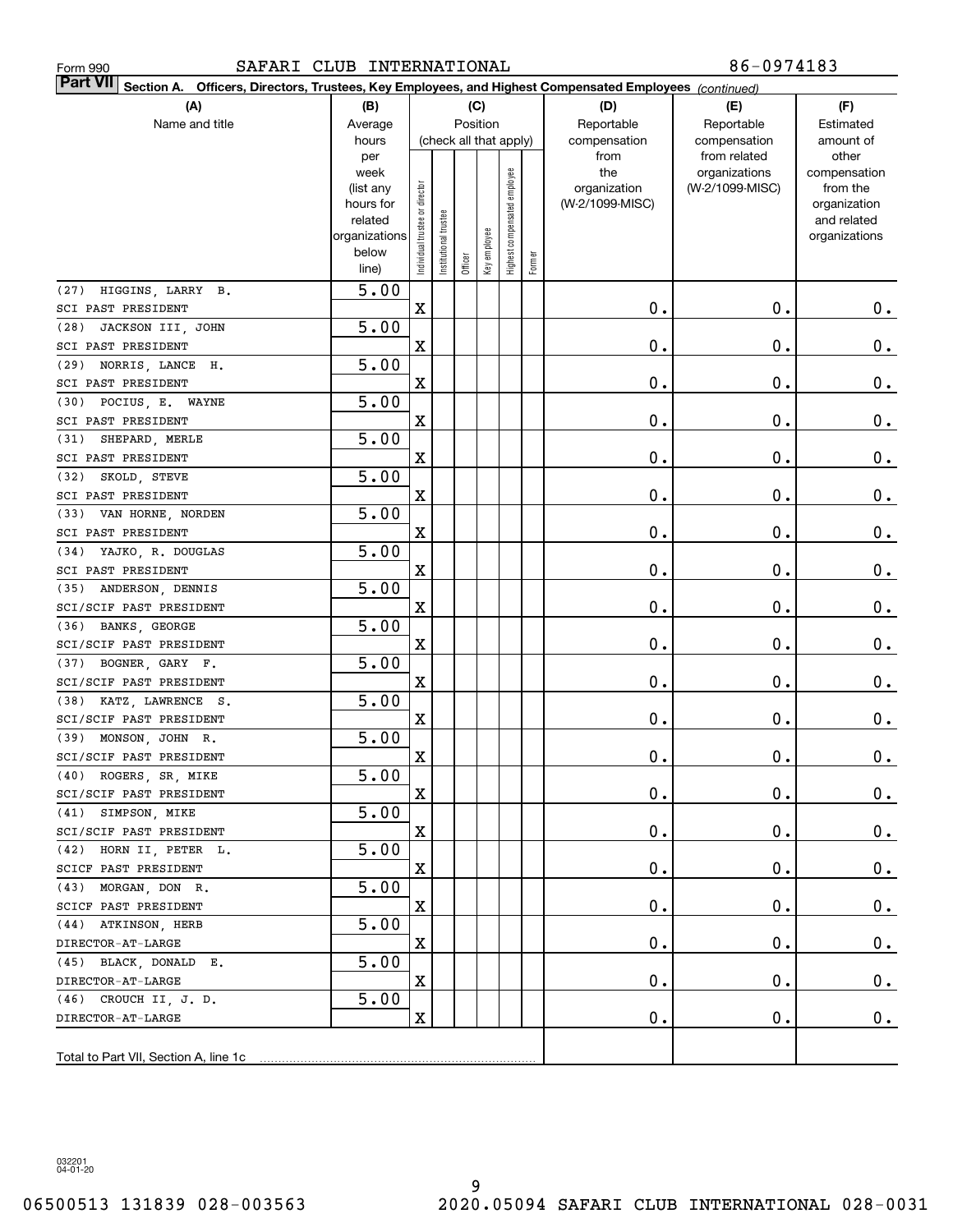| SAFARI CLUB INTERNATIONAL<br>Form 990                                                                                 |                |                                |                       |         |                        |                              |        |                 | 86-0974183                    |                       |
|-----------------------------------------------------------------------------------------------------------------------|----------------|--------------------------------|-----------------------|---------|------------------------|------------------------------|--------|-----------------|-------------------------------|-----------------------|
| Part VII<br>Section A.<br>Officers, Directors, Trustees, Key Employees, and Highest Compensated Employees (continued) |                |                                |                       |         |                        |                              |        |                 |                               |                       |
| (A)                                                                                                                   | (B)            |                                |                       |         | (C)                    |                              |        | (D)             | (E)                           | (F)                   |
| Name and title                                                                                                        | Average        |                                |                       |         | Position               |                              |        | Reportable      | Reportable                    | Estimated             |
|                                                                                                                       | hours          |                                |                       |         | (check all that apply) |                              |        | compensation    | compensation                  | amount of             |
|                                                                                                                       | per<br>week    |                                |                       |         |                        |                              |        | from<br>the     | from related<br>organizations | other<br>compensation |
|                                                                                                                       | (list any      |                                |                       |         |                        |                              |        | organization    | (W-2/1099-MISC)               | from the              |
|                                                                                                                       | hours for      |                                |                       |         |                        |                              |        | (W-2/1099-MISC) |                               | organization          |
|                                                                                                                       | related        |                                |                       |         |                        |                              |        |                 |                               | and related           |
|                                                                                                                       | organizations  |                                |                       |         |                        |                              |        |                 |                               | organizations         |
|                                                                                                                       | below<br>line) | Individual trustee or director | Institutional trustee | Officer | Key employee           | Highest compensated employee | Former |                 |                               |                       |
| (47) DANIELS, TYLER                                                                                                   | 5.00           |                                |                       |         |                        |                              |        |                 |                               |                       |
| DIRECTOR-AT-LARGE                                                                                                     |                | X                              |                       |         |                        |                              |        | 0.              | $\mathbf 0$ .                 | 0.                    |
| (48) DREWNOWSKI, MICHAEL J.                                                                                           | 5.00           |                                |                       |         |                        |                              |        |                 |                               |                       |
| DIRECTOR-AT-LARGE                                                                                                     |                | X                              |                       |         |                        |                              |        | 0.              | $\mathbf 0$ .                 | $\mathbf 0$ .         |
| (49) FONTENOT, JIMMY                                                                                                  | 5.00           |                                |                       |         |                        |                              |        |                 |                               |                       |
| DIRECTOR-AT-LARGE                                                                                                     |                | X                              |                       |         |                        |                              |        | 0.              | $\mathbf 0$ .                 | $\mathbf 0$ .         |
| (50) KENNEDY III, RICHARD R.                                                                                          | 5.00           |                                |                       |         |                        |                              |        |                 |                               |                       |
| DIRECTOR-AT-LARGE                                                                                                     |                | X                              |                       |         |                        |                              |        | 0.              | $\mathbf 0$ .                 | $\mathbf 0$ .         |
| (51) KOSICH, VERONICA M.                                                                                              | 5.00           |                                |                       |         |                        |                              |        |                 |                               |                       |
| DIRECTOR-AT-LARGE                                                                                                     |                | X                              |                       |         |                        |                              |        | 0.              | $\mathbf 0$ .                 | $\mathbf 0$ .         |
| (52) LANFORD, RONALD N.                                                                                               | 5.00           |                                |                       |         |                        |                              |        |                 |                               |                       |
| DIRECTOR-AT-LARGE                                                                                                     |                | X                              |                       |         |                        |                              |        | 0.              | 0.                            | $\mathbf 0$ .         |
| (53) LONGORIA, BRITTANY                                                                                               | 5.00           |                                |                       |         |                        |                              |        |                 |                               |                       |
| DIRECTOR-AT-LARGE                                                                                                     |                | X                              |                       |         |                        |                              |        | 0.              | $\mathbf 0$ .                 | $\mathbf 0$ .         |
| (54) LONGORIA, RICARDO E.                                                                                             | 5.00           |                                |                       |         |                        |                              |        |                 |                               |                       |
| DIRECTOR-AT-LARGE                                                                                                     |                | X                              |                       |         |                        |                              |        | 0.              | $\mathbf 0$ .                 | $\mathbf 0$ .         |
| (55) MATTUSCH, TOM                                                                                                    | 5.00           |                                |                       |         |                        |                              |        |                 |                               |                       |
| DIRECTOR-AT-LARGE                                                                                                     |                | X                              |                       |         |                        |                              |        | 0.              | 0.                            | $\mathbf 0$ .         |
| (56) MCCANN, SEAN                                                                                                     | 5.00           |                                |                       |         |                        |                              |        |                 |                               |                       |
| DIRECTOR-AT-LARGE                                                                                                     |                | X                              |                       |         |                        |                              |        | 0.              | 0.                            | $\mathbf 0$ .         |
| (57) MCCLAIN, ALAN<br>DIRECTOR-AT-LARGE                                                                               | 5.00           | X                              |                       |         |                        |                              |        | 0.              | 0.                            | 0.                    |
| (58) MURRAY, LEE D.                                                                                                   | 5.00           |                                |                       |         |                        |                              |        |                 |                               |                       |
| DIRECTOR-AT-LARGE                                                                                                     |                | X                              |                       |         |                        |                              |        | 0.              | $\mathbf 0$ .                 | $\mathbf 0$ .         |
| (59) SANTOS, TREVOR W.                                                                                                | 5.00           |                                |                       |         |                        |                              |        |                 |                               |                       |
| $\mathtt{DIRECTOR-AT-LARGE}$                                                                                          |                | $\mathbf X$                    |                       |         |                        |                              |        | $\mathbf 0$ .   | $\mathbf 0$ .                 | $\mathbf 0$ .         |
| $(60)$ SWAN, JR, BILL S.                                                                                              | 5.00           |                                |                       |         |                        |                              |        |                 |                               |                       |
| DIRECTOR-AT-LARGE                                                                                                     |                | X                              |                       |         |                        |                              |        | $0$ .           | $\mathbf 0$ .                 | 0.                    |
| (61) TAYLOR, OSCAR D.                                                                                                 | 5.00           |                                |                       |         |                        |                              |        |                 |                               |                       |
| DIRECTOR-AT-LARGE                                                                                                     |                | X                              |                       |         |                        |                              |        | 0.              | $\mathbf 0$ .                 | $0\cdot$              |
| (62) TENNISON, GARY H.                                                                                                | 5.00           |                                |                       |         |                        |                              |        |                 |                               |                       |
| DIRECTOR-AT-LARGE                                                                                                     |                | X                              |                       |         |                        |                              |        | 0.              | $\mathbf 0$ .                 | $0\cdot$              |
| (63) ANSTINE, MIA                                                                                                     | 5.00           |                                |                       |         |                        |                              |        |                 |                               |                       |
| REGIONAL REPRESENTATIVE                                                                                               |                | X                              |                       |         |                        |                              |        | 0.              | $\mathbf 0$ .                 | $0\cdot$              |
| (64) BING, JAMES STONY                                                                                                | 5.00           |                                |                       |         |                        |                              |        |                 |                               |                       |
| REGIONAL REPRESENTATIVE                                                                                               |                | X                              |                       |         |                        |                              |        | $0$ .           | $\mathbf 0$ .                 | $0\cdot$              |
| (65) BOIDO, BOBBY                                                                                                     | 5.00           |                                |                       |         |                        |                              |        |                 |                               |                       |
| REGIONAL REPRESENTATIVE                                                                                               |                | X                              |                       |         |                        |                              |        | $0$ .           | $\mathbf 0$ .                 | $0\cdot$              |
| (66) BUSH, RANDALL                                                                                                    | 5.00           |                                |                       |         |                        |                              |        |                 |                               |                       |
| REGIONAL REPRESENTATIVE                                                                                               |                | X                              |                       |         |                        |                              |        | 0.              | $\mathbf 0$ .                 | $0$ .                 |
|                                                                                                                       |                |                                |                       |         |                        |                              |        |                 |                               |                       |
| Total to Part VII, Section A, line 1c                                                                                 |                |                                |                       |         |                        |                              |        |                 |                               |                       |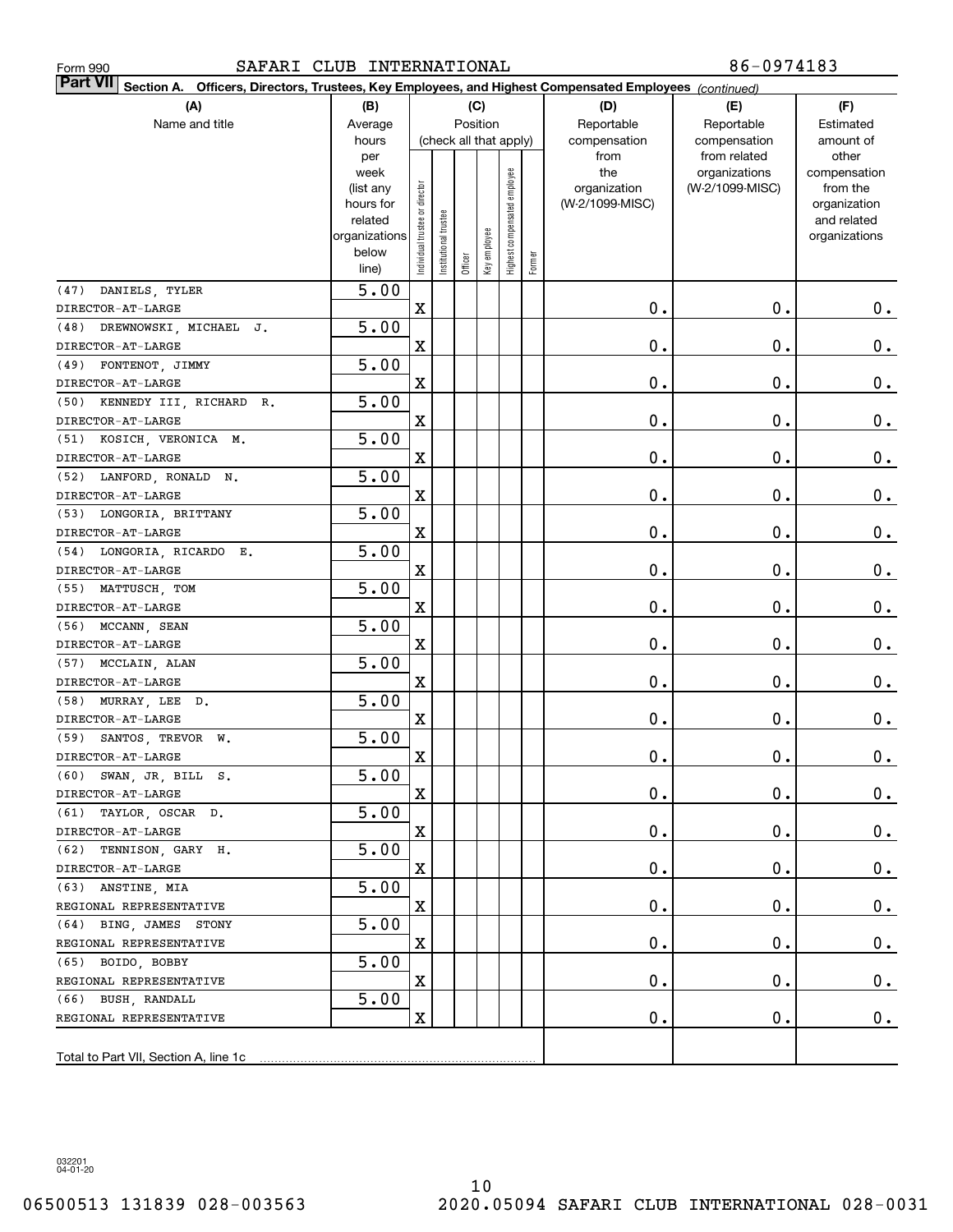| SAFARI CLUB INTERNATIONAL<br>Form 990                                                                                     |                                                                                     |                                |                       |         |                                           |                                 |        |                                                | 86-0974183                                                       |                                                                                   |
|---------------------------------------------------------------------------------------------------------------------------|-------------------------------------------------------------------------------------|--------------------------------|-----------------------|---------|-------------------------------------------|---------------------------------|--------|------------------------------------------------|------------------------------------------------------------------|-----------------------------------------------------------------------------------|
| <b>Part VII</b><br>Section A. Officers, Directors, Trustees, Key Employees, and Highest Compensated Employees (continued) |                                                                                     |                                |                       |         |                                           |                                 |        |                                                |                                                                  |                                                                                   |
| (A)<br>Name and title                                                                                                     | (B)<br>Average<br>hours                                                             |                                |                       |         | (C)<br>Position<br>(check all that apply) |                                 |        | (D)<br>Reportable<br>compensation              | (E)<br>Reportable                                                | (F)<br>Estimated<br>amount of                                                     |
|                                                                                                                           | per<br>week<br>(list any<br>hours for<br>related<br>organizations<br>below<br>line) | Individual trustee or director | Institutional trustee | Officer | Key employee                              | employee<br>Highest compensated | Former | from<br>the<br>organization<br>(W-2/1099-MISC) | compensation<br>from related<br>organizations<br>(W-2/1099-MISC) | other<br>compensation<br>from the<br>organization<br>and related<br>organizations |
| CAMPBELL, CAL<br>(67)                                                                                                     | 5.00                                                                                |                                |                       |         |                                           |                                 |        |                                                |                                                                  |                                                                                   |
| REGIONAL REPRESENTATIVE                                                                                                   |                                                                                     | $\mathbf X$                    |                       |         |                                           |                                 |        | 0.                                             | 0.                                                               | $0$ .                                                                             |
| CREELMAN, BARBARA E.<br>(68)                                                                                              | 5.00                                                                                |                                |                       |         |                                           |                                 |        |                                                |                                                                  |                                                                                   |
| REGIONAL REPRESENTATIVE                                                                                                   |                                                                                     | $\mathbf X$                    |                       |         |                                           |                                 |        | 0.                                             | Ο.                                                               | 0.                                                                                |
| DAHL JAMES E.<br>(69)                                                                                                     | 5.00                                                                                |                                |                       |         |                                           |                                 |        |                                                |                                                                  |                                                                                   |
| REGIONAL REPRESENTATIVE                                                                                                   |                                                                                     | $\mathbf X$                    |                       |         |                                           |                                 |        | 0.                                             | Ο.                                                               | 0.                                                                                |
| (70)<br>DICKINSON, LEN                                                                                                    | 5.00                                                                                |                                |                       |         |                                           |                                 |        |                                                |                                                                  |                                                                                   |
| REGIONAL REPRESENTATIVE                                                                                                   |                                                                                     | $\mathbf X$                    |                       |         |                                           |                                 |        | 0.                                             | Ο.                                                               | 0.                                                                                |
| (71)<br>ENGSTROM, ANDERS N.                                                                                               | 5.00                                                                                |                                |                       |         |                                           |                                 |        |                                                |                                                                  |                                                                                   |
| REGIONAL REPRESENTATIVE                                                                                                   |                                                                                     | $\mathbf X$                    |                       |         |                                           |                                 |        | 0.                                             | Ο.                                                               | 0.                                                                                |
| (72)<br>ERNST, ALLEN R.                                                                                                   | 5.00                                                                                |                                |                       |         |                                           |                                 |        |                                                |                                                                  |                                                                                   |
| REGIONAL REPRESENTATIVE                                                                                                   |                                                                                     | $\mathbf X$                    |                       |         |                                           |                                 |        | 0.                                             | Ο.                                                               | $0$ .                                                                             |
| (73)<br>FIDLER, JOHN                                                                                                      | 5.00                                                                                |                                |                       |         |                                           |                                 |        |                                                |                                                                  |                                                                                   |
| REGIONAL REPRESENTATIVE                                                                                                   |                                                                                     | $\mathbf X$                    |                       |         |                                           |                                 |        | 0.                                             | Ο.                                                               | 0.                                                                                |
| GEARHART, GARY A.<br>(74)                                                                                                 | 5.00                                                                                |                                |                       |         |                                           |                                 |        |                                                |                                                                  |                                                                                   |
| REGIONAL REPRESENTATIVE                                                                                                   |                                                                                     | $\mathbf X$                    |                       |         |                                           |                                 |        | 0.                                             | Ο.                                                               | 0.                                                                                |
| (75)<br>GERADS, LARRY W.                                                                                                  | 5.00                                                                                |                                |                       |         |                                           |                                 |        |                                                |                                                                  |                                                                                   |
| REGIONAL REPRESENTATIVE                                                                                                   |                                                                                     | $\mathbf X$                    |                       |         |                                           |                                 |        | $\mathbf 0$ .                                  | Ο.                                                               | 0.                                                                                |
| (76)<br>GOTSHALL, RICHARD L.                                                                                              | 5.00                                                                                |                                |                       |         |                                           |                                 |        |                                                |                                                                  |                                                                                   |
| REGIONAL REPRESENTATIVE                                                                                                   |                                                                                     | $\mathbf X$                    |                       |         |                                           |                                 |        | $\mathbf 0$ .                                  | Ο.                                                               | 0.                                                                                |
| (77)<br>HAMMOND, RAY                                                                                                      | 5.00                                                                                |                                |                       |         |                                           |                                 |        |                                                |                                                                  |                                                                                   |
| REGIONAL REPRESENTATIVE                                                                                                   |                                                                                     | $\mathbf X$                    |                       |         |                                           |                                 |        | $\mathbf 0$ .                                  | Ο.                                                               | 0.                                                                                |
| (78)<br>HUDSPETH, ORVILLE G.<br>REGIONAL REPRESENTATIVE                                                                   | 5.00                                                                                |                                |                       |         |                                           |                                 |        |                                                |                                                                  |                                                                                   |
|                                                                                                                           |                                                                                     | X                              |                       |         |                                           |                                 |        | Ο.                                             | Ο.                                                               | $0$ .                                                                             |
| (79) JOHNSON, MARK D.                                                                                                     | 5.00                                                                                |                                |                       |         |                                           |                                 |        | $\mathbf 0$ .                                  | $\mathbf 0$ .                                                    |                                                                                   |
| REGIONAL REPRESENTATIVE<br>(80) KILLORN, KRISTOPHER C.                                                                    | 5.00                                                                                | x                              |                       |         |                                           |                                 |        |                                                |                                                                  | 0.                                                                                |
| REGIONAL REPRESENTATIVE                                                                                                   |                                                                                     | X                              |                       |         |                                           |                                 |        | $\mathbf 0$ .                                  | $\mathbf 0$ .                                                    | $0$ .                                                                             |
| (81) KOHALMI, ZSOLT                                                                                                       | 5.00                                                                                |                                |                       |         |                                           |                                 |        |                                                |                                                                  |                                                                                   |
| REGIONAL REPRESENTATIVE                                                                                                   |                                                                                     | X                              |                       |         |                                           |                                 |        | $\mathbf 0$ .                                  | $\mathbf 0$ .                                                    | 0.                                                                                |
| (82) LAWS, JR, JOHN K.                                                                                                    | 5.00                                                                                |                                |                       |         |                                           |                                 |        |                                                |                                                                  |                                                                                   |
| REGIONAL REPRESENTATIVE                                                                                                   |                                                                                     | X                              |                       |         |                                           |                                 |        | $\mathbf 0$ .                                  | $\mathbf 0$ .                                                    | $0\cdot$                                                                          |
| (83) LEAKE, W.T. SKIP                                                                                                     | 5.00                                                                                |                                |                       |         |                                           |                                 |        |                                                |                                                                  |                                                                                   |
| REGIONAL REPRESENTATIVE                                                                                                   |                                                                                     | X                              |                       |         |                                           |                                 |        | $\mathbf 0$ .                                  | $\mathbf 0$ .                                                    | $\mathbf 0$ .                                                                     |
| (84) LOSA REVERTE, JOSE MARIA                                                                                             | 5.00                                                                                |                                |                       |         |                                           |                                 |        |                                                |                                                                  |                                                                                   |
| REGIONAL REPRESENTATIVE                                                                                                   |                                                                                     | X                              |                       |         |                                           |                                 |        | $\mathbf 0$ .                                  | $\mathbf 0$ .                                                    | $0_{.}$                                                                           |
| (85) MADDOX, SHERRY D.                                                                                                    | 5.00                                                                                |                                |                       |         |                                           |                                 |        |                                                |                                                                  |                                                                                   |
| REGIONAL REPRESENTATIVE                                                                                                   |                                                                                     | X                              |                       |         |                                           |                                 |        | $\mathbf 0$ .                                  | $\mathbf 0$ .                                                    | $\mathbf 0$ .                                                                     |
| (86) MORELAND, JIMMY                                                                                                      | 5.00                                                                                |                                |                       |         |                                           |                                 |        |                                                |                                                                  |                                                                                   |
| REGIONAL REPRESENTATIVE                                                                                                   |                                                                                     | X                              |                       |         |                                           |                                 |        | О.                                             | $\mathbf 0$ .                                                    | $0$ .                                                                             |
|                                                                                                                           |                                                                                     |                                |                       |         |                                           |                                 |        |                                                |                                                                  |                                                                                   |
| Total to Part VII, Section A, line 1c                                                                                     |                                                                                     |                                |                       |         |                                           |                                 |        |                                                |                                                                  |                                                                                   |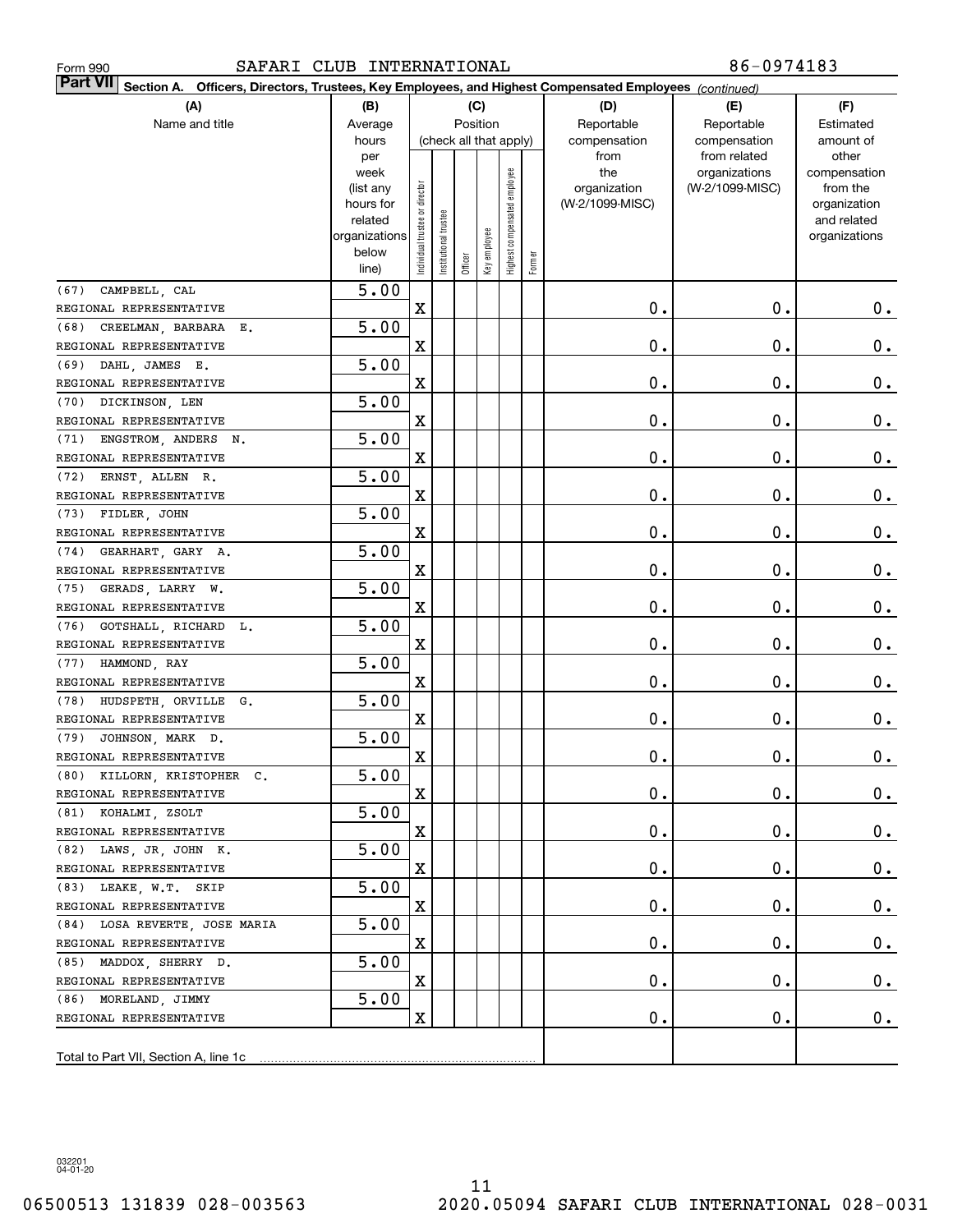| SAFARI CLUB INTERNATIONAL<br>Form 990                                                                                        |                        |                                |                        |          |              |                     |        |                 | 86-0974183                   |                    |
|------------------------------------------------------------------------------------------------------------------------------|------------------------|--------------------------------|------------------------|----------|--------------|---------------------|--------|-----------------|------------------------------|--------------------|
| <b>Part VII</b><br>Officers, Directors, Trustees, Key Employees, and Highest Compensated Employees (continued)<br>Section A. |                        |                                |                        |          |              |                     |        |                 |                              |                    |
| (A)                                                                                                                          | (B)                    |                                |                        |          | (C)          |                     |        | (D)             | (E)                          | (F)                |
| Name and title                                                                                                               | Average                |                                |                        | Position |              |                     |        | Reportable      | Reportable                   | Estimated          |
|                                                                                                                              | hours                  |                                | (check all that apply) |          |              |                     |        | compensation    | compensation<br>from related | amount of<br>other |
|                                                                                                                              | per<br>week            |                                |                        |          |              |                     |        | from<br>the     | organizations                | compensation       |
|                                                                                                                              | (list any              |                                |                        |          |              | employee            |        | organization    | (W-2/1099-MISC)              | from the           |
|                                                                                                                              | hours for              |                                |                        |          |              |                     |        | (W-2/1099-MISC) |                              | organization       |
|                                                                                                                              | related                |                                |                        |          |              |                     |        |                 |                              | and related        |
|                                                                                                                              | organizations<br>below |                                |                        |          |              |                     |        |                 |                              | organizations      |
|                                                                                                                              | line)                  | Individual trustee or director | Institutional trustee  | Officer  | Key employee | Highest compensated | Former |                 |                              |                    |
| MULLER, CHRISTOPHER B.<br>(87)                                                                                               | 5.00                   |                                |                        |          |              |                     |        |                 |                              |                    |
| REGIONAL REPRESENTATIVE                                                                                                      |                        | X                              |                        |          |              |                     |        | $\mathbf 0$ .   | $\mathbf 0$ .                | $0$ .              |
| (88)<br>ORTMANN, DWIGHT A.                                                                                                   | 5.00                   |                                |                        |          |              |                     |        |                 |                              |                    |
| REGIONAL REPRESENTATIVE                                                                                                      |                        | X                              |                        |          |              |                     |        | $\mathbf 0$ .   | Ο.                           | 0.                 |
| (89)<br>PARIS, EMILIO                                                                                                        | 5.00                   |                                |                        |          |              |                     |        |                 |                              |                    |
| REGIONAL REPRESENTATIVE                                                                                                      |                        | X                              |                        |          |              |                     |        | $\mathbf 0$ .   | Ο.                           | $0_{.}$            |
| (90)<br>PORTER, NEAL                                                                                                         | 5.00                   |                                |                        |          |              |                     |        |                 |                              |                    |
| REGIONAL REPRESENTATIVE                                                                                                      |                        | X                              |                        |          |              |                     |        | $\mathbf 0$ .   | Ο.                           | $0_{.}$            |
| (91)<br>ROBINSON, MARK DONALD                                                                                                | 5.00                   |                                |                        |          |              |                     |        |                 |                              |                    |
| REGIONAL REPRESENTATIVE                                                                                                      |                        | X                              |                        |          |              |                     |        | $\mathbf 0$ .   | Ο.                           | 0.                 |
| (92)<br>RUSTEMEYER, GREG J.                                                                                                  | 5.00                   |                                |                        |          |              |                     |        |                 |                              |                    |
| REGIONAL REPRESENTATIVE                                                                                                      |                        | X                              |                        |          |              |                     |        | $\mathbf 0$ .   | Ο.                           | 0.                 |
| (93)<br>STEINER, LARRY R.                                                                                                    | 5.00                   |                                |                        |          |              |                     |        |                 |                              |                    |
| REGIONAL REPRESENTATIVE                                                                                                      |                        | X                              |                        |          |              |                     |        | $\mathbf 0$ .   | Ο.                           | $0_{.}$            |
| (94)<br>TALBOTT, J. KIM                                                                                                      | 5.00                   |                                |                        |          |              |                     |        |                 |                              |                    |
| REGIONAL REPRESENTATIVE                                                                                                      |                        | X                              |                        |          |              |                     |        | $\mathbf 0$ .   | Ο.                           | 0.                 |
| (95) VIEJO GONZALEZ, JESUS                                                                                                   | 5.00                   |                                |                        |          |              |                     |        |                 |                              |                    |
| REGIONAL REPRESENTATIVE                                                                                                      |                        | X                              |                        |          |              |                     |        | $\mathbf 0$ .   | Ο.                           | 0.                 |
| (96)<br>WARGOLET, CHARMAINE                                                                                                  | 5.00                   |                                |                        |          |              |                     |        | $\mathbf 0$ .   | Ο.                           |                    |
| REGIONAL REPRESENTATIVE<br>(97)<br>WOTTRICH, STEPHANIE                                                                       | 5.00                   | X                              |                        |          |              |                     |        |                 |                              | 0.                 |
| REGIONAL REPRESENTATIVE                                                                                                      |                        | X                              |                        |          |              |                     |        | $\mathbf 0$ .   | Ο.                           | 0.                 |
| D'ENTREVES, UBERTO<br>(98)                                                                                                   | 5.00                   |                                |                        |          |              |                     |        |                 |                              |                    |
| INTERNATIONAL DIRECTOR                                                                                                       |                        | X                              |                        |          |              |                     |        | $\mathbf 0$ .   | Ο.                           | $0$ .              |
| (99) ESTADE, MIGUEL                                                                                                          | 5.00                   |                                |                        |          |              |                     |        |                 |                              |                    |
| INTERNATIONAL DIRECTOR                                                                                                       |                        | X                              |                        |          |              |                     |        | $\mathbf 0$ .   | $\mathbf 0$ .                | 0.                 |
| (100) GAETI, LUCA                                                                                                            | 5.00                   |                                |                        |          |              |                     |        |                 |                              |                    |
| INTERNATIONAL DIRECTOR                                                                                                       |                        | X                              |                        |          |              |                     |        | $\mathbf 0$ .   | $\mathfrak o$ .              | $0$ .              |
| (101) HIDVEGI, BELA                                                                                                          | 5.00                   |                                |                        |          |              |                     |        |                 |                              |                    |
| INTERNATIONAL DIRECTOR                                                                                                       |                        | X                              |                        |          |              |                     |        | $\mathbf 0$ .   | $\mathbf 0$ .                | $0\cdot$           |
| (102) STUBBERUD, NILS-OLE                                                                                                    | 5.00                   |                                |                        |          |              |                     |        |                 |                              |                    |
| INTERNATIONAL DIRECTOR                                                                                                       |                        | X                              |                        |          |              |                     |        | $\mathbf 0$ .   | $\mathbf 0$ .                | $0_{.}$            |
| (103) ACORD, GARY                                                                                                            | 5.00                   |                                |                        |          |              |                     |        |                 |                              |                    |
| CHAPTER PRESIDENT                                                                                                            |                        | X                              |                        |          |              |                     |        | $\mathbf 0$ .   | $\mathbf 0$ .                | $0_{.}$            |
| (104) ALGABA, HORACIO JAIME                                                                                                  | 5.00                   |                                |                        |          |              |                     |        |                 |                              |                    |
| CHAPTER PRESIDENT                                                                                                            |                        | X                              |                        |          |              |                     |        | $\mathbf 0$ .   | $\mathbf 0$ .                | $0_{.}$            |
| (105) ATWOOD, LEROY                                                                                                          | 5.00                   |                                |                        |          |              |                     |        |                 |                              |                    |
| CHAPTER PRESIDENT                                                                                                            |                        | X                              |                        |          |              |                     |        | $\mathbf 0$ .   | $\mathbf 0$ .                | $\mathbf 0$ .      |
| (106) AXTON, BRETT                                                                                                           | 5.00                   |                                |                        |          |              |                     |        |                 |                              |                    |
| CHAPTER PRESIDENT                                                                                                            |                        | X                              |                        |          |              |                     |        | О.              | $\mathbf 0$ .                | $0$ .              |
|                                                                                                                              |                        |                                |                        |          |              |                     |        |                 |                              |                    |
| Total to Part VII, Section A, line 1c                                                                                        |                        |                                |                        |          |              |                     |        |                 |                              |                    |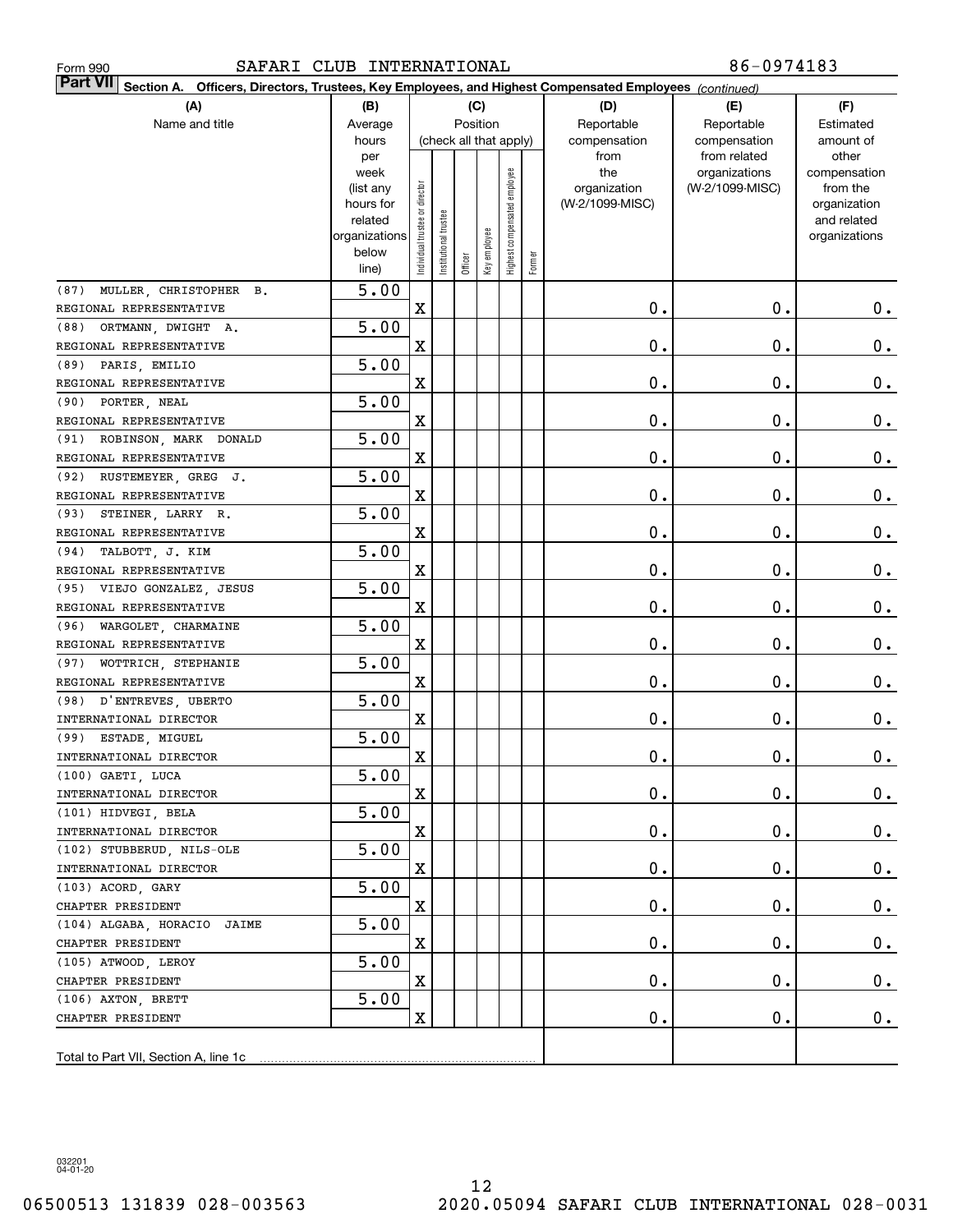| Form 990                                                                                                                  | SAFARI CLUB INTERNATIONAL |                                |                       |         |              |                        |        |                 | 86-0974183                    |                       |  |  |  |
|---------------------------------------------------------------------------------------------------------------------------|---------------------------|--------------------------------|-----------------------|---------|--------------|------------------------|--------|-----------------|-------------------------------|-----------------------|--|--|--|
| <b>Part VII</b><br>Section A. Officers, Directors, Trustees, Key Employees, and Highest Compensated Employees (continued) |                           |                                |                       |         |              |                        |        |                 |                               |                       |  |  |  |
| (A)                                                                                                                       | (B)                       |                                |                       |         | (C)          |                        |        | (D)             | (E)                           | (F)                   |  |  |  |
| Name and title                                                                                                            | Average                   |                                |                       |         | Position     |                        |        | Reportable      | Reportable                    | Estimated             |  |  |  |
|                                                                                                                           | hours                     |                                |                       |         |              | (check all that apply) |        | compensation    | compensation                  | amount of             |  |  |  |
|                                                                                                                           | per<br>week               |                                |                       |         |              |                        |        | from<br>the     | from related<br>organizations | other<br>compensation |  |  |  |
|                                                                                                                           | (list any                 |                                |                       |         |              | employee               |        | organization    | (W-2/1099-MISC)               | from the              |  |  |  |
|                                                                                                                           | hours for                 |                                |                       |         |              |                        |        | (W-2/1099-MISC) |                               | organization          |  |  |  |
|                                                                                                                           | related                   |                                |                       |         |              |                        |        |                 |                               | and related           |  |  |  |
|                                                                                                                           | organizations<br>below    |                                |                       |         |              |                        |        |                 |                               | organizations         |  |  |  |
|                                                                                                                           | line)                     | Individual trustee or director | Institutional trustee | Officer | Key employee | Highest compensated    | Former |                 |                               |                       |  |  |  |
| (107) BABAZ, ABIGAIL                                                                                                      | 5.00                      |                                |                       |         |              |                        |        |                 |                               |                       |  |  |  |
| CHAPTER PRESIDENT                                                                                                         |                           | $\mathbf X$                    |                       |         |              |                        |        | 0.              | 0.                            | $0$ .                 |  |  |  |
| (108) BACHMANN, JARRY                                                                                                     | 5.00                      |                                |                       |         |              |                        |        |                 |                               |                       |  |  |  |
| CHAPTER PRESIDENT                                                                                                         |                           | $\mathbf X$                    |                       |         |              |                        |        | 0.              | О.                            | 0.                    |  |  |  |
| (109) BAGI, SCOTT A.                                                                                                      | 5.00                      |                                |                       |         |              |                        |        |                 |                               |                       |  |  |  |
| CHAPTER PRESIDENT                                                                                                         |                           | $\mathbf X$                    |                       |         |              |                        |        | 0.              | О.                            | 0.                    |  |  |  |
| (110) BAKER, BRANDAN G.                                                                                                   | 5.00                      |                                |                       |         |              |                        |        |                 |                               |                       |  |  |  |
| CHAPTER PRESIDENT                                                                                                         |                           | $\mathbf X$                    |                       |         |              |                        |        | 0.              | О.                            | 0.                    |  |  |  |
| (111) BALLIS, MARK S.                                                                                                     | 5.00                      |                                |                       |         |              |                        |        |                 |                               |                       |  |  |  |
| CHAPTER PRESIDENT                                                                                                         |                           | $\mathbf X$                    |                       |         |              |                        |        | 0.              | О.                            | 0.                    |  |  |  |
| (112) BARNES, DEREK J.                                                                                                    | 5.00                      |                                |                       |         |              |                        |        |                 |                               |                       |  |  |  |
| CHAPTER PRESIDENT                                                                                                         |                           | $\mathbf X$                    |                       |         |              |                        |        | 0.              | О.                            | 0.                    |  |  |  |
| (113) BAUER, NOLAN<br>J.                                                                                                  | 5.00                      |                                |                       |         |              |                        |        |                 |                               |                       |  |  |  |
| CHAPTER PRESIDENT                                                                                                         |                           | $\mathbf X$                    |                       |         |              |                        |        | 0.              | О.                            | 0.                    |  |  |  |
| (114) BAUMAN, RANDY                                                                                                       | 5.00                      |                                |                       |         |              |                        |        |                 |                               |                       |  |  |  |
| CHAPTER PRESIDENT                                                                                                         |                           | $\mathbf X$                    |                       |         |              |                        |        | 0.              | О.                            | 0.                    |  |  |  |
| (115) BEAVER, JASON                                                                                                       | 5.00                      |                                |                       |         |              |                        |        |                 |                               |                       |  |  |  |
| CHAPTER PRESIDENT                                                                                                         |                           | $\mathbf X$                    |                       |         |              |                        |        | 0.              | О.                            | 0.                    |  |  |  |
| (116) BIRCHELL, ANNIE                                                                                                     | 5.00                      |                                |                       |         |              |                        |        |                 |                               |                       |  |  |  |
| CHAPTER PRESIDENT                                                                                                         |                           | $\mathbf X$                    |                       |         |              |                        |        | 0.              | О.                            | 0.                    |  |  |  |
| (117) BOOKHAMER, JOSHUA                                                                                                   | 5.00                      |                                |                       |         |              |                        |        |                 |                               |                       |  |  |  |
| CHAPTER PRESIDENT                                                                                                         |                           | $\mathbf X$                    |                       |         |              |                        |        | 0.              | О.                            | 0.                    |  |  |  |
| (118) BOYETT, BUDDY                                                                                                       | 5.00                      |                                |                       |         |              |                        |        |                 |                               |                       |  |  |  |
| CHAPTER PRESIDENT                                                                                                         |                           | $\mathbf X$                    |                       |         |              |                        |        | 0.              | О.                            | $0$ .                 |  |  |  |
| (119) BROOKS, THOMAS                                                                                                      | $\overline{5.00}$         |                                |                       |         |              |                        |        |                 |                               |                       |  |  |  |
| CHAPTER PRESIDENT                                                                                                         | 5.00                      | x                              |                       |         |              |                        |        | $\mathbf 0$ .   | $0$ .                         | 0.                    |  |  |  |
| (120) BRYDEN, JEFFREY<br>CHAPTER PRESIDENT                                                                                |                           | $\mathbf X$                    |                       |         |              |                        |        | $\mathbf 0$ .   | О.                            | $0_{.}$               |  |  |  |
| (121) BUONOCORE, JR, GREGORY P.                                                                                           | 5.00                      |                                |                       |         |              |                        |        |                 |                               |                       |  |  |  |
| CHAPTER PRESIDENT                                                                                                         |                           | X                              |                       |         |              |                        |        | 0.              | О.                            | $0_{.}$               |  |  |  |
| (122) CARRAWAY, BRYAN                                                                                                     | 5.00                      |                                |                       |         |              |                        |        |                 |                               |                       |  |  |  |
| CHAPTER PRESIDENT                                                                                                         |                           | $\mathbf X$                    |                       |         |              |                        |        | 0.              | О.                            | $0_{.}$               |  |  |  |
| (123) CLIFFORD, MICHAEL S.                                                                                                | 5.00                      |                                |                       |         |              |                        |        |                 |                               |                       |  |  |  |
| CHAPTER PRESIDENT                                                                                                         |                           | $\mathbf X$                    |                       |         |              |                        |        | 0.              | О.                            | $0_{.}$               |  |  |  |
| (124) CLYMER, GARY                                                                                                        | 5.00                      |                                |                       |         |              |                        |        |                 |                               |                       |  |  |  |
| CHAPTER PRESIDENT                                                                                                         |                           | $\mathbf X$                    |                       |         |              |                        |        | 0.              | О.                            | $0_{.}$               |  |  |  |
| (125) COLE, LOUIS                                                                                                         | 5.00                      |                                |                       |         |              |                        |        |                 |                               |                       |  |  |  |
| CHAPTER PRESIDENT                                                                                                         |                           | $\mathbf X$                    |                       |         |              |                        |        | 0.              | О.                            | $\mathbf 0$ .         |  |  |  |
| (126) COLEMAN, WALTER                                                                                                     | 5.00                      |                                |                       |         |              |                        |        |                 |                               |                       |  |  |  |
| CHAPTER PRESIDENT                                                                                                         |                           | $\mathbf X$                    |                       |         |              |                        |        | 0.              | $\mathbf 0$ .                 | $0$ .                 |  |  |  |
|                                                                                                                           |                           |                                |                       |         |              |                        |        |                 |                               |                       |  |  |  |
|                                                                                                                           |                           |                                |                       |         |              |                        |        |                 |                               |                       |  |  |  |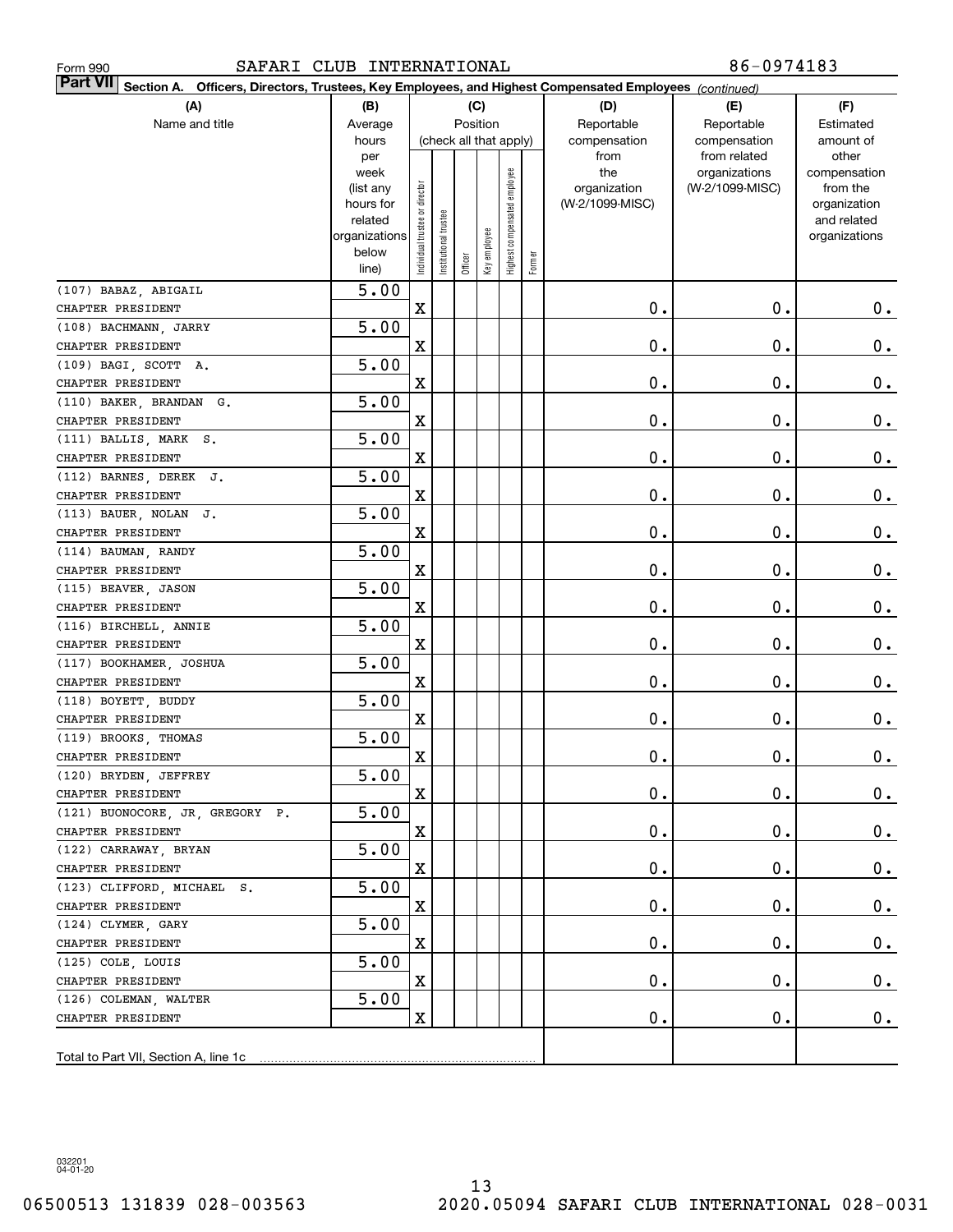| SAFARI CLUB INTERNATIONAL<br>Form 990                                                                                     |                                                |                                |                       |         |              |                                    |        |                                                                | 86-0974183                                                       |                                                                |  |  |  |
|---------------------------------------------------------------------------------------------------------------------------|------------------------------------------------|--------------------------------|-----------------------|---------|--------------|------------------------------------|--------|----------------------------------------------------------------|------------------------------------------------------------------|----------------------------------------------------------------|--|--|--|
| <b>Part VII</b><br>Section A. Officers, Directors, Trustees, Key Employees, and Highest Compensated Employees (continued) |                                                |                                |                       |         |              |                                    |        |                                                                |                                                                  |                                                                |  |  |  |
| (A)                                                                                                                       | (B)                                            |                                |                       |         | (C)          |                                    |        | (D)                                                            | (E)                                                              | (F)                                                            |  |  |  |
| Name and title                                                                                                            | Average                                        |                                |                       |         | Position     |                                    |        | Reportable                                                     | Reportable                                                       | Estimated                                                      |  |  |  |
|                                                                                                                           | hours<br>per<br>week<br>(list any<br>hours for |                                |                       |         |              | (check all that apply)<br>employee |        | compensation<br>from<br>the<br>organization<br>(W-2/1099-MISC) | compensation<br>from related<br>organizations<br>(W-2/1099-MISC) | amount of<br>other<br>compensation<br>from the<br>organization |  |  |  |
|                                                                                                                           | related<br>organizations<br>below<br>line)     | Individual trustee or director | Institutional trustee | Officer | Key employee | Highest compensated                | Former |                                                                |                                                                  | and related<br>organizations                                   |  |  |  |
| (127) COSTARELLA, DAVE                                                                                                    | 5.00                                           |                                |                       |         |              |                                    |        |                                                                |                                                                  |                                                                |  |  |  |
| CHAPTER PRESIDENT                                                                                                         |                                                | $\mathbf X$                    |                       |         |              |                                    |        | 0.                                                             | 0.                                                               | $0$ .                                                          |  |  |  |
| (128) COVINGTON, JACK L.                                                                                                  | 5.00                                           |                                |                       |         |              |                                    |        |                                                                |                                                                  |                                                                |  |  |  |
| CHAPTER PRESIDENT                                                                                                         |                                                | $\mathbf X$                    |                       |         |              |                                    |        | 0.                                                             | О.                                                               | 0.                                                             |  |  |  |
| (129) DEACON, DAVE                                                                                                        | 5.00                                           |                                |                       |         |              |                                    |        |                                                                |                                                                  |                                                                |  |  |  |
| CHAPTER PRESIDENT                                                                                                         |                                                | $\mathbf X$                    |                       |         |              |                                    |        | 0.                                                             | О.                                                               | 0.                                                             |  |  |  |
| (130) DECKER, CHET                                                                                                        | 5.00                                           |                                |                       |         |              |                                    |        |                                                                |                                                                  |                                                                |  |  |  |
| CHAPTER PRESIDENT                                                                                                         |                                                | $\mathbf X$                    |                       |         |              |                                    |        | 0.                                                             | О.                                                               | 0.                                                             |  |  |  |
| (131) DELISLE, RICHARD                                                                                                    | 5.00                                           |                                |                       |         |              |                                    |        |                                                                |                                                                  |                                                                |  |  |  |
| CHAPTER PRESIDENT                                                                                                         |                                                | $\mathbf X$                    |                       |         |              |                                    |        | 0.                                                             | О.                                                               | 0.                                                             |  |  |  |
| (132) DENNETT, RYAN                                                                                                       | 5.00                                           |                                |                       |         |              |                                    |        |                                                                |                                                                  |                                                                |  |  |  |
| CHAPTER PRESIDENT                                                                                                         |                                                | $\mathbf X$                    |                       |         |              |                                    |        | 0.                                                             | О.                                                               | 0.                                                             |  |  |  |
| (133) DETERS, KELVIN L.                                                                                                   | 5.00                                           |                                |                       |         |              |                                    |        |                                                                |                                                                  |                                                                |  |  |  |
| CHAPTER PRESIDENT                                                                                                         |                                                | $\mathbf X$                    |                       |         |              |                                    |        | 0.                                                             | О.                                                               | 0.                                                             |  |  |  |
| (134) DETWILER, SAM                                                                                                       | 5.00                                           |                                |                       |         |              |                                    |        |                                                                |                                                                  |                                                                |  |  |  |
| CHAPTER PRESIDENT                                                                                                         |                                                | $\mathbf X$                    |                       |         |              |                                    |        | 0.                                                             | О.                                                               | 0.                                                             |  |  |  |
| (135) DEWEESE, ROBERT J.                                                                                                  | 5.00                                           |                                |                       |         |              |                                    |        |                                                                |                                                                  |                                                                |  |  |  |
| CHAPTER PRESIDENT                                                                                                         |                                                | $\mathbf X$                    |                       |         |              |                                    |        | 0.                                                             | О.                                                               | 0.                                                             |  |  |  |
| (136) DODDRIDGE, PHILLIP                                                                                                  | 5.00                                           |                                |                       |         |              |                                    |        |                                                                |                                                                  |                                                                |  |  |  |
| CHAPTER PRESIDENT                                                                                                         | 5.00                                           | $\mathbf X$                    |                       |         |              |                                    |        | 0.                                                             | О.                                                               | 0.                                                             |  |  |  |
| (137) DOYON, DONALD J.<br>CHAPTER PRESIDENT                                                                               |                                                | $\mathbf X$                    |                       |         |              |                                    |        | 0.                                                             | О.                                                               | 0.                                                             |  |  |  |
| (138) DUNLAP, JERRY W.                                                                                                    | 5.00                                           |                                |                       |         |              |                                    |        |                                                                |                                                                  |                                                                |  |  |  |
| CHAPTER PRESIDENT                                                                                                         |                                                | $\mathbf X$                    |                       |         |              |                                    |        | 0.                                                             | О.                                                               | $0$ .                                                          |  |  |  |
| (139) EAVENSON, BRETT W.                                                                                                  | $\overline{5.00}$                              |                                |                       |         |              |                                    |        |                                                                |                                                                  |                                                                |  |  |  |
| CHAPTER PRESIDENT                                                                                                         |                                                | X                              |                       |         |              |                                    |        | $\mathbf 0$ .                                                  | $\mathbf{0}$ .                                                   | 0.                                                             |  |  |  |
| (140) EDWARDS, BOB                                                                                                        | $\overline{5.00}$                              |                                |                       |         |              |                                    |        |                                                                |                                                                  |                                                                |  |  |  |
| CHAPTER PRESIDENT                                                                                                         |                                                | $\mathbf X$                    |                       |         |              |                                    |        | $\mathbf 0$ .                                                  | $\mathbf 0$ .                                                    | $0$ .                                                          |  |  |  |
| (141) EHRHARDT, PATTY                                                                                                     | 5.00                                           |                                |                       |         |              |                                    |        |                                                                |                                                                  |                                                                |  |  |  |
| CHAPTER PRESIDENT                                                                                                         |                                                | $\mathbf X$                    |                       |         |              |                                    |        | 0.                                                             | $\mathbf 0$ .                                                    | $0_{.}$                                                        |  |  |  |
| (142) ELLIOTT, GREG                                                                                                       | 5.00                                           |                                |                       |         |              |                                    |        |                                                                |                                                                  |                                                                |  |  |  |
| CHAPTER PRESIDENT                                                                                                         |                                                | $\mathbf X$                    |                       |         |              |                                    |        | 0.                                                             | $\mathbf 0$ .                                                    | $0_{.}$                                                        |  |  |  |
| (143) ERICKSON, ISAAC                                                                                                     | 5.00                                           |                                |                       |         |              |                                    |        |                                                                |                                                                  |                                                                |  |  |  |
| CHAPTER PRESIDENT                                                                                                         |                                                | $\mathbf X$                    |                       |         |              |                                    |        | 0.                                                             | $\mathbf 0$ .                                                    | $0\cdot$                                                       |  |  |  |
| (144) ERKER, DANIEL                                                                                                       | 5.00                                           |                                |                       |         |              |                                    |        |                                                                |                                                                  |                                                                |  |  |  |
| CHAPTER PRESIDENT                                                                                                         |                                                | $\mathbf X$                    |                       |         |              |                                    |        | 0.                                                             | О.                                                               | $0_{.}$                                                        |  |  |  |
| (145) FOLKMAN, DANIEL J.                                                                                                  | 5.00                                           |                                |                       |         |              |                                    |        |                                                                |                                                                  |                                                                |  |  |  |
| CHAPTER PRESIDENT                                                                                                         |                                                | $\mathbf X$                    |                       |         |              |                                    |        | 0.                                                             | О.                                                               | $0_{.}$                                                        |  |  |  |
| (146) FREAS, WILLIAM E.                                                                                                   | 5.00                                           |                                |                       |         |              |                                    |        |                                                                |                                                                  |                                                                |  |  |  |
| CHAPTER PRESIDENT                                                                                                         |                                                | $\mathbf X$                    |                       |         |              |                                    |        | 0.                                                             | 0.                                                               | $0$ .                                                          |  |  |  |
|                                                                                                                           |                                                |                                |                       |         |              |                                    |        |                                                                |                                                                  |                                                                |  |  |  |
|                                                                                                                           |                                                |                                |                       |         |              |                                    |        |                                                                |                                                                  |                                                                |  |  |  |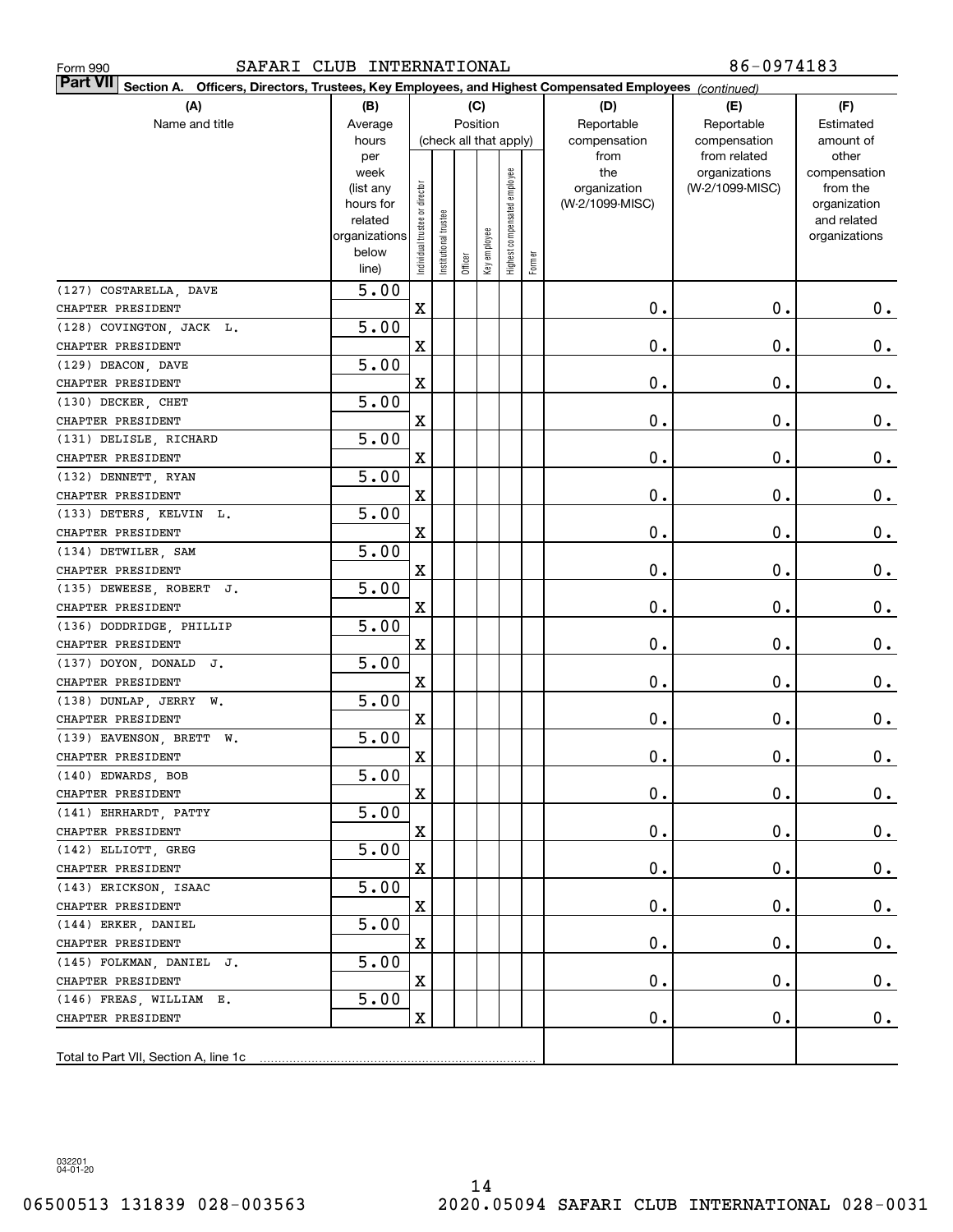| SAFARI CLUB INTERNATIONAL<br>Form 990                                                                                     |                |                                |                        |          |              |                     |        |                 | 86-0974183                    |                       |
|---------------------------------------------------------------------------------------------------------------------------|----------------|--------------------------------|------------------------|----------|--------------|---------------------|--------|-----------------|-------------------------------|-----------------------|
| <b>Part VII</b><br>Section A. Officers, Directors, Trustees, Key Employees, and Highest Compensated Employees (continued) |                |                                |                        |          |              |                     |        |                 |                               |                       |
| (A)                                                                                                                       | (B)            |                                |                        | (C)      |              |                     |        | (D)             | (E)                           | (F)                   |
| Name and title                                                                                                            | Average        |                                |                        | Position |              |                     |        | Reportable      | Reportable                    | Estimated             |
|                                                                                                                           | hours          |                                | (check all that apply) |          |              |                     |        | compensation    | compensation                  | amount of             |
|                                                                                                                           | per<br>week    |                                |                        |          |              |                     |        | from<br>the     | from related<br>organizations | other<br>compensation |
|                                                                                                                           | (list any      |                                |                        |          |              | employee            |        | organization    | (W-2/1099-MISC)               | from the              |
|                                                                                                                           | hours for      |                                |                        |          |              |                     |        | (W-2/1099-MISC) |                               | organization          |
|                                                                                                                           | related        |                                |                        |          |              |                     |        |                 |                               | and related           |
|                                                                                                                           | organizations  |                                |                        |          |              |                     |        |                 |                               | organizations         |
|                                                                                                                           | below<br>line) | Individual trustee or director | Institutional trustee  | Officer  | Key employee | Highest compensated | Former |                 |                               |                       |
| (147) FREDERICK, ASHLEY L.                                                                                                | 5.00           |                                |                        |          |              |                     |        |                 |                               |                       |
| CHAPTER PRESIDENT                                                                                                         |                | $\mathbf X$                    |                        |          |              |                     |        | 0.              | 0.                            | $0$ .                 |
| (148) GALMEZ, JUAN<br>ANTONIO                                                                                             | 5.00           |                                |                        |          |              |                     |        |                 |                               |                       |
| CHAPTER PRESIDENT                                                                                                         |                | $\mathbf X$                    |                        |          |              |                     |        | 0.              | 0.                            | 0.                    |
| (149) GARNESS, JEFF                                                                                                       | 5.00           |                                |                        |          |              |                     |        |                 |                               |                       |
| CHAPTER PRESIDENT                                                                                                         |                | $\mathbf X$                    |                        |          |              |                     |        | 0.              | 0.                            | 0.                    |
| (150) GOODWIN LARRY                                                                                                       | 5.00           |                                |                        |          |              |                     |        |                 |                               |                       |
| CHAPTER PRESIDENT                                                                                                         |                | $\mathbf X$                    |                        |          |              |                     |        | 0.              | 0.                            | 0.                    |
| (151) GRAY, JON W.                                                                                                        | 5.00           |                                |                        |          |              |                     |        |                 |                               |                       |
| CHAPTER PRESIDENT                                                                                                         |                | $\mathbf X$                    |                        |          |              |                     |        | 0.              | 0.                            | 0.                    |
| (152) HAAKE, DAVID                                                                                                        | 5.00           |                                |                        |          |              |                     |        |                 |                               |                       |
| CHAPTER PRESIDENT                                                                                                         |                | $\mathbf X$                    |                        |          |              |                     |        | 0.              | 0.                            | 0.                    |
| (153) HAMMILL, JIM                                                                                                        | 5.00           |                                |                        |          |              |                     |        |                 |                               |                       |
| CHAPTER PRESIDENT                                                                                                         |                | $\mathbf X$                    |                        |          |              |                     |        | 0.              | 0.                            | 0.                    |
| (154) HARRISON, GINO                                                                                                      | 5.00           |                                |                        |          |              |                     |        |                 |                               |                       |
| CHAPTER PRESIDENT                                                                                                         |                | $\mathbf X$                    |                        |          |              |                     |        | 0.              | 0.                            | 0.                    |
| (155) HARSIN, MARTIN                                                                                                      | 5.00           |                                |                        |          |              |                     |        |                 |                               |                       |
| CHAPTER PRESIDENT                                                                                                         |                | $\mathbf X$                    |                        |          |              |                     |        | 0.              | 0.                            | 0.                    |
| (156) HARTFORD, CHARLES W.                                                                                                | 5.00           |                                |                        |          |              |                     |        |                 |                               |                       |
| CHAPTER PRESIDENT                                                                                                         |                | $\mathbf X$                    |                        |          |              |                     |        | 0.              | 0.                            | 0.                    |
| (157) HITCHLER, EDWARD J.                                                                                                 | 5.00           |                                |                        |          |              |                     |        |                 |                               |                       |
| CHAPTER PRESIDENT                                                                                                         |                | $\mathbf X$                    |                        |          |              |                     |        | 0.              | 0.                            | 0.                    |
| (158) HLUSZIK, BERNHARD                                                                                                   | 5.00           |                                |                        |          |              |                     |        |                 |                               |                       |
| CHAPTER PRESIDENT                                                                                                         |                | X                              |                        |          |              |                     |        | 0.              | 0.                            | $0$ .                 |
| (159) HOROWITZ, JONATHAN M.                                                                                               | 5.00           |                                |                        |          |              |                     |        |                 |                               |                       |
| CHAPTER PRESIDENT                                                                                                         |                | x                              |                        |          |              |                     |        | $\mathbf 0$ .   | $\mathbf 0$ .                 | $\pmb{0}$ .           |
| (160) HOSKINS, MICHAEL                                                                                                    | 5.00           |                                |                        |          |              |                     |        |                 |                               |                       |
| CHAPTER PRESIDENT                                                                                                         |                | X                              |                        |          |              |                     |        | $\mathbf 0$ .   | $\mathbf 0$ .                 | $0$ .                 |
| (161) HOWELL, MATT                                                                                                        | 5.00           |                                |                        |          |              |                     |        |                 |                               |                       |
| CHAPTER PRESIDENT                                                                                                         |                | х                              |                        |          |              |                     |        | $\mathbf 0$ .   | 0.                            | 0.                    |
| (162) HUNT, JAY D.                                                                                                        | 5.00           |                                |                        |          |              |                     |        |                 |                               |                       |
| CHAPTER PRESIDENT                                                                                                         |                | х                              |                        |          |              |                     |        | $\mathfrak o$ . | 0.                            | $0\cdot$              |
| (163) HUNTER, STEVEN L.                                                                                                   | 5.00           |                                |                        |          |              |                     |        |                 |                               |                       |
| CHAPTER PRESIDENT                                                                                                         |                | х                              |                        |          |              |                     |        | $\mathbf 0$ .   | 0.                            | $0\cdot$              |
| (164) IRONS, DAVID<br>CHAPTER PRESIDENT                                                                                   | 5.00           |                                |                        |          |              |                     |        | $\mathfrak o$ . | 0.                            |                       |
|                                                                                                                           | 5.00           | х                              |                        |          |              |                     |        |                 |                               | $\mathbf 0$ .         |
| (165) ITTERLY, SCOTT<br>CHAPTER PRESIDENT                                                                                 |                | х                              |                        |          |              |                     |        | $\mathbf 0$ .   | 0.                            | $0_{.}$               |
| (166) IZOR, DAVID E.                                                                                                      | 5.00           |                                |                        |          |              |                     |        |                 |                               |                       |
| CHAPTER PRESIDENT                                                                                                         |                | $\mathbf X$                    |                        |          |              |                     |        | $\mathbf 0$ .   | 0.                            | $0$ .                 |
|                                                                                                                           |                |                                |                        |          |              |                     |        |                 |                               |                       |
| Total to Part VII, Section A, line 1c                                                                                     |                |                                |                        |          |              |                     |        |                 |                               |                       |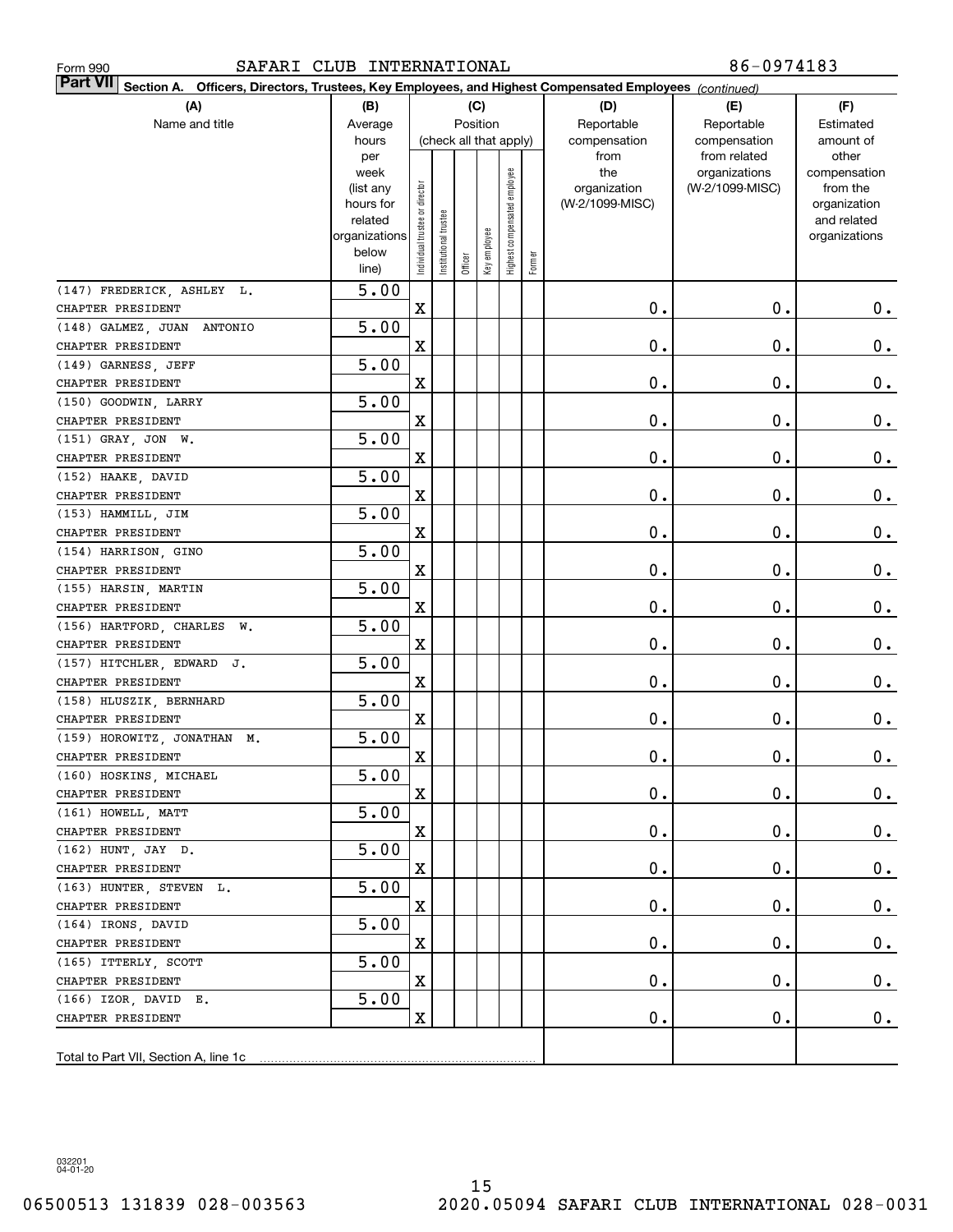| SAFARI CLUB INTERNATIONAL<br>Form 990                                                                                     |                                                                      |                                |                       |         |                        |                                 |        |                                 | 86-0974183                                    |                                                          |
|---------------------------------------------------------------------------------------------------------------------------|----------------------------------------------------------------------|--------------------------------|-----------------------|---------|------------------------|---------------------------------|--------|---------------------------------|-----------------------------------------------|----------------------------------------------------------|
| <b>Part VII</b><br>Section A. Officers, Directors, Trustees, Key Employees, and Highest Compensated Employees (continued) |                                                                      |                                |                       |         |                        |                                 |        |                                 |                                               |                                                          |
| (A)                                                                                                                       | (B)                                                                  |                                |                       |         | (C)                    |                                 |        | (D)                             | (E)                                           | (F)                                                      |
| Name and title                                                                                                            | Average                                                              |                                |                       |         | Position               |                                 |        | Reportable                      | Reportable                                    | Estimated                                                |
|                                                                                                                           | hours<br>per<br>week                                                 |                                |                       |         | (check all that apply) |                                 |        | compensation<br>from<br>the     | compensation<br>from related<br>organizations | amount of<br>other<br>compensation                       |
|                                                                                                                           | (list any<br>hours for<br>related<br>organizations<br>below<br>line) | Individual trustee or director | Institutional trustee | Officer | Key employee           | employee<br>Highest compensated | Former | organization<br>(W-2/1099-MISC) | (W-2/1099-MISC)                               | from the<br>organization<br>and related<br>organizations |
| (167) JAMES, SHELDON K.                                                                                                   | 5.00                                                                 |                                |                       |         |                        |                                 |        |                                 |                                               |                                                          |
| CHAPTER PRESIDENT                                                                                                         |                                                                      | $\mathbf X$                    |                       |         |                        |                                 |        | 0.                              | 0.                                            | $0$ .                                                    |
| (168) JOHNSON, BURL                                                                                                       | 5.00                                                                 |                                |                       |         |                        |                                 |        |                                 |                                               |                                                          |
| CHAPTER PRESIDENT                                                                                                         |                                                                      | $\mathbf X$                    |                       |         |                        |                                 |        | 0.                              | О.                                            | 0.                                                       |
| (169) JONES, JOHN                                                                                                         | 5.00                                                                 |                                |                       |         |                        |                                 |        |                                 |                                               |                                                          |
| CHAPTER PRESIDENT                                                                                                         |                                                                      | $\mathbf X$                    |                       |         |                        |                                 |        | 0.                              | О.                                            | 0.                                                       |
| (170) JONES, STEVE                                                                                                        | 5.00                                                                 |                                |                       |         |                        |                                 |        |                                 |                                               |                                                          |
| CHAPTER PRESIDENT                                                                                                         |                                                                      | $\mathbf X$                    |                       |         |                        |                                 |        | 0.                              | О.                                            | 0.                                                       |
| (171) KAMMAN, JACOB<br>CONRAD                                                                                             | 5.00                                                                 |                                |                       |         |                        |                                 |        |                                 |                                               |                                                          |
| CHAPTER PRESIDENT                                                                                                         |                                                                      | $\mathbf X$                    |                       |         |                        |                                 |        | 0.                              | О.                                            | 0.                                                       |
| (172) KEIM, MICHAEL<br>R.                                                                                                 | 5.00                                                                 |                                |                       |         |                        |                                 |        |                                 |                                               |                                                          |
| CHAPTER PRESIDENT                                                                                                         |                                                                      | $\mathbf X$                    |                       |         |                        |                                 |        | 0.                              | О.                                            | 0.                                                       |
| (173) KENNEDY, JEFF<br>$\mathbf{c}$ .                                                                                     | 5.00                                                                 |                                |                       |         |                        |                                 |        |                                 |                                               |                                                          |
| CHAPTER PRESIDENT                                                                                                         |                                                                      | $\mathbf X$                    |                       |         |                        |                                 |        | 0.                              | О.                                            | 0.                                                       |
| (174) KNIGHT, JOE                                                                                                         | 5.00                                                                 |                                |                       |         |                        |                                 |        |                                 |                                               |                                                          |
| CHAPTER PRESIDENT                                                                                                         |                                                                      | $\mathbf X$                    |                       |         |                        |                                 |        | 0.                              | О.                                            | 0.                                                       |
| (175) KNOWLES, MICHAEL                                                                                                    | 5.00                                                                 |                                |                       |         |                        |                                 |        |                                 |                                               |                                                          |
| CHAPTER PRESIDENT                                                                                                         |                                                                      | $\mathbf X$                    |                       |         |                        |                                 |        | 0.                              | О.                                            | 0.                                                       |
| (176) KOLBET, JOHN                                                                                                        | 5.00                                                                 |                                |                       |         |                        |                                 |        |                                 |                                               |                                                          |
| CHAPTER PRESIDENT                                                                                                         |                                                                      | $\mathbf X$                    |                       |         |                        |                                 |        | 0.                              | О.                                            | 0.                                                       |
| (177) KOVALENKO, ANATOLII                                                                                                 | 5.00                                                                 |                                |                       |         |                        |                                 |        |                                 |                                               |                                                          |
| CHAPTER PRESIDENT                                                                                                         |                                                                      | $\mathbf X$                    |                       |         |                        |                                 |        | 0.                              | О.                                            | $0_{.}$                                                  |
| (178) KUPIEC, JOHN                                                                                                        | 5.00                                                                 |                                |                       |         |                        |                                 |        |                                 |                                               |                                                          |
| CHAPTER PRESIDENT                                                                                                         |                                                                      | $\mathbf X$                    |                       |         |                        |                                 |        | 0.                              | О.                                            | $0$ .                                                    |
| (179) LEBLANC, RYAN<br>JOSEPH                                                                                             | $\overline{5.00}$                                                    |                                |                       |         |                        |                                 |        |                                 |                                               |                                                          |
| CHAPTER PRESIDENT                                                                                                         |                                                                      | X                              |                       |         |                        |                                 |        | $\mathbf 0$ .                   | $\mathbf 0$ .                                 | 0.                                                       |
| (180) LENCIONI, BRAD                                                                                                      | $\overline{5.00}$                                                    |                                |                       |         |                        |                                 |        |                                 |                                               |                                                          |
| CHAPTER PRESIDENT                                                                                                         |                                                                      | $\mathbf X$                    |                       |         |                        |                                 |        | 0.                              | $\mathbf 0$ .                                 | $0$ .                                                    |
| (181) LITTLE, DAVID A.                                                                                                    | 5.00                                                                 |                                |                       |         |                        |                                 |        |                                 |                                               |                                                          |
| CHAPTER PRESIDENT                                                                                                         |                                                                      | $\mathbf X$                    |                       |         |                        |                                 |        | 0.                              | 0.                                            | $0_{.}$                                                  |
| (182) LYNCH, DONALD M.                                                                                                    | 5.00                                                                 |                                |                       |         |                        |                                 |        |                                 |                                               |                                                          |
| CHAPTER PRESIDENT                                                                                                         |                                                                      | $\mathbf X$                    |                       |         |                        |                                 |        | 0.                              | 0.                                            | $0\cdot$                                                 |
| (183) LYTLE, ZAC                                                                                                          | 5.00                                                                 |                                |                       |         |                        |                                 |        |                                 |                                               |                                                          |
| CHAPTER PRESIDENT                                                                                                         |                                                                      | $\mathbf X$                    |                       |         |                        |                                 |        | 0.                              | 0.                                            | $0\cdot$                                                 |
| (184) MACKINNON, KEITH<br>CHAPTER PRESIDENT                                                                               | 5.00                                                                 |                                |                       |         |                        |                                 |        |                                 |                                               |                                                          |
|                                                                                                                           | 5.00                                                                 | $\mathbf X$                    |                       |         |                        |                                 |        | 0.                              | 0.                                            | $0_{.}$                                                  |
| (185) MACLENNAN, RUSSELL<br>CHAPTER PRESIDENT                                                                             |                                                                      | $\mathbf X$                    |                       |         |                        |                                 |        | 0.                              | 0.                                            | $0_{.}$                                                  |
| (186) MAGNUSSON, ALEXANDER                                                                                                | 5.00                                                                 |                                |                       |         |                        |                                 |        |                                 |                                               |                                                          |
| CHAPTER PRESIDENT                                                                                                         |                                                                      | $\mathbf X$                    |                       |         |                        |                                 |        | 0.                              | 0.                                            | $0$ .                                                    |
|                                                                                                                           |                                                                      |                                |                       |         |                        |                                 |        |                                 |                                               |                                                          |
|                                                                                                                           |                                                                      |                                |                       |         |                        |                                 |        |                                 |                                               |                                                          |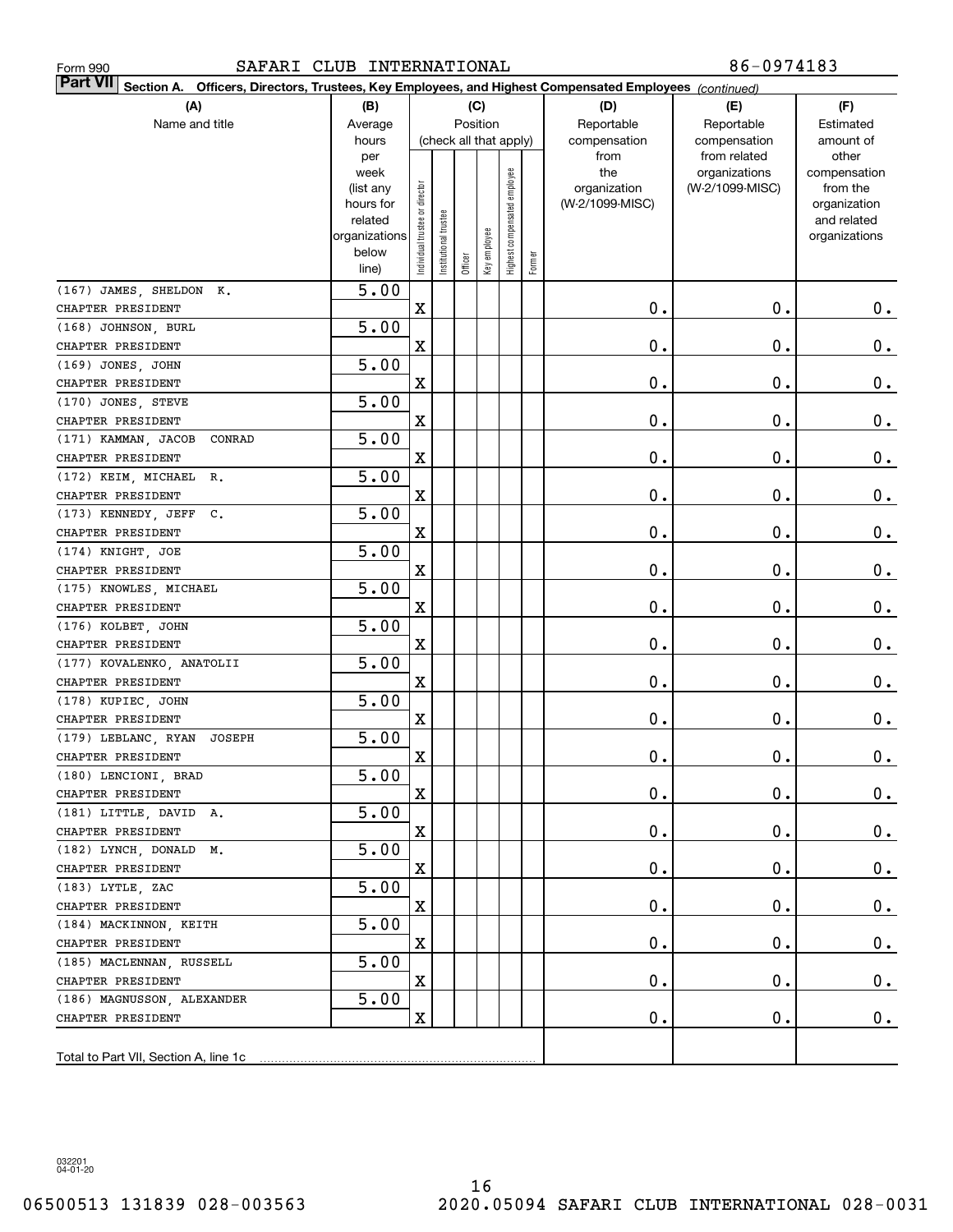| SAFARI CLUB INTERNATIONAL<br>Form 990                                                                                     |                   |                                |                       |         |                        |                     |        |                 | 86-0974183                    |                       |  |  |  |
|---------------------------------------------------------------------------------------------------------------------------|-------------------|--------------------------------|-----------------------|---------|------------------------|---------------------|--------|-----------------|-------------------------------|-----------------------|--|--|--|
| <b>Part VII</b><br>Section A. Officers, Directors, Trustees, Key Employees, and Highest Compensated Employees (continued) |                   |                                |                       |         |                        |                     |        |                 |                               |                       |  |  |  |
| (A)                                                                                                                       | (B)               |                                |                       |         | (C)                    |                     |        | (D)             | (E)                           | (F)                   |  |  |  |
| Name and title                                                                                                            | Average           |                                |                       |         | Position               |                     |        | Reportable      | Reportable                    | Estimated             |  |  |  |
|                                                                                                                           | hours             |                                |                       |         | (check all that apply) |                     |        | compensation    | compensation                  | amount of             |  |  |  |
|                                                                                                                           | per<br>week       |                                |                       |         |                        |                     |        | from<br>the     | from related<br>organizations | other<br>compensation |  |  |  |
|                                                                                                                           | (list any         |                                |                       |         |                        | employee            |        | organization    | (W-2/1099-MISC)               | from the              |  |  |  |
|                                                                                                                           | hours for         |                                |                       |         |                        |                     |        | (W-2/1099-MISC) |                               | organization          |  |  |  |
|                                                                                                                           | related           |                                |                       |         |                        |                     |        |                 |                               | and related           |  |  |  |
|                                                                                                                           | organizations     |                                |                       |         |                        |                     |        |                 |                               | organizations         |  |  |  |
|                                                                                                                           | below<br>line)    | Individual trustee or director | Institutional trustee | Officer | Key employee           | Highest compensated | Former |                 |                               |                       |  |  |  |
| (187) MAHAN, COBY                                                                                                         | 5.00              |                                |                       |         |                        |                     |        |                 |                               |                       |  |  |  |
| CHAPTER PRESIDENT                                                                                                         |                   | $\mathbf X$                    |                       |         |                        |                     |        | 0.              | 0.                            | $0$ .                 |  |  |  |
| (188) MANCUSO, JOE                                                                                                        | 5.00              |                                |                       |         |                        |                     |        |                 |                               |                       |  |  |  |
| CHAPTER PRESIDENT                                                                                                         |                   | $\mathbf X$                    |                       |         |                        |                     |        | 0.              | О.                            | 0.                    |  |  |  |
| (189) MAPLES, ROYCE<br>PANCHO                                                                                             | 5.00              |                                |                       |         |                        |                     |        |                 |                               |                       |  |  |  |
| CHAPTER PRESIDENT                                                                                                         |                   | $\mathbf X$                    |                       |         |                        |                     |        | 0.              | О.                            | 0.                    |  |  |  |
| (190) MAUS, JEREMY                                                                                                        | 5.00              |                                |                       |         |                        |                     |        |                 |                               |                       |  |  |  |
| CHAPTER PRESIDENT                                                                                                         |                   | $\mathbf X$                    |                       |         |                        |                     |        | 0.              | О.                            | 0.                    |  |  |  |
| (191) MAY CHRIS                                                                                                           | 5.00              |                                |                       |         |                        |                     |        |                 |                               |                       |  |  |  |
| CHAPTER PRESIDENT                                                                                                         |                   | $\mathbf X$                    |                       |         |                        |                     |        | 0.              | О.                            | 0.                    |  |  |  |
| (192) MAYES, RANDAL R.                                                                                                    | 5.00              |                                |                       |         |                        |                     |        |                 |                               |                       |  |  |  |
| CHAPTER PRESIDENT                                                                                                         |                   | $\mathbf X$                    |                       |         |                        |                     |        | 0.              | О.                            | 0.                    |  |  |  |
| (193) MCCLOUD, LAWRENCE H.                                                                                                | 5.00              |                                |                       |         |                        |                     |        |                 |                               |                       |  |  |  |
| CHAPTER PRESIDENT                                                                                                         |                   | $\mathbf X$                    |                       |         |                        |                     |        | 0.              | О.                            | 0.                    |  |  |  |
| (194) MCCROSKEY, MATT                                                                                                     | 5.00              |                                |                       |         |                        |                     |        |                 |                               |                       |  |  |  |
| CHAPTER PRESIDENT                                                                                                         |                   | $\mathbf X$                    |                       |         |                        |                     |        | 0.              | О.                            | 0.                    |  |  |  |
| (195) MCDOWELL, MICHAEL                                                                                                   | 5.00              |                                |                       |         |                        |                     |        |                 |                               |                       |  |  |  |
| CHAPTER PRESIDENT                                                                                                         |                   | $\mathbf X$                    |                       |         |                        |                     |        | 0.              | О.                            | 0.                    |  |  |  |
| (196) MCKINNON, TIM D.                                                                                                    | 5.00              |                                |                       |         |                        |                     |        |                 |                               |                       |  |  |  |
| CHAPTER PRESIDENT                                                                                                         |                   | $\mathbf X$                    |                       |         |                        |                     |        | 0.              | О.                            | 0.                    |  |  |  |
| (197) METCALF, BRIAN                                                                                                      | 5.00              |                                |                       |         |                        |                     |        |                 |                               |                       |  |  |  |
| CHAPTER PRESIDENT                                                                                                         |                   | $\mathbf X$                    |                       |         |                        |                     |        | 0.              | О.                            | 0.                    |  |  |  |
| (198) MIGLIORINI, JUAN<br>CARLOS                                                                                          | 5.00              |                                |                       |         |                        |                     |        |                 |                               |                       |  |  |  |
| CHAPTER PRESIDENT                                                                                                         |                   | $\mathbf X$                    |                       |         |                        |                     |        | 0.              | О.                            | $0$ .                 |  |  |  |
| (199) MILLS, JAMES                                                                                                        | $\overline{5.00}$ |                                |                       |         |                        |                     |        |                 |                               |                       |  |  |  |
| CHAPTER PRESIDENT                                                                                                         |                   | x                              |                       |         |                        |                     |        | $\mathbf 0$ .   | $0$ .                         | 0.                    |  |  |  |
| (200) MOORE, C. JONATHAN                                                                                                  | $\overline{5.00}$ |                                |                       |         |                        |                     |        |                 |                               |                       |  |  |  |
| CHAPTER PRESIDENT                                                                                                         |                   | X                              |                       |         |                        |                     |        | 0.              | О.                            | $0$ .                 |  |  |  |
| (201) MUONIO, MICHELE<br>CHAPTER PRESIDENT                                                                                | 5.00              | $\mathbf X$                    |                       |         |                        |                     |        |                 |                               |                       |  |  |  |
| (202) NELSON, CATHIE                                                                                                      | 5.00              |                                |                       |         |                        |                     |        | 0.              | О.                            | $0_{.}$               |  |  |  |
| CHAPTER PRESIDENT                                                                                                         |                   | $\mathbf X$                    |                       |         |                        |                     |        | 0.              | О.                            | $0_{.}$               |  |  |  |
| (203) NEMETH, JOZSEF                                                                                                      | 5.00              |                                |                       |         |                        |                     |        |                 |                               |                       |  |  |  |
| CHAPTER PRESIDENT                                                                                                         |                   | $\mathbf X$                    |                       |         |                        |                     |        | 0.              | О.                            | $0_{.}$               |  |  |  |
| (204) NEUMILLER, JASON                                                                                                    | 5.00              |                                |                       |         |                        |                     |        |                 |                               |                       |  |  |  |
| CHAPTER PRESIDENT                                                                                                         |                   | $\mathbf X$                    |                       |         |                        |                     |        | 0.              | О.                            | $0_{.}$               |  |  |  |
| (205) NEWLAND, JR, ROBERT D.                                                                                              | 5.00              |                                |                       |         |                        |                     |        |                 |                               |                       |  |  |  |
| CHAPTER PRESIDENT                                                                                                         |                   | $\mathbf X$                    |                       |         |                        |                     |        | 0.              | О.                            | $\mathbf 0$ .         |  |  |  |
| (206) O'DAY, MICHAEL                                                                                                      | 5.00              |                                |                       |         |                        |                     |        |                 |                               |                       |  |  |  |
| CHAPTER PRESIDENT                                                                                                         |                   | $\mathbf X$                    |                       |         |                        |                     |        | 0.              | О.                            | $0$ .                 |  |  |  |
|                                                                                                                           |                   |                                |                       |         |                        |                     |        |                 |                               |                       |  |  |  |
|                                                                                                                           |                   |                                |                       |         |                        |                     |        |                 |                               |                       |  |  |  |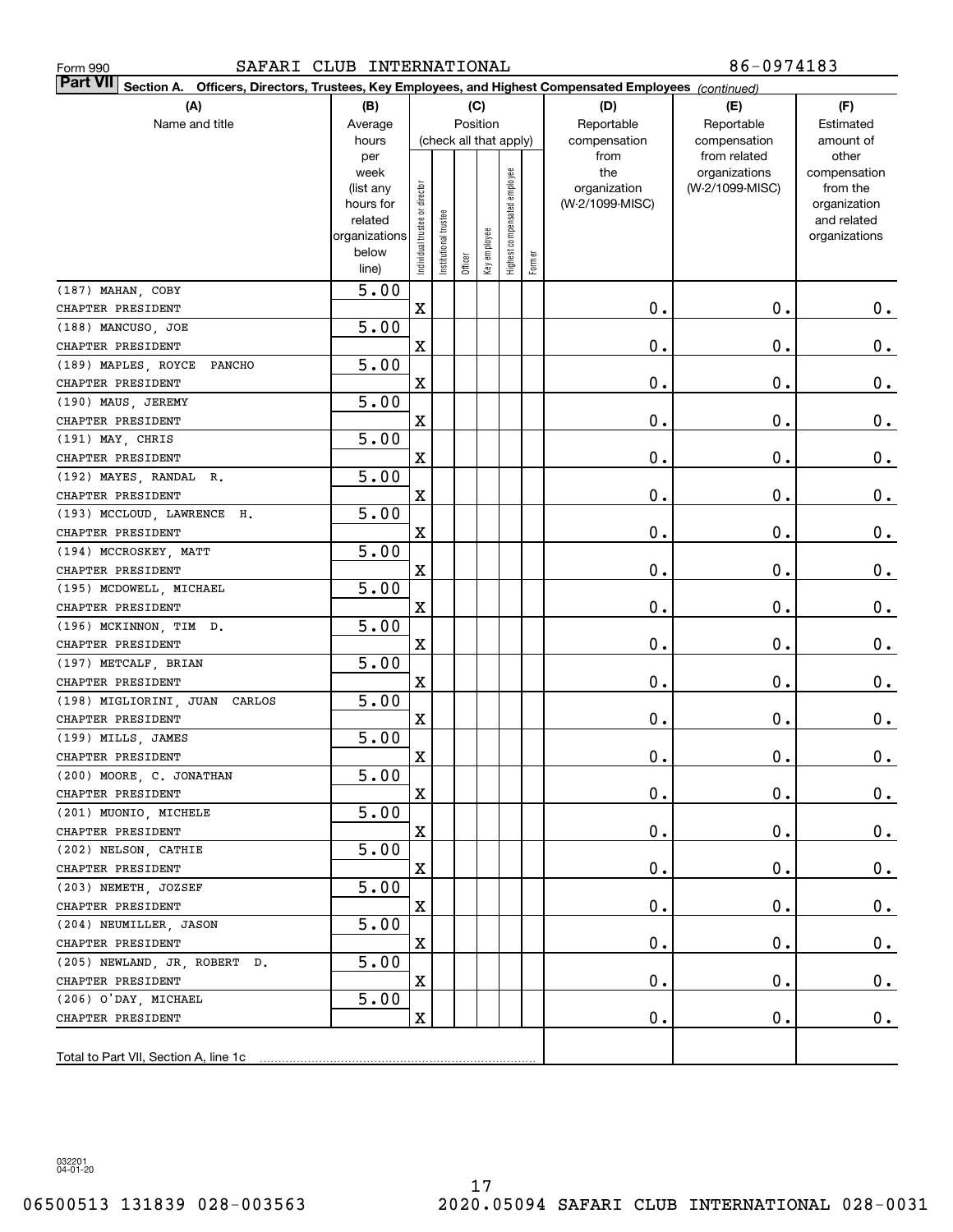| Form 990 |  |
|----------|--|
|          |  |

| <b>Part VII</b> Section A. Officers, Directors, Trustees, Key Employees, and Highest Compensated Employees (continued) |                        |                                |                        |         |              |                              |        |                     |                 |                          |
|------------------------------------------------------------------------------------------------------------------------|------------------------|--------------------------------|------------------------|---------|--------------|------------------------------|--------|---------------------|-----------------|--------------------------|
| (A)                                                                                                                    | (B)                    |                                |                        |         | (C)          |                              |        | (D)                 | (E)             | (F)                      |
| Name and title                                                                                                         | Average                |                                |                        |         | Position     |                              |        | Reportable          | Reportable      | Estimated                |
|                                                                                                                        | hours                  |                                | (check all that apply) |         |              |                              |        | compensation        | compensation    | amount of                |
|                                                                                                                        | per                    |                                |                        |         |              |                              |        | from                | from related    | other                    |
|                                                                                                                        | week                   |                                |                        |         |              | Highest compensated employee |        | the<br>organization | organizations   | compensation<br>from the |
|                                                                                                                        | (list any<br>hours for |                                |                        |         |              |                              |        | (W-2/1099-MISC)     | (W-2/1099-MISC) | organization             |
|                                                                                                                        | related                |                                |                        |         |              |                              |        |                     |                 | and related              |
|                                                                                                                        | organizations          |                                |                        |         |              |                              |        |                     |                 | organizations            |
|                                                                                                                        | below                  | Individual trustee or director | nstitutional trustee   |         | Key employee |                              |        |                     |                 |                          |
|                                                                                                                        | line)                  |                                |                        | Officer |              |                              | Former |                     |                 |                          |
| (207) OTTESEN, CARSTEN KEJLSTRUP                                                                                       | $\overline{5.00}$      |                                |                        |         |              |                              |        |                     |                 |                          |
| CHAPTER PRESIDENT                                                                                                      |                        | $\mathbf X$                    |                        |         |              |                              |        | 0.                  | 0.              | $0$ .                    |
| (208) OVERWEG, SCOTT EDWARD                                                                                            | 5.00                   |                                |                        |         |              |                              |        |                     |                 |                          |
| CHAPTER PRESIDENT                                                                                                      |                        | $\mathbf X$                    |                        |         |              |                              |        | 0.                  | 0.              | 0.                       |
| (209) PATTERSON, LORIN                                                                                                 | 5.00                   |                                |                        |         |              |                              |        |                     |                 |                          |
| CHAPTER PRESIDENT                                                                                                      |                        | $\mathbf X$                    |                        |         |              |                              |        | 0.                  | 0.              | 0.                       |
| (210) PEDERSEN, JOSEPH R.                                                                                              | 5.00                   |                                |                        |         |              |                              |        |                     |                 |                          |
| CHAPTER PRESIDENT                                                                                                      |                        | $\mathbf X$                    |                        |         |              |                              |        | 0.                  | 0.              | 0.                       |
| (211) POWELL, MALCOLM<br>SCOTT                                                                                         | 5.00                   |                                |                        |         |              |                              |        |                     |                 |                          |
| CHAPTER PRESIDENT                                                                                                      |                        | $\mathbf X$                    |                        |         |              |                              |        | 0.                  | 0.              | 0.                       |
| (212) PRATES, NUNO<br>VICENTE                                                                                          | 5.00                   |                                |                        |         |              |                              |        |                     |                 |                          |
| CHAPTER PRESIDENT                                                                                                      |                        | $\mathbf X$                    |                        |         |              |                              |        | 0.                  | 0.              | 0.                       |
| (213) RAINS, KENT E.                                                                                                   | 5.00                   |                                |                        |         |              |                              |        |                     |                 |                          |
| CHAPTER PRESIDENT                                                                                                      |                        | $\mathbf X$                    |                        |         |              |                              |        | 0.                  | 0.              | 0.                       |
| (214) REYNOLDS, THOMAS M.                                                                                              | 5.00                   |                                |                        |         |              |                              |        |                     |                 |                          |
| CHAPTER PRESIDENT                                                                                                      |                        | $\mathbf X$                    |                        |         |              |                              |        | 0.                  | 0.              | 0.                       |
| (215) REYNOSO, EDWARD<br>VINCENT                                                                                       | 5.00                   |                                |                        |         |              |                              |        |                     |                 |                          |
| CHAPTER PRESIDENT                                                                                                      |                        | $\mathbf X$                    |                        |         |              |                              |        | 0.                  | 0.              | 0.                       |
| (216) RICHARDS, LARRY                                                                                                  | 5.00                   |                                |                        |         |              |                              |        |                     |                 |                          |
| CHAPTER PRESIDENT                                                                                                      |                        | $\mathbf X$                    |                        |         |              |                              |        | 0.                  | 0.              | 0.                       |
| (217) RIMKUS, DALE                                                                                                     | 5.00                   |                                |                        |         |              |                              |        |                     |                 |                          |
| CHAPTER PRESIDENT                                                                                                      |                        | $\mathbf X$                    |                        |         |              |                              |        | 0.                  | 0.              | 0.                       |
| (218) ROGERS, JR, MIKE                                                                                                 | $\overline{5.00}$      |                                |                        |         |              |                              |        |                     |                 |                          |
| CHAPTER PRESIDENT                                                                                                      |                        | $\mathbf X$                    |                        |         |              |                              |        | 0.                  | 0.              | 0.                       |
| (219) ROTH, BRENT L.                                                                                                   | $\overline{5.00}$      |                                |                        |         |              |                              |        |                     |                 |                          |
| CHAPTER PRESIDENT                                                                                                      |                        | X                              |                        |         |              |                              |        | $0$ .               | 0.              | 0.                       |
| (220) SABEAN CUNNINGHAM, SALI                                                                                          | 5.00                   |                                |                        |         |              |                              |        |                     |                 |                          |
| CHAPTER PRESIDENT                                                                                                      |                        | X                              |                        |         |              |                              |        | $\mathbf 0$ .       | $\mathbf 0$ .   | $0$ .                    |
| (221) SAGE, JOE                                                                                                        | 5.00                   |                                |                        |         |              |                              |        |                     |                 |                          |
| CHAPTER PRESIDENT                                                                                                      |                        | $\mathbf X$                    |                        |         |              |                              |        | 0.                  | $\mathbf 0$ .   | $0$ .                    |
| (222) SCHULZ, ROGER B.                                                                                                 | 5.00                   |                                |                        |         |              |                              |        |                     |                 |                          |
| CHAPTER PRESIDENT                                                                                                      |                        | X                              |                        |         |              |                              |        | $\mathbf 0$ .       | $\mathbf 0$ .   | $0$ .                    |
| (223) SHANER, ROBERT                                                                                                   | 5.00                   |                                |                        |         |              |                              |        |                     |                 |                          |
| CHAPTER PRESIDENT                                                                                                      |                        | X                              |                        |         |              |                              |        | $\mathbf 0$ .       | $\mathbf 0$ .   | 0.                       |
| (224) SHERRILL, TRACY LEE                                                                                              | 5.00                   |                                |                        |         |              |                              |        |                     |                 |                          |
| CHAPTER PRESIDENT                                                                                                      |                        | X                              |                        |         |              |                              |        | $\mathbf 0$ .       | $\mathbf 0$ .   | 0.                       |
| (225) SILVA E COSTA, JOSE MANUEL M                                                                                     | 5.00                   | $\mathbf X$                    |                        |         |              |                              |        |                     |                 |                          |
| CHAPTER PRESIDENT                                                                                                      |                        |                                |                        |         |              |                              |        | $\mathbf 0$ .       | $\mathbf 0$ .   | 0.                       |
| (226) SIZEMORE, JEFF                                                                                                   | 5.00                   | X                              |                        |         |              |                              |        |                     |                 |                          |
| CHAPTER PRESIDENT                                                                                                      |                        |                                |                        |         |              |                              |        | $\mathbf 0$ .       | $\mathbf 0$ .   | 0.                       |
|                                                                                                                        |                        |                                |                        |         |              |                              |        |                     |                 |                          |
|                                                                                                                        |                        |                                |                        |         |              |                              |        |                     |                 |                          |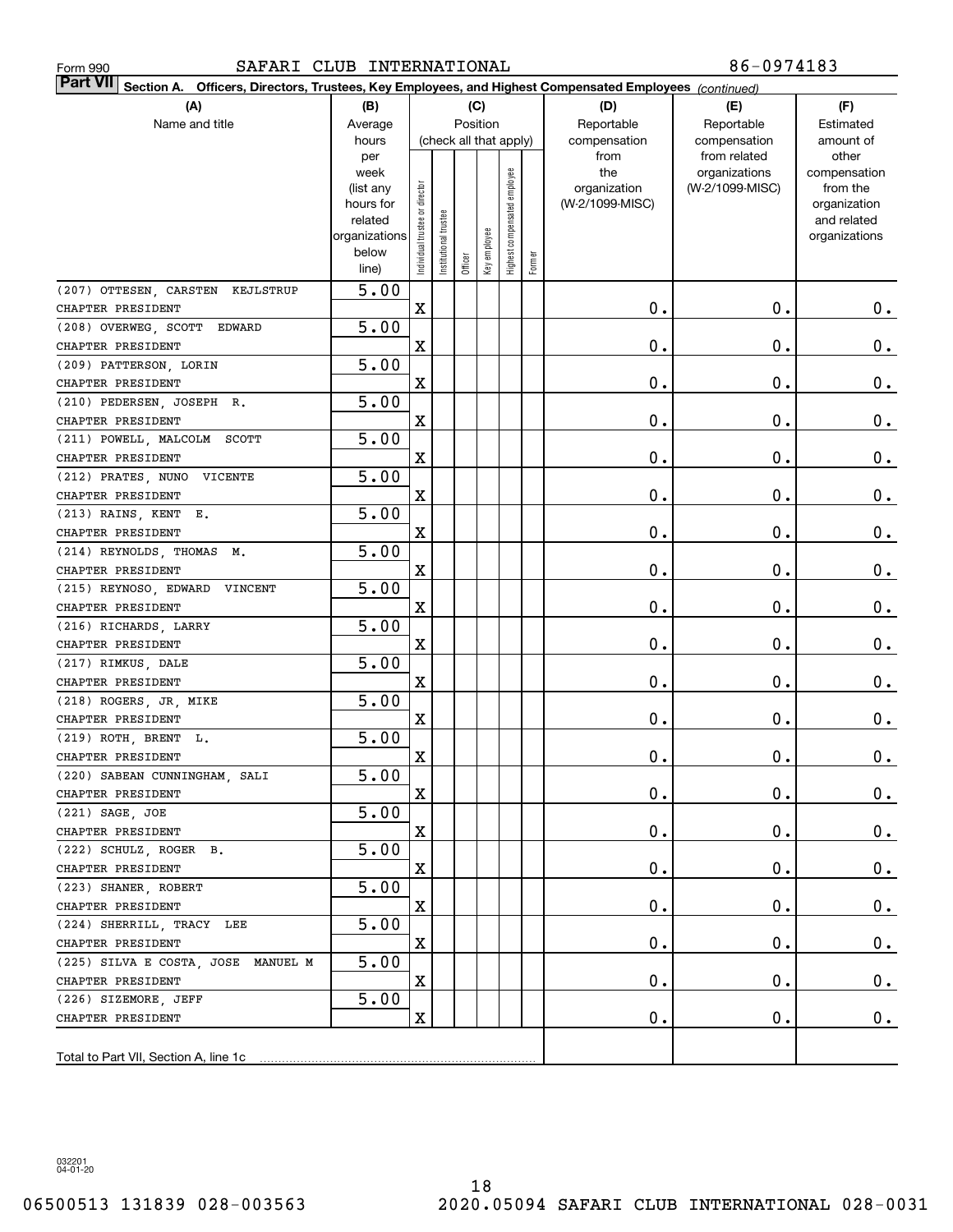| SAFARI CLUB INTERNATIONAL<br>Form 990                                                                                        |                |                                |                       |                        |              |                     |        |                 | 86-0974183                    |                       |
|------------------------------------------------------------------------------------------------------------------------------|----------------|--------------------------------|-----------------------|------------------------|--------------|---------------------|--------|-----------------|-------------------------------|-----------------------|
| <b>Part VII</b><br>Officers, Directors, Trustees, Key Employees, and Highest Compensated Employees (continued)<br>Section A. |                |                                |                       |                        |              |                     |        |                 |                               |                       |
| (A)                                                                                                                          | (B)            |                                |                       | (C)                    |              |                     |        | (D)             | (E)                           | (F)                   |
| Name and title                                                                                                               | Average        |                                |                       | Position               |              |                     |        | Reportable      | Reportable                    | Estimated             |
|                                                                                                                              | hours          |                                |                       | (check all that apply) |              |                     |        | compensation    | compensation                  | amount of             |
|                                                                                                                              | per<br>week    |                                |                       |                        |              |                     |        | from<br>the     | from related<br>organizations | other<br>compensation |
|                                                                                                                              | (list any      |                                |                       |                        |              | employee            |        | organization    | (W-2/1099-MISC)               | from the              |
|                                                                                                                              | hours for      |                                |                       |                        |              |                     |        | (W-2/1099-MISC) |                               | organization          |
|                                                                                                                              | related        |                                |                       |                        |              |                     |        |                 |                               | and related           |
|                                                                                                                              | organizations  |                                |                       |                        |              |                     |        |                 |                               | organizations         |
|                                                                                                                              | below<br>line) | Individual trustee or director | Institutional trustee | Officer                | Key employee | Highest compensated | Former |                 |                               |                       |
| (227) SKINNER, PHIL                                                                                                          | 5.00           |                                |                       |                        |              |                     |        |                 |                               |                       |
| CHAPTER PRESIDENT                                                                                                            |                | $\mathbf X$                    |                       |                        |              |                     |        | $\mathbf 0$ .   | $\mathbf 0$ .                 | $0$ .                 |
| (228) SMITH, JASON                                                                                                           | 5.00           |                                |                       |                        |              |                     |        |                 |                               |                       |
| CHAPTER PRESIDENT                                                                                                            |                | X                              |                       |                        |              |                     |        | $\mathbf 0$ .   | 0.                            | 0.                    |
| (229) SMITH II, WILLIAM F.                                                                                                   | 5.00           |                                |                       |                        |              |                     |        |                 |                               |                       |
| CHAPTER PRESIDENT                                                                                                            |                | X                              |                       |                        |              |                     |        | $\mathbf 0$ .   | 0.                            | $0_{.}$               |
| (230) SNOW, WILLIAM L.                                                                                                       | 5.00           |                                |                       |                        |              |                     |        |                 |                               |                       |
| CHAPTER PRESIDENT                                                                                                            |                | X                              |                       |                        |              |                     |        | $\mathbf 0$ .   | 0.                            | 0.                    |
| (231) SPIEWAK, FRED                                                                                                          | 5.00           |                                |                       |                        |              |                     |        |                 |                               |                       |
| CHAPTER PRESIDENT                                                                                                            |                | X                              |                       |                        |              |                     |        | $\mathbf 0$ .   | 0.                            | 0.                    |
| (232) SPIKA HICKEY, STEPHANIE                                                                                                | 5.00           |                                |                       |                        |              |                     |        |                 |                               |                       |
| CHAPTER PRESIDENT                                                                                                            |                | X                              |                       |                        |              |                     |        | $\mathbf 0$ .   | 0.                            | $0_{.}$               |
| (233) SPILLMANN, ANTOINE ROLAND                                                                                              | 5.00           |                                |                       |                        |              |                     |        |                 |                               |                       |
| CHAPTER PRESIDENT                                                                                                            |                | X                              |                       |                        |              |                     |        | $\mathbf 0$ .   | 0.                            | 0.                    |
| (234) SPILLMANN V, ANTOINE                                                                                                   | 5.00           |                                |                       |                        |              |                     |        |                 |                               |                       |
| CHAPTER PRESIDENT                                                                                                            |                | X                              |                       |                        |              |                     |        | $\mathbf 0$ .   | 0.                            | 0.                    |
| (235) ST. MICHAEL, ROXANE                                                                                                    | 5.00           |                                |                       |                        |              |                     |        |                 |                               |                       |
| CHAPTER PRESIDENT                                                                                                            |                | X                              |                       |                        |              |                     |        | $\mathbf 0$ .   | 0.                            | 0.                    |
| (236) STECKLEY, KEVIN                                                                                                        | 5.00           |                                |                       |                        |              |                     |        |                 |                               |                       |
| CHAPTER PRESIDENT                                                                                                            |                | X                              |                       |                        |              |                     |        | $\mathbf 0$ .   | 0.                            | $0$ .                 |
| (237) STILLMAN, GERETH B.                                                                                                    | 5.00           |                                |                       |                        |              |                     |        |                 |                               |                       |
| CHAPTER PRESIDENT                                                                                                            |                | X                              |                       |                        |              |                     |        | $\mathbf 0$ .   | 0.                            | 0.                    |
| (238) STOKES, DAVID D.                                                                                                       | 5.00           |                                |                       |                        |              |                     |        |                 |                               |                       |
| CHAPTER PRESIDENT                                                                                                            |                | X                              |                       |                        |              |                     |        | $\mathbf 0$ .   | 0.                            | $0$ .                 |
| (239) STOKES, KAL                                                                                                            | 5.00           |                                |                       |                        |              |                     |        |                 |                               |                       |
| CHAPTER PRESIDENT                                                                                                            |                | X                              |                       |                        |              |                     |        | $\mathbf 0$ .   | $\mathbf 0$ .                 | 0.                    |
| (240) STRAITS, LLOYD A.                                                                                                      | 5.00           |                                |                       |                        |              |                     |        |                 |                               |                       |
| CHAPTER PRESIDENT                                                                                                            |                | X                              |                       |                        |              |                     |        | $\mathbf 0$ .   | $\mathbf 0$ .                 | $0$ .                 |
| (241) TERZI, TIZIANO<br>CHAPTER PRESIDENT                                                                                    | 5.00           | X                              |                       |                        |              |                     |        | $\mathbf 0$ .   | $\mathbf 0$ .                 |                       |
| (242) THIGPEN, GARY                                                                                                          | 5.00           |                                |                       |                        |              |                     |        |                 |                               | 0.                    |
| CHAPTER PRESIDENT                                                                                                            |                | X                              |                       |                        |              |                     |        | $\mathbf 0$ .   | $\mathbf 0$ .                 | 0.                    |
| (243) TOMAN, JEREMY ROBERT                                                                                                   | 5.00           |                                |                       |                        |              |                     |        |                 |                               |                       |
| CHAPTER PRESIDENT                                                                                                            |                | X                              |                       |                        |              |                     |        | $\mathbf 0$ .   | $\mathbf 0$ .                 | $0\cdot$              |
| (244) UNRAU, ROBIN                                                                                                           | 5.00           |                                |                       |                        |              |                     |        |                 |                               |                       |
| CHAPTER PRESIDENT                                                                                                            |                | X                              |                       |                        |              |                     |        | $\mathbf 0$ .   | $\mathbf 0$ .                 | $0\cdot$              |
| (245) USTANKO, DAVID J.                                                                                                      | 5.00           |                                |                       |                        |              |                     |        |                 |                               |                       |
| CHAPTER PRESIDENT                                                                                                            |                | X                              |                       |                        |              |                     |        | $\mathbf 0$ .   | $\mathbf 0$ .                 | $0_{.}$               |
| (246) USZTICS, IVAN                                                                                                          | 5.00           |                                |                       |                        |              |                     |        |                 |                               |                       |
| CHAPTER PRESIDENT                                                                                                            |                | X                              |                       |                        |              |                     |        | О.              | $\mathbf 0$ .                 | $0$ .                 |
|                                                                                                                              |                |                                |                       |                        |              |                     |        |                 |                               |                       |
| Total to Part VII, Section A, line 1c                                                                                        |                |                                |                       |                        |              |                     |        |                 |                               |                       |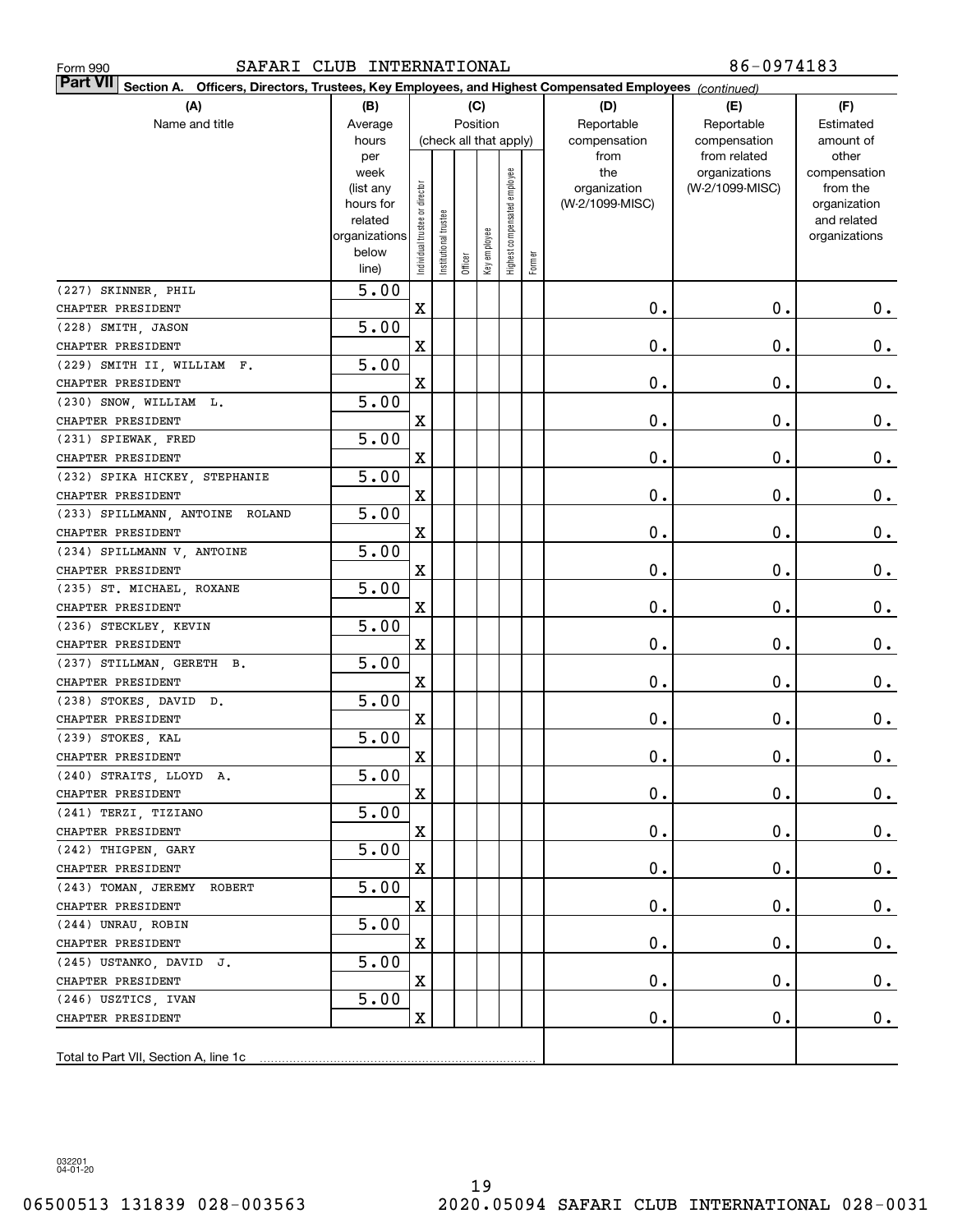| SAFARI CLUB INTERNATIONAL<br>Form 990                                                                                     |                        |                                |                       |         |              |                        |        |                 | 86-0974183                   |                       |
|---------------------------------------------------------------------------------------------------------------------------|------------------------|--------------------------------|-----------------------|---------|--------------|------------------------|--------|-----------------|------------------------------|-----------------------|
| <b>Part VII</b><br>Section A. Officers, Directors, Trustees, Key Employees, and Highest Compensated Employees (continued) |                        |                                |                       |         |              |                        |        |                 |                              |                       |
| (A)                                                                                                                       | (B)                    |                                |                       |         | (C)          |                        |        | (D)             | (E)                          | (F)                   |
| Name and title                                                                                                            | Average                |                                |                       |         | Position     |                        |        | Reportable      | Reportable                   | Estimated             |
|                                                                                                                           | hours                  |                                |                       |         |              | (check all that apply) |        | compensation    | compensation<br>from related | amount of             |
|                                                                                                                           | per<br>week            |                                |                       |         |              |                        |        | from<br>the     | organizations                | other<br>compensation |
|                                                                                                                           | (list any              |                                |                       |         |              | employee               |        | organization    | (W-2/1099-MISC)              | from the              |
|                                                                                                                           | hours for              |                                |                       |         |              |                        |        | (W-2/1099-MISC) |                              | organization          |
|                                                                                                                           | related                |                                |                       |         |              |                        |        |                 |                              | and related           |
|                                                                                                                           | organizations<br>below |                                |                       |         |              |                        |        |                 |                              | organizations         |
|                                                                                                                           | line)                  | Individual trustee or director | Institutional trustee | Officer | Key employee | Highest compensated    | Former |                 |                              |                       |
| (247) VALLEY, ALEX                                                                                                        | 5.00                   |                                |                       |         |              |                        |        |                 |                              |                       |
| CHAPTER PRESIDENT                                                                                                         |                        | $\mathbf X$                    |                       |         |              |                        |        | 0.              | 0.                           | $0$ .                 |
| (248) VALYEAR, JASON                                                                                                      | 5.00                   |                                |                       |         |              |                        |        |                 |                              |                       |
| CHAPTER PRESIDENT                                                                                                         |                        | $\mathbf X$                    |                       |         |              |                        |        | 0.              | О.                           | 0.                    |
| (249) VAN NOTE, THOMAS                                                                                                    | 5.00                   |                                |                       |         |              |                        |        |                 |                              |                       |
| CHAPTER PRESIDENT                                                                                                         |                        | $\mathbf X$                    |                       |         |              |                        |        | 0.              | О.                           | 0.                    |
| (250) VEHAR, GLEN                                                                                                         | 5.00                   |                                |                       |         |              |                        |        |                 |                              |                       |
| CHAPTER PRESIDENT                                                                                                         |                        | $\mathbf X$                    |                       |         |              |                        |        | 0.              | О.                           | 0.                    |
| (251) VINATIERI, C. PAUL                                                                                                  | 5.00                   |                                |                       |         |              |                        |        |                 |                              |                       |
| CHAPTER PRESIDENT                                                                                                         |                        | $\mathbf X$                    |                       |         |              |                        |        | 0.              | О.                           | 0.                    |
| (252) VITRO, ROBERT J.                                                                                                    | 5.00                   |                                |                       |         |              |                        |        |                 |                              |                       |
| CHAPTER PRESIDENT                                                                                                         |                        | $\mathbf X$                    |                       |         |              |                        |        | 0.              | О.                           | 0.                    |
| (253) WADDLE, WILLIAM                                                                                                     | 5.00                   |                                |                       |         |              |                        |        |                 |                              |                       |
| CHAPTER PRESIDENT                                                                                                         |                        | $\mathbf X$                    |                       |         |              |                        |        | 0.              | О.                           | 0.                    |
| (254) WEBER, KEN                                                                                                          | 5.00                   |                                |                       |         |              |                        |        |                 |                              |                       |
| CHAPTER PRESIDENT                                                                                                         |                        | $\mathbf X$                    |                       |         |              |                        |        | 0.              | О.                           | 0.                    |
| (255) WEHINGER, MARK T.                                                                                                   | 5.00                   | $\mathbf X$                    |                       |         |              |                        |        | 0.              | О.                           |                       |
| CHAPTER PRESIDENT<br>(256) WEISE, BRANDON                                                                                 | 5.00                   |                                |                       |         |              |                        |        |                 |                              | 0.                    |
| CHAPTER PRESIDENT                                                                                                         |                        | $\mathbf X$                    |                       |         |              |                        |        | 0.              | О.                           | 0.                    |
| (257) WEST, CHRIS                                                                                                         | 5.00                   |                                |                       |         |              |                        |        |                 |                              |                       |
| CHAPTER PRESIDENT                                                                                                         |                        | $\mathbf X$                    |                       |         |              |                        |        | 0.              | О.                           | 0.                    |
| (258) WESTCOTT, SHANE                                                                                                     | 5.00                   |                                |                       |         |              |                        |        |                 |                              |                       |
| CHAPTER PRESIDENT                                                                                                         |                        | $\mathbf X$                    |                       |         |              |                        |        | 0.              | О.                           | $0$ .                 |
| (259) WICKHAM, WAYNE C.                                                                                                   | $\overline{5.00}$      |                                |                       |         |              |                        |        |                 |                              |                       |
| CHAPTER PRESIDENT                                                                                                         |                        | X                              |                       |         |              |                        |        | $\mathbf 0$ .   | $\mathbf 0$ .                | $\pmb{0}$ .           |
| (260) WILSON, ROBERT L.                                                                                                   | $\overline{5.00}$      |                                |                       |         |              |                        |        |                 |                              |                       |
| CHAPTER PRESIDENT                                                                                                         |                        | $\mathbf X$                    |                       |         |              |                        |        | $\mathbf 0$ .   | $\mathbf 0$ .                | $0$ .                 |
| (261) WITCZAK, MARTY                                                                                                      | 5.00                   |                                |                       |         |              |                        |        |                 |                              |                       |
| CHAPTER PRESIDENT                                                                                                         |                        | $\mathbf X$                    |                       |         |              |                        |        | $\mathbf 0$ .   | $\mathbf 0$ .                | $0\cdot$              |
| (262) WOLLAN, NEIL E.                                                                                                     | 5.00                   |                                |                       |         |              |                        |        |                 |                              |                       |
| CHAPTER PRESIDENT                                                                                                         |                        | $\mathbf X$                    |                       |         |              |                        |        | 0.              | 0.                           | $\mathbf 0$ .         |
| (263) WOODS, KEVIN                                                                                                        | 5.00                   |                                |                       |         |              |                        |        |                 |                              |                       |
| CHAPTER PRESIDENT                                                                                                         |                        | $\mathbf X$                    |                       |         |              |                        |        | 0.              | 0.                           | $\mathbf 0$ .         |
| (264) WOTTRICH, JEREL                                                                                                     | 5.00                   |                                |                       |         |              |                        |        |                 |                              |                       |
| CHAPTER PRESIDENT                                                                                                         |                        | $\mathbf X$                    |                       |         |              |                        |        | 0.              | 0.                           | $\mathbf 0$ .         |
| (265) YORK, KENT                                                                                                          | 5.00                   |                                |                       |         |              |                        |        |                 |                              |                       |
| CHAPTER PRESIDENT                                                                                                         |                        | $\mathbf X$                    |                       |         |              |                        |        | 0.              | 0.                           | $0\cdot$              |
| (266) ZIEMAN, JON J.                                                                                                      | 5.00                   |                                |                       |         |              |                        |        |                 |                              |                       |
| CHAPTER PRESIDENT                                                                                                         |                        | $\mathbf X$                    |                       |         |              |                        |        | 0.              | 0.                           | 0.                    |
|                                                                                                                           |                        |                                |                       |         |              |                        |        |                 |                              |                       |
|                                                                                                                           |                        |                                |                       |         |              |                        |        |                 |                              |                       |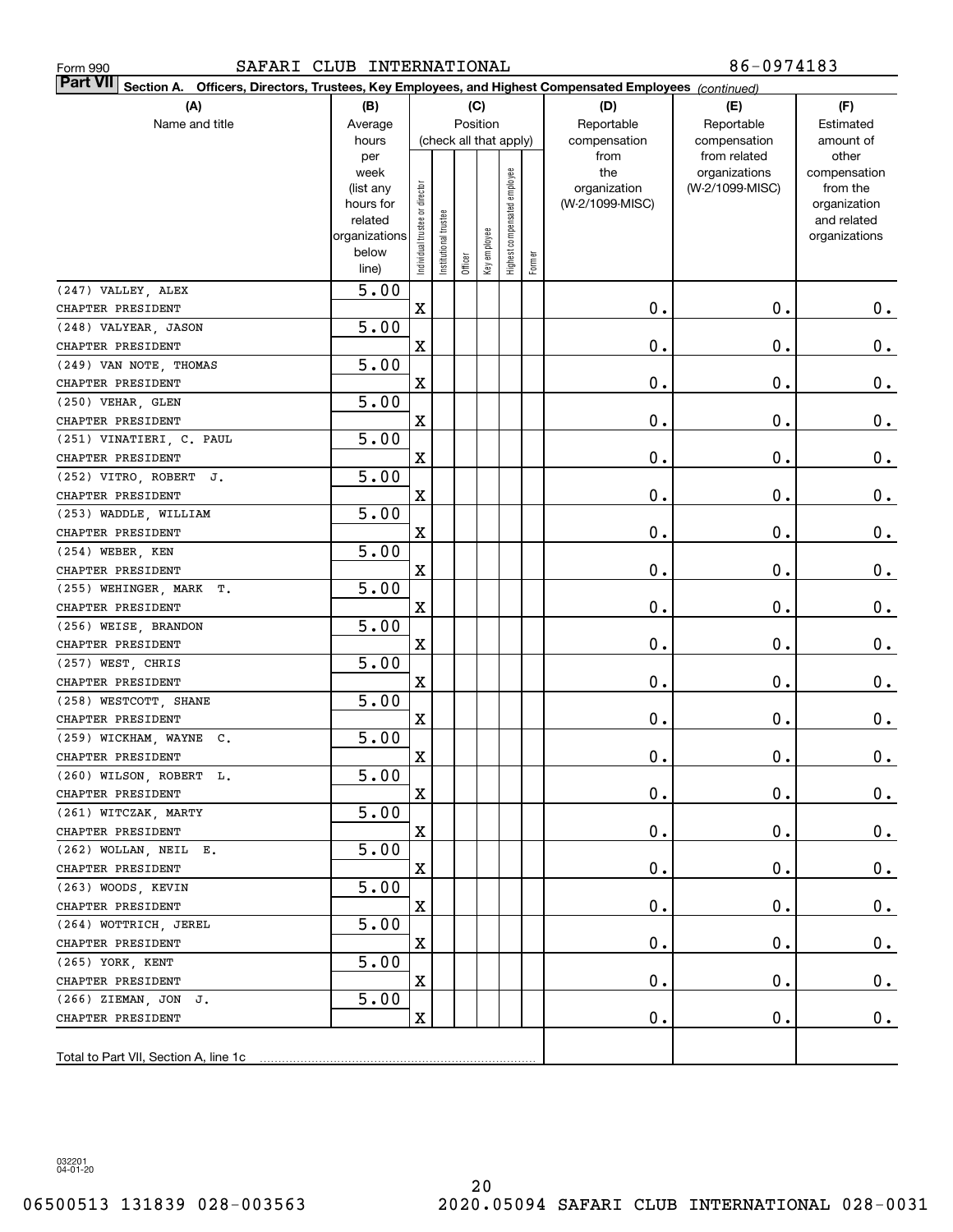| 86-0974183<br>SAFARI CLUB INTERNATIONAL<br>Form 990                                                                       |               |                                |                       |             |                               |                        |            |                 |                 |               |
|---------------------------------------------------------------------------------------------------------------------------|---------------|--------------------------------|-----------------------|-------------|-------------------------------|------------------------|------------|-----------------|-----------------|---------------|
| <b>Part VII</b><br>Section A. Officers, Directors, Trustees, Key Employees, and Highest Compensated Employees (continued) |               |                                |                       |             |                               |                        |            |                 |                 |               |
| (A)                                                                                                                       | (B)           |                                |                       |             | (C)                           |                        |            | (D)             | (E)             | (F)           |
| Name and title                                                                                                            | Average       | Position                       |                       |             |                               | Reportable             | Reportable | Estimated       |                 |               |
|                                                                                                                           | hours         |                                |                       |             |                               | (check all that apply) |            | compensation    | compensation    | amount of     |
|                                                                                                                           | per<br>week   |                                |                       | from<br>the | from related<br>organizations | other<br>compensation  |            |                 |                 |               |
|                                                                                                                           | (list any     |                                |                       |             |                               | employee               |            | organization    | (W-2/1099-MISC) | from the      |
|                                                                                                                           | hours for     |                                |                       |             |                               |                        |            | (W-2/1099-MISC) |                 | organization  |
|                                                                                                                           | related       |                                |                       |             |                               |                        |            |                 |                 | and related   |
|                                                                                                                           | organizations |                                |                       |             |                               |                        |            |                 |                 | organizations |
|                                                                                                                           | below         | Individual trustee or director | Institutional trustee | Officer     | Key employee                  | Highest compensated    | Former     |                 |                 |               |
|                                                                                                                           | line)         |                                |                       |             |                               |                        |            |                 |                 |               |
| $(267)$ SNOW.<br>WILLIAM L.                                                                                               | 5.00          |                                |                       |             |                               |                        |            |                 |                 |               |
| CHAPTER PRESIDENT                                                                                                         |               | $\mathbf X$                    |                       |             |                               |                        |            | 0.              | 0.              | $0$ .         |
| (268) SPIEWAK, FRED                                                                                                       | 5.00          |                                |                       |             |                               |                        |            |                 |                 |               |
| CHAPTER PRESIDENT                                                                                                         |               | $\mathbf X$                    |                       |             |                               |                        |            | 0.              | 0.              | 0.            |
| (269) SPIKA HICKEY,<br>STEPHANIE                                                                                          | 5.00          |                                |                       |             |                               |                        |            |                 |                 |               |
| CHAPTER PRESIDENT                                                                                                         |               | $\mathbf X$                    |                       |             |                               |                        |            | 0.              | 0.              | 0.            |
| $(270)$ SPILLMANN,<br>ANTOINE ROLAND                                                                                      | 5.00          |                                |                       |             |                               |                        |            |                 |                 |               |
| CHAPTER PRESIDENT                                                                                                         |               | $\mathbf X$                    |                       |             |                               |                        |            | 0.              | 0.              | 0.            |
| (271) ST. MICHAEL.<br>ROXANE                                                                                              | 5.00          |                                |                       |             |                               |                        |            |                 |                 |               |
| CHAPTER PRESIDENT                                                                                                         |               | $\mathbf X$                    |                       |             |                               |                        |            | 0.              | 0.              | 0.            |
| (272) STECKLEY, KEVIN                                                                                                     | 5.00          |                                |                       |             |                               |                        |            |                 |                 |               |
| CHAPTER PRESIDENT                                                                                                         | 5.00          | $\mathbf X$                    |                       |             |                               |                        |            | 0.              | 0.              | $0$ .         |
| (273) STEINER, LARRY R.<br>CHAPTER PRESIDENT                                                                              |               | $\mathbf X$                    |                       |             |                               |                        |            | 0.              | 0.              | $0$ .         |
| $(274)$ STILLMAN,<br>GERETH B.                                                                                            | 5.00          |                                |                       |             |                               |                        |            |                 |                 |               |
| CHAPTER PRESIDENT                                                                                                         |               | $\mathbf X$                    |                       |             |                               |                        |            | 0.              | 0.              | $0$ .         |
| (275) STOKES, DAVID D.                                                                                                    | 5.00          |                                |                       |             |                               |                        |            |                 |                 |               |
| CHAPTER PRESIDENT                                                                                                         |               | $\mathbf X$                    |                       |             |                               |                        |            | 0.              | 0.              | $0$ .         |
| (276) STOKES, KAL                                                                                                         | 5.00          |                                |                       |             |                               |                        |            |                 |                 |               |
| CHAPTER PRESIDENT                                                                                                         |               | $\mathbf X$                    |                       |             |                               |                        |            | 0.              | 0.              | $0$ .         |
| (277) STRAITS, LLOYD A.                                                                                                   | 5.00          |                                |                       |             |                               |                        |            |                 |                 |               |
| CHAPTER PRESIDENT                                                                                                         |               | $\mathbf X$                    |                       |             |                               |                        |            | 0.              | 0.              | 0.            |
| (278) STUBBERUD, NILS-OLE                                                                                                 | 5.00          |                                |                       |             |                               |                        |            |                 |                 |               |
| CHAPTER PRESIDENT                                                                                                         |               | $\mathbf X$                    |                       |             |                               |                        |            | 0.              | 0.              | $0$ .         |
| (279) TALBOTT, J. KIM                                                                                                     | 5.00          |                                |                       |             |                               |                        |            |                 |                 |               |
| CHAPTER PRESIDENT                                                                                                         |               | x                              |                       |             |                               |                        |            | $\mathbf 0$ .   | $0$ .           | 0.            |
| (280) TAYLOR, OSCAR D.                                                                                                    | 5.00          |                                |                       |             |                               |                        |            |                 |                 |               |
| CHAPTER PRESIDENT                                                                                                         |               | X                              |                       |             |                               |                        |            | $\mathbf 0$ .   | $\mathbf 0$ .   | $0_{.}$       |
| (281) TAYLOR, ROBERT V.                                                                                                   | 5.00          |                                |                       |             |                               |                        |            |                 |                 |               |
| CHAPTER PRESIDENT                                                                                                         |               | X                              |                       |             |                               |                        |            | 0.              | $\mathbf 0$ .   | $0$ .         |
| (282) TERZI, TIZIANO                                                                                                      | 5.00          |                                |                       |             |                               |                        |            |                 |                 |               |
| CHAPTER PRESIDENT                                                                                                         |               | X                              |                       |             |                               |                        |            | 0.              | $\mathbf 0$ .   | $0$ .         |
| (283) THIGPEN, GARY                                                                                                       | 5.00          |                                |                       |             |                               |                        |            |                 |                 |               |
| CHAPTER PRESIDENT                                                                                                         |               | X                              |                       |             |                               |                        |            | $\mathbf 0$ .   | $\mathbf 0$ .   | $0$ .         |
| (284) TIMKO, NANCY                                                                                                        | 5.00          |                                |                       |             |                               |                        |            |                 |                 |               |
| CHAPTER PRESIDENT                                                                                                         |               | X                              |                       |             |                               |                        |            | 0.              | $\mathbf 0$ .   | 0.            |
| (285) TIMMERMAN, CHRISTOPHER                                                                                              | 5.00          |                                |                       |             |                               |                        |            |                 |                 |               |
| CHAPTER PRESIDENT                                                                                                         |               | X                              |                       |             |                               |                        |            | $\mathbf 0$ .   | 0.              | 0.            |
| (286) TOMAN, JEREMY ROBERT                                                                                                | 5.00          |                                |                       |             |                               |                        |            |                 |                 |               |
| CHAPTER PRESIDENT                                                                                                         |               | X                              |                       |             |                               |                        |            | 0.              | 0.              | 0.            |
|                                                                                                                           |               |                                |                       |             |                               |                        |            |                 |                 |               |
|                                                                                                                           |               |                                |                       |             |                               |                        |            |                 |                 |               |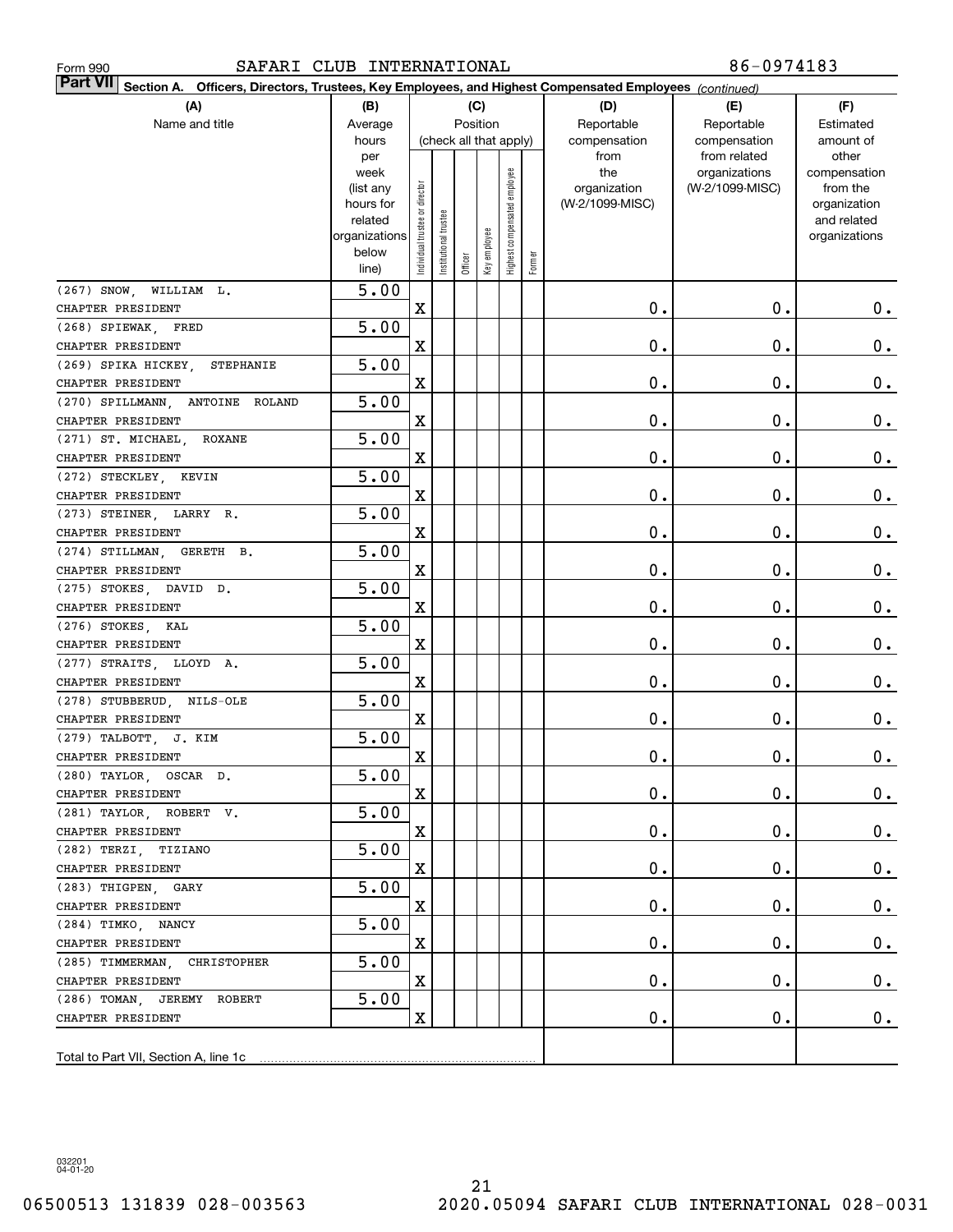| Form 990                                                                                                                  | 86-0974183<br>SAFARI CLUB INTERNATIONAL |                                |                       |            |              |                        |        |                 |                               |                       |
|---------------------------------------------------------------------------------------------------------------------------|-----------------------------------------|--------------------------------|-----------------------|------------|--------------|------------------------|--------|-----------------|-------------------------------|-----------------------|
| <b>Part VII</b><br>Section A. Officers, Directors, Trustees, Key Employees, and Highest Compensated Employees (continued) |                                         |                                |                       |            |              |                        |        |                 |                               |                       |
| (A)                                                                                                                       | (B)                                     |                                |                       |            | (C)          |                        |        | (D)             | (E)                           | (F)                   |
| Name and title                                                                                                            | Average                                 | Position                       |                       | Reportable | Reportable   | Estimated              |        |                 |                               |                       |
|                                                                                                                           | hours                                   |                                |                       |            |              | (check all that apply) |        | compensation    | compensation                  | amount of             |
|                                                                                                                           | per<br>week                             |                                |                       |            |              |                        |        | from<br>the     | from related<br>organizations | other<br>compensation |
|                                                                                                                           | (list any                               |                                |                       |            |              | employee               |        | organization    | (W-2/1099-MISC)               | from the              |
|                                                                                                                           | hours for                               |                                |                       |            |              |                        |        | (W-2/1099-MISC) |                               | organization          |
|                                                                                                                           | related                                 |                                |                       |            |              |                        |        |                 |                               | and related           |
|                                                                                                                           | organizations                           |                                |                       |            |              |                        |        |                 |                               | organizations         |
|                                                                                                                           | below<br>line)                          | Individual trustee or director | Institutional trustee | Officer    | Key employee | Highest compensated    | Former |                 |                               |                       |
| (287) ULBERG,<br>MATT                                                                                                     | 5.00                                    |                                |                       |            |              |                        |        |                 |                               |                       |
| CHAPTER PRESIDENT                                                                                                         |                                         | $\mathbf X$                    |                       |            |              |                        |        | $\mathbf 0$ .   | 0.                            | $0$ .                 |
| (288) UNGER, KEVIN<br>GEORGE                                                                                              | 5.00                                    |                                |                       |            |              |                        |        |                 |                               |                       |
| CHAPTER PRESIDENT                                                                                                         |                                         | $\mathbf X$                    |                       |            |              |                        |        | $\mathbf 0$ .   | 0.                            | 0.                    |
| (289) UNRAU, ROBIN                                                                                                        | 5.00                                    |                                |                       |            |              |                        |        |                 |                               |                       |
| CHAPTER PRESIDENT                                                                                                         |                                         | $\mathbf X$                    |                       |            |              |                        |        | $\mathbf 0$ .   | 0.                            | $0_{.}$               |
| (290) USTANKO, DAVID J.                                                                                                   | 5.00                                    |                                |                       |            |              |                        |        |                 |                               |                       |
| CHAPTER PRESIDENT                                                                                                         |                                         | $\mathbf X$                    |                       |            |              |                        |        | $\mathbf 0$ .   | 0.                            | $0_{.}$               |
| (291) USZTICS, IVAN                                                                                                       | 5.00                                    |                                |                       |            |              |                        |        |                 |                               |                       |
| CHAPTER PRESIDENT                                                                                                         |                                         | $\mathbf X$                    |                       |            |              |                        |        | $\mathbf 0$ .   | 0.                            | $0_{.}$               |
| (292) VALLEY, ALEX                                                                                                        | 5.00                                    |                                |                       |            |              |                        |        |                 |                               |                       |
| CHAPTER PRESIDENT                                                                                                         |                                         | $\mathbf X$                    |                       |            |              |                        |        | $\mathbf 0$ .   | 0.                            | $0$ .                 |
| (293) VALYEAR,<br>JASON                                                                                                   | 5.00                                    |                                |                       |            |              |                        |        |                 |                               |                       |
| CHAPTER PRESIDENT                                                                                                         |                                         | $\mathbf X$                    |                       |            |              |                        |        | $\mathbf 0$ .   | 0.                            | $0$ .                 |
| (294) VAN DE STEENE,<br><b>DONALD</b>                                                                                     | 5.00                                    |                                |                       |            |              |                        |        |                 |                               |                       |
| CHAPTER PRESIDENT                                                                                                         |                                         | $\mathbf X$                    |                       |            |              |                        |        | $\mathbf 0$ .   | 0.                            | $0$ .                 |
| (295) VAN NOTE,<br>THOMAS                                                                                                 | 5.00                                    |                                |                       |            |              |                        |        |                 |                               |                       |
| CHAPTER PRESIDENT                                                                                                         |                                         | $\mathbf X$                    |                       |            |              |                        |        | $\mathbf 0$ .   | 0.                            | $0$ .                 |
| (296) VEHAR,<br>GLEN                                                                                                      | 5.00                                    |                                |                       |            |              |                        |        |                 |                               |                       |
| CHAPTER PRESIDENT                                                                                                         |                                         | $\mathbf X$                    |                       |            |              |                        |        | $\mathbf 0$ .   | 0.                            | $0$ .                 |
| (297) VENDITTOZZI,<br>ARMANDO                                                                                             | 5.00                                    |                                |                       |            |              |                        |        |                 |                               |                       |
| CHAPTER PRESIDENT                                                                                                         |                                         | $\mathbf X$                    |                       |            |              |                        |        | $\mathbf 0$ .   | 0.                            | 0.                    |
| (298) VITRO, ROBERT J.                                                                                                    | 5.00                                    |                                |                       |            |              |                        |        |                 |                               |                       |
| CHAPTER PRESIDENT                                                                                                         |                                         | $\mathbf X$                    |                       |            |              |                        |        | $\mathbf 0$ .   | 0.                            | $0$ .                 |
| (299) WADDLE, WILLIAM                                                                                                     | 5.00                                    |                                |                       |            |              |                        |        |                 |                               |                       |
| CHAPTER PRESIDENT                                                                                                         |                                         | x                              |                       |            |              |                        |        | $\mathbf 0$ .   | $0$ .                         | 0.                    |
| (300) WALTERS, MICHAEL J.<br>CHAPTER PRESIDENT                                                                            | 5.00                                    | X                              |                       |            |              |                        |        | $\mathbf 0$ .   | $\mathbf 0$ .                 | $0_{.}$               |
| (301) WEBER, KEN                                                                                                          | 5.00                                    |                                |                       |            |              |                        |        |                 |                               |                       |
| CHAPTER PRESIDENT                                                                                                         |                                         | X                              |                       |            |              |                        |        | 0.              | $\mathbf 0$ .                 | $0$ .                 |
| (302) WEHINGER, MARK T.                                                                                                   | 5.00                                    |                                |                       |            |              |                        |        |                 |                               |                       |
| CHAPTER PRESIDENT                                                                                                         |                                         | X                              |                       |            |              |                        |        | 0.              | $\mathbf 0$ .                 | $0$ .                 |
| (303) WEST, CHRIS                                                                                                         | 5.00                                    |                                |                       |            |              |                        |        |                 |                               |                       |
| CHAPTER PRESIDENT                                                                                                         |                                         | X                              |                       |            |              |                        |        | $\mathbf 0$ .   | $\mathbf 0$ .                 | $0$ .                 |
| $(304)$ WEST, SEAN                                                                                                        | 5.00                                    |                                |                       |            |              |                        |        |                 |                               |                       |
| CHAPTER PRESIDENT                                                                                                         |                                         | X                              |                       |            |              |                        |        | $\mathbf 0$ .   | $\mathbf 0$ .                 | $0$ .                 |
| (305) WILSON, ROBERT L.                                                                                                   | 5.00                                    |                                |                       |            |              |                        |        |                 |                               |                       |
| CHAPTER PRESIDENT                                                                                                         |                                         | X                              |                       |            |              |                        |        | $\mathbf 0$ .   | $\mathbf 0$ .                 | 0.                    |
| (306) WITCZAK, MARTY                                                                                                      | 5.00                                    |                                |                       |            |              |                        |        |                 |                               |                       |
| CHAPTER PRESIDENT                                                                                                         |                                         | X                              |                       |            |              |                        |        | $\mathbf 0$ .   | $\mathbf 0$ .                 | 0.                    |
|                                                                                                                           |                                         |                                |                       |            |              |                        |        |                 |                               |                       |
|                                                                                                                           |                                         |                                |                       |            |              |                        |        |                 |                               |                       |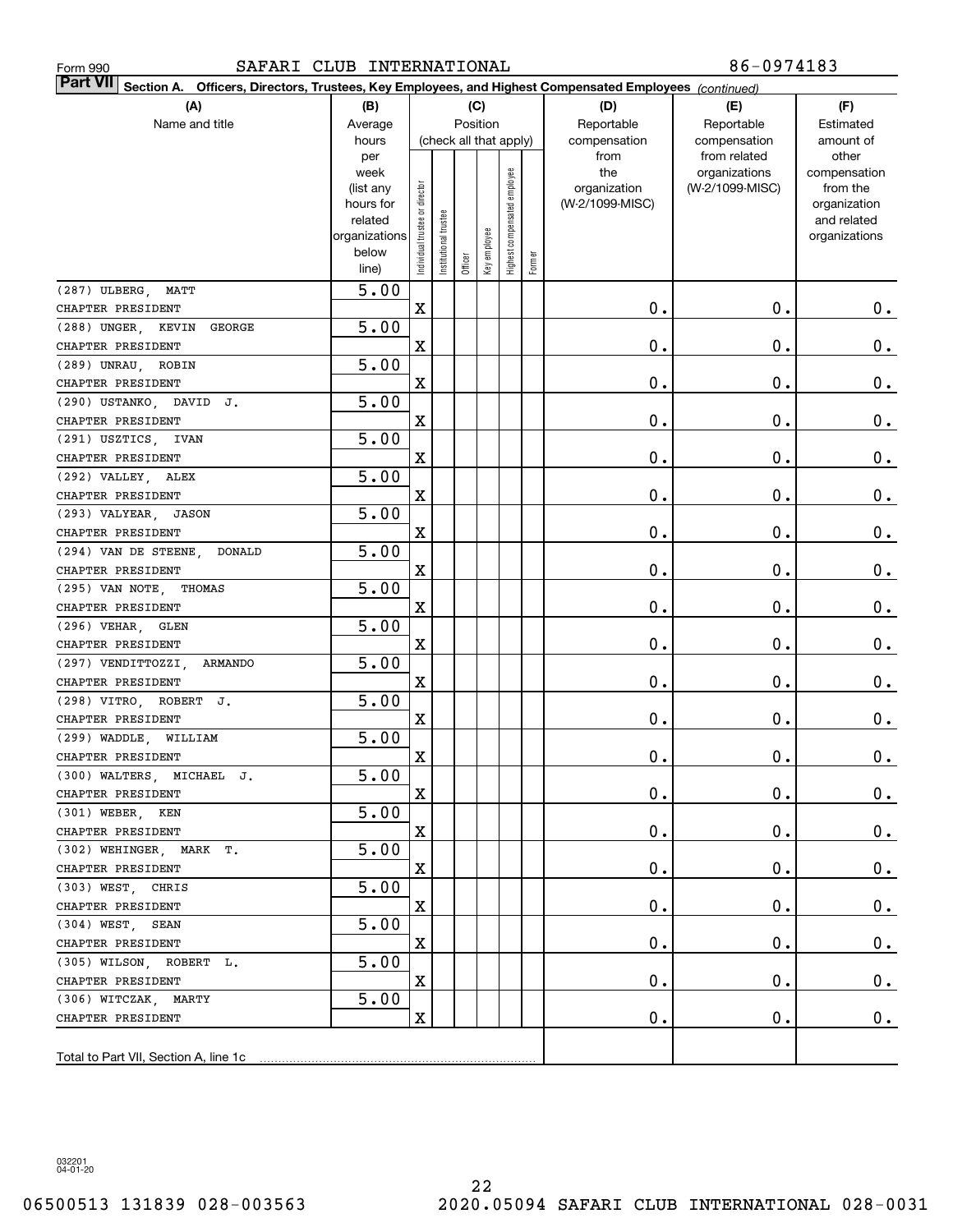| SAFARI CLUB INTERNATIONAL<br>Form 990                                                                                        |               |                                |                       |         |                        |                              |        |                 | 86-0974183                       |                          |
|------------------------------------------------------------------------------------------------------------------------------|---------------|--------------------------------|-----------------------|---------|------------------------|------------------------------|--------|-----------------|----------------------------------|--------------------------|
| <b>Part VII</b><br>Section A.<br>Officers, Directors, Trustees, Key Employees, and Highest Compensated Employees (continued) |               |                                |                       |         |                        |                              |        |                 |                                  |                          |
| (A)                                                                                                                          | (B)           |                                |                       |         | (C)                    |                              |        | (D)             | (E)                              | (F)                      |
| Name and title                                                                                                               | Average       |                                |                       |         | Position               |                              |        | Reportable      | Reportable                       | Estimated                |
|                                                                                                                              | hours         |                                |                       |         | (check all that apply) |                              |        | compensation    | compensation                     | amount of                |
|                                                                                                                              | per<br>week   |                                |                       |         |                        |                              |        | from<br>the     | from related                     | other                    |
|                                                                                                                              | (list any     |                                |                       |         |                        | Highest compensated employee |        | organization    | organizations<br>(W-2/1099-MISC) | compensation<br>from the |
|                                                                                                                              | hours for     |                                |                       |         |                        |                              |        | (W-2/1099-MISC) |                                  | organization             |
|                                                                                                                              | related       |                                |                       |         |                        |                              |        |                 |                                  | and related              |
|                                                                                                                              | organizations |                                |                       |         |                        |                              |        |                 |                                  | organizations            |
|                                                                                                                              | below         | Individual trustee or director | Institutional trustee | Officer | Key employee           |                              | Former |                 |                                  |                          |
|                                                                                                                              | line)         |                                |                       |         |                        |                              |        |                 |                                  |                          |
| (307) WOLLAN, NEIL E.<br>CHAPTER PRESIDENT                                                                                   | 5.00          | $\mathbf X$                    |                       |         |                        |                              |        | 0.              | 0.                               |                          |
| (308) WOODS, KEVIN                                                                                                           | 5.00          |                                |                       |         |                        |                              |        |                 |                                  | 0.                       |
| CHAPTER PRESIDENT                                                                                                            |               | $\mathbf X$                    |                       |         |                        |                              |        | 0.              | 0.                               | 0.                       |
| (309) WOTTRICH, JEREL                                                                                                        | 5.00          |                                |                       |         |                        |                              |        |                 |                                  |                          |
| CHAPTER PRESIDENT                                                                                                            |               | $\mathbf X$                    |                       |         |                        |                              |        | 0.              | 0.                               | $0_{.}$                  |
| (310) YORK,<br>KENT                                                                                                          | 5.00          |                                |                       |         |                        |                              |        |                 |                                  |                          |
| CHAPTER PRESIDENT                                                                                                            |               | $\mathbf X$                    |                       |         |                        |                              |        | 0.              | 0.                               | 0.                       |
| (311) ZEGER, WILLIAM L.                                                                                                      | 5.00          |                                |                       |         |                        |                              |        |                 |                                  |                          |
| CHAPTER PRESIDENT                                                                                                            |               | $\mathbf X$                    |                       |         |                        |                              |        | 0.              | 0.                               | $0_{.}$                  |
| (312) ZELTWANGER,<br>ANDREW                                                                                                  | 5.00          |                                |                       |         |                        |                              |        |                 |                                  |                          |
| CHAPTER PRESIDENT                                                                                                            |               | $\mathbf X$                    |                       |         |                        |                              |        | 0.              | 0.                               | 0.                       |
| (313) ZELTWANGER,<br>ANDREW                                                                                                  | 5.00          |                                |                       |         |                        |                              |        |                 |                                  |                          |
| CHAPTER PRESIDENT                                                                                                            |               | $\mathbf X$                    |                       |         |                        |                              |        | 0.              | 0.                               | 0.                       |
| (314) ZIEMAN, JON J.                                                                                                         | 5.00          |                                |                       |         |                        |                              |        |                 |                                  |                          |
| CHAPTER PRESIDENT                                                                                                            |               | $\mathbf X$                    |                       |         |                        |                              |        | 0.              | $\mathbf 0$ .                    | 0.                       |
|                                                                                                                              |               |                                |                       |         |                        |                              |        |                 |                                  |                          |
|                                                                                                                              |               |                                |                       |         |                        |                              |        |                 |                                  |                          |
|                                                                                                                              |               |                                |                       |         |                        |                              |        |                 |                                  |                          |
|                                                                                                                              |               |                                |                       |         |                        |                              |        |                 |                                  |                          |
|                                                                                                                              |               |                                |                       |         |                        |                              |        |                 |                                  |                          |
|                                                                                                                              |               |                                |                       |         |                        |                              |        |                 |                                  |                          |
|                                                                                                                              |               |                                |                       |         |                        |                              |        |                 |                                  |                          |
|                                                                                                                              |               |                                |                       |         |                        |                              |        |                 |                                  |                          |
|                                                                                                                              |               |                                |                       |         |                        |                              |        |                 |                                  |                          |
|                                                                                                                              |               |                                |                       |         |                        |                              |        |                 |                                  |                          |
|                                                                                                                              |               |                                |                       |         |                        |                              |        |                 |                                  |                          |
|                                                                                                                              |               |                                |                       |         |                        |                              |        |                 |                                  |                          |
|                                                                                                                              |               |                                |                       |         |                        |                              |        |                 |                                  |                          |
|                                                                                                                              |               |                                |                       |         |                        |                              |        |                 |                                  |                          |
|                                                                                                                              |               |                                |                       |         |                        |                              |        |                 |                                  |                          |
|                                                                                                                              |               |                                |                       |         |                        |                              |        |                 |                                  |                          |
|                                                                                                                              |               |                                |                       |         |                        |                              |        |                 |                                  |                          |
|                                                                                                                              |               |                                |                       |         |                        |                              |        |                 |                                  |                          |
|                                                                                                                              |               |                                |                       |         |                        |                              |        |                 |                                  |                          |
|                                                                                                                              |               |                                |                       |         |                        |                              |        |                 |                                  |                          |
|                                                                                                                              |               |                                |                       |         |                        |                              |        |                 |                                  |                          |
|                                                                                                                              |               |                                |                       |         |                        |                              |        |                 |                                  |                          |
|                                                                                                                              |               |                                |                       |         |                        |                              |        |                 |                                  |                          |
| Total to Part VII, Section A, line 1c                                                                                        |               |                                |                       |         |                        |                              |        |                 |                                  |                          |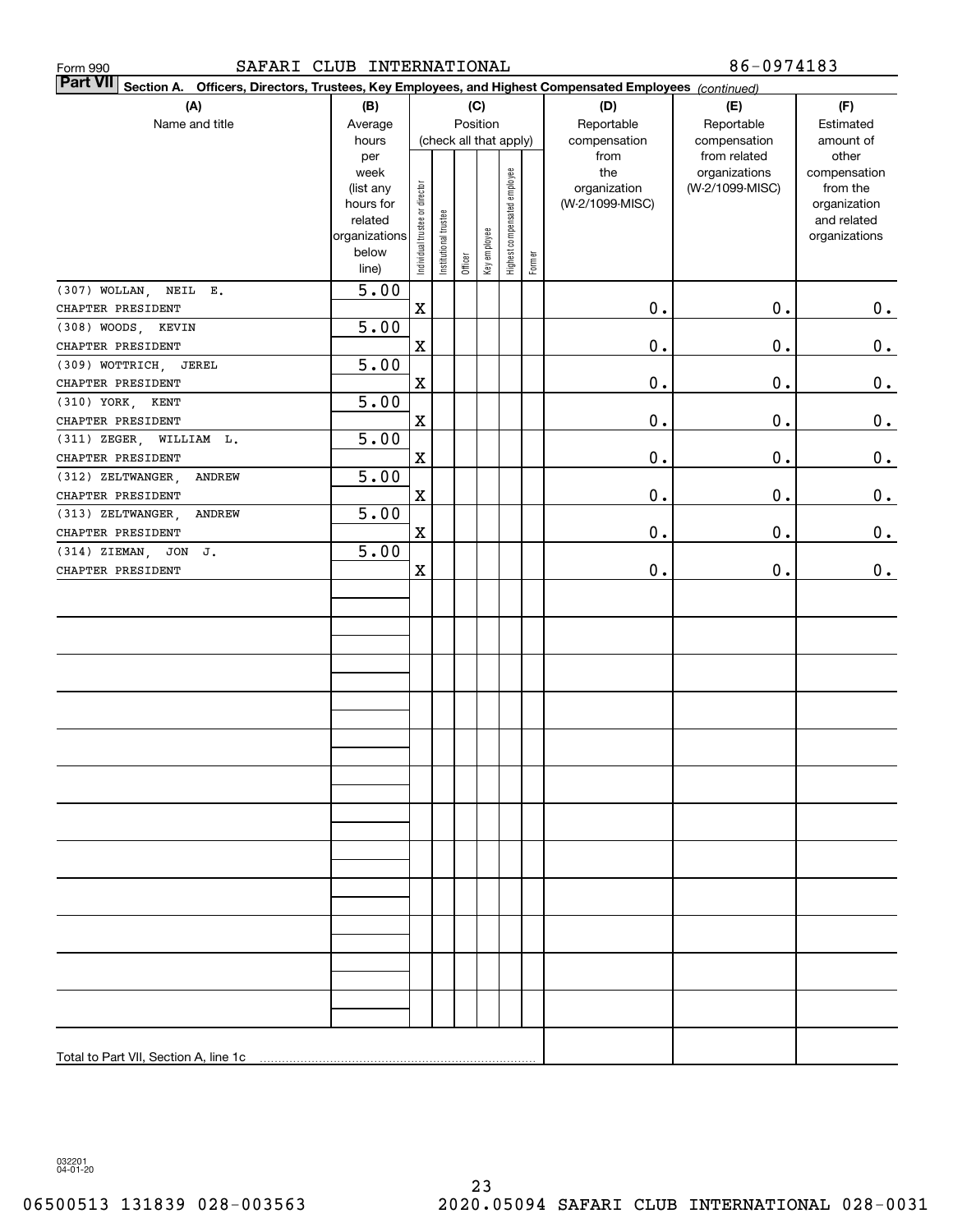| Form 990 (2020)                                           |    |        |                                                                               |                          |                |                      | SAFARI CLUB INTERNATIONAL      |                      |                                                           | 86-0974183                                      | Page 9                                                          |
|-----------------------------------------------------------|----|--------|-------------------------------------------------------------------------------|--------------------------|----------------|----------------------|--------------------------------|----------------------|-----------------------------------------------------------|-------------------------------------------------|-----------------------------------------------------------------|
| <b>Part VIII</b>                                          |    |        | <b>Statement of Revenue</b>                                                   |                          |                |                      |                                |                      |                                                           |                                                 |                                                                 |
|                                                           |    |        | Check if Schedule O contains a response or note to any line in this Part VIII |                          |                |                      |                                |                      |                                                           |                                                 |                                                                 |
|                                                           |    |        |                                                                               |                          |                |                      |                                | (A)<br>Total revenue | $\overline{(B)}$<br>Related or exempt<br>function revenue | $\overline{C}$<br>Unrelated<br>business revenue | (D)<br>Revenue excluded<br>from tax under<br>sections 512 - 514 |
|                                                           |    |        | 1 a Federated campaigns                                                       |                          | 1a             |                      |                                |                      |                                                           |                                                 |                                                                 |
|                                                           |    | b      | Membership dues                                                               |                          | 1 <sub>b</sub> |                      |                                |                      |                                                           |                                                 |                                                                 |
|                                                           |    |        | Fundraising events                                                            |                          | 1 <sub>c</sub> |                      |                                |                      |                                                           |                                                 |                                                                 |
|                                                           |    |        | d Related organizations                                                       | $\overline{\phantom{a}}$ | 1 <sub>d</sub> |                      |                                |                      |                                                           |                                                 |                                                                 |
|                                                           |    |        | e Government grants (contributions)                                           |                          | 1e             |                      |                                |                      |                                                           |                                                 |                                                                 |
|                                                           |    |        | f All other contributions, gifts, grants, and                                 |                          |                |                      |                                |                      |                                                           |                                                 |                                                                 |
| Contributions, Gifts, Grants<br>and Other Similar Amounts |    |        | similar amounts not included above                                            |                          | 1f             |                      | 934,035.                       |                      |                                                           |                                                 |                                                                 |
|                                                           |    | g      | Noncash contributions included in lines 1a-1f                                 |                          | $1g$ \$        |                      |                                |                      |                                                           |                                                 |                                                                 |
|                                                           |    |        |                                                                               |                          |                |                      | <b>Business Code</b>           | 934,035.             |                                                           |                                                 |                                                                 |
|                                                           | 2a |        | DUES AND SUBSCRIPTIONS                                                        |                          |                |                      | 900099                         | 1,755,650.           | 1,755,650.                                                |                                                 |                                                                 |
| Program Service<br>Revenue                                |    |        | ADVERTISING/SPONSORSHIPS                                                      |                          |                |                      | 541800                         | 1,345,828.           | 470,591.                                                  | 875, 237.                                       |                                                                 |
|                                                           |    |        | MEMBERSHIP SERVICES SALES                                                     |                          |                |                      | 900099                         | 126,434.             | 126,434.                                                  |                                                 |                                                                 |
|                                                           |    | d      |                                                                               |                          |                |                      |                                |                      |                                                           |                                                 |                                                                 |
|                                                           |    |        |                                                                               |                          |                |                      |                                |                      |                                                           |                                                 |                                                                 |
|                                                           |    |        | f All other program service revenue                                           |                          |                |                      |                                |                      |                                                           |                                                 |                                                                 |
|                                                           |    |        |                                                                               |                          |                |                      |                                | 3, 227, 912.         |                                                           |                                                 |                                                                 |
|                                                           | 3  |        | Investment income (including dividends, interest, and                         |                          |                |                      |                                |                      |                                                           |                                                 |                                                                 |
|                                                           |    |        |                                                                               |                          |                |                      |                                | 264,110.             |                                                           |                                                 | 264,110.                                                        |
|                                                           | 4  |        | Income from investment of tax-exempt bond proceeds                            |                          |                |                      |                                |                      |                                                           |                                                 |                                                                 |
|                                                           | 5  |        |                                                                               |                          | (i) Real       |                      | (ii) Personal                  |                      |                                                           |                                                 |                                                                 |
|                                                           |    |        |                                                                               |                          |                |                      |                                |                      |                                                           |                                                 |                                                                 |
|                                                           |    |        | 6 a Gross rents<br>.<br>Less: rental expenses                                 | 6a<br>6b                 |                |                      |                                |                      |                                                           |                                                 |                                                                 |
|                                                           |    |        | Rental income or (loss)                                                       | 6c                       |                |                      |                                |                      |                                                           |                                                 |                                                                 |
|                                                           |    | d      | Net rental income or (loss)                                                   |                          |                |                      |                                |                      |                                                           |                                                 |                                                                 |
|                                                           |    |        | 7 a Gross amount from sales of                                                |                          | (i) Securities |                      | (ii) Other                     |                      |                                                           |                                                 |                                                                 |
|                                                           |    |        | assets other than inventory                                                   | 7a                       | 3,295,621.     |                      | 1,700.                         |                      |                                                           |                                                 |                                                                 |
|                                                           |    |        | <b>b</b> Less: cost or other basis                                            |                          |                |                      |                                |                      |                                                           |                                                 |                                                                 |
|                                                           |    |        | and sales expenses                                                            | 7b                       | 2,978,597.     |                      | 123,145.                       |                      |                                                           |                                                 |                                                                 |
| evenue                                                    |    |        | c Gain or (loss)                                                              | 7c                       | 317,024.       |                      | $-121, 445.$                   |                      |                                                           |                                                 |                                                                 |
| č                                                         |    |        |                                                                               |                          |                |                      |                                | 195,579.             |                                                           |                                                 | 195,579.                                                        |
| Other                                                     |    |        | 8 a Gross income from fundraising events (not                                 |                          |                |                      |                                |                      |                                                           |                                                 |                                                                 |
|                                                           |    |        | including \$                                                                  |                          |                |                      |                                |                      |                                                           |                                                 |                                                                 |
|                                                           |    |        | contributions reported on line 1c). See                                       |                          |                |                      | 6,798,064.                     |                      |                                                           |                                                 |                                                                 |
|                                                           |    |        | <b>b</b> Less: direct expenses <i></i>                                        |                          |                | 8a<br>8 <sub>b</sub> | 385,641.                       |                      |                                                           |                                                 |                                                                 |
|                                                           |    |        | c Net income or (loss) from fundraising events                                |                          |                |                      |                                | 6,412,423.           |                                                           |                                                 | 6,412,423.                                                      |
|                                                           |    |        | 9 a Gross income from gaming activities. See                                  |                          |                |                      |                                |                      |                                                           |                                                 |                                                                 |
|                                                           |    |        |                                                                               |                          |                | 9a                   |                                |                      |                                                           |                                                 |                                                                 |
|                                                           |    |        |                                                                               |                          |                | 9 <sub>b</sub>       |                                |                      |                                                           |                                                 |                                                                 |
|                                                           |    |        | c Net income or (loss) from gaming activities                                 |                          |                |                      |                                |                      |                                                           |                                                 |                                                                 |
|                                                           |    |        | 10 a Gross sales of inventory, less returns                                   |                          |                |                      |                                |                      |                                                           |                                                 |                                                                 |
|                                                           |    |        |                                                                               |                          |                | 10a                  | 383,549.                       |                      |                                                           |                                                 |                                                                 |
|                                                           |    |        |                                                                               |                          |                | 10 <sub>b</sub>      | 248,107.                       |                      |                                                           |                                                 |                                                                 |
|                                                           |    |        | c Net income or (loss) from sales of inventory                                |                          |                |                      |                                | 135,442.             | 135,442.                                                  |                                                 |                                                                 |
|                                                           |    |        | 11 a MISCELLANEOUS INCOME                                                     |                          |                |                      | <b>Business Code</b><br>900099 | 957.                 |                                                           |                                                 | 957.                                                            |
|                                                           |    |        |                                                                               |                          |                |                      |                                |                      |                                                           |                                                 |                                                                 |
| Revenue                                                   |    | b<br>c |                                                                               |                          |                |                      |                                |                      |                                                           |                                                 |                                                                 |
| Miscellaneous                                             |    |        |                                                                               |                          |                |                      |                                |                      |                                                           |                                                 |                                                                 |
|                                                           |    |        |                                                                               |                          |                |                      |                                | 957.                 |                                                           |                                                 |                                                                 |
|                                                           | 12 |        | Total revenue. See instructions                                               |                          |                |                      |                                | 11, 170, 458.        | 2,488,117.                                                | 875, 237.                                       | 6,873,069.                                                      |
| 032009 12-23-20                                           |    |        |                                                                               |                          |                |                      |                                |                      |                                                           |                                                 | Form 990 (2020)                                                 |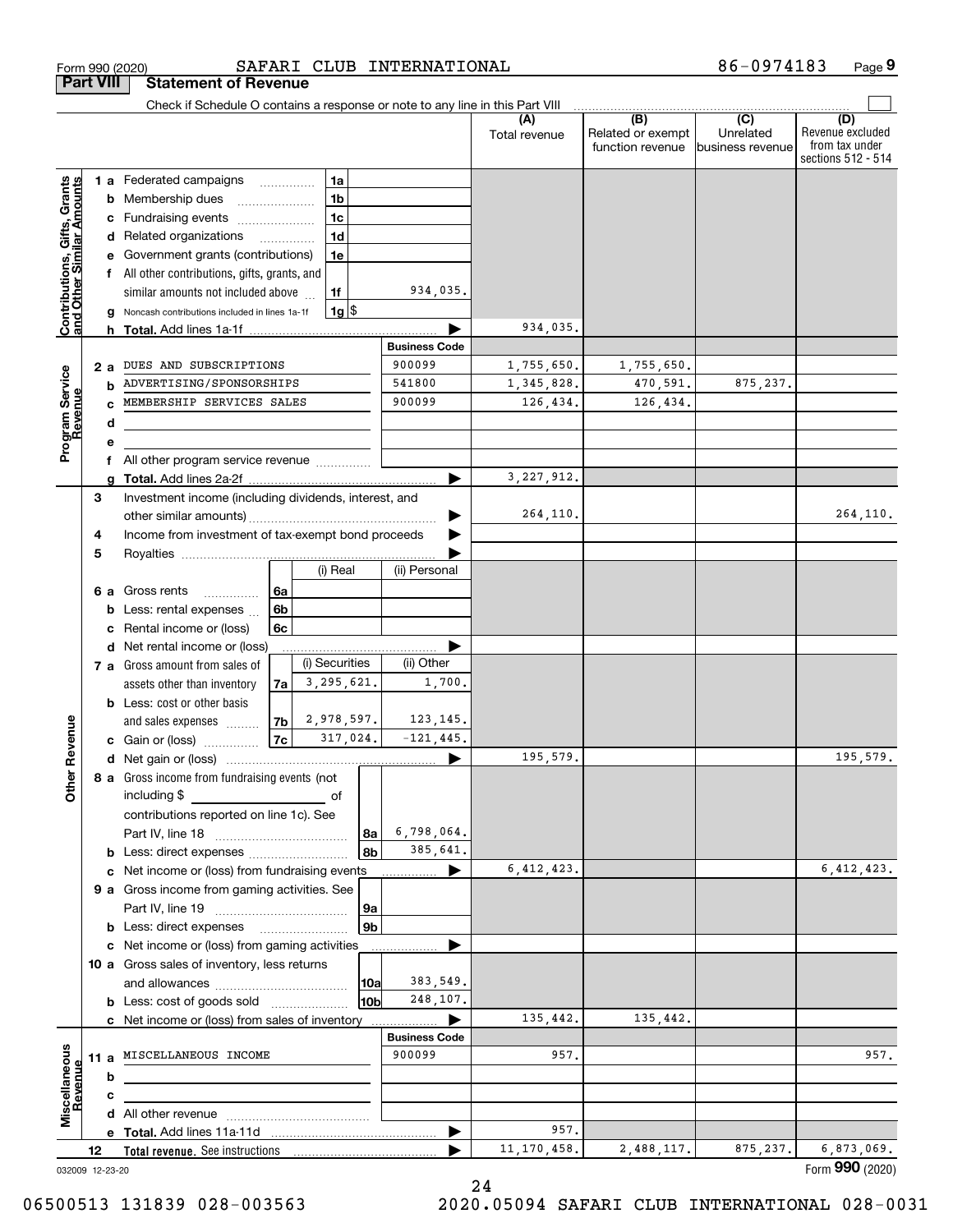Form 990 (2020) SAFARI CLUB INTERNATIONAL 8 6-0974183 Page **Part IX Statement of Functional Expenses**

|    | Section 501(c)(3) and 501(c)(4) organizations must complete all columns. All other organizations must complete column (A).                                                                                                                                                                                                                                                                                                                                                             |                            |                                    |                                           |                                |
|----|----------------------------------------------------------------------------------------------------------------------------------------------------------------------------------------------------------------------------------------------------------------------------------------------------------------------------------------------------------------------------------------------------------------------------------------------------------------------------------------|----------------------------|------------------------------------|-------------------------------------------|--------------------------------|
|    | Check if Schedule O contains a response or note to any line in this Part IX                                                                                                                                                                                                                                                                                                                                                                                                            |                            |                                    |                                           | $\overline{\mathbf{X}}$        |
|    | Do not include amounts reported on lines 6b,<br>7b, 8b, 9b, and 10b of Part VIII.                                                                                                                                                                                                                                                                                                                                                                                                      | (A)<br>Total expenses      | (B)<br>Program service<br>expenses | (C)<br>Management and<br>general expenses | (D)<br>Fundraising<br>expenses |
| 1. | Grants and other assistance to domestic organizations                                                                                                                                                                                                                                                                                                                                                                                                                                  |                            |                                    |                                           |                                |
|    | and domestic governments. See Part IV, line 21                                                                                                                                                                                                                                                                                                                                                                                                                                         | 479,233.                   | 479,233.                           |                                           |                                |
| 2  | Grants and other assistance to domestic                                                                                                                                                                                                                                                                                                                                                                                                                                                |                            |                                    |                                           |                                |
|    | individuals. See Part IV, line 22                                                                                                                                                                                                                                                                                                                                                                                                                                                      |                            |                                    |                                           |                                |
| 3  | Grants and other assistance to foreign                                                                                                                                                                                                                                                                                                                                                                                                                                                 |                            |                                    |                                           |                                |
|    | organizations, foreign governments, and foreign                                                                                                                                                                                                                                                                                                                                                                                                                                        |                            |                                    |                                           |                                |
|    | individuals. See Part IV, lines 15 and 16                                                                                                                                                                                                                                                                                                                                                                                                                                              | 99,737.                    | 99,737.                            |                                           |                                |
| 4  | Benefits paid to or for members                                                                                                                                                                                                                                                                                                                                                                                                                                                        |                            |                                    |                                           |                                |
| 5  | Compensation of current officers, directors,                                                                                                                                                                                                                                                                                                                                                                                                                                           |                            |                                    |                                           |                                |
|    | trustees, and key employees                                                                                                                                                                                                                                                                                                                                                                                                                                                            | <u>1,062,728.</u>          | 710,048.                           | 349,433.                                  | <u>3,247.</u>                  |
| 6  | Compensation not included above to disqualified                                                                                                                                                                                                                                                                                                                                                                                                                                        |                            |                                    |                                           |                                |
|    | persons (as defined under section 4958(f)(1)) and                                                                                                                                                                                                                                                                                                                                                                                                                                      |                            |                                    |                                           |                                |
|    | persons described in section 4958(c)(3)(B)                                                                                                                                                                                                                                                                                                                                                                                                                                             |                            |                                    |                                           |                                |
| 7  | Other salaries and wages                                                                                                                                                                                                                                                                                                                                                                                                                                                               | 2,857,141.                 | 2,170,189.                         | 647,023.                                  | 39,929.                        |
| 8  | Pension plan accruals and contributions (include                                                                                                                                                                                                                                                                                                                                                                                                                                       |                            |                                    |                                           |                                |
|    | section 401(k) and 403(b) employer contributions)                                                                                                                                                                                                                                                                                                                                                                                                                                      | $\frac{56,531}{316,493}$ . | $\frac{27,218}{162,555}$           | $\frac{26,161.}{159,811.}$                | $\frac{3,152}{-5,873}$ .       |
| 9  |                                                                                                                                                                                                                                                                                                                                                                                                                                                                                        |                            |                                    |                                           |                                |
| 10 |                                                                                                                                                                                                                                                                                                                                                                                                                                                                                        | $\overline{228,647}$ .     | 140,770.                           | 85,959.                                   | 1,918.                         |
| 11 | Fees for services (nonemployees):                                                                                                                                                                                                                                                                                                                                                                                                                                                      |                            |                                    |                                           |                                |
| a  |                                                                                                                                                                                                                                                                                                                                                                                                                                                                                        | 81,211.                    |                                    | 81,211.                                   |                                |
| b  |                                                                                                                                                                                                                                                                                                                                                                                                                                                                                        | 442,016.                   | 129,960.                           | 312,056.                                  |                                |
| с  |                                                                                                                                                                                                                                                                                                                                                                                                                                                                                        | 46,208.                    |                                    | 46,208.                                   |                                |
| d  |                                                                                                                                                                                                                                                                                                                                                                                                                                                                                        | $\overline{240,000}$ .     | 240,000.                           |                                           |                                |
| е  | Professional fundraising services. See Part IV, line 17                                                                                                                                                                                                                                                                                                                                                                                                                                |                            |                                    |                                           |                                |
| f  | Investment management fees                                                                                                                                                                                                                                                                                                                                                                                                                                                             | 15,717.                    | 849.                               | 14,868.                                   |                                |
| g  | Other. (If line 11g amount exceeds 10% of line 25,                                                                                                                                                                                                                                                                                                                                                                                                                                     |                            |                                    |                                           |                                |
|    | column (A) amount, list line 11g expenses on Sch O.)                                                                                                                                                                                                                                                                                                                                                                                                                                   | 890,091.                   | 890,091.                           |                                           |                                |
| 12 |                                                                                                                                                                                                                                                                                                                                                                                                                                                                                        | 1,228,308.                 | $\overline{1, 217, 515}$ .         | 10,793.                                   |                                |
| 13 |                                                                                                                                                                                                                                                                                                                                                                                                                                                                                        | 461,747.                   | 268,786.                           | 192,961.                                  |                                |
| 14 |                                                                                                                                                                                                                                                                                                                                                                                                                                                                                        | 139,040.                   | 4,910.                             | 134,130.                                  |                                |
| 15 |                                                                                                                                                                                                                                                                                                                                                                                                                                                                                        |                            |                                    |                                           |                                |
| 16 |                                                                                                                                                                                                                                                                                                                                                                                                                                                                                        | 427,861.                   | 305,183.                           | 122,678.                                  |                                |
| 17 | $\begin{minipage}{0.5\textwidth} \centering \begin{tabular}{ c c c c } \hline \textbf{Travel} & \textbf{if} & \textbf{if} & \textbf{if} \\ \hline \textbf{if} & \textbf{if} & \textbf{if} \\ \hline \textbf{if} & \textbf{if} & \textbf{if} \\ \hline \textbf{if} & \textbf{if} \\ \hline \textbf{if} & \textbf{if} \\ \hline \textbf{if} & \textbf{if} \\ \hline \textbf{if} & \textbf{if} \\ \hline \textbf{if} & \textbf{if} \\ \hline \textbf{if} & \textbf{if} \\ \hline \textbf$ | 81,561.                    | 36,531.                            | 45,030.                                   |                                |
| 18 | Payments of travel or entertainment expenses                                                                                                                                                                                                                                                                                                                                                                                                                                           |                            |                                    |                                           |                                |
|    | for any federal, state, or local public officials                                                                                                                                                                                                                                                                                                                                                                                                                                      |                            |                                    |                                           |                                |
| 19 | Conferences, conventions, and meetings                                                                                                                                                                                                                                                                                                                                                                                                                                                 | 32,564.<br>46,969.         | 2,106.                             | 30,458.<br>46,969.                        |                                |
| 20 | Interest                                                                                                                                                                                                                                                                                                                                                                                                                                                                               |                            |                                    |                                           |                                |
| 21 |                                                                                                                                                                                                                                                                                                                                                                                                                                                                                        | 102,242.                   | 35,305.                            | 64,503.                                   | 2,434.                         |
| 22 | Depreciation, depletion, and amortization                                                                                                                                                                                                                                                                                                                                                                                                                                              | 230,108.                   | 186,341.                           | 43,767.                                   |                                |
| 23 | Insurance                                                                                                                                                                                                                                                                                                                                                                                                                                                                              |                            |                                    |                                           |                                |
| 24 | Other expenses. Itemize expenses not covered<br>above (List miscellaneous expenses on line 24e. If<br>line 24e amount exceeds 10% of line 25, column (A)<br>amount, list line 24e expenses on Schedule O.)                                                                                                                                                                                                                                                                             |                            |                                    |                                           |                                |
| a  | PRODUCTION COSTS                                                                                                                                                                                                                                                                                                                                                                                                                                                                       | 779,460.                   | 779,460.                           |                                           |                                |
| b  | PROGRAMS AND PROJECTS                                                                                                                                                                                                                                                                                                                                                                                                                                                                  | 130,487.                   | 127,388.                           | 3,099.                                    |                                |
| c  | PRINTING                                                                                                                                                                                                                                                                                                                                                                                                                                                                               | 83,363.                    | 77,102.                            | 6, 261.                                   |                                |
| d  | POSTAGE AND<br>FREIGHT                                                                                                                                                                                                                                                                                                                                                                                                                                                                 | 78,078.                    | 67,241.                            | 10,837.                                   |                                |
|    | ${\tt SEE}$<br>SCH O<br>e All other expenses                                                                                                                                                                                                                                                                                                                                                                                                                                           | $-1,066$ .                 | $-9,977.$                          | 8,911.                                    |                                |
| 25 | Total functional expenses. Add lines 1 through 24e                                                                                                                                                                                                                                                                                                                                                                                                                                     | 10,636,475.                | 8, 148, 541.                       | 2,443,127.                                | 44,807.                        |
|    |                                                                                                                                                                                                                                                                                                                                                                                                                                                                                        |                            |                                    |                                           |                                |

Check here  $\bullet$  if following SOP 98-2 (ASC 958-720) **Joint costs.** Complete this line only if the organization **26** reported in column (B) joint costs from a combined educational campaign and fundraising solicitation. Check here  $\blacktriangleright$ 

032010 12-23-20

Form (2020) **990**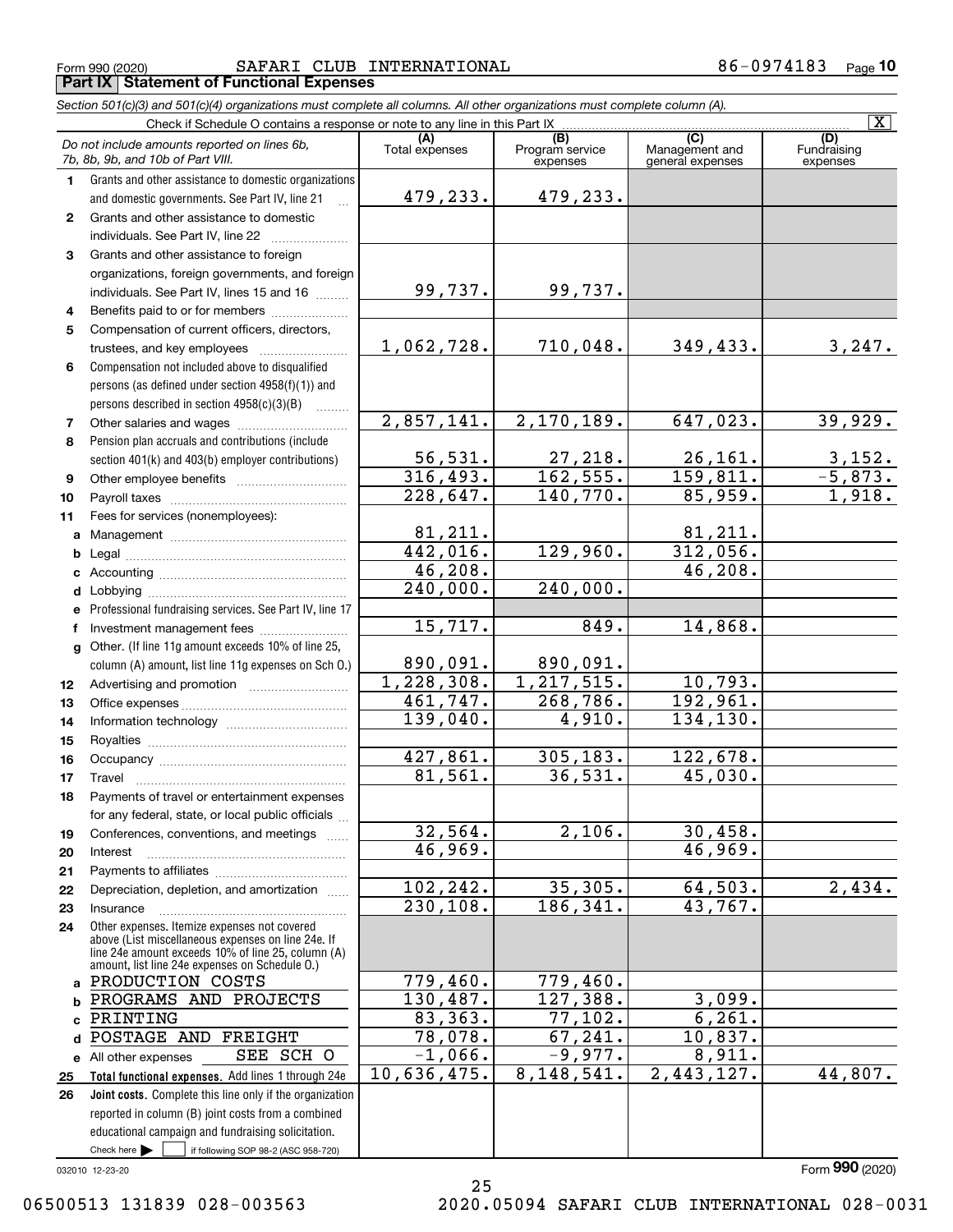|               | 4  |                                                                                                                                                                                                                                |                     |            | 2,749,891.    | 4               | 1,093,787.      |
|---------------|----|--------------------------------------------------------------------------------------------------------------------------------------------------------------------------------------------------------------------------------|---------------------|------------|---------------|-----------------|-----------------|
|               | 5  | Loans and other receivables from any current or former officer, director,                                                                                                                                                      |                     |            |               |                 |                 |
|               |    | trustee, key employee, creator or founder, substantial contributor, or 35%                                                                                                                                                     |                     |            |               |                 |                 |
|               |    | controlled entity or family member of any of these persons                                                                                                                                                                     |                     |            |               | 5               |                 |
|               | 6  | Loans and other receivables from other disqualified persons (as defined                                                                                                                                                        |                     |            |               |                 |                 |
|               |    | under section $4958(f)(1)$ , and persons described in section $4958(c)(3)(B)$                                                                                                                                                  |                     | $\ldots$   |               | 6               |                 |
|               | 7  |                                                                                                                                                                                                                                |                     |            | 641, 311.     | $\overline{7}$  | 1,409,823.      |
| Assets        | 8  |                                                                                                                                                                                                                                |                     |            | 411,593.      | 8               | 495,499.        |
|               | 9  | Prepaid expenses and deferred charges                                                                                                                                                                                          |                     |            | 546,809.      | 9               | 650,773.        |
|               |    | 10a Land, buildings, and equipment: cost or other                                                                                                                                                                              |                     |            |               |                 |                 |
|               |    | basis. Complete Part VI of Schedule D  10a                                                                                                                                                                                     |                     | 2,009,900. |               |                 |                 |
|               |    |                                                                                                                                                                                                                                |                     | 1,698,620. | 470,806.      | 10 <sub>c</sub> | 311,280.        |
|               | 11 |                                                                                                                                                                                                                                |                     |            | 8,845,178.    | 11              | 9,762,569.      |
|               | 12 |                                                                                                                                                                                                                                |                     |            |               | 12              |                 |
|               | 13 |                                                                                                                                                                                                                                |                     |            |               | 13              |                 |
|               | 14 |                                                                                                                                                                                                                                |                     |            | 731,800.      | 14              | 731,800.        |
|               | 15 |                                                                                                                                                                                                                                |                     |            | 69,951.       | 15              | 73,599.         |
|               | 16 |                                                                                                                                                                                                                                |                     |            | 15, 142, 493. | 16              | 16,509,890.     |
|               | 17 |                                                                                                                                                                                                                                |                     |            | 874,941.      | 17              | 1,228,500.      |
|               | 18 |                                                                                                                                                                                                                                |                     |            |               | 18              |                 |
|               | 19 | Deferred revenue manual contracts and contracts are all the contracts and contracts are contracted and contracts are contracted and contract are contracted and contract are contracted and contract are contracted and contra |                     | 5,702,258. | 19            | 9,802,744.      |                 |
|               | 20 |                                                                                                                                                                                                                                |                     |            | 20            |                 |                 |
|               | 21 | Escrow or custodial account liability. Complete Part IV of Schedule D                                                                                                                                                          | 1.1.1.1.1.1.1.1.1.1 |            | 21            |                 |                 |
|               | 22 | Loans and other payables to any current or former officer, director,                                                                                                                                                           |                     |            |               |                 |                 |
|               |    | trustee, key employee, creator or founder, substantial contributor, or 35%                                                                                                                                                     |                     |            |               |                 |                 |
| Liabilities   |    | controlled entity or family member of any of these persons                                                                                                                                                                     |                     |            |               | 22              |                 |
|               | 23 | Secured mortgages and notes payable to unrelated third parties                                                                                                                                                                 |                     | .          |               | 23              |                 |
|               | 24 |                                                                                                                                                                                                                                |                     |            |               | 24              |                 |
|               | 25 | Other liabilities (including federal income tax, payables to related third                                                                                                                                                     |                     |            |               |                 |                 |
|               |    | parties, and other liabilities not included on lines 17-24). Complete Part X                                                                                                                                                   |                     |            |               |                 |                 |
|               |    | of Schedule D                                                                                                                                                                                                                  |                     |            |               | 25              |                 |
|               | 26 | Total liabilities. Add lines 17 through 25                                                                                                                                                                                     |                     |            | 6,577,199.    | 26              | 11,031,244.     |
|               |    | Organizations that follow FASB ASC 958, check here $\triangleright \lfloor X \rfloor$                                                                                                                                          |                     |            |               |                 |                 |
|               |    | and complete lines 27, 28, 32, and 33.                                                                                                                                                                                         |                     |            |               |                 |                 |
|               | 27 |                                                                                                                                                                                                                                |                     |            | 8,023,008.    | 27              | 4,879,827.      |
| und Balances  | 28 | Net assets with donor restrictions                                                                                                                                                                                             |                     |            | 542, 286.     | 28              | 598,819.        |
|               |    | Organizations that do not follow FASB ASC 958, check here ▶ □                                                                                                                                                                  |                     |            |               |                 |                 |
| щ             |    | and complete lines 29 through 33.                                                                                                                                                                                              |                     |            |               |                 |                 |
|               | 29 |                                                                                                                                                                                                                                |                     |            |               | 29              |                 |
| Net Assets or | 30 | Paid-in or capital surplus, or land, building, or equipment fund                                                                                                                                                               |                     |            |               | 30              |                 |
|               | 31 | Retained earnings, endowment, accumulated income, or other funds                                                                                                                                                               |                     |            |               | 31              |                 |
|               | 32 |                                                                                                                                                                                                                                |                     |            | 8,565,294.    | 32              | 5,478,646.      |
|               | 33 |                                                                                                                                                                                                                                |                     |            | 15, 142, 493. | 33              | 16,509,890.     |
|               |    |                                                                                                                                                                                                                                |                     |            |               |                 | Form 990 (2020) |

Form 990 (2020) SAFARI CLUB INTERNATIONAL 8 6-0974183 Page

**1**Cash - non-interest-bearing ~~~~~~~~~~~~~~~~~~~~~~~~~ **2**Savings and temporary cash investments ~~~~~~~~~~~~~~~~~~**3** Pledges and grants receivable, net **Communication** Pledges and grants receivable, net

Check if Schedule O contains a response or note to any line in this Part X

(B)<br>End of year

 $\mathcal{L}^{\text{max}}$ 

**(A) (B)**

Beginning of year | | End of year

**123**

 $330, 173.$  1,744,751.

 $285,881. | z | 206,859.$ 

 $\begin{array}{|c|c|c|c|c|}\n 59,100 & 3 & 29,150.\n \end{array}$ 

**Part X** | Balance Sheet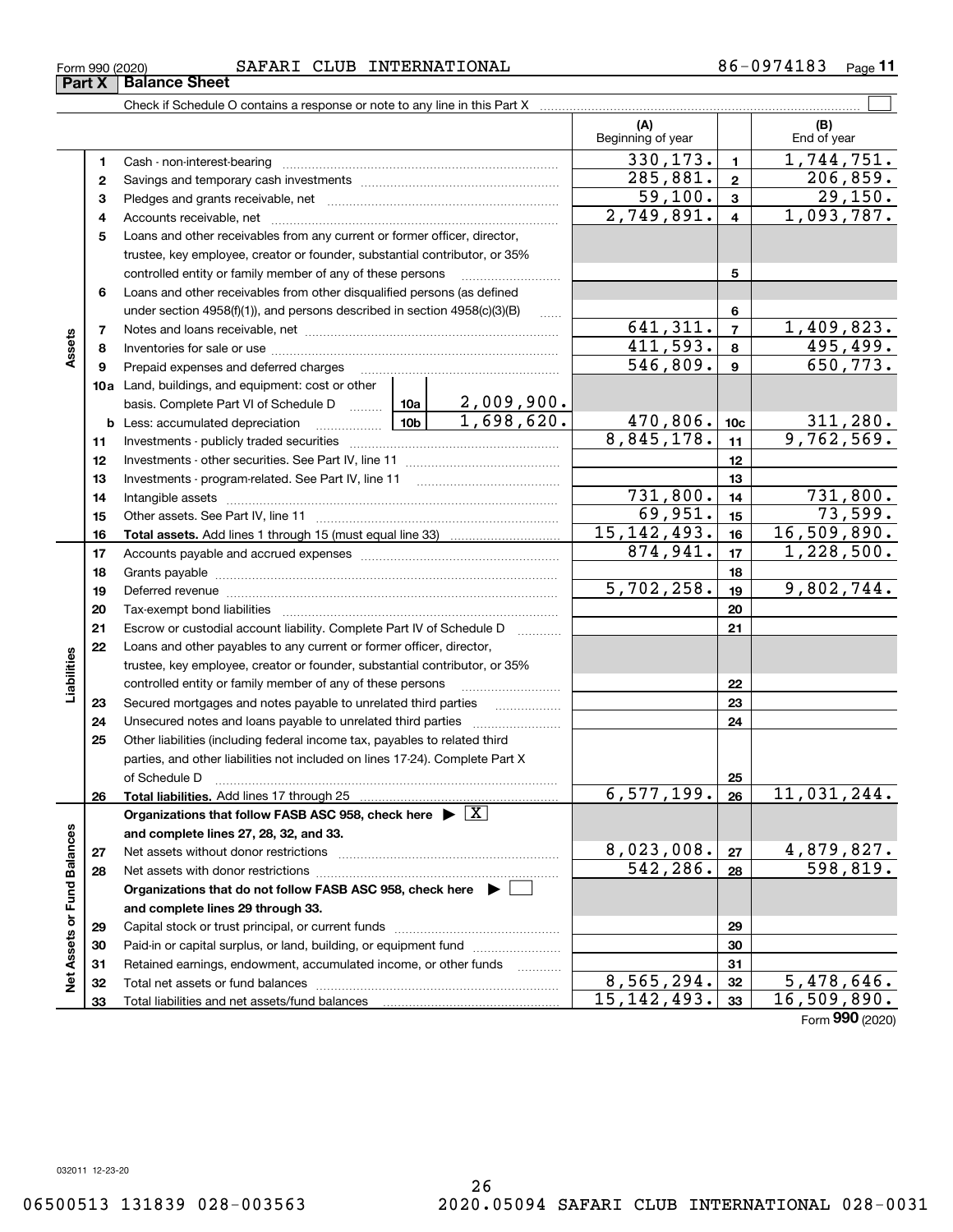|    | SAFARI CLUB INTERNATIONAL<br>Form 990 (2020)                                                                                                                                            |                | 86-0974183                 |     | Page 12                 |
|----|-----------------------------------------------------------------------------------------------------------------------------------------------------------------------------------------|----------------|----------------------------|-----|-------------------------|
|    | <b>Reconciliation of Net Assets</b><br><b>Part XI</b>                                                                                                                                   |                |                            |     |                         |
|    |                                                                                                                                                                                         |                |                            |     | $\overline{\mathbf{x}}$ |
|    |                                                                                                                                                                                         |                |                            |     |                         |
| 1  | Total revenue (must equal Part VIII, column (A), line 12)                                                                                                                               | 1.             | 11, 170, 458.              |     |                         |
| 2  | Total expenses (must equal Part IX, column (A), line 25)                                                                                                                                | $\mathbf{2}$   | 10,636,475.                |     |                         |
| 3  | Revenue less expenses. Subtract line 2 from line 1                                                                                                                                      | 3              |                            |     | 533,983.                |
| 4  | Net assets or fund balances at beginning of year (must equal Part X, line 32, column (A)) <i>massets</i> or fund balances at beginning of year (must equal Part X, line 32, column (A)) | 4              | 8,565,294.                 |     |                         |
| 5  | Net unrealized gains (losses) on investments                                                                                                                                            | 5              | $\overline{1}$ , 241, 512. |     |                         |
| 6  |                                                                                                                                                                                         | 6              |                            |     |                         |
| 7  | Investment expenses www.communication.com/www.communication.com/www.communication.com/www.com                                                                                           | $\overline{7}$ |                            |     |                         |
| 8  | Prior period adjustments                                                                                                                                                                | 8              |                            |     |                         |
| 9  | Other changes in net assets or fund balances (explain on Schedule O)                                                                                                                    | 9              | $-4,862,143.$              |     |                         |
| 10 | Net assets or fund balances at end of year. Combine lines 3 through 9 (must equal Part X, line 32,                                                                                      |                |                            |     |                         |
|    |                                                                                                                                                                                         | 10             | 5,478,646.                 |     |                         |
|    | Part XII Financial Statements and Reporting                                                                                                                                             |                |                            |     |                         |
|    |                                                                                                                                                                                         |                |                            |     | $\overline{\mathbf{x}}$ |
|    |                                                                                                                                                                                         |                |                            | Yes | No                      |
| 1  | $\boxed{\mathbf{X}}$ Accrual<br>Accounting method used to prepare the Form 990: <u>June</u> Cash<br>Other                                                                               |                |                            |     |                         |
|    | If the organization changed its method of accounting from a prior year or checked "Other," explain in Schedule O.                                                                       |                |                            |     |                         |
|    | 2a Were the organization's financial statements compiled or reviewed by an independent accountant?                                                                                      |                | 2a                         |     | Χ                       |
|    | If "Yes," check a box below to indicate whether the financial statements for the year were compiled or reviewed on a                                                                    |                |                            |     |                         |
|    | separate basis, consolidated basis, or both:                                                                                                                                            |                |                            |     |                         |
|    | Separate basis<br><b>Consolidated basis</b><br>Both consolidated and separate basis                                                                                                     |                |                            |     |                         |
|    | <b>b</b> Were the organization's financial statements audited by an independent accountant?                                                                                             |                | 2 <sub>b</sub>             | х   |                         |
|    | If "Yes," check a box below to indicate whether the financial statements for the year were audited on a separate basis,                                                                 |                |                            |     |                         |
|    | consolidated basis, or both:                                                                                                                                                            |                |                            |     |                         |
|    | $\vert X \vert$ Separate basis<br>Consolidated basis<br>Both consolidated and separate basis                                                                                            |                |                            |     |                         |
|    | c If "Yes" to line 2a or 2b, does the organization have a committee that assumes responsibility for oversight of the audit,                                                             |                |                            |     |                         |
|    |                                                                                                                                                                                         |                | 2c                         | x   |                         |
|    | If the organization changed either its oversight process or selection process during the tax year, explain on Schedule O.                                                               |                |                            |     |                         |
|    | 3a As a result of a federal award, was the organization required to undergo an audit or audits as set forth in the Single Audit                                                         |                |                            |     |                         |
|    |                                                                                                                                                                                         |                | 3a                         |     | x                       |
|    | b If "Yes," did the organization undergo the required audit or audits? If the organization did not undergo the required audit                                                           |                |                            |     |                         |
|    |                                                                                                                                                                                         |                | 3b                         |     |                         |

Form (2020) **990**

032012 12-23-20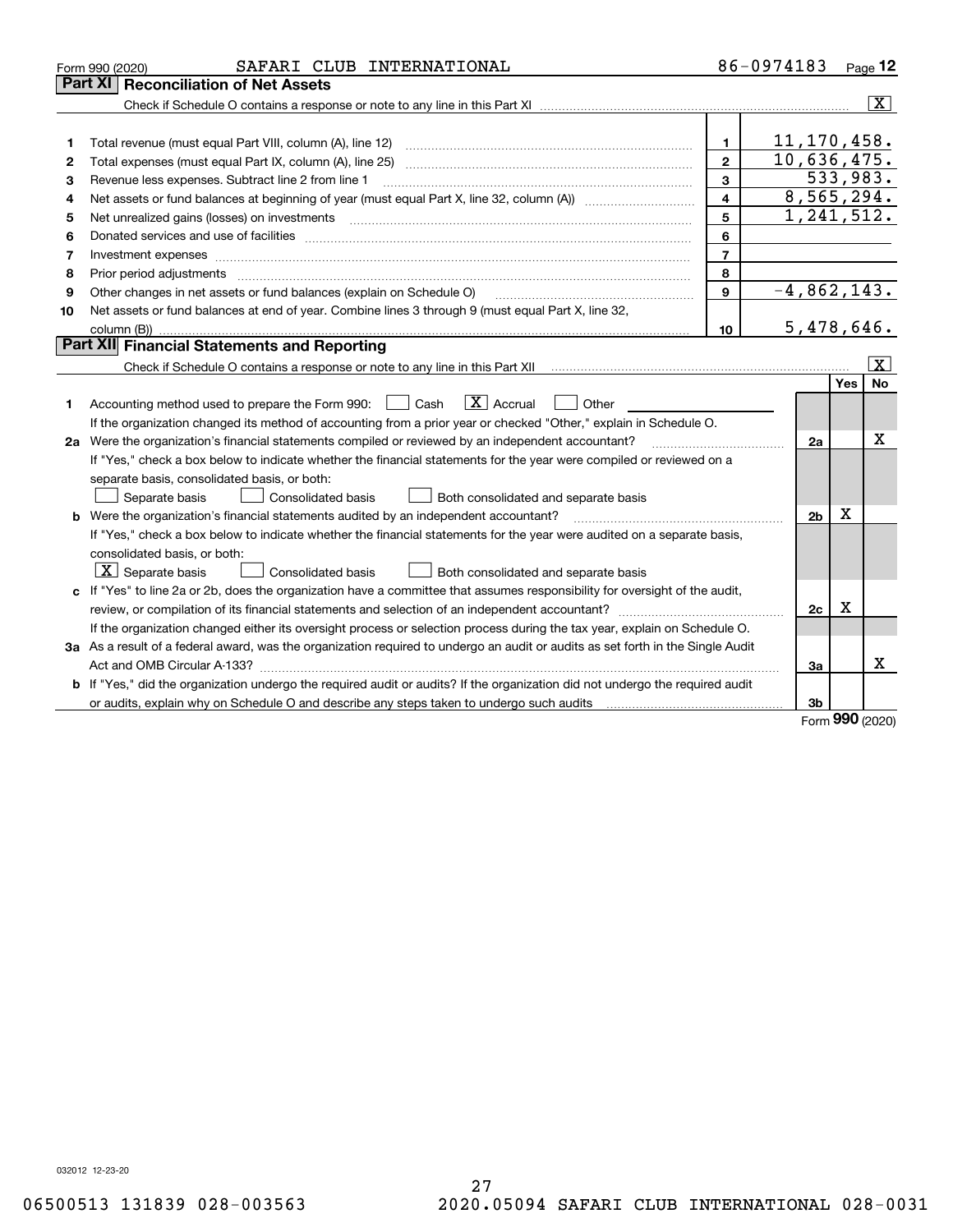Department of the Treasury Internal Revenue Service **(Form 990, 990-EZ, or 990-PF)**

Name of the organization

**Organization type** (check one):

### \*\* PUBLIC DISCLOSURE COPY \*\*

# **Schedule B Schedule of Contributors**

**| Attach to Form 990, Form 990-EZ, or Form 990-PF. | Go to www.irs.gov/Form990 for the latest information.** OMB No. 1545-0047

**2020**

**Employer identification number**

| $6 - 0974183$ |  |
|---------------|--|
|---------------|--|

|  | SAFARI CLUB INTERNATIONAL | 86-0974183 |
|--|---------------------------|------------|
|  |                           |            |

| Filers of:         | Section:                                                                    |
|--------------------|-----------------------------------------------------------------------------|
| Form 990 or 990-EZ | X  <br>501(c)( $\frac{4}{}$ ) (enter number) organization                   |
|                    | $4947(a)(1)$ nonexempt charitable trust not treated as a private foundation |
|                    | 527 political organization                                                  |
| Form 990-PF        | 501(c)(3) exempt private foundation                                         |
|                    | 4947(a)(1) nonexempt charitable trust treated as a private foundation       |
|                    | 501(c)(3) taxable private foundation                                        |

Check if your organization is covered by the **General Rule** or a **Special Rule. Note:**  Only a section 501(c)(7), (8), or (10) organization can check boxes for both the General Rule and a Special Rule. See instructions.

### **General Rule**

 $\boxed{\textbf{X}}$  For an organization filing Form 990, 990-EZ, or 990-PF that received, during the year, contributions totaling \$5,000 or more (in money or property) from any one contributor. Complete Parts I and II. See instructions for determining a contributor's total contributions.

#### **Special Rules**

| For an organization described in section 501(c)(3) filing Form 990 or 990-EZ that met the 33 1/3% support test of the regulations under               |
|-------------------------------------------------------------------------------------------------------------------------------------------------------|
| sections 509(a)(1) and 170(b)(1)(A)(vi), that checked Schedule A (Form 990 or 990-EZ), Part II, line 13, 16a, or 16b, and that received from          |
| any one contributor, during the year, total contributions of the greater of (1) \$5,000; or (2) 2% of the amount on (i) Form 990, Part VIII, line 1h; |
| or (ii) Form 990-EZ, line 1. Complete Parts I and II.                                                                                                 |

For an organization described in section 501(c)(7), (8), or (10) filing Form 990 or 990-EZ that received from any one contributor, during the year, total contributions of more than \$1,000 exclusively for religious, charitable, scientific, literary, or educational purposes, or for the prevention of cruelty to children or animals. Complete Parts I (entering "N/A" in column (b) instead of the contributor name and address), II, and III.  $\mathcal{L}^{\text{max}}$ 

purpose. Don't complete any of the parts unless the **General Rule** applies to this organization because it received *nonexclusively* year, contributions <sub>exclusively</sub> for religious, charitable, etc., purposes, but no such contributions totaled more than \$1,000. If this box is checked, enter here the total contributions that were received during the year for an  $\;$ exclusively religious, charitable, etc., For an organization described in section 501(c)(7), (8), or (10) filing Form 990 or 990-EZ that received from any one contributor, during the religious, charitable, etc., contributions totaling \$5,000 or more during the year  $\Box$ — $\Box$   $\Box$  $\mathcal{L}^{\text{max}}$ 

**Caution:**  An organization that isn't covered by the General Rule and/or the Special Rules doesn't file Schedule B (Form 990, 990-EZ, or 990-PF),  **must** but it answer "No" on Part IV, line 2, of its Form 990; or check the box on line H of its Form 990-EZ or on its Form 990-PF, Part I, line 2, to certify that it doesn't meet the filing requirements of Schedule B (Form 990, 990-EZ, or 990-PF).

**For Paperwork Reduction Act Notice, see the instructions for Form 990, 990-EZ, or 990-PF. Schedule B (Form 990, 990-EZ, or 990-PF) (2020)** LHA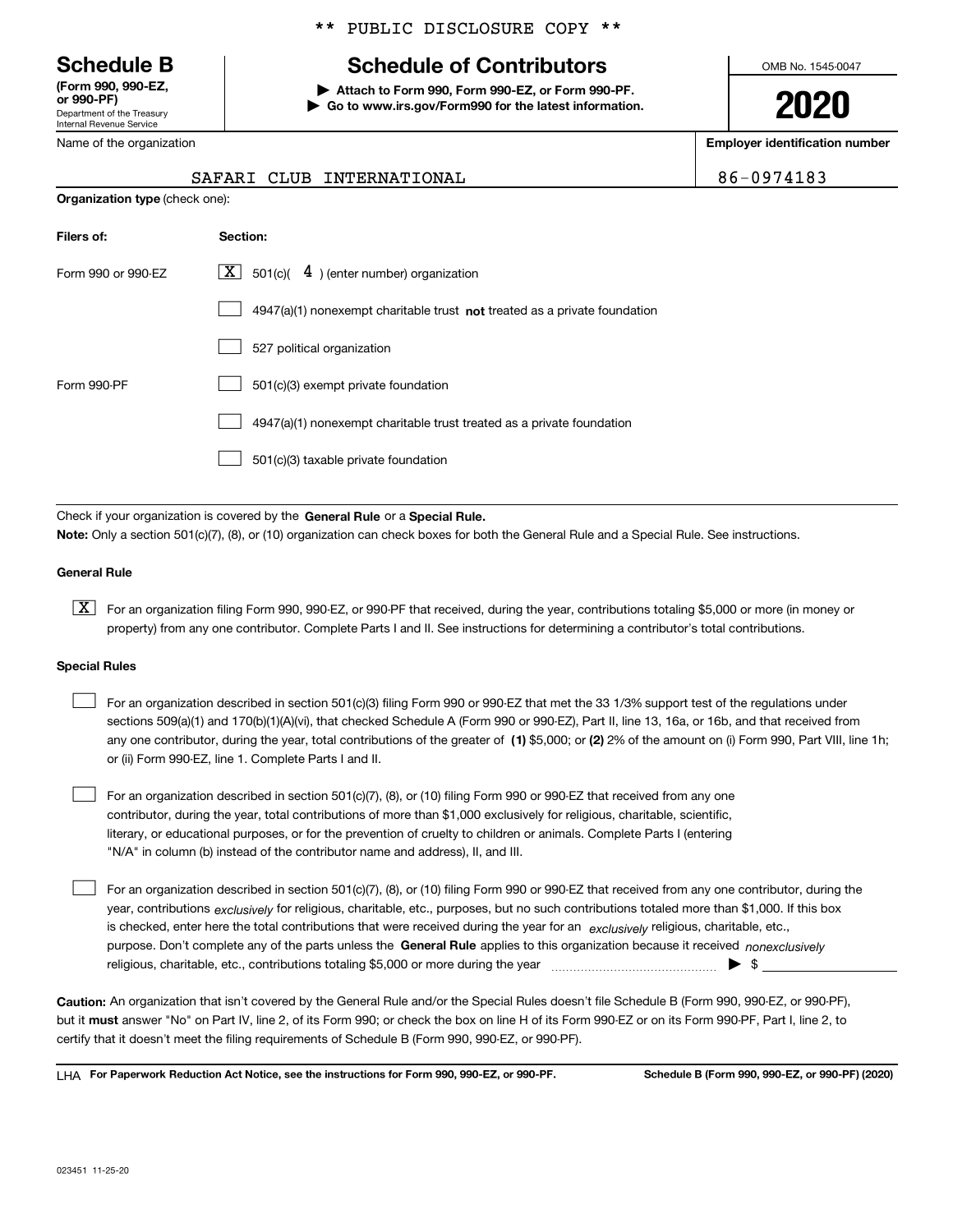#### Schedule B (Form 990, 990-EZ, or 990-PF) (2020) **Page 2** Page 2 and the state of the state of the state of the state of the state of the state of the state of the state of the state of the state of the state of the state o

Name of organization

**Employer identification number**

### SAFARI CLUB INTERNATIONAL **1990 1-100 1-100 1-100 1-100 1-100 1-100 1-100 1-100 1-100 1-100 1-100 1-100 1-100 1-**

**(a)No.(b)Name, address, and ZIP + 4 (c)Total contributions (d)Type of contribution PersonPayrollNoncash (a)No.(b)Name, address, and ZIP + 4 (c)Total contributions (d)Type of contribution PersonPayrollNoncash (a)No.(b)Name, address, and ZIP + 4 (c)Total contributions (d)Type of contribution PersonPayrollNoncash (a) No.(b) Name, address, and ZIP + 4 (c) Total contributions (d) Type of contribution PersonPayrollNoncash (a) No.(b) Name, address, and ZIP + 4 (c) Total contributions (d) Type of contribution PersonPayrollNoncash (a) No.(b)Name, address, and ZIP + 4 (c) Total contributions (d)Type of contribution PersonPayrollNoncash Contributors** (see instructions). Use duplicate copies of Part I if additional space is needed. \$(Complete Part II for noncash contributions.) \$(Complete Part II for noncash contributions.) \$(Complete Part II for noncash contributions.) \$(Complete Part II for noncash contributions.) \$(Complete Part II for noncash contributions.) \$(Complete Part II for noncash contributions.) Chedule B (Form 990, 990-EZ, or 990-PF) (2020)<br> **2Part I 2Part I CLUB INTERNATIONAL**<br> **2Part I Contributors** (see instructions). Use duplicate copies of Part I if additional space is needed.  $|X|$  $\mathcal{L}^{\text{max}}$  $\mathcal{L}^{\text{max}}$  $\boxed{\text{X}}$  $\mathcal{L}^{\text{max}}$  $\mathcal{L}^{\text{max}}$  $|X|$  $\mathcal{L}^{\text{max}}$  $\mathcal{L}^{\text{max}}$  $\boxed{\text{X}}$  $\mathcal{L}^{\text{max}}$  $\mathcal{L}^{\text{max}}$  $\boxed{\text{X}}$  $\mathcal{L}^{\text{max}}$  $\mathcal{L}^{\text{max}}$  $\boxed{\text{X}}$  $\mathcal{L}^{\text{max}}$  $\mathcal{L}^{\text{max}}$  $\begin{array}{c|c|c|c|c|c} 1 & \hspace{1.5cm} & \hspace{1.5cm} & \hspace{1.5cm} & \hspace{1.5cm} & \hspace{1.5cm} & \hspace{1.5cm} & \hspace{1.5cm} & \hspace{1.5cm} & \hspace{1.5cm} & \hspace{1.5cm} & \hspace{1.5cm} & \hspace{1.5cm} & \hspace{1.5cm} & \hspace{1.5cm} & \hspace{1.5cm} & \hspace{1.5cm} & \hspace{1.5cm} & \hspace{1.5cm} & \hspace{1.5cm} & \hspace{1.5cm} &$ 10,965.  $2$  | Person  $\overline{\text{X}}$ 12,401.  $\overline{3}$  | Person  $\overline{X}$ 49,191.  $4$  | Person  $\overline{\text{X}}$ 19,357.  $\sim$  5 | Person X 9,113.  $\sim$  6 | Person X 20,749.

023452 11-25-20 **Schedule B (Form 990, 990-EZ, or 990-PF) (2020)**

06500513 131839 028-003563 2020.05094 SAFARI CLUB INTERNATIONAL 028-0031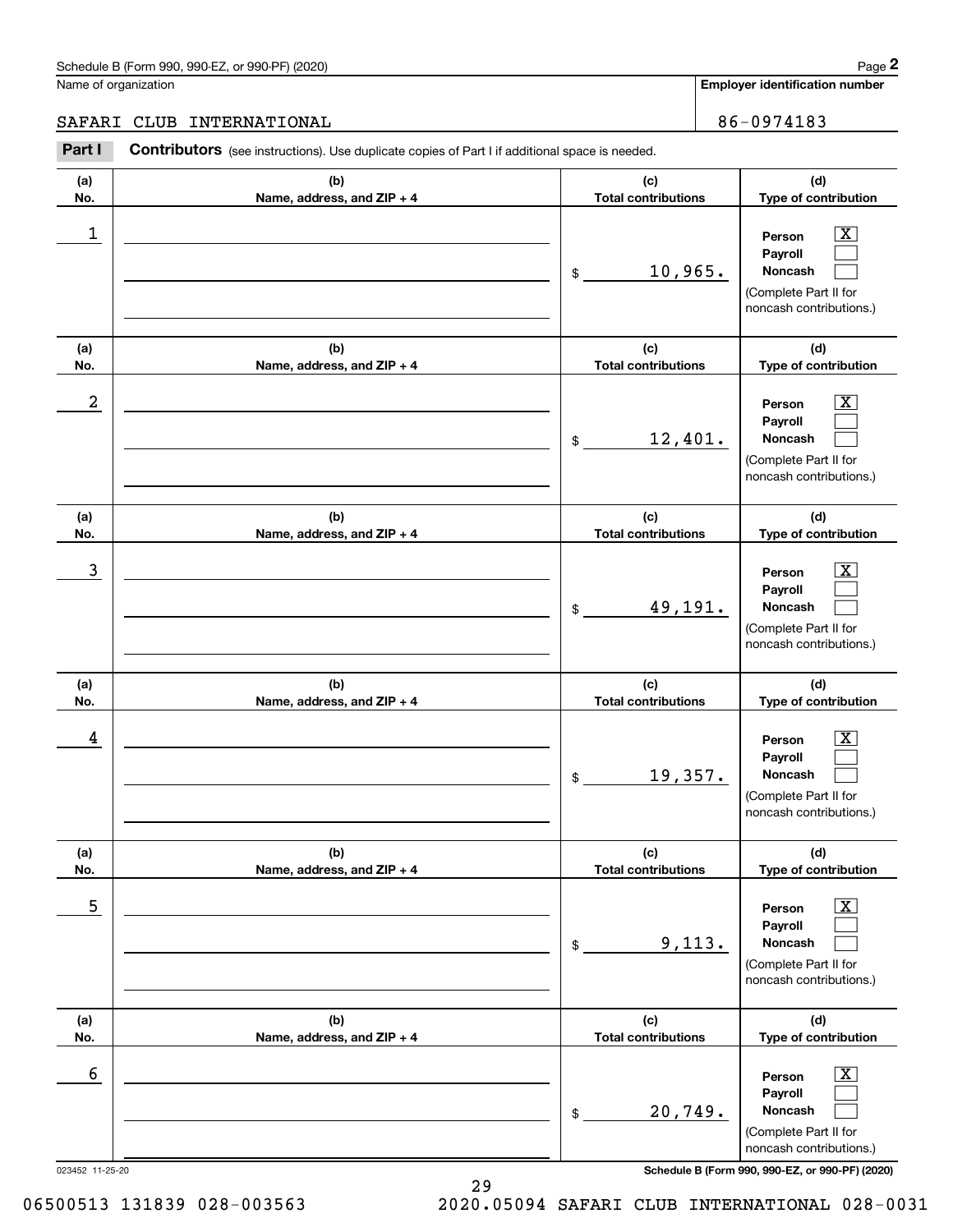#### Schedule B (Form 990, 990-EZ, or 990-PF) (2020) **Page 2** Page 2 and the state of the state of the state of the state of the state of the state of the state of the state of the state of the state of the state of the state o

Name of organization

**Employer identification number**

### SAFARI CLUB INTERNATIONAL **1990 1-100 1-100 1-100 1-100 1-100 1-100 1-100 1-100 1-100 1-100 1-100 1-100 1-100 1-**

**(a)No.(b)Name, address, and ZIP + 4 (c)Total contributions (d)Type of contribution PersonPayrollNoncash (a)No.(b)Name, address, and ZIP + 4 (c)Total contributions (d)Type of contribution PersonPayrollNoncash (a)No.(b)Name, address, and ZIP + 4 (c)Total contributions (d)Type of contribution PersonPayrollNoncash (a) No.(b) Name, address, and ZIP + 4 (c) Total contributions (d) Type of contribution PersonPayrollNoncash (a) No.(b) Name, address, and ZIP + 4 (c) Total contributions (d) Type of contribution PersonPayrollNoncash (a) No.(b)Name, address, and ZIP + 4 (c) Total contributions (d)Type of contribution PersonPayrollNoncash Contributors** (see instructions). Use duplicate copies of Part I if additional space is needed. \$(Complete Part II for noncash contributions.) \$(Complete Part II for noncash contributions.) \$(Complete Part II for noncash contributions.) \$(Complete Part II for noncash contributions.) \$(Complete Part II for noncash contributions.) \$(Complete Part II for noncash contributions.) Chedule B (Form 990, 990-EZ, or 990-PF) (2020)<br> **2Part I 2Part I CLUB INTERNATIONAL**<br> **2Part I Contributors** (see instructions). Use duplicate copies of Part I if additional space is needed.  $|X|$  $\mathcal{L}^{\text{max}}$  $\mathcal{L}^{\text{max}}$  $\boxed{\text{X}}$  $\mathcal{L}^{\text{max}}$  $\mathcal{L}^{\text{max}}$  $|X|$  $\mathcal{L}^{\text{max}}$  $\mathcal{L}^{\text{max}}$  $\boxed{\text{X}}$  $\mathcal{L}^{\text{max}}$  $\mathcal{L}^{\text{max}}$  $\boxed{\text{X}}$  $\mathcal{L}^{\text{max}}$  $\mathcal{L}^{\text{max}}$  $\boxed{\text{X}}$  $\mathcal{L}^{\text{max}}$  $\mathcal{L}^{\text{max}}$ 7 X 5,000. 8 X 5,000. example and the set of the set of the set of the set of the set of the set of the set of the set of the set of 5,000.  $10$  Person  $\overline{\text{X}}$ 5,000.  $11$  Person X 5,000.  $12$  Person X 19,064.

023452 11-25-20 **Schedule B (Form 990, 990-EZ, or 990-PF) (2020)**

06500513 131839 028-003563 2020.05094 SAFARI CLUB INTERNATIONAL 028-0031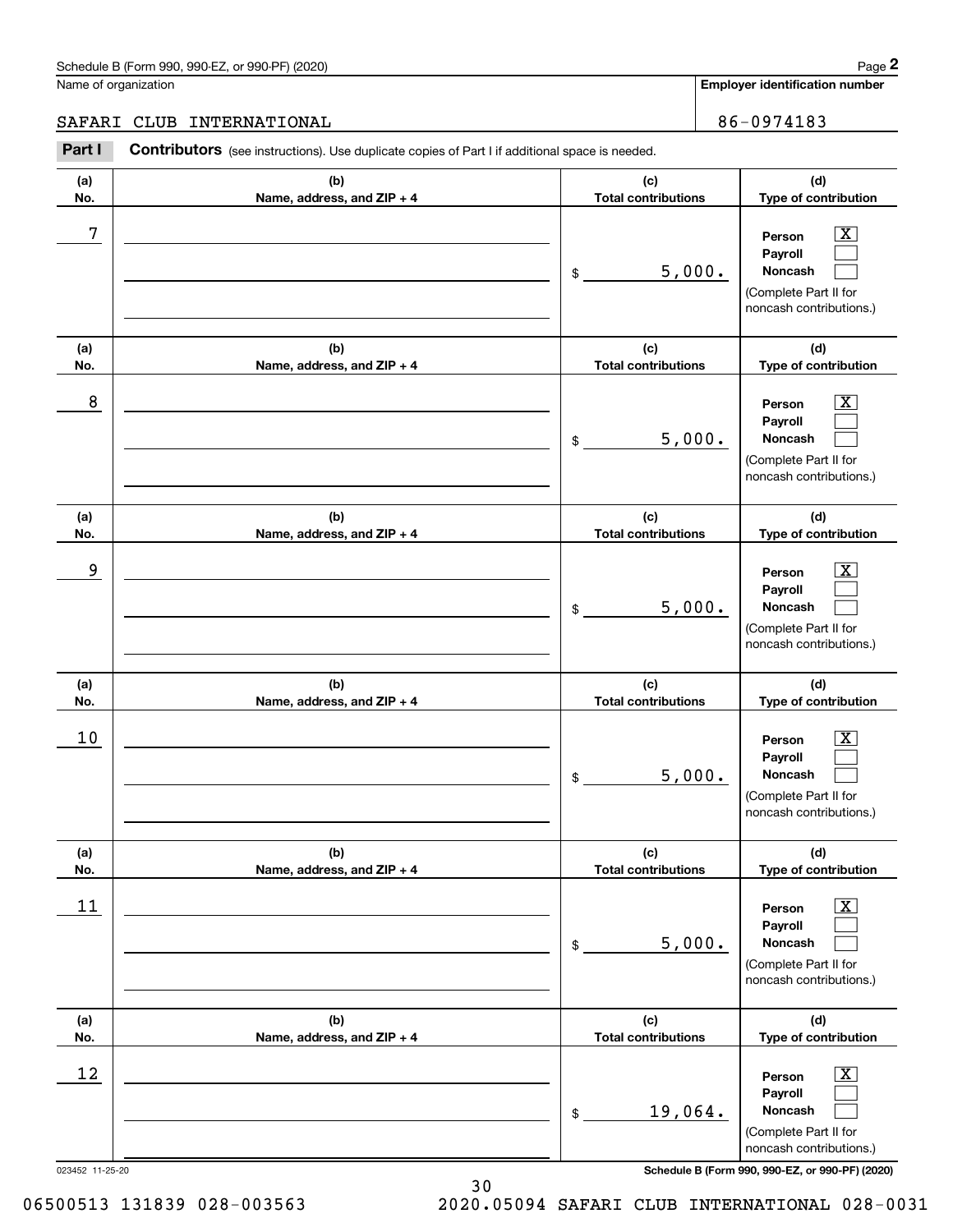# Schedule B (Form 990, 990-EZ, or 990-PF) (2020) Page 2

### SAFARI CLUB INTERNATIONAL 86-0974183

|                      | Schedule B (Form 990, 990-EZ, or 990-PF) (2020)                                                       |                                   | Page 2                                                                                                      |
|----------------------|-------------------------------------------------------------------------------------------------------|-----------------------------------|-------------------------------------------------------------------------------------------------------------|
| Name of organization |                                                                                                       |                                   | <b>Employer identification number</b>                                                                       |
| SAFARI               | INTERNATIONAL<br><b>CLUB</b>                                                                          |                                   | 86-0974183                                                                                                  |
| Part I               | <b>Contributors</b> (see instructions). Use duplicate copies of Part I if additional space is needed. |                                   |                                                                                                             |
| (a)<br>No.           | (b)<br>Name, address, and ZIP + 4                                                                     | (c)<br><b>Total contributions</b> | (d)<br>Type of contribution                                                                                 |
| 13                   |                                                                                                       | 7,500.<br>\$                      | $\overline{\mathbf{X}}$<br>Person<br>Payroll<br>Noncash<br>(Complete Part II for<br>noncash contributions.) |
| (a)<br>No.           | (b)<br>Name, address, and ZIP + 4                                                                     | (c)<br><b>Total contributions</b> | (d)<br>Type of contribution                                                                                 |
| 14                   |                                                                                                       | 5,000.<br>\$                      | X<br>Person<br>Payroll<br>Noncash<br>(Complete Part II for<br>noncash contributions.)                       |
| (a)<br>No.           | (b)<br>Name, address, and ZIP + 4                                                                     | (c)<br><b>Total contributions</b> | (d)<br>Type of contribution                                                                                 |
| 15                   |                                                                                                       | 5,000.<br>\$                      | X<br>Person<br>Payroll<br>Noncash<br>(Complete Part II for<br>noncash contributions.)                       |
| (a)<br>No.           | (b)<br>Name, address, and ZIP + 4                                                                     | (c)<br><b>Total contributions</b> | (d)<br>Type of contribution                                                                                 |
| 16                   |                                                                                                       | 10,040.<br>\$                     | $\mathbf{X}$<br>Person<br>Payroll<br>Noncash<br>(Complete Part II for<br>noncash contributions.)            |
| (a)<br>No.           | (b)<br>Name, address, and ZIP + 4                                                                     | (c)<br><b>Total contributions</b> | (d)<br>Type of contribution                                                                                 |
| 17                   |                                                                                                       | 14,521.<br>\$                     | $\boxed{\text{X}}$<br>Person<br>Payroll<br>Noncash<br>(Complete Part II for<br>noncash contributions.)      |
| (a)<br>No.           | (b)<br>Name, address, and ZIP + 4                                                                     | (c)<br><b>Total contributions</b> | (d)<br>Type of contribution                                                                                 |
| 18                   |                                                                                                       | 25,000.<br>\$                     | $\boxed{\text{X}}$<br>Person<br>Payroll<br>Noncash<br>(Complete Part II for<br>noncash contributions.)      |
| 023452 11-25-20      |                                                                                                       |                                   | Schedule B (Form 990, 990-EZ, or 990-PF) (2020)                                                             |

31

06500513 131839 028-003563 2020.05094 SAFARI CLUB INTERNATIONAL 028-0031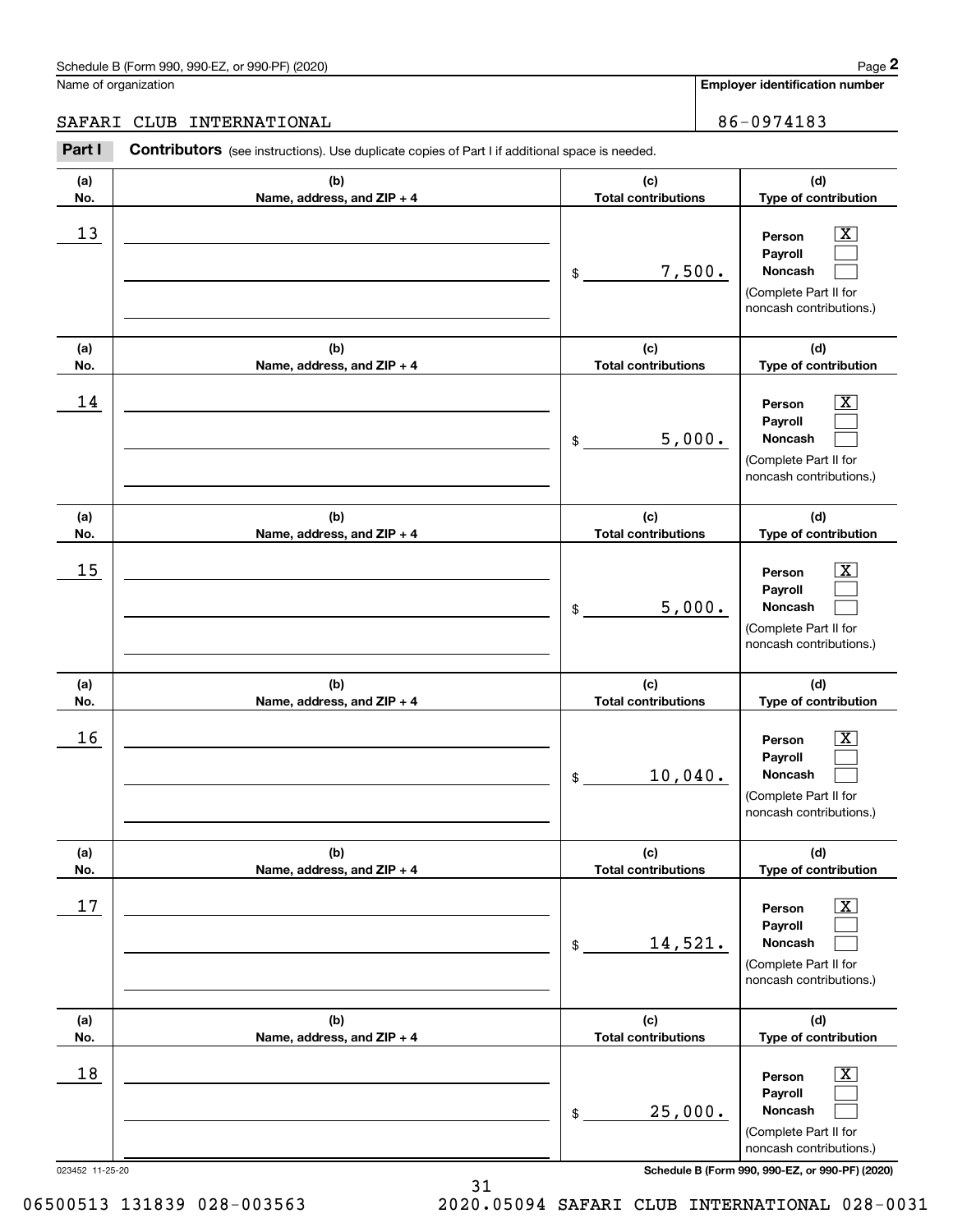# Schedule B (Form 990, 990-EZ, or 990-PF) (2020) Page 2

# SAFARI CLUB INTERNATIONAL 86-0974183

|                      | Schedule B (Form 990, 990-EZ, or 990-PF) (2020)                                                       |                                   | Page 2                                                                                                                |
|----------------------|-------------------------------------------------------------------------------------------------------|-----------------------------------|-----------------------------------------------------------------------------------------------------------------------|
| Name of organization |                                                                                                       |                                   | Employer identification number                                                                                        |
| SAFARI               | INTERNATIONAL<br>CLUB                                                                                 |                                   | 86-0974183                                                                                                            |
| Part I               | <b>Contributors</b> (see instructions). Use duplicate copies of Part I if additional space is needed. |                                   |                                                                                                                       |
| (a)<br>No.           | (b)<br>Name, address, and ZIP + 4                                                                     | (c)<br><b>Total contributions</b> | (d)<br>Type of contribution                                                                                           |
| 19                   |                                                                                                       | 40,000.<br>\$                     | $\mathbf{X}$<br>Person<br>Payroll<br>Noncash<br>(Complete Part II for<br>noncash contributions.)                      |
| (a)<br>No.           | (b)<br>Name, address, and ZIP + 4                                                                     | (c)<br><b>Total contributions</b> | (d)<br>Type of contribution                                                                                           |
| 20                   |                                                                                                       | 13,133.<br>\$                     | $\overline{\mathbf{X}}$<br>Person<br>Payroll<br>Noncash<br>(Complete Part II for<br>noncash contributions.)           |
| (a)<br>No.           | (b)<br>Name, address, and ZIP + 4                                                                     | (c)<br><b>Total contributions</b> | (d)<br>Type of contribution                                                                                           |
| 21                   |                                                                                                       | \$                                | $\overline{\mathbf{X}}$<br>Person<br>Payroll<br>5,000.<br>Noncash<br>(Complete Part II for<br>noncash contributions.) |
| (a)<br>No.           | (b)<br>Name, address, and ZIP + 4                                                                     | (c)<br><b>Total contributions</b> | (d)<br>Type of contribution                                                                                           |
| 22                   |                                                                                                       | \$                                | $\mathbf{X}$<br>Person<br>Payroll<br>5,000.<br>Noncash<br>(Complete Part II for<br>noncash contributions.)            |
| (a)<br>No.           | (b)<br>Name, address, and ZIP + 4                                                                     | (c)<br><b>Total contributions</b> | (d)<br>Type of contribution                                                                                           |
| 23                   |                                                                                                       | 32,101.<br>\$                     | $\overline{\mathbf{X}}$<br>Person<br>Payroll<br>Noncash<br>(Complete Part II for<br>noncash contributions.)           |
| (a)<br>No.           | (b)<br>Name, address, and ZIP + 4                                                                     | (c)<br><b>Total contributions</b> | (d)<br>Type of contribution                                                                                           |
| 24                   |                                                                                                       | \$                                | $\overline{\mathbf{X}}$<br>Person<br>Payroll<br>5,000.<br>Noncash<br>(Complete Part II for<br>noncash contributions.) |
| 023452 11-25-20      |                                                                                                       |                                   | Schedule B (Form 990, 990-EZ, or 990-PF) (2020)                                                                       |

06500513 131839 028-003563 2020.05094 SAFARI CLUB INTERNATIONAL 028-0031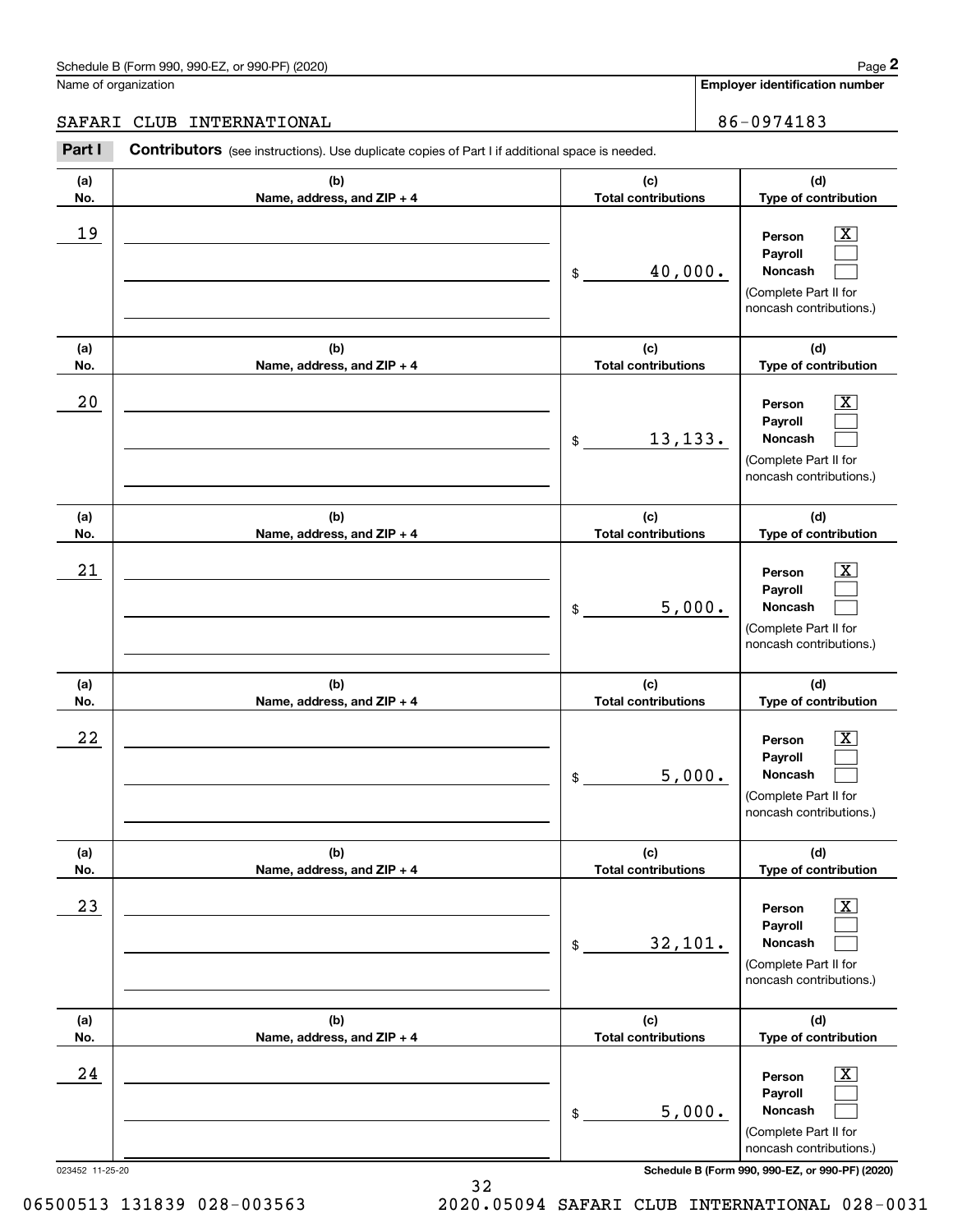#### Schedule B (Form 990, 990-EZ, or 990-PF) (2020) **Page 2** Page 2 and the state of the state of the state of the state of the state of the state of the state of the state of the state of the state of the state of the state o

Name of organization

**Employer identification number**

### SAFARI CLUB INTERNATIONAL **1990 1-100 1-100 1-100 1-100 1-100 1-100 1-100 1-100 1-100 1-100 1-100 1-100 1-100 1-**

**(a)No.(b)Name, address, and ZIP + 4 (c)Total contributions (d)Type of contribution PersonPayrollNoncash (a)No.(b)Name, address, and ZIP + 4 (c)Total contributions (d)Type of contribution PersonPayrollNoncash (a)No.(b)Name, address, and ZIP + 4 (c)Total contributions (d)Type of contribution PersonPayrollNoncash (a) No.(b) Name, address, and ZIP + 4 (c) Total contributions (d) Type of contribution PersonPayrollNoncash (a) No.(b) Name, address, and ZIP + 4 (c) Total contributions (d) Type of contribution PersonPayrollNoncash (a) No.(b)Name, address, and ZIP + 4 (c) Total contributions (d)Type of contribution PersonPayrollNoncash Contributors** (see instructions). Use duplicate copies of Part I if additional space is needed. \$(Complete Part II for noncash contributions.) \$(Complete Part II for noncash contributions.) \$(Complete Part II for noncash contributions.) \$(Complete Part II for noncash contributions.) \$(Complete Part II for noncash contributions.) \$(Complete Part II for noncash contributions.) Chedule B (Form 990, 990-EZ, or 990-PF) (2020)<br> **2Part I 2Part I CLUB INTERNATIONAL**<br> **2Part I Contributors** (see instructions). Use duplicate copies of Part I if additional space is needed.  $|X|$  $\mathcal{L}^{\text{max}}$  $\mathcal{L}^{\text{max}}$  $\boxed{\text{X}}$  $\mathcal{L}^{\text{max}}$  $\mathcal{L}^{\text{max}}$  $|X|$  $\mathcal{L}^{\text{max}}$  $\mathcal{L}^{\text{max}}$  $\boxed{\text{X}}$  $\mathcal{L}^{\text{max}}$  $\mathcal{L}^{\text{max}}$  $\boxed{\text{X}}$  $\mathcal{L}^{\text{max}}$  $\mathcal{L}^{\text{max}}$  $\boxed{\text{X}}$  $\mathcal{L}^{\text{max}}$  $\mathcal{L}^{\text{max}}$  $25$  | Person  $\overline{\text{X}}$ 11,992.  $26$  | Person  $\overline{\text{X}}$ 5,000.  $27$  | Person  $\overline{\text{X}}$ 5,000.  $28$  | Person  $\overline{\text{X}}$ 5,000.  $29$  | Person  $\overline{\text{X}}$ 6,643. 30 Person X 47,500.

023452 11-25-20 **Schedule B (Form 990, 990-EZ, or 990-PF) (2020)**

33 06500513 131839 028-003563 2020.05094 SAFARI CLUB INTERNATIONAL 028-0031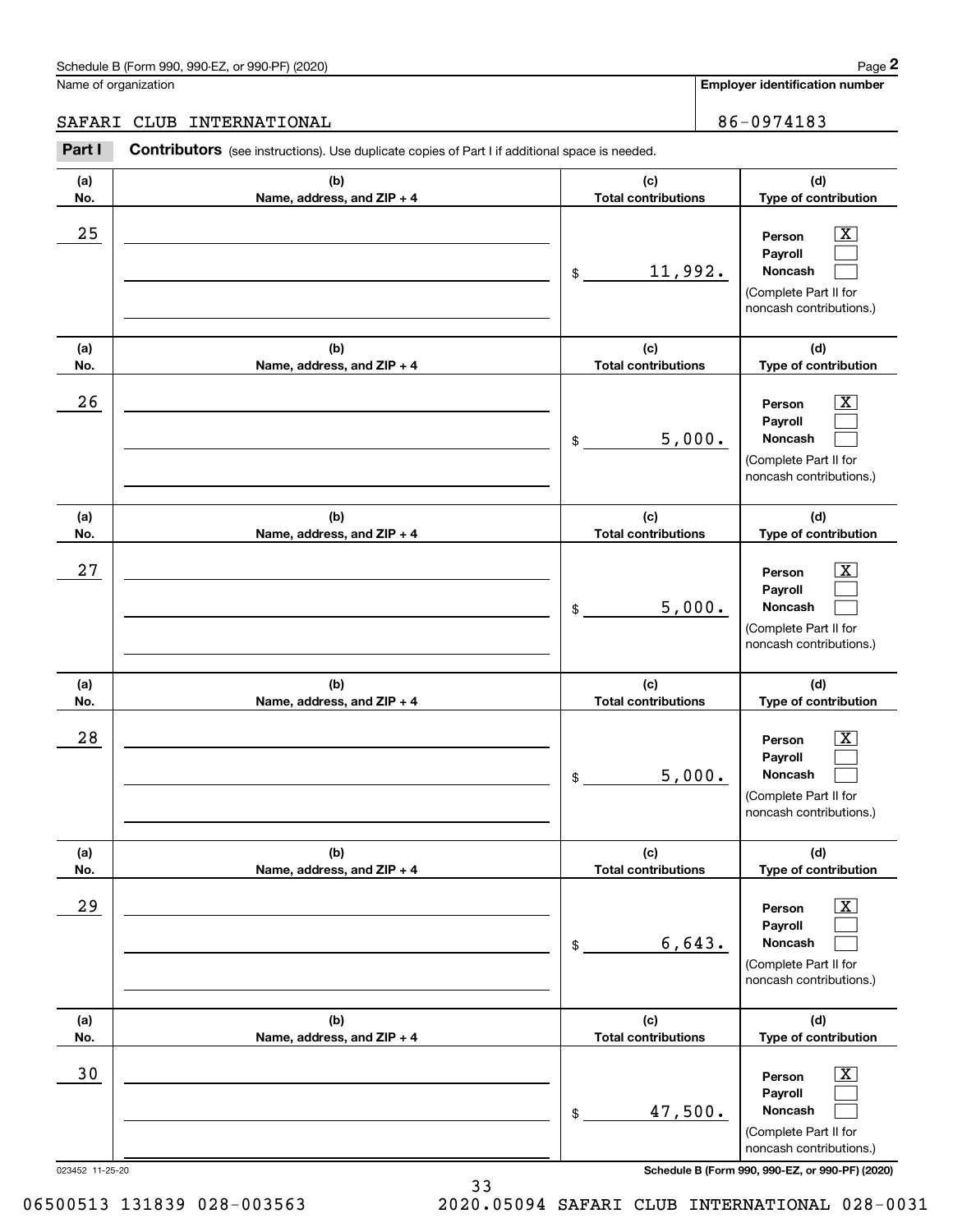# Schedule B (Form 990, 990-EZ, or 990-PF) (2020) Page 2

### SAFARI CLUB INTERNATIONAL 86-0974183

|                      | Schedule B (Form 990, 990-EZ, or 990-PF) (2020)                                                       |                                   | Page 2                                                                                                      |
|----------------------|-------------------------------------------------------------------------------------------------------|-----------------------------------|-------------------------------------------------------------------------------------------------------------|
| Name of organization |                                                                                                       |                                   | <b>Employer identification number</b>                                                                       |
| SAFARI               | INTERNATIONAL<br><b>CLUB</b>                                                                          |                                   | 86-0974183                                                                                                  |
| Part I               | <b>Contributors</b> (see instructions). Use duplicate copies of Part I if additional space is needed. |                                   |                                                                                                             |
| (a)<br>No.           | (b)<br>Name, address, and ZIP + 4                                                                     | (c)<br><b>Total contributions</b> | (d)<br>Type of contribution                                                                                 |
| 31                   |                                                                                                       | 9,000.<br>\$                      | $\overline{\mathbf{X}}$<br>Person<br>Payroll<br>Noncash<br>(Complete Part II for<br>noncash contributions.) |
| (a)<br>No.           | (b)<br>Name, address, and ZIP + 4                                                                     | (c)<br><b>Total contributions</b> | (d)<br>Type of contribution                                                                                 |
| 32                   |                                                                                                       | 5,000.<br>\$                      | X<br>Person<br>Payroll<br>Noncash<br>(Complete Part II for<br>noncash contributions.)                       |
| (a)<br>No.           | (b)<br>Name, address, and ZIP + 4                                                                     | (c)<br><b>Total contributions</b> | (d)<br>Type of contribution                                                                                 |
| 33                   |                                                                                                       | 6,775.<br>\$                      | X<br>Person<br>Payroll<br>Noncash<br>(Complete Part II for<br>noncash contributions.)                       |
| (a)<br>No.           | (b)<br>Name, address, and ZIP + 4                                                                     | (c)<br><b>Total contributions</b> | (d)<br>Type of contribution                                                                                 |
| 34                   |                                                                                                       | 12,218.<br>\$                     | $\mathbf{X}$<br>Person<br>Payroll<br>Noncash<br>(Complete Part II for<br>noncash contributions.)            |
| (a)<br>No.           | (b)<br>Name, address, and ZIP + 4                                                                     | (c)<br><b>Total contributions</b> | (d)<br>Type of contribution                                                                                 |
| 35                   |                                                                                                       | 5,000.<br>\$                      | $\boxed{\text{X}}$<br>Person<br>Payroll<br>Noncash<br>(Complete Part II for<br>noncash contributions.)      |
| (a)<br>No.           | (b)<br>Name, address, and ZIP + 4                                                                     | (c)<br><b>Total contributions</b> | (d)<br>Type of contribution                                                                                 |
| 36                   |                                                                                                       | 5,000.<br>\$                      | $\boxed{\text{X}}$<br>Person<br>Payroll<br>Noncash<br>(Complete Part II for<br>noncash contributions.)      |
| 023452 11-25-20      |                                                                                                       |                                   | Schedule B (Form 990, 990-EZ, or 990-PF) (2020)                                                             |

06500513 131839 028-003563 2020.05094 SAFARI CLUB INTERNATIONAL 028-0031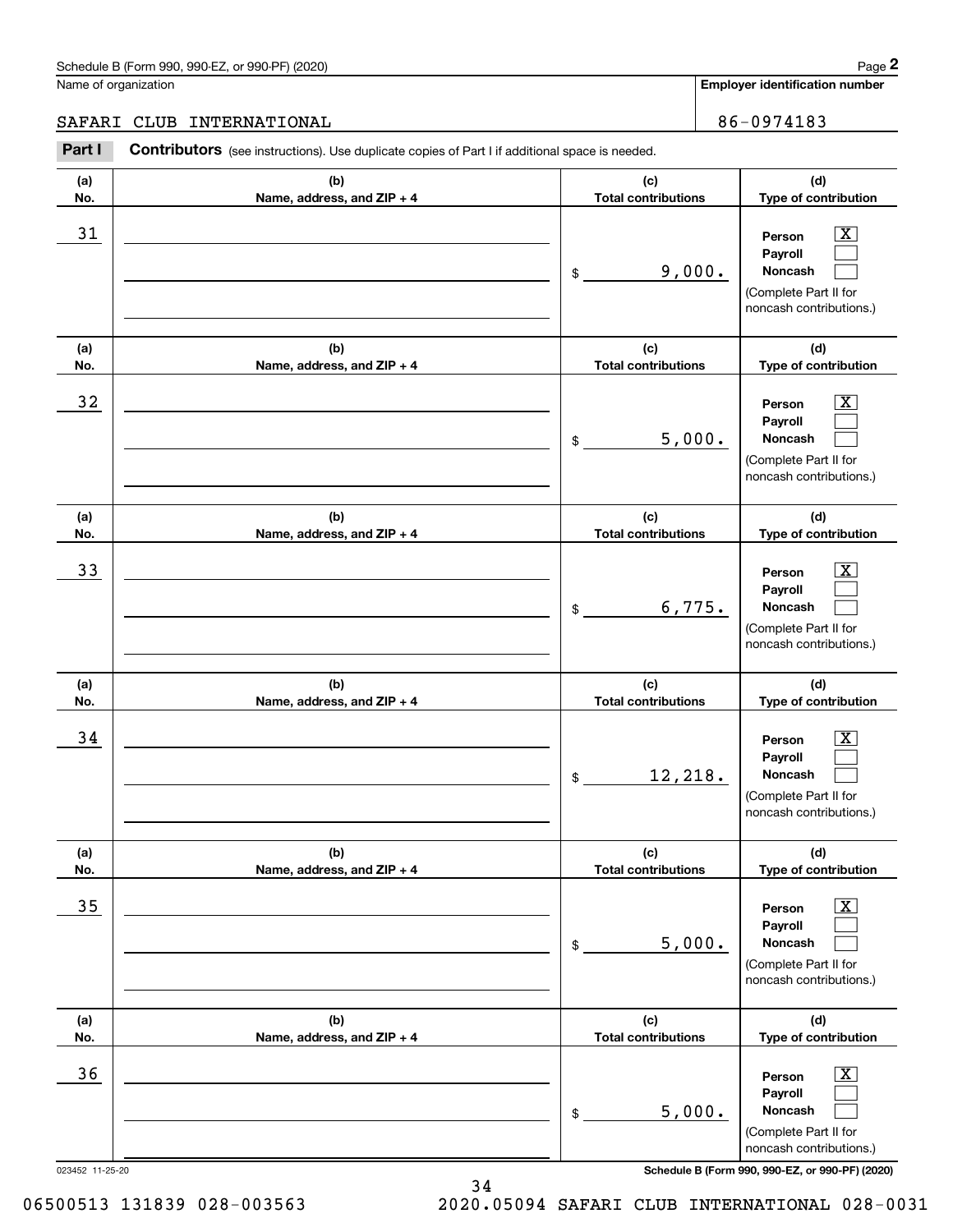#### Schedule B (Form 990, 990-EZ, or 990-PF) (2020) **Page 2** Page 2 and the state of the state of the state of the state of the state of the state of the state of the state of the state of the state of the state of the state o

Name of organization

**Employer identification number**

### SAFARI CLUB INTERNATIONAL **1990 1-100 1-100 1-100 1-100 1-100 1-100 1-100 1-100 1-100 1-100 1-100 1-100 1-100 1-**

**(a)No.(b)Name, address, and ZIP + 4 (c)Total contributions (d)Type of contribution PersonPayrollNoncash (a)No.(b)Name, address, and ZIP + 4 (c)Total contributions (d)Type of contribution PersonPayrollNoncash (a)No.(b)Name, address, and ZIP + 4 (c)Total contributions (d)Type of contribution PersonPayrollNoncash (a) No.(b) Name, address, and ZIP + 4 (c) Total contributions (d) Type of contribution PersonPayrollNoncash (a) No.(b) Name, address, and ZIP + 4 (c) Total contributions (d) Type of contribution PersonPayrollNoncash (a) No.(b)Name, address, and ZIP + 4 (c) Total contributions (d)Type of contribution PersonPayrollNoncash Contributors** (see instructions). Use duplicate copies of Part I if additional space is needed. \$(Complete Part II for noncash contributions.) \$(Complete Part II for noncash contributions.) \$(Complete Part II for noncash contributions.) \$(Complete Part II for noncash contributions.) \$(Complete Part II for noncash contributions.) \$(Complete Part II for noncash contributions.) Chedule B (Form 990, 990-EZ, or 990-PF) (2020)<br> **2Part I 2Part I CLUB INTERNATIONAL**<br> **2Part I Contributors** (see instructions). Use duplicate copies of Part I if additional space is needed.  $|X|$  $\mathcal{L}^{\text{max}}$  $\mathcal{L}^{\text{max}}$  $\boxed{\text{X}}$  $\mathcal{L}^{\text{max}}$  $\mathcal{L}^{\text{max}}$  $|X|$  $\mathcal{L}^{\text{max}}$  $\mathcal{L}^{\text{max}}$  $\boxed{\text{X}}$  $\mathcal{L}^{\text{max}}$  $\mathcal{L}^{\text{max}}$  $\boxed{\text{X}}$  $\mathcal{L}^{\text{max}}$  $\mathcal{L}^{\text{max}}$  $\boxed{\text{X}}$  $\mathcal{L}^{\text{max}}$  $\mathcal{L}^{\text{max}}$ 37 X 29,016. 38 X 10,763. 39 X 5,000. 40 Person X 5,000. 41 | Person X 5,000. 42 Person X 39,390.

023452 11-25-20 **Schedule B (Form 990, 990-EZ, or 990-PF) (2020)**

06500513 131839 028-003563 2020.05094 SAFARI CLUB INTERNATIONAL 028-0031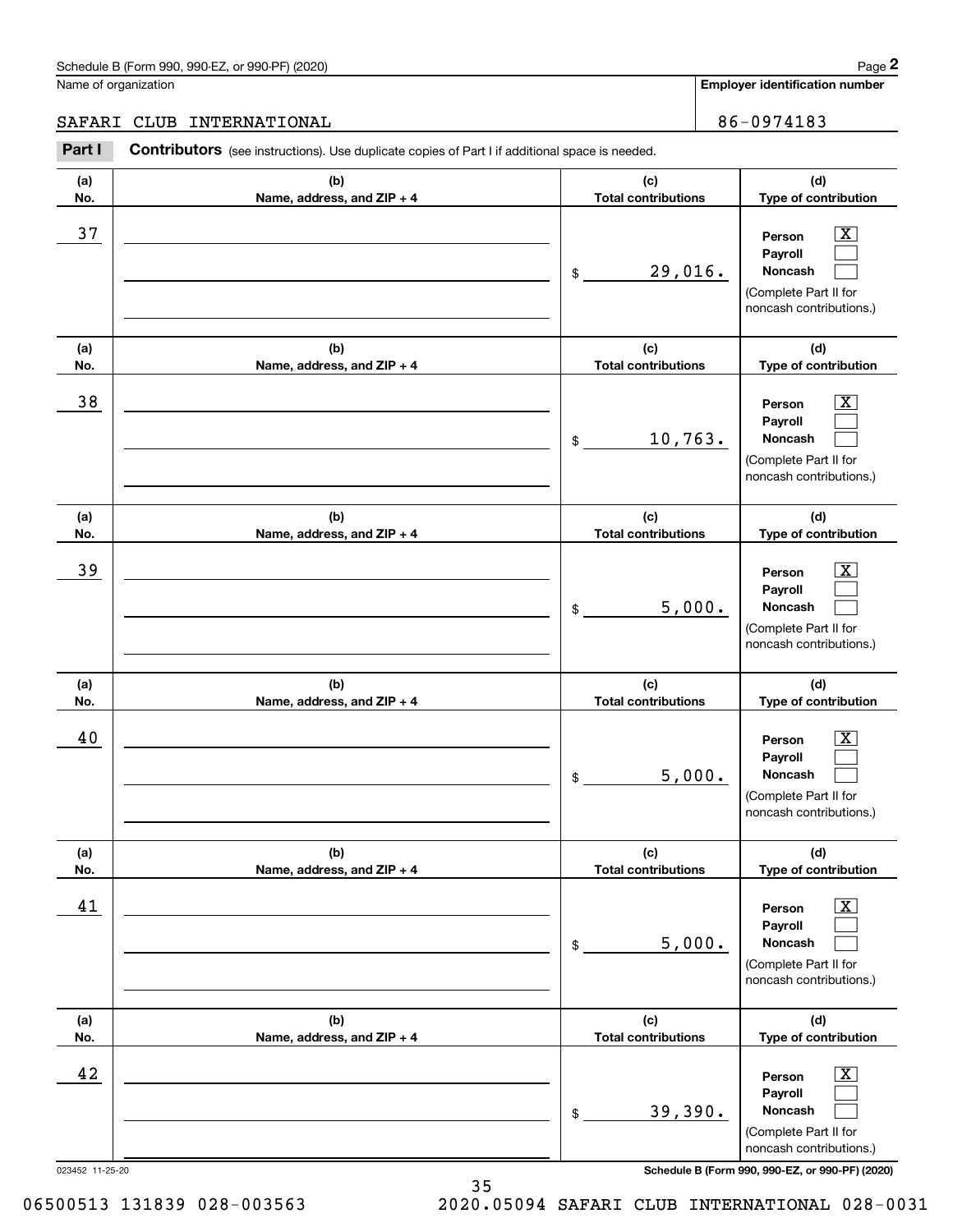# SAFARI CLUB INTERNATIONAL 86-0974183

|                      | Schedule B (Form 990, 990-EZ, or 990-PF) (2020)                                                       |                                   | Page 2                                                                                                                |
|----------------------|-------------------------------------------------------------------------------------------------------|-----------------------------------|-----------------------------------------------------------------------------------------------------------------------|
| Name of organization |                                                                                                       |                                   | <b>Employer identification number</b>                                                                                 |
| SAFARI               | CLUB<br>INTERNATIONAL                                                                                 |                                   | 86-0974183                                                                                                            |
| Part I               | <b>Contributors</b> (see instructions). Use duplicate copies of Part I if additional space is needed. |                                   |                                                                                                                       |
| (a)<br>No.           | (b)<br>Name, address, and ZIP + 4                                                                     | (c)<br><b>Total contributions</b> | (d)<br>Type of contribution                                                                                           |
| 43                   |                                                                                                       | 27,311.<br>\$                     | $\mathbf{X}$<br>Person<br>Payroll<br>Noncash<br>(Complete Part II for<br>noncash contributions.)                      |
| (a)<br>No.           | (b)<br>Name, address, and ZIP + 4                                                                     | (c)<br><b>Total contributions</b> | (d)<br>Type of contribution                                                                                           |
| 44                   |                                                                                                       | 40,000.<br>\$                     | $\overline{\mathbf{X}}$<br>Person<br>Payroll<br>Noncash<br>(Complete Part II for<br>noncash contributions.)           |
| (a)<br>No.           | (b)<br>Name, address, and ZIP + 4                                                                     | (c)<br><b>Total contributions</b> | (d)<br>Type of contribution                                                                                           |
| 45                   |                                                                                                       | \$                                | $\overline{\mathbf{X}}$<br>Person<br>Payroll<br>5,000.<br>Noncash<br>(Complete Part II for<br>noncash contributions.) |
| (a)<br>No.           | (b)<br>Name, address, and ZIP + 4                                                                     | (c)<br><b>Total contributions</b> | (d)<br>Type of contribution                                                                                           |
| 46                   |                                                                                                       | \$                                | $\mathbf{X}$<br>Person<br>Payroll<br>5,000.<br>Noncash<br>(Complete Part II for<br>noncash contributions.)            |
| (a)<br>No.           | (b)<br>Name, address, and ZIP + 4                                                                     | (c)<br><b>Total contributions</b> | (d)<br>Type of contribution                                                                                           |
| 47                   |                                                                                                       | \$                                | $\overline{\mathbf{X}}$<br>Person<br>Payroll<br>9,397.<br>Noncash<br>(Complete Part II for<br>noncash contributions.) |
| (a)<br>No.           | (b)<br>Name, address, and ZIP + 4                                                                     | (c)<br><b>Total contributions</b> | (d)<br>Type of contribution                                                                                           |
| 48                   |                                                                                                       | \$                                | $\overline{\mathbf{X}}$<br>Person<br>Payroll<br>5,000.<br>Noncash<br>(Complete Part II for<br>noncash contributions.) |
| 023452 11-25-20      |                                                                                                       |                                   | Schedule B (Form 990, 990-EZ, or 990-PF) (2020)                                                                       |

06500513 131839 028-003563 2020.05094 SAFARI CLUB INTERNATIONAL 028-0031

36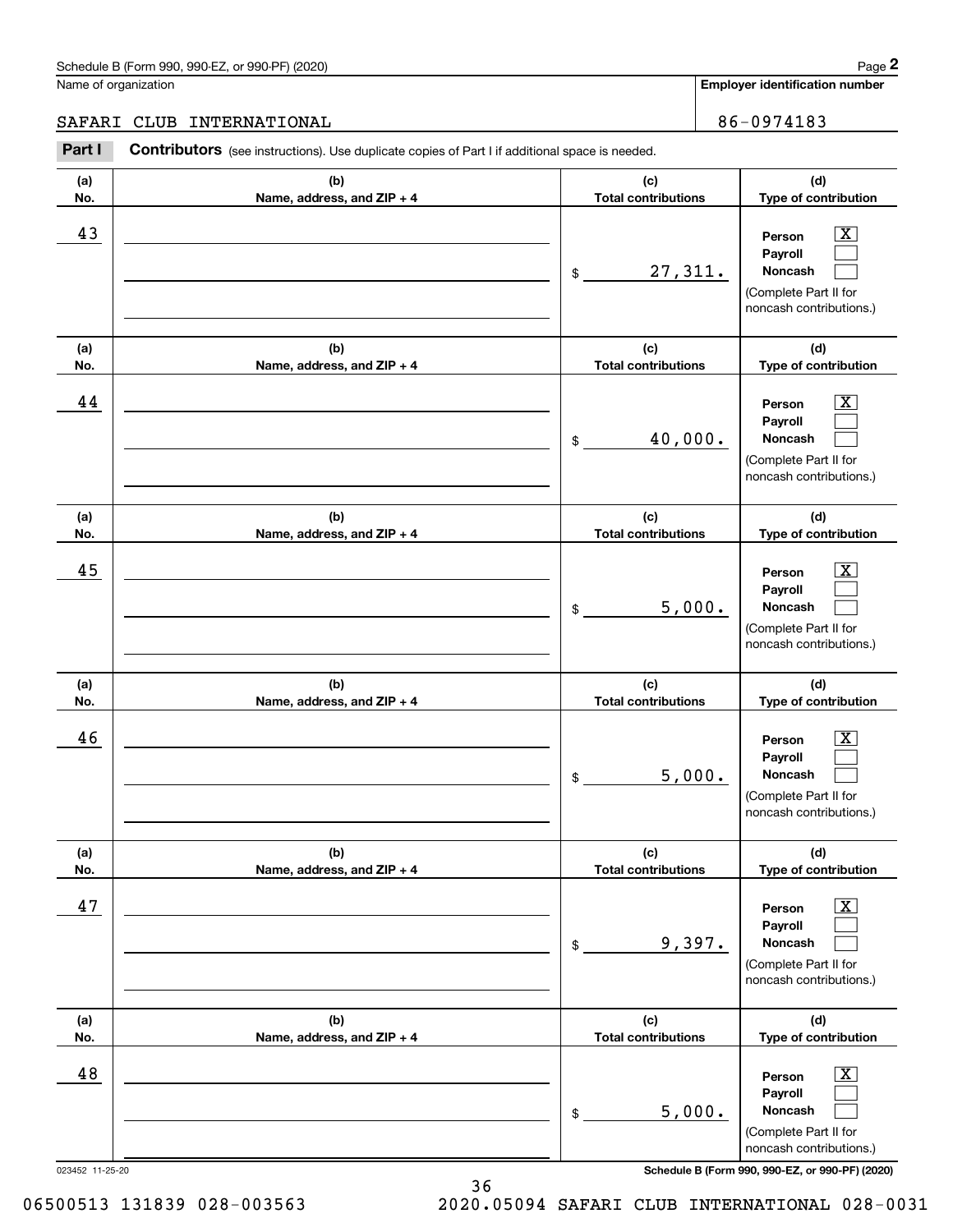# SAFARI CLUB INTERNATIONAL 86-0974183

|                      | Schedule B (Form 990, 990-EZ, or 990-PF) (2020)                                                       |                                   | Page 2                                                                                                      |
|----------------------|-------------------------------------------------------------------------------------------------------|-----------------------------------|-------------------------------------------------------------------------------------------------------------|
| Name of organization |                                                                                                       |                                   | <b>Employer identification number</b>                                                                       |
| SAFARI               | INTERNATIONAL<br><b>CLUB</b>                                                                          |                                   | 86-0974183                                                                                                  |
| Part I               | <b>Contributors</b> (see instructions). Use duplicate copies of Part I if additional space is needed. |                                   |                                                                                                             |
| (a)<br>No.           | (b)<br>Name, address, and ZIP + 4                                                                     | (c)<br><b>Total contributions</b> | (d)<br>Type of contribution                                                                                 |
| 49                   |                                                                                                       | 5,000.<br>\$                      | $\overline{\mathbf{X}}$<br>Person<br>Payroll<br>Noncash<br>(Complete Part II for<br>noncash contributions.) |
| (a)<br>No.           | (b)<br>Name, address, and ZIP + 4                                                                     | (c)<br><b>Total contributions</b> | (d)<br>Type of contribution                                                                                 |
| 50                   |                                                                                                       | 5,000.<br>\$                      | $\overline{\mathbf{X}}$<br>Person<br>Payroll<br>Noncash<br>(Complete Part II for<br>noncash contributions.) |
| (a)<br>No.           | (b)<br>Name, address, and ZIP + 4                                                                     | (c)<br><b>Total contributions</b> | (d)<br>Type of contribution                                                                                 |
| 51                   |                                                                                                       | 13,000.<br>\$                     | X<br>Person<br>Payroll<br>Noncash<br>(Complete Part II for<br>noncash contributions.)                       |
| (a)<br>No.           | (b)<br>Name, address, and ZIP + 4                                                                     | (c)<br><b>Total contributions</b> | (d)<br>Type of contribution                                                                                 |
| 52                   |                                                                                                       | 5,000.<br>\$                      | $\mathbf{X}$<br>Person<br>Payroll<br>Noncash<br>(Complete Part II for<br>noncash contributions.)            |
| (a)<br>No.           | (b)<br>Name, address, and ZIP + 4                                                                     | (c)<br><b>Total contributions</b> | (d)<br>Type of contribution                                                                                 |
| 53                   |                                                                                                       | 50,000.<br>\$                     | $\boxed{\text{X}}$<br>Person<br>Payroll<br>Noncash<br>(Complete Part II for<br>noncash contributions.)      |
| (a)<br>No.           | (b)<br>Name, address, and ZIP + 4                                                                     | (c)<br><b>Total contributions</b> | (d)<br>Type of contribution                                                                                 |
| 54                   |                                                                                                       | 6,000.<br>\$                      | $\boxed{\text{X}}$<br>Person<br>Payroll<br>Noncash<br>(Complete Part II for<br>noncash contributions.)      |
| 023452 11-25-20      |                                                                                                       |                                   | Schedule B (Form 990, 990-EZ, or 990-PF) (2020)                                                             |

37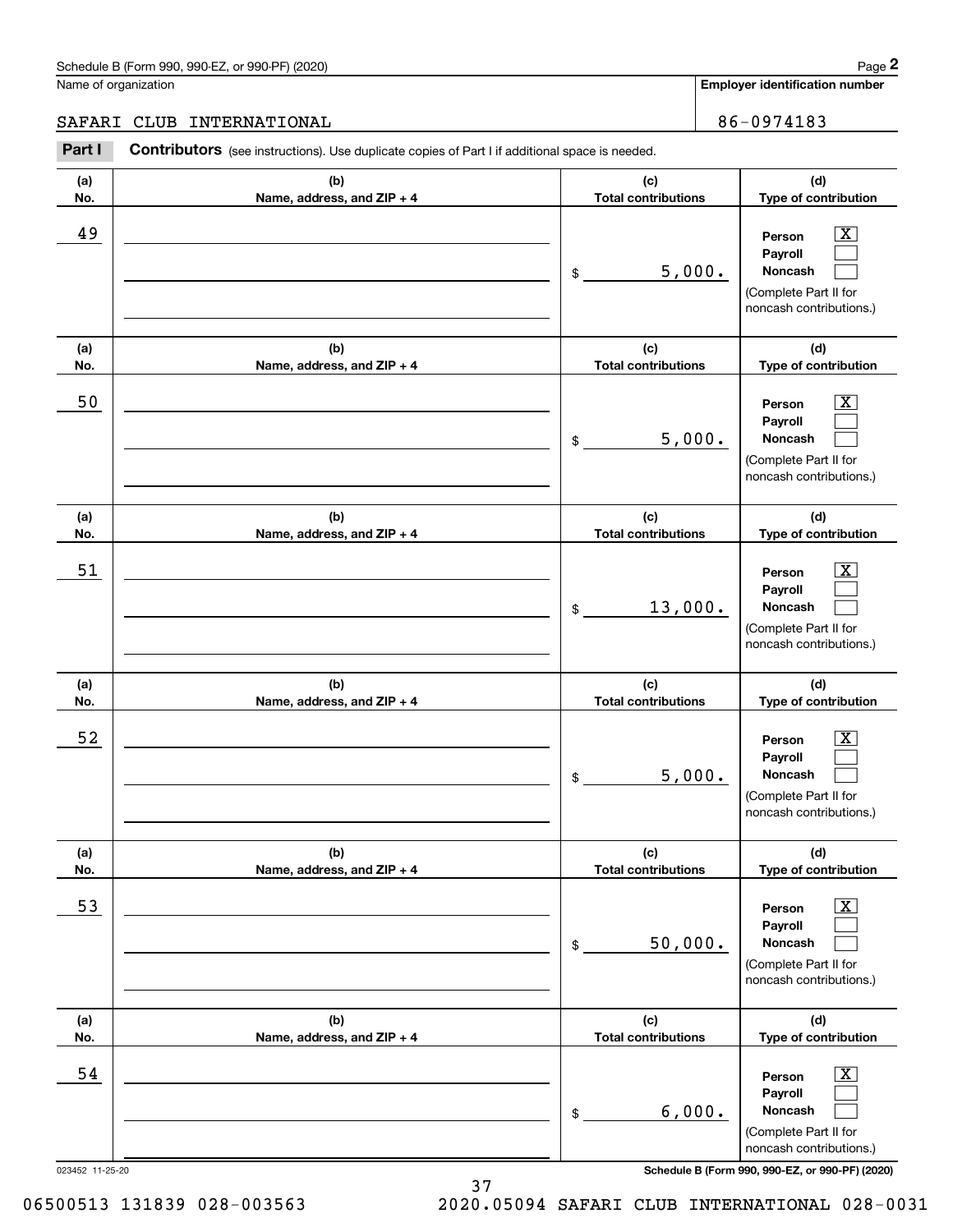# SAFARI CLUB INTERNATIONAL 86-0974183

|                      | Schedule B (Form 990, 990-EZ, or 990-PF) (2020)                                                       |                                   | Page 2                                                                                                      |
|----------------------|-------------------------------------------------------------------------------------------------------|-----------------------------------|-------------------------------------------------------------------------------------------------------------|
| Name of organization |                                                                                                       |                                   | <b>Employer identification number</b>                                                                       |
| SAFARI               | INTERNATIONAL<br>CLUB                                                                                 |                                   | 86-0974183                                                                                                  |
| Part I               | <b>Contributors</b> (see instructions). Use duplicate copies of Part I if additional space is needed. |                                   |                                                                                                             |
| (a)<br>No.           | (b)<br>Name, address, and ZIP + 4                                                                     | (c)<br><b>Total contributions</b> | (d)<br>Type of contribution                                                                                 |
| 55                   |                                                                                                       | 26,612.<br>\$                     | $\mathbf{X}$<br>Person<br>Payroll<br>Noncash<br>(Complete Part II for<br>noncash contributions.)            |
| (a)<br>No.           | (b)<br>Name, address, and ZIP + 4                                                                     | (c)<br><b>Total contributions</b> | (d)<br>Type of contribution                                                                                 |
| 56                   |                                                                                                       | 15,500.<br>\$                     | $\overline{\mathbf{X}}$<br>Person<br>Payroll<br>Noncash<br>(Complete Part II for<br>noncash contributions.) |
| (a)<br>No.           | (b)<br>Name, address, and ZIP + 4                                                                     | (c)<br><b>Total contributions</b> | (d)<br>Type of contribution                                                                                 |
| 57                   |                                                                                                       | 11,078.<br>\$                     | X<br>Person<br>Payroll<br>Noncash<br>(Complete Part II for<br>noncash contributions.)                       |
| (a)<br>No.           | (b)<br>Name, address, and ZIP + 4                                                                     | (c)<br><b>Total contributions</b> | (d)<br>Type of contribution                                                                                 |
| 58                   |                                                                                                       | 12,000.<br>\$                     | $\mathbf{X}$<br>Person<br>Payroll<br>Noncash<br>(Complete Part II for<br>noncash contributions.)            |
| (a)<br>No.           | (b)<br>Name, address, and ZIP + 4                                                                     | (c)<br><b>Total contributions</b> | (d)<br>Type of contribution                                                                                 |
| 59                   |                                                                                                       | 20,000.<br>\$                     | $\boxed{\text{X}}$<br>Person<br>Payroll<br>Noncash<br>(Complete Part II for<br>noncash contributions.)      |
| (a)<br>No.           | (b)<br>Name, address, and ZIP + 4                                                                     | (c)<br><b>Total contributions</b> | (d)<br>Type of contribution                                                                                 |
| 60                   |                                                                                                       | 5,803.<br>\$                      | $\boxed{\text{X}}$<br>Person<br>Payroll<br>Noncash<br>(Complete Part II for<br>noncash contributions.)      |
| 023452 11-25-20      |                                                                                                       |                                   | Schedule B (Form 990, 990-EZ, or 990-PF) (2020)                                                             |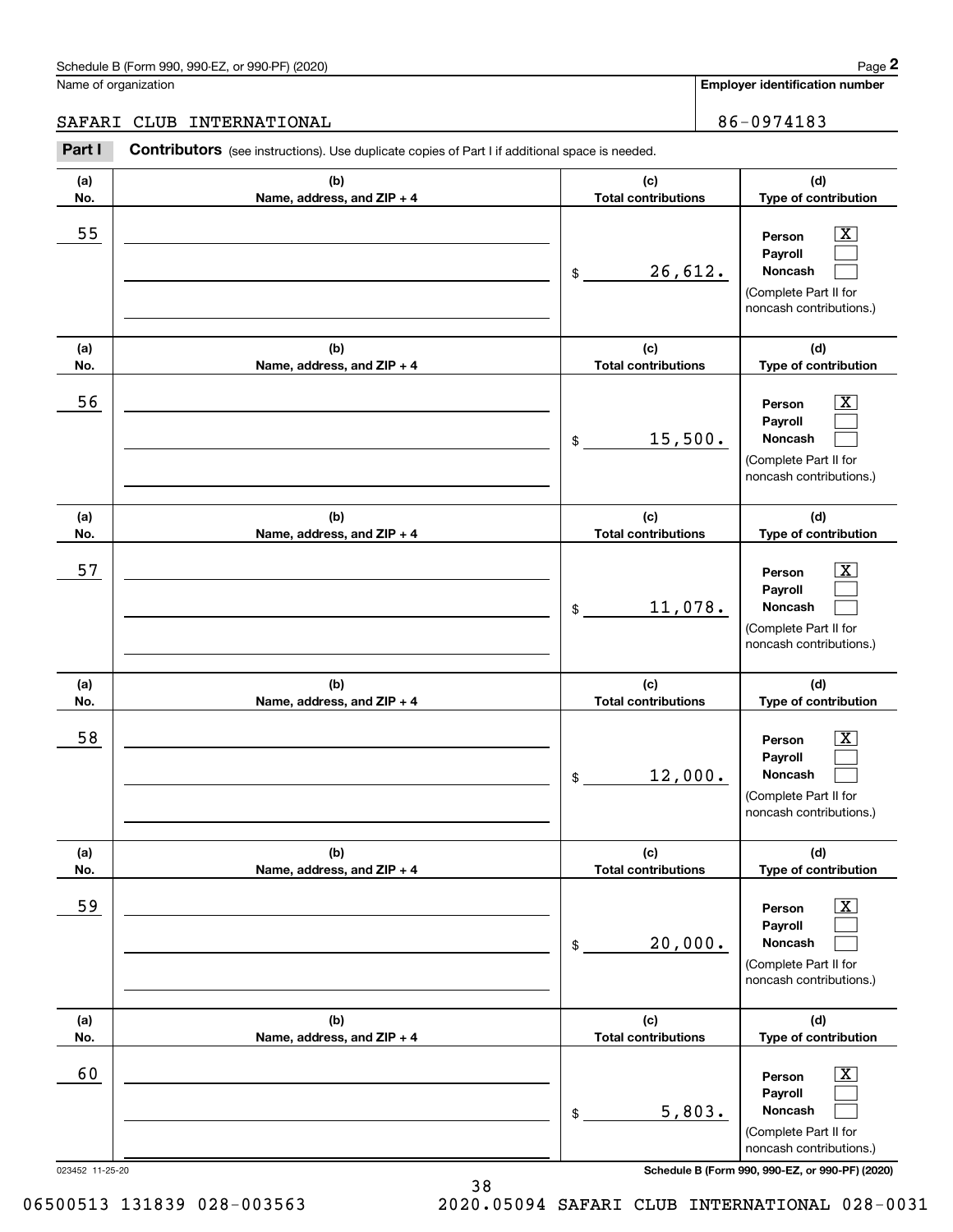### SAFARI CLUB INTERNATIONAL 86-0974183

|                      | Schedule B (Form 990, 990-EZ, or 990-PF) (2020)                                                       |                                   | Page 2                                                                                                      |
|----------------------|-------------------------------------------------------------------------------------------------------|-----------------------------------|-------------------------------------------------------------------------------------------------------------|
| Name of organization |                                                                                                       |                                   | Employer identification number                                                                              |
| SAFARI               | CLUB<br>INTERNATIONAL                                                                                 |                                   | 86-0974183                                                                                                  |
| Part I               | <b>Contributors</b> (see instructions). Use duplicate copies of Part I if additional space is needed. |                                   |                                                                                                             |
| (a)<br>No.           | (b)<br>Name, address, and ZIP + 4                                                                     | (c)<br><b>Total contributions</b> | (d)<br>Type of contribution                                                                                 |
| 61                   |                                                                                                       | 27,730.<br>\$                     | $\overline{\mathbf{X}}$<br>Person<br>Payroll<br>Noncash<br>(Complete Part II for<br>noncash contributions.) |
| (a)<br>No.           | (b)<br>Name, address, and ZIP + 4                                                                     | (c)<br><b>Total contributions</b> | (d)<br>Type of contribution                                                                                 |
| 62                   |                                                                                                       | 5,000.<br>\$                      | $\overline{\mathbf{X}}$<br>Person<br>Payroll<br>Noncash<br>(Complete Part II for<br>noncash contributions.) |
| (a)<br>No.           | (b)<br>Name, address, and ZIP + 4                                                                     | (c)<br><b>Total contributions</b> | (d)<br>Type of contribution                                                                                 |
| 63                   |                                                                                                       | 11,631.<br>\$                     | $\overline{\mathbf{X}}$<br>Person<br>Payroll<br>Noncash<br>(Complete Part II for<br>noncash contributions.) |
| (a)<br>No.           | (b)<br>Name, address, and ZIP + 4                                                                     | (c)<br><b>Total contributions</b> | (d)<br>Type of contribution                                                                                 |
| 64                   |                                                                                                       | 5,000.<br>\$                      | $\mathbf{X}$<br>Person<br>Payroll<br>Noncash<br>(Complete Part II for<br>noncash contributions.)            |
| (a)<br>No.           | (b)<br>Name, address, and ZIP + 4                                                                     | (c)<br><b>Total contributions</b> | (d)<br>Type of contribution                                                                                 |
| 65                   |                                                                                                       | 11,883.<br>\$                     | $\overline{\mathbf{X}}$<br>Person<br>Payroll<br>Noncash<br>(Complete Part II for<br>noncash contributions.) |
| (a)<br>No.           | (b)<br>Name, address, and ZIP + 4                                                                     | (c)<br><b>Total contributions</b> | (d)<br>Type of contribution                                                                                 |
| 66                   |                                                                                                       | 5,000.<br>\$                      | $\overline{\mathbf{X}}$<br>Person<br>Payroll<br>Noncash<br>(Complete Part II for<br>noncash contributions.) |
| 023452 11-25-20      |                                                                                                       |                                   | Schedule B (Form 990, 990-EZ, or 990-PF) (2020)                                                             |

06500513 131839 028-003563 2020.05094 SAFARI CLUB INTERNATIONAL 028-0031

39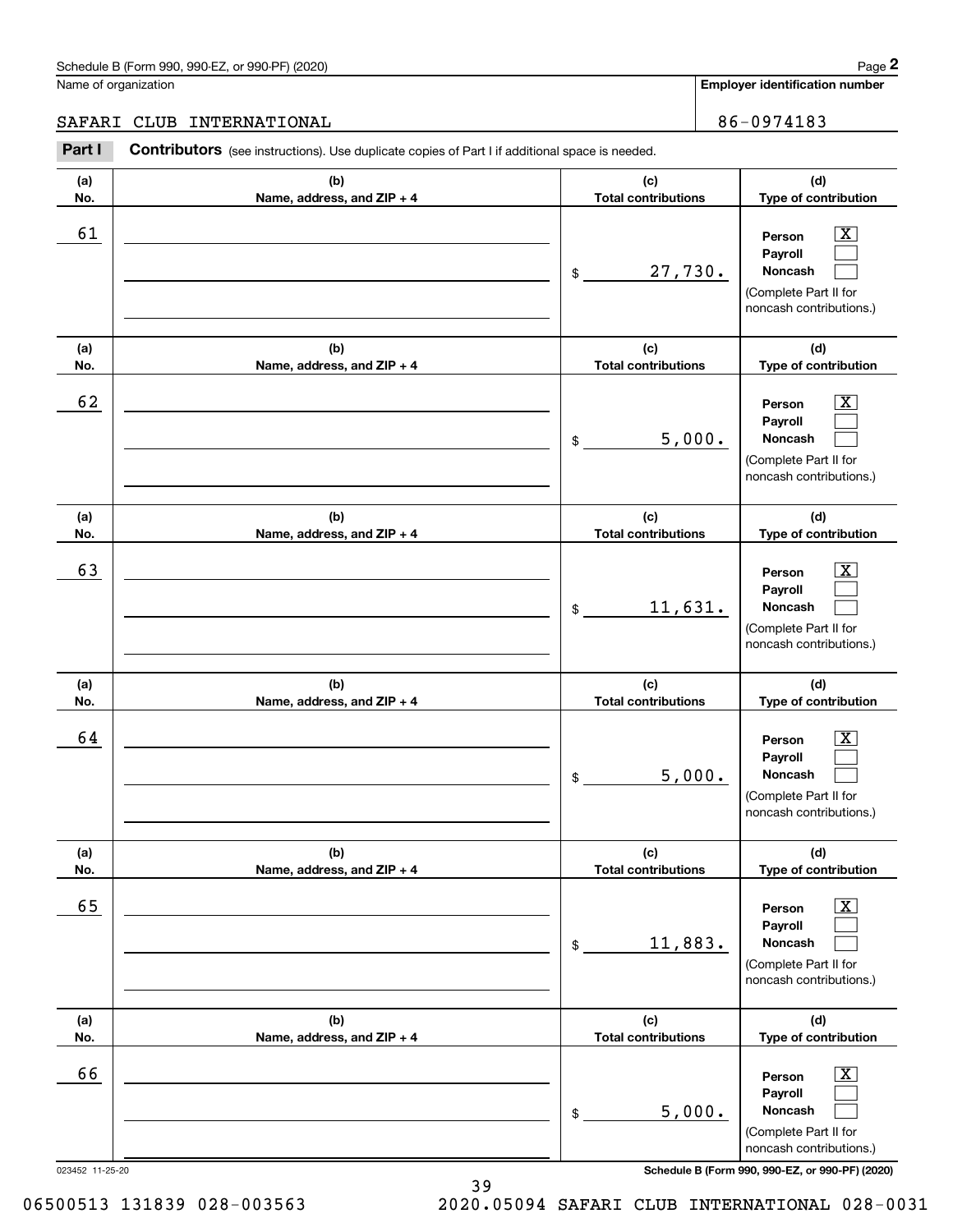#### Schedule B (Form 990, 990-EZ, or 990-PF) (2020) **Page 2** Page 2 and the state of the state of the state of the state of the state of the state of the state of the state of the state of the state of the state of the state o

Name of organization

**Employer identification number**

### SAFARI CLUB INTERNATIONAL **1990 1-100 1-100 1-100 1-100 1-100 1-100 1-100 1-100 1-100 1-100 1-100 1-100 1-100 1-**

**(a)No.(b)Name, address, and ZIP + 4 (c)Total contributions (d)Type of contribution PersonPayrollNoncash (a)No.(b)Name, address, and ZIP + 4 (c)Total contributions (d)Type of contribution PersonPayrollNoncash (a)No.(b)Name, address, and ZIP + 4 (c)Total contributions (d)Type of contribution PersonPayrollNoncash (a) No.(b) Name, address, and ZIP + 4 (c) Total contributions (d) Type of contribution PersonPayrollNoncash(a) No.(b) Name, address, and ZIP + 4 (c) Total contributions (d) Type of contribution PersonPayrollNoncash(a) No.(b)Name, address, and ZIP + 4 (c) Total contributions (d)Type of contribution PersonPayrollNoncash** Contributors (see instructions). Use duplicate copies of Part I if additional space is needed. \$(Complete Part II for noncash contributions.) \$(Complete Part II for noncash contributions.) \$(Complete Part II for noncash contributions.) \$(Complete Part II for noncash contributions.) \$(Complete Part II for noncash contributions.) \$(Complete Part II for noncash contributions.) Chedule B (Form 990, 990-EZ, or 990-PF) (2020)<br> **2Part I 2Part I CLUB INTERNATIONAL**<br> **2Part I Contributors** (see instructions). Use duplicate copies of Part I if additional space is needed.  $|X|$  $\mathcal{L}^{\text{max}}$  $\mathcal{L}^{\text{max}}$  $\boxed{\text{X}}$  $\mathcal{L}^{\text{max}}$  $\mathcal{L}^{\text{max}}$  $|X|$  $\mathcal{L}^{\text{max}}$  $\mathcal{L}^{\text{max}}$  $\mathcal{L}^{\text{max}}$  $\mathcal{L}^{\text{max}}$  $\mathcal{L}^{\text{max}}$  $\mathcal{L}^{\text{max}}$  $\mathcal{L}^{\text{max}}$  $\mathcal{L}^{\text{max}}$  $\mathcal{L}^{\text{max}}$  $\mathcal{L}^{\text{max}}$  $\mathcal{L}^{\text{max}}$ 67 X 7,000. 68 X 5,000. 69 X 6,001.

023452 11-25-20 **Schedule B (Form 990, 990-EZ, or 990-PF) (2020)**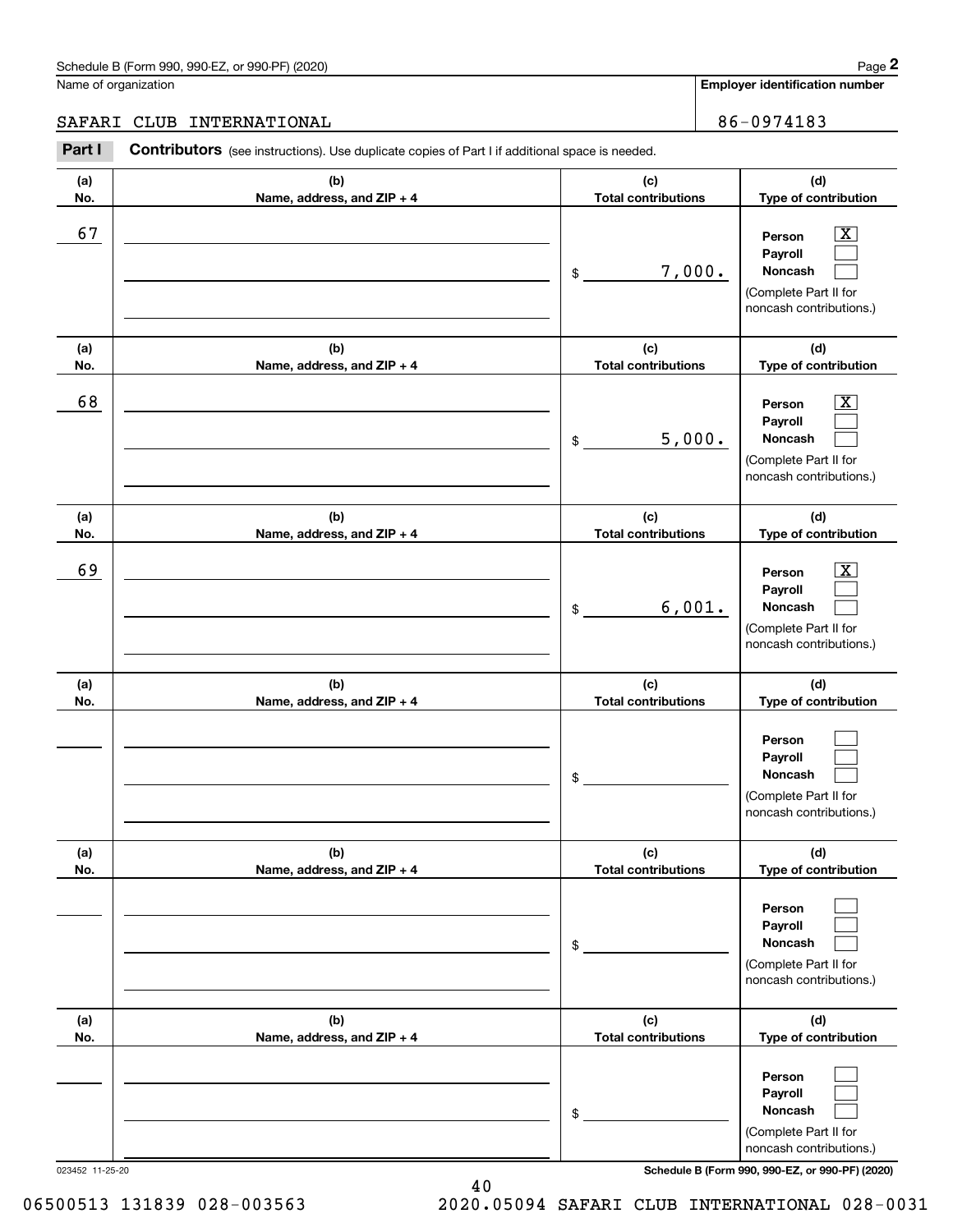Name of organization

**Employer identification number**

SAFARI CLUB INTERNATIONAL | 86-0974183

Chedule B (Form 990, 990-EZ, or 990-PF) (2020)<br> **2020 Alame of organization**<br> **3RFARI CLUB INTERNATIONAL**<br> **19974183**<br> **19974183** 

| (a)<br>(c)<br>No.<br>(b)<br>(d)<br>FMV (or estimate)<br>from<br>Description of noncash property given<br>Date received<br>(See instructions.)<br>Part I<br>$\frac{1}{2}$<br>(a)<br>(c)<br>No.<br>(b)<br>(d)<br>FMV (or estimate)<br>from<br>Description of noncash property given<br>Date received<br>(See instructions.)<br>Part I<br>$\frac{1}{2}$<br>(a)<br>(c)<br>No.<br>(b)<br>(d)<br>FMV (or estimate)<br>from<br>Description of noncash property given<br>Date received<br>(See instructions.)<br>Part I<br>$\sim$<br>(a)<br>(c)<br>No.<br>(b)<br>(d)<br>FMV (or estimate)<br>from<br>Description of noncash property given<br>Date received<br>(See instructions.)<br>Part I<br>$\mathfrak s$<br>(a)<br>(c)<br>No.<br>(b)<br>(d)<br>FMV (or estimate)<br>from<br>Description of noncash property given<br>Date received<br>(See instructions.)<br>Part I<br>\$<br>(a)<br>(c)<br>No.<br>(b)<br>(d)<br>FMV (or estimate)<br>from<br>Description of noncash property given<br>Date received<br>(See instructions.)<br>Part I |  |  |
|-----------------------------------------------------------------------------------------------------------------------------------------------------------------------------------------------------------------------------------------------------------------------------------------------------------------------------------------------------------------------------------------------------------------------------------------------------------------------------------------------------------------------------------------------------------------------------------------------------------------------------------------------------------------------------------------------------------------------------------------------------------------------------------------------------------------------------------------------------------------------------------------------------------------------------------------------------------------------------------------------------------------------------------|--|--|
|                                                                                                                                                                                                                                                                                                                                                                                                                                                                                                                                                                                                                                                                                                                                                                                                                                                                                                                                                                                                                                   |  |  |
|                                                                                                                                                                                                                                                                                                                                                                                                                                                                                                                                                                                                                                                                                                                                                                                                                                                                                                                                                                                                                                   |  |  |
|                                                                                                                                                                                                                                                                                                                                                                                                                                                                                                                                                                                                                                                                                                                                                                                                                                                                                                                                                                                                                                   |  |  |
|                                                                                                                                                                                                                                                                                                                                                                                                                                                                                                                                                                                                                                                                                                                                                                                                                                                                                                                                                                                                                                   |  |  |
|                                                                                                                                                                                                                                                                                                                                                                                                                                                                                                                                                                                                                                                                                                                                                                                                                                                                                                                                                                                                                                   |  |  |
|                                                                                                                                                                                                                                                                                                                                                                                                                                                                                                                                                                                                                                                                                                                                                                                                                                                                                                                                                                                                                                   |  |  |
|                                                                                                                                                                                                                                                                                                                                                                                                                                                                                                                                                                                                                                                                                                                                                                                                                                                                                                                                                                                                                                   |  |  |
|                                                                                                                                                                                                                                                                                                                                                                                                                                                                                                                                                                                                                                                                                                                                                                                                                                                                                                                                                                                                                                   |  |  |
|                                                                                                                                                                                                                                                                                                                                                                                                                                                                                                                                                                                                                                                                                                                                                                                                                                                                                                                                                                                                                                   |  |  |
|                                                                                                                                                                                                                                                                                                                                                                                                                                                                                                                                                                                                                                                                                                                                                                                                                                                                                                                                                                                                                                   |  |  |
|                                                                                                                                                                                                                                                                                                                                                                                                                                                                                                                                                                                                                                                                                                                                                                                                                                                                                                                                                                                                                                   |  |  |
| \$<br>Schedule B (Form 990, 990-EZ, or 990-PF) (2020)                                                                                                                                                                                                                                                                                                                                                                                                                                                                                                                                                                                                                                                                                                                                                                                                                                                                                                                                                                             |  |  |

41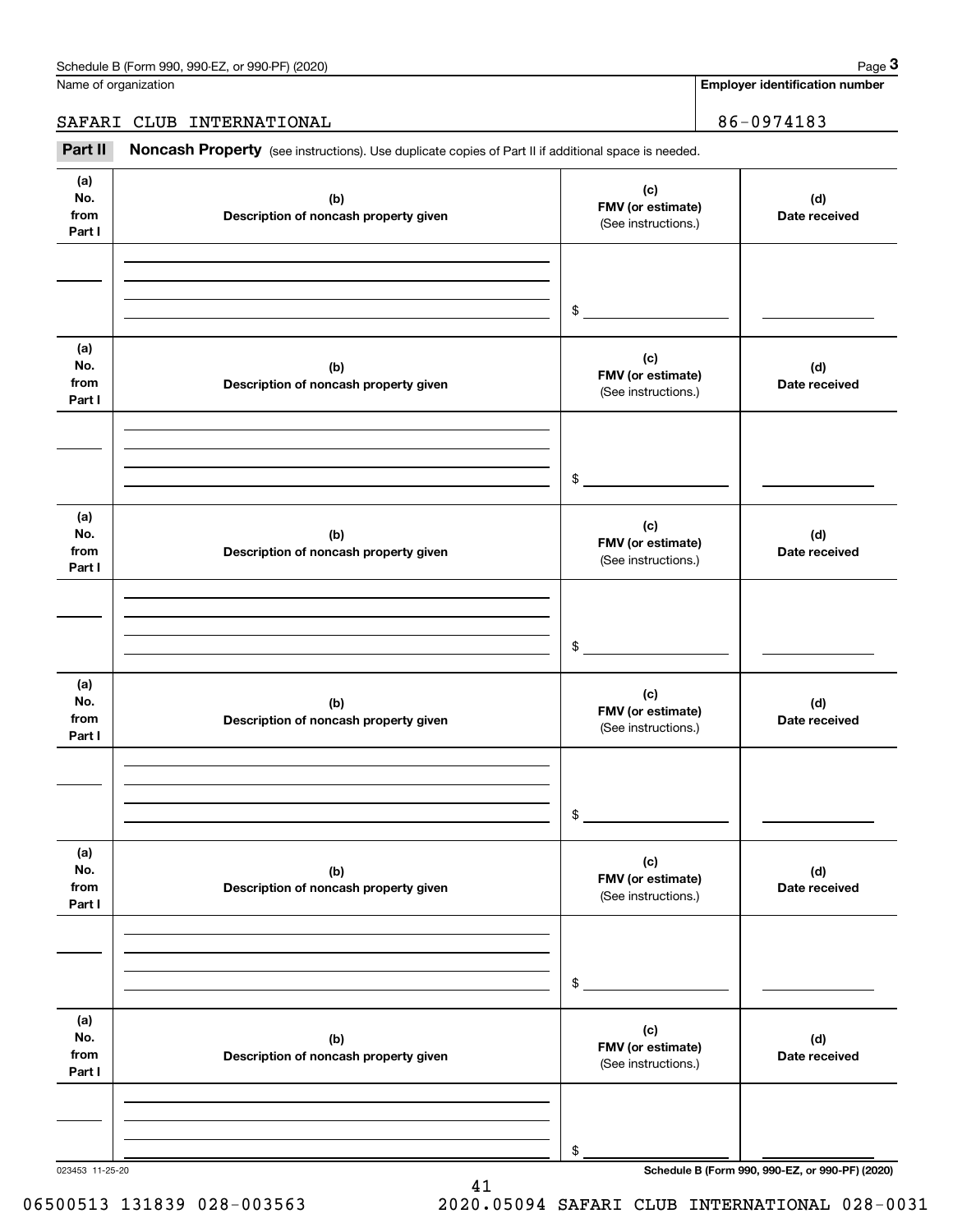|                           | Schedule B (Form 990, 990-EZ, or 990-PF) (2020)                                                                                                                                                                                                                                                                                                                                                                                                                   |                      |  | Page 4                                   |
|---------------------------|-------------------------------------------------------------------------------------------------------------------------------------------------------------------------------------------------------------------------------------------------------------------------------------------------------------------------------------------------------------------------------------------------------------------------------------------------------------------|----------------------|--|------------------------------------------|
| Name of organization      |                                                                                                                                                                                                                                                                                                                                                                                                                                                                   |                      |  | <b>Employer identification number</b>    |
|                           | SAFARI CLUB INTERNATIONAL                                                                                                                                                                                                                                                                                                                                                                                                                                         |                      |  | 86-0974183                               |
| Part III                  | Exclusively religious, charitable, etc., contributions to organizations described in section 501(c)(7), (8), or (10) that total more than \$1,000 for the year<br>from any one contributor. Complete columns (a) through (e) and the following line entry. For organizations<br>completing Part III, enter the total of exclusively religious, charitable, etc., contributions of \$1,000 or less for the year. (Enter this info. once.) $\blacktriangleright$ \$ |                      |  |                                          |
|                           | Use duplicate copies of Part III if additional space is needed.                                                                                                                                                                                                                                                                                                                                                                                                   |                      |  |                                          |
| (a) No.<br>from<br>Part I | (b) Purpose of gift                                                                                                                                                                                                                                                                                                                                                                                                                                               | (c) Use of gift      |  | (d) Description of how gift is held      |
|                           |                                                                                                                                                                                                                                                                                                                                                                                                                                                                   |                      |  |                                          |
|                           |                                                                                                                                                                                                                                                                                                                                                                                                                                                                   |                      |  |                                          |
|                           |                                                                                                                                                                                                                                                                                                                                                                                                                                                                   | (e) Transfer of gift |  |                                          |
|                           | Transferee's name, address, and ZIP + 4                                                                                                                                                                                                                                                                                                                                                                                                                           |                      |  | Relationship of transferor to transferee |
|                           |                                                                                                                                                                                                                                                                                                                                                                                                                                                                   |                      |  |                                          |
| (a) No.<br>from<br>Part I | (b) Purpose of gift                                                                                                                                                                                                                                                                                                                                                                                                                                               | (c) Use of gift      |  | (d) Description of how gift is held      |
|                           |                                                                                                                                                                                                                                                                                                                                                                                                                                                                   |                      |  |                                          |
|                           |                                                                                                                                                                                                                                                                                                                                                                                                                                                                   |                      |  |                                          |
|                           |                                                                                                                                                                                                                                                                                                                                                                                                                                                                   | (e) Transfer of gift |  |                                          |
|                           | Transferee's name, address, and ZIP + 4                                                                                                                                                                                                                                                                                                                                                                                                                           |                      |  | Relationship of transferor to transferee |
|                           |                                                                                                                                                                                                                                                                                                                                                                                                                                                                   |                      |  |                                          |
| (a) No.<br>from<br>Part I | (b) Purpose of gift                                                                                                                                                                                                                                                                                                                                                                                                                                               | (c) Use of gift      |  | (d) Description of how gift is held      |
|                           |                                                                                                                                                                                                                                                                                                                                                                                                                                                                   |                      |  |                                          |
|                           |                                                                                                                                                                                                                                                                                                                                                                                                                                                                   |                      |  |                                          |
|                           |                                                                                                                                                                                                                                                                                                                                                                                                                                                                   | (e) Transfer of gift |  |                                          |
|                           | Transferee's name, address, and $ZIP + 4$                                                                                                                                                                                                                                                                                                                                                                                                                         |                      |  | Relationship of transferor to transferee |
|                           |                                                                                                                                                                                                                                                                                                                                                                                                                                                                   |                      |  |                                          |
| (a) No.<br>from<br>Part I | (b) Purpose of gift                                                                                                                                                                                                                                                                                                                                                                                                                                               | (c) Use of gift      |  | (d) Description of how gift is held      |
|                           |                                                                                                                                                                                                                                                                                                                                                                                                                                                                   |                      |  |                                          |
|                           |                                                                                                                                                                                                                                                                                                                                                                                                                                                                   |                      |  |                                          |
|                           |                                                                                                                                                                                                                                                                                                                                                                                                                                                                   | (e) Transfer of gift |  |                                          |
|                           | Transferee's name, address, and ZIP + 4                                                                                                                                                                                                                                                                                                                                                                                                                           |                      |  | Relationship of transferor to transferee |
|                           |                                                                                                                                                                                                                                                                                                                                                                                                                                                                   |                      |  |                                          |
|                           |                                                                                                                                                                                                                                                                                                                                                                                                                                                                   |                      |  |                                          |

42

**Schedule B (Form 990, 990-EZ, or 990-PF) (2020)**

<sup>023454 11-25-20</sup>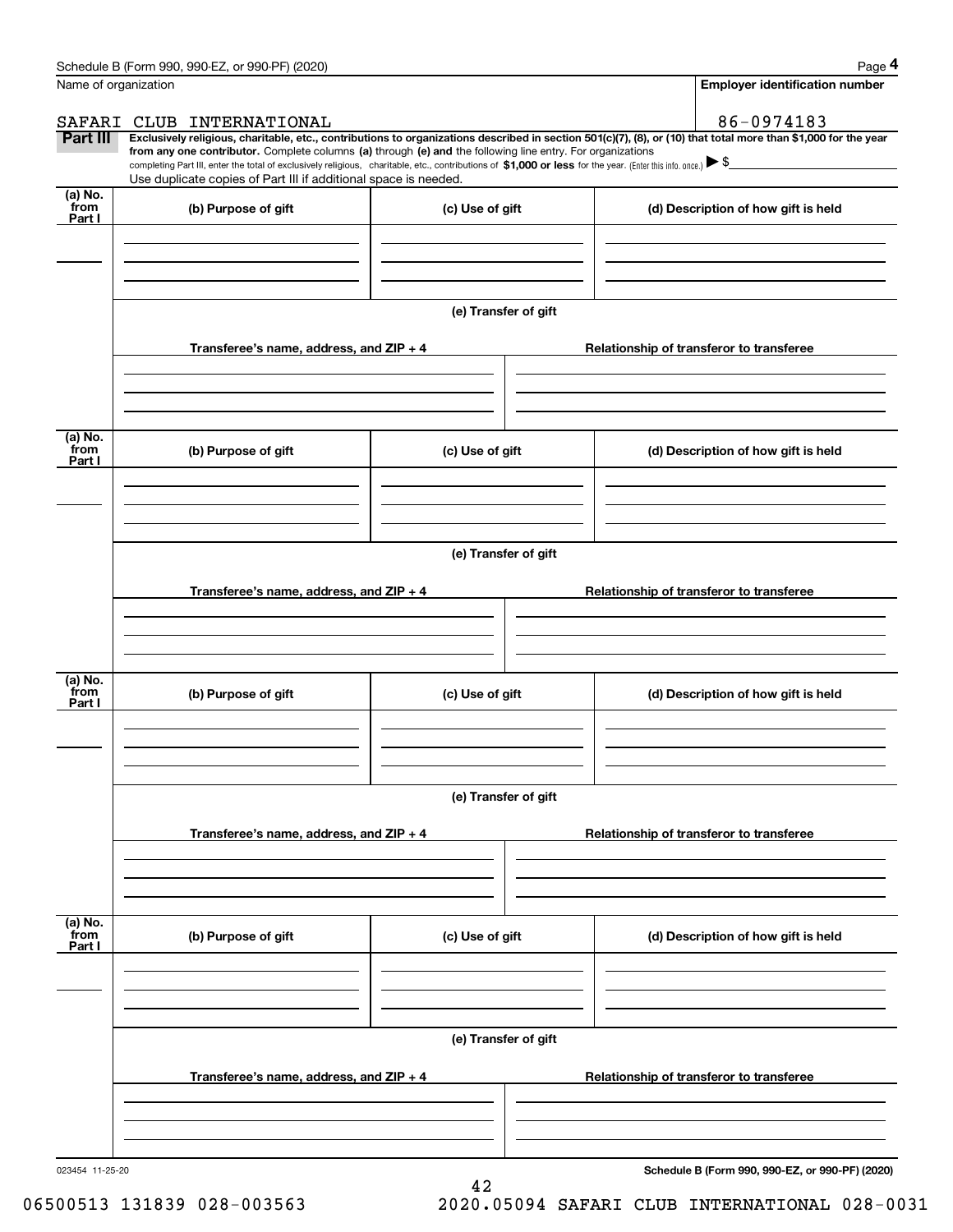| <b>SCHEDULE C</b>                                                                                                      | <b>Political Campaign and Lobbying Activities</b><br>For Organizations Exempt From Income Tax Under section 501(c) and section 527 |                                                                                                                                                                                                                                                                                                                                                                                                                                                                                                                                                                                                                                                                                                                                                                                                                                                                                                                                                                                                                             |           | OMB No. 1545-0047                                                           |                          |                                                                                                                                                             |
|------------------------------------------------------------------------------------------------------------------------|------------------------------------------------------------------------------------------------------------------------------------|-----------------------------------------------------------------------------------------------------------------------------------------------------------------------------------------------------------------------------------------------------------------------------------------------------------------------------------------------------------------------------------------------------------------------------------------------------------------------------------------------------------------------------------------------------------------------------------------------------------------------------------------------------------------------------------------------------------------------------------------------------------------------------------------------------------------------------------------------------------------------------------------------------------------------------------------------------------------------------------------------------------------------------|-----------|-----------------------------------------------------------------------------|--------------------------|-------------------------------------------------------------------------------------------------------------------------------------------------------------|
| (Form 990 or 990-EZ)                                                                                                   |                                                                                                                                    |                                                                                                                                                                                                                                                                                                                                                                                                                                                                                                                                                                                                                                                                                                                                                                                                                                                                                                                                                                                                                             |           | 2020                                                                        |                          |                                                                                                                                                             |
|                                                                                                                        |                                                                                                                                    | Complete if the organization is described below. Attach to Form 990 or Form 990-EZ.                                                                                                                                                                                                                                                                                                                                                                                                                                                                                                                                                                                                                                                                                                                                                                                                                                                                                                                                         |           |                                                                             |                          | <b>Open to Public</b>                                                                                                                                       |
| Department of the Treasury<br>Internal Revenue Service                                                                 |                                                                                                                                    | Go to www.irs.gov/Form990 for instructions and the latest information.                                                                                                                                                                                                                                                                                                                                                                                                                                                                                                                                                                                                                                                                                                                                                                                                                                                                                                                                                      |           |                                                                             |                          | <b>Inspection</b>                                                                                                                                           |
| • Section 527 organizations: Complete Part I-A only.<br>Tax) (See separate instructions), then<br>Name of organization |                                                                                                                                    | If the organization answered "Yes," on Form 990, Part IV, line 3, or Form 990-EZ, Part V, line 46 (Political Campaign Activities), then<br>• Section 501(c)(3) organizations: Complete Parts I-A and B. Do not complete Part I-C.<br>• Section 501(c) (other than section 501(c)(3)) organizations: Complete Parts I-A and C below. Do not complete Part I-B.<br>If the organization answered "Yes," on Form 990, Part IV, line 4, or Form 990-EZ, Part VI, line 47 (Lobbying Activities), then<br>• Section 501(c)(3) organizations that have filed Form 5768 (election under section 501(h)): Complete Part II-A. Do not complete Part II-B.<br>• Section 501(c)(3) organizations that have NOT filed Form 5768 (election under section 501(h)): Complete Part II-B. Do not complete Part II-A.<br>If the organization answered "Yes," on Form 990, Part IV, line 5 (Proxy Tax) (See separate instructions) or Form 990-EZ, Part V, line 35c (Proxy<br>• Section 501(c)(4), (5), or (6) organizations: Complete Part III. |           |                                                                             |                          | <b>Employer identification number</b>                                                                                                                       |
|                                                                                                                        |                                                                                                                                    |                                                                                                                                                                                                                                                                                                                                                                                                                                                                                                                                                                                                                                                                                                                                                                                                                                                                                                                                                                                                                             |           |                                                                             |                          |                                                                                                                                                             |
| Part I-A                                                                                                               |                                                                                                                                    | SAFARI CLUB INTERNATIONAL<br>Complete if the organization is exempt under section 501(c) or is a section 527 organization.                                                                                                                                                                                                                                                                                                                                                                                                                                                                                                                                                                                                                                                                                                                                                                                                                                                                                                  |           |                                                                             |                          | 86-0974183                                                                                                                                                  |
| Political campaign activity expenditures                                                                               |                                                                                                                                    | 1 Provide a description of the organization's direct and indirect political campaign activities in Part IV.<br>Volunteer hours for political campaign activities [11] manufactures in the contract of the contract of the contract of the contract of the contract of the contract of the contract of the contract of the contract of the con                                                                                                                                                                                                                                                                                                                                                                                                                                                                                                                                                                                                                                                                               |           |                                                                             | $\blacktriangleright$ \$ | 81,146.                                                                                                                                                     |
| Part I-B                                                                                                               |                                                                                                                                    | Complete if the organization is exempt under section 501(c)(3).                                                                                                                                                                                                                                                                                                                                                                                                                                                                                                                                                                                                                                                                                                                                                                                                                                                                                                                                                             |           |                                                                             |                          |                                                                                                                                                             |
|                                                                                                                        |                                                                                                                                    | Enter the amount of any excise tax incurred by the organization under section 4955                                                                                                                                                                                                                                                                                                                                                                                                                                                                                                                                                                                                                                                                                                                                                                                                                                                                                                                                          |           |                                                                             |                          | $\blacktriangleright$ \$                                                                                                                                    |
|                                                                                                                        |                                                                                                                                    |                                                                                                                                                                                                                                                                                                                                                                                                                                                                                                                                                                                                                                                                                                                                                                                                                                                                                                                                                                                                                             |           |                                                                             |                          |                                                                                                                                                             |
|                                                                                                                        |                                                                                                                                    |                                                                                                                                                                                                                                                                                                                                                                                                                                                                                                                                                                                                                                                                                                                                                                                                                                                                                                                                                                                                                             |           |                                                                             |                          | <b>Yes</b><br>No                                                                                                                                            |
|                                                                                                                        |                                                                                                                                    |                                                                                                                                                                                                                                                                                                                                                                                                                                                                                                                                                                                                                                                                                                                                                                                                                                                                                                                                                                                                                             |           |                                                                             |                          | <b>Yes</b><br><b>No</b>                                                                                                                                     |
| <b>b</b> If "Yes," describe in Part IV.                                                                                |                                                                                                                                    |                                                                                                                                                                                                                                                                                                                                                                                                                                                                                                                                                                                                                                                                                                                                                                                                                                                                                                                                                                                                                             |           |                                                                             |                          |                                                                                                                                                             |
| Part I-C                                                                                                               |                                                                                                                                    | Complete if the organization is exempt under section 501(c), except section 501(c)(3).                                                                                                                                                                                                                                                                                                                                                                                                                                                                                                                                                                                                                                                                                                                                                                                                                                                                                                                                      |           |                                                                             |                          |                                                                                                                                                             |
|                                                                                                                        |                                                                                                                                    | 1 Enter the amount directly expended by the filing organization for section 527 exempt function activities<br>2 Enter the amount of the filing organization's funds contributed to other organizations for section 527                                                                                                                                                                                                                                                                                                                                                                                                                                                                                                                                                                                                                                                                                                                                                                                                      |           |                                                                             | $\blacktriangleright$ \$ |                                                                                                                                                             |
|                                                                                                                        |                                                                                                                                    |                                                                                                                                                                                                                                                                                                                                                                                                                                                                                                                                                                                                                                                                                                                                                                                                                                                                                                                                                                                                                             |           |                                                                             |                          |                                                                                                                                                             |
| exempt function activities                                                                                             |                                                                                                                                    | 3 Total exempt function expenditures. Add lines 1 and 2. Enter here and on Form 1120-POL,                                                                                                                                                                                                                                                                                                                                                                                                                                                                                                                                                                                                                                                                                                                                                                                                                                                                                                                                   |           |                                                                             | $\blacktriangleright$ \$ |                                                                                                                                                             |
|                                                                                                                        |                                                                                                                                    |                                                                                                                                                                                                                                                                                                                                                                                                                                                                                                                                                                                                                                                                                                                                                                                                                                                                                                                                                                                                                             |           |                                                                             |                          |                                                                                                                                                             |
| line 17b                                                                                                               |                                                                                                                                    |                                                                                                                                                                                                                                                                                                                                                                                                                                                                                                                                                                                                                                                                                                                                                                                                                                                                                                                                                                                                                             |           |                                                                             | $\blacktriangleright$ \$ | <b>No</b><br>Yes                                                                                                                                            |
|                                                                                                                        |                                                                                                                                    | Enter the names, addresses and employer identification number (EIN) of all section 527 political organizations to which the filing organization<br>made payments. For each organization listed, enter the amount paid from the filing organization's funds. Also enter the amount of political<br>contributions received that were promptly and directly delivered to a separate political organization, such as a separate segregated fund or a<br>political action committee (PAC). If additional space is needed, provide information in Part IV.                                                                                                                                                                                                                                                                                                                                                                                                                                                                        |           |                                                                             |                          |                                                                                                                                                             |
| (a) Name                                                                                                               |                                                                                                                                    | (b) Address                                                                                                                                                                                                                                                                                                                                                                                                                                                                                                                                                                                                                                                                                                                                                                                                                                                                                                                                                                                                                 | $(c)$ EIN | (d) Amount paid from<br>filing organization's<br>funds. If none, enter -0-. |                          | (e) Amount of political<br>contributions received and<br>promptly and directly<br>delivered to a separate<br>political organization.<br>If none, enter -0-. |
|                                                                                                                        |                                                                                                                                    |                                                                                                                                                                                                                                                                                                                                                                                                                                                                                                                                                                                                                                                                                                                                                                                                                                                                                                                                                                                                                             |           |                                                                             |                          |                                                                                                                                                             |
|                                                                                                                        |                                                                                                                                    |                                                                                                                                                                                                                                                                                                                                                                                                                                                                                                                                                                                                                                                                                                                                                                                                                                                                                                                                                                                                                             |           |                                                                             |                          |                                                                                                                                                             |
|                                                                                                                        |                                                                                                                                    |                                                                                                                                                                                                                                                                                                                                                                                                                                                                                                                                                                                                                                                                                                                                                                                                                                                                                                                                                                                                                             |           |                                                                             |                          |                                                                                                                                                             |
|                                                                                                                        |                                                                                                                                    |                                                                                                                                                                                                                                                                                                                                                                                                                                                                                                                                                                                                                                                                                                                                                                                                                                                                                                                                                                                                                             |           |                                                                             |                          |                                                                                                                                                             |
|                                                                                                                        |                                                                                                                                    |                                                                                                                                                                                                                                                                                                                                                                                                                                                                                                                                                                                                                                                                                                                                                                                                                                                                                                                                                                                                                             |           |                                                                             |                          |                                                                                                                                                             |

**For Paperwork Reduction Act Notice, see the Instructions for Form 990 or 990-EZ. Schedule C (Form 990 or 990-EZ) 2020** LHA

032041 12-02-20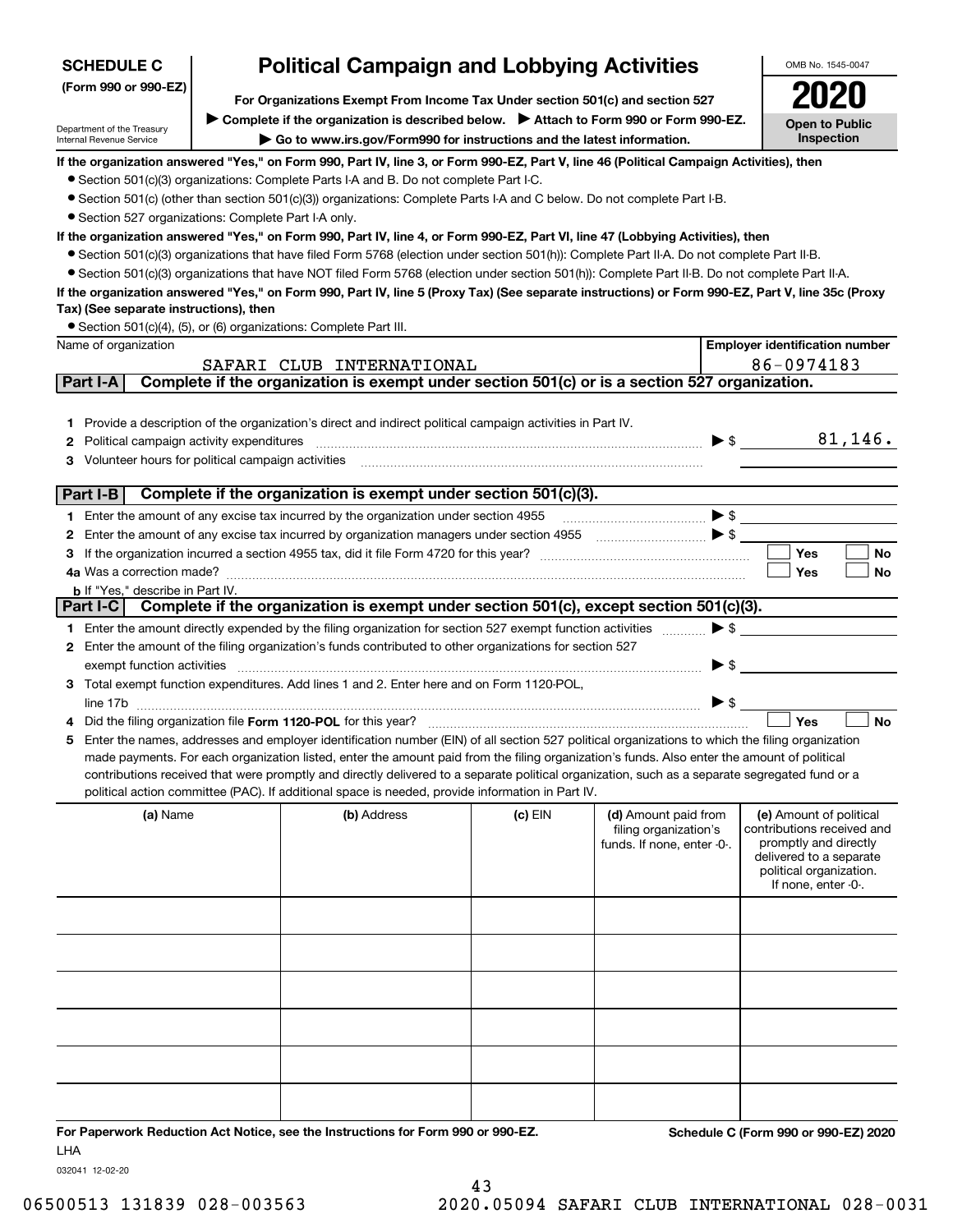| Schedule C (Form 990 or 990-EZ) 2020 SAFARI CLUB INTERNATIONAL                                                                                                     |                                        |                                                                                                         |            |                                        | 86-0974183 Page 2              |
|--------------------------------------------------------------------------------------------------------------------------------------------------------------------|----------------------------------------|---------------------------------------------------------------------------------------------------------|------------|----------------------------------------|--------------------------------|
| Complete if the organization is exempt under section 501(c)(3) and filed Form 5768 (election under<br>Part II-A                                                    |                                        |                                                                                                         |            |                                        |                                |
| section 501(h)).                                                                                                                                                   |                                        |                                                                                                         |            |                                        |                                |
| A Check $\blacktriangleright$<br>if the filing organization belongs to an affiliated group (and list in Part IV each affiliated group member's name, address, EIN, |                                        |                                                                                                         |            |                                        |                                |
| expenses, and share of excess lobbying expenditures).                                                                                                              |                                        |                                                                                                         |            |                                        |                                |
| if the filing organization checked box A and "limited control" provisions apply.<br><b>B</b> Check $\blacktriangleright$                                           |                                        |                                                                                                         |            |                                        |                                |
| (The term "expenditures" means amounts paid or incurred.)                                                                                                          | <b>Limits on Lobbying Expenditures</b> |                                                                                                         |            | (a) Filing<br>organization's<br>totals | (b) Affiliated group<br>totals |
| <b>1a</b> Total lobbying expenditures to influence public opinion (grassroots lobbying)                                                                            |                                        |                                                                                                         |            |                                        |                                |
| <b>b</b> Total lobbying expenditures to influence a legislative body (direct lobbying)                                                                             |                                        |                                                                                                         |            |                                        |                                |
| с                                                                                                                                                                  |                                        |                                                                                                         |            |                                        |                                |
| <b>d</b> Other exempt purpose expenditures                                                                                                                         |                                        |                                                                                                         |            |                                        |                                |
|                                                                                                                                                                    |                                        |                                                                                                         |            |                                        |                                |
| f Lobbying nontaxable amount. Enter the amount from the following table in both columns.                                                                           |                                        |                                                                                                         |            |                                        |                                |
| If the amount on line 1e, column $(a)$ or $(b)$ is:                                                                                                                |                                        | The lobbying nontaxable amount is:                                                                      |            |                                        |                                |
| Not over \$500,000                                                                                                                                                 |                                        | 20% of the amount on line 1e.                                                                           |            |                                        |                                |
| Over \$500,000 but not over \$1,000,000                                                                                                                            |                                        | \$100,000 plus 15% of the excess over \$500,000.                                                        |            |                                        |                                |
| Over \$1,000,000 but not over \$1,500,000                                                                                                                          |                                        | \$175,000 plus 10% of the excess over \$1,000,000.                                                      |            |                                        |                                |
| Over \$1,500,000 but not over \$17,000,000                                                                                                                         |                                        | \$225,000 plus 5% of the excess over \$1,500,000.                                                       |            |                                        |                                |
| Over \$17,000,000                                                                                                                                                  | \$1,000,000.                           |                                                                                                         |            |                                        |                                |
|                                                                                                                                                                    |                                        |                                                                                                         |            |                                        |                                |
| g Grassroots nontaxable amount (enter 25% of line 1f)                                                                                                              |                                        |                                                                                                         |            |                                        |                                |
| h Subtract line 1q from line 1a. If zero or less, enter -0-                                                                                                        |                                        |                                                                                                         |            |                                        |                                |
| i Subtract line 1f from line 1c. If zero or less, enter -0-                                                                                                        |                                        |                                                                                                         |            |                                        |                                |
| If there is an amount other than zero on either line 1h or line 1i, did the organization file Form 4720                                                            |                                        |                                                                                                         |            |                                        |                                |
| reporting section 4911 tax for this year?                                                                                                                          |                                        |                                                                                                         |            |                                        | Yes<br>No                      |
| (Some organizations that made a section 501(h) election do not have to complete all of the five columns below.                                                     |                                        | 4-Year Averaging Period Under Section 501(h)<br>See the separate instructions for lines 2a through 2f.) |            |                                        |                                |
|                                                                                                                                                                    |                                        | Lobbying Expenditures During 4-Year Averaging Period                                                    |            |                                        |                                |
| Calendar year<br>(or fiscal year beginning in)                                                                                                                     | (a) 2017                               | $(b)$ 2018                                                                                              | $(c)$ 2019 | $(d)$ 2020                             | (e) Total                      |
| 2a Lobbying nontaxable amount                                                                                                                                      |                                        |                                                                                                         |            |                                        |                                |
| <b>b</b> Lobbying ceiling amount<br>$(150\% \text{ of line } 2a, \text{ column}(e))$                                                                               |                                        |                                                                                                         |            |                                        |                                |
| c Total lobbying expenditures                                                                                                                                      |                                        |                                                                                                         |            |                                        |                                |
| d Grassroots nontaxable amount                                                                                                                                     |                                        |                                                                                                         |            |                                        |                                |
| e Grassroots ceiling amount<br>(150% of line 2d, column (e))                                                                                                       |                                        |                                                                                                         |            |                                        |                                |
| f Grassroots lobbying expenditures                                                                                                                                 |                                        |                                                                                                         |            |                                        |                                |

**Schedule C (Form 990 or 990-EZ) 2020**

032042 12-02-20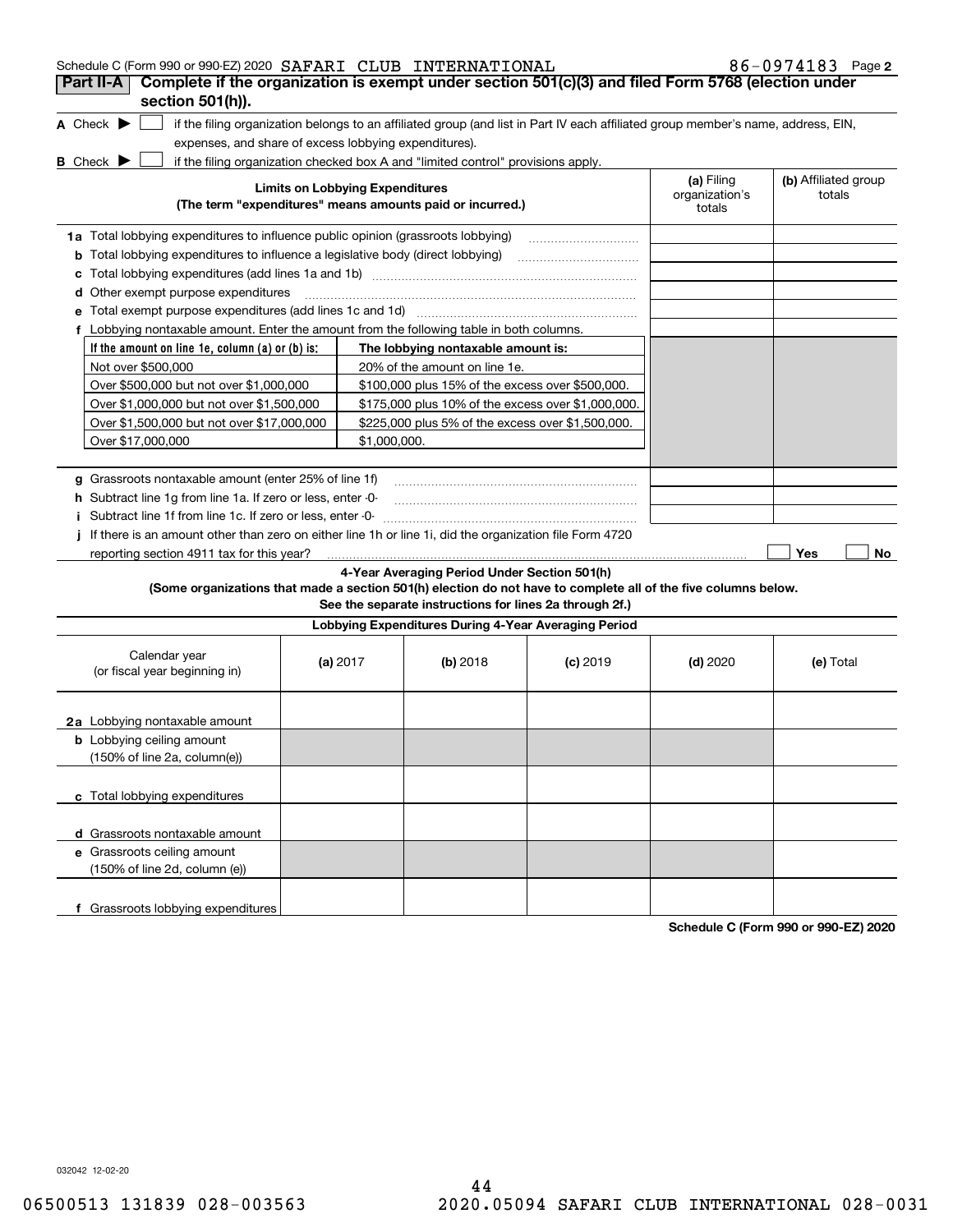### Schedule C (Form 990 or 990-EZ) 2020 Page SAFARI CLUB INTERNATIONAL 86-0974183

### **3**

## **Part II-B** Complete if the organization is exempt under section 501(c)(3) and has NOT filed Form 5768 **(election under section 501(h)).**

|    | For each "Yes" response on lines 1a through 1i below, provide in Part IV a detailed description                                                                                                                                                                                     | (a) |                | (b)                                  |    |
|----|-------------------------------------------------------------------------------------------------------------------------------------------------------------------------------------------------------------------------------------------------------------------------------------|-----|----------------|--------------------------------------|----|
|    | of the lobbying activity.                                                                                                                                                                                                                                                           | Yes | No             | Amount                               |    |
| 1  | During the year, did the filing organization attempt to influence foreign, national, state, or<br>local legislation, including any attempt to influence public opinion on a legislative matter<br>or referendum, through the use of:                                                |     |                |                                      |    |
|    |                                                                                                                                                                                                                                                                                     |     |                |                                      |    |
|    | <b>b</b> Paid staff or management (include compensation in expenses reported on lines 1c through 1i)?                                                                                                                                                                               |     |                |                                      |    |
|    |                                                                                                                                                                                                                                                                                     |     |                |                                      |    |
|    | e Publications, or published or broadcast statements?                                                                                                                                                                                                                               |     |                |                                      |    |
|    | f Grants to other organizations for lobbying purposes?                                                                                                                                                                                                                              |     |                |                                      |    |
|    | g Direct contact with legislators, their staffs, government officials, or a legislative body?                                                                                                                                                                                       |     |                |                                      |    |
|    | h Rallies, demonstrations, seminars, conventions, speeches, lectures, or any similar means?                                                                                                                                                                                         |     |                |                                      |    |
|    | <i>i</i> Other activities?                                                                                                                                                                                                                                                          |     |                |                                      |    |
|    |                                                                                                                                                                                                                                                                                     |     |                |                                      |    |
|    | 2a Did the activities in line 1 cause the organization to be not described in section 501(c)(3)?                                                                                                                                                                                    |     |                |                                      |    |
|    |                                                                                                                                                                                                                                                                                     |     |                |                                      |    |
|    |                                                                                                                                                                                                                                                                                     |     |                |                                      |    |
|    | c If "Yes," enter the amount of any tax incurred by organization managers under section 4912                                                                                                                                                                                        |     |                |                                      |    |
|    | d If the filing organization incurred a section 4912 tax, did it file Form 4720 for this year?<br>Complete if the organization is exempt under section 501(c)(4), section 501(c)(5), or section<br><b>Part III-A</b>                                                                |     |                |                                      |    |
|    | $501(c)(6)$ .                                                                                                                                                                                                                                                                       |     |                |                                      |    |
|    |                                                                                                                                                                                                                                                                                     |     |                | Yes                                  | No |
|    |                                                                                                                                                                                                                                                                                     |     |                | х                                    |    |
| 1. | Were substantially all (90% or more) dues received nondeductible by members? [11] www.community.community.com                                                                                                                                                                       |     | 1              |                                      |    |
| 2  |                                                                                                                                                                                                                                                                                     |     | $\overline{2}$ |                                      | х  |
| з  | Did the organization agree to carry over lobbying and political campaign activity expenditures from the prior year?<br>Complete if the organization is exempt under section $501(c)(4)$ , section $501(c)(5)$ , or section<br>Part III-BI                                           |     | 3              |                                      | x  |
|    | 501(c)(6) and if either (a) BOTH Part III-A, lines 1 and 2, are answered "No" OR (b) Part III-A, line 3, is<br>answered "Yes."                                                                                                                                                      |     |                |                                      |    |
| 1  | Dues, assessments and similar amounts from members [11] matter content to the state of the state of the state of the state of the state of the state of the state of the state of the state of the state of the state of the s                                                      |     | 1              |                                      |    |
| 2  | Section 162(e) nondeductible lobbying and political expenditures (do not include amounts of political                                                                                                                                                                               |     |                |                                      |    |
|    | expenses for which the section 527(f) tax was paid).                                                                                                                                                                                                                                |     |                |                                      |    |
|    |                                                                                                                                                                                                                                                                                     |     | 2a             |                                      |    |
|    |                                                                                                                                                                                                                                                                                     |     | 2b             |                                      |    |
|    |                                                                                                                                                                                                                                                                                     |     | 2c             |                                      |    |
| з  |                                                                                                                                                                                                                                                                                     |     | 3              |                                      |    |
| 4  | If notices were sent and the amount on line 2c exceeds the amount on line 3, what portion of the excess                                                                                                                                                                             |     |                |                                      |    |
|    | does the organization agree to carryover to the reasonable estimate of nondeductible lobbying and political                                                                                                                                                                         |     |                |                                      |    |
|    | expenditure next year?                                                                                                                                                                                                                                                              |     | 4              |                                      |    |
| 5  |                                                                                                                                                                                                                                                                                     |     | 5              |                                      |    |
|    | <b>Supplemental Information</b><br> Part IV                                                                                                                                                                                                                                         |     |                |                                      |    |
|    | Provide the descriptions required for Part I-A, line 1; Part I-B, line 4; Part I-C, line 5; Part II-A (affiliated group list); Part II-A, lines 1 and 2 (See<br>instructions); and Part II-B, line 1. Also, complete this part for any additional information.<br>PART I-A, LINE 1: |     |                |                                      |    |
|    |                                                                                                                                                                                                                                                                                     |     |                |                                      |    |
|    | THE ORGANIZATION IS NOT INVOLVED IN ANY DIRECT POLITICAL CAMPAIGN                                                                                                                                                                                                                   |     |                |                                      |    |
|    |                                                                                                                                                                                                                                                                                     |     |                |                                      |    |
|    | THE ORGANIZATION'S ONLY INDIRECT POLITICAL CAMPAIGN ACTIVITY<br>ACTIVITY.                                                                                                                                                                                                           |     |                |                                      |    |
| IS | THE PAYMENT OF CERTAIN ADMINISTRATIVE AND FUNDRAISING EXPENSES AND                                                                                                                                                                                                                  |     |                |                                      |    |
|    | PROVIDING EMPLOYEES FOR CERTAIN ADMINISTRATIVE FUNCTIONS ON BEHALF OF                                                                                                                                                                                                               |     |                |                                      |    |
|    | TWO POLITICAL ACTION COMMITTEES<br>$(PAC)$ .                                                                                                                                                                                                                                        |     |                |                                      |    |
|    | 032043 12-02-20                                                                                                                                                                                                                                                                     |     |                | Schedule C (Form 990 or 990-EZ) 2020 |    |

45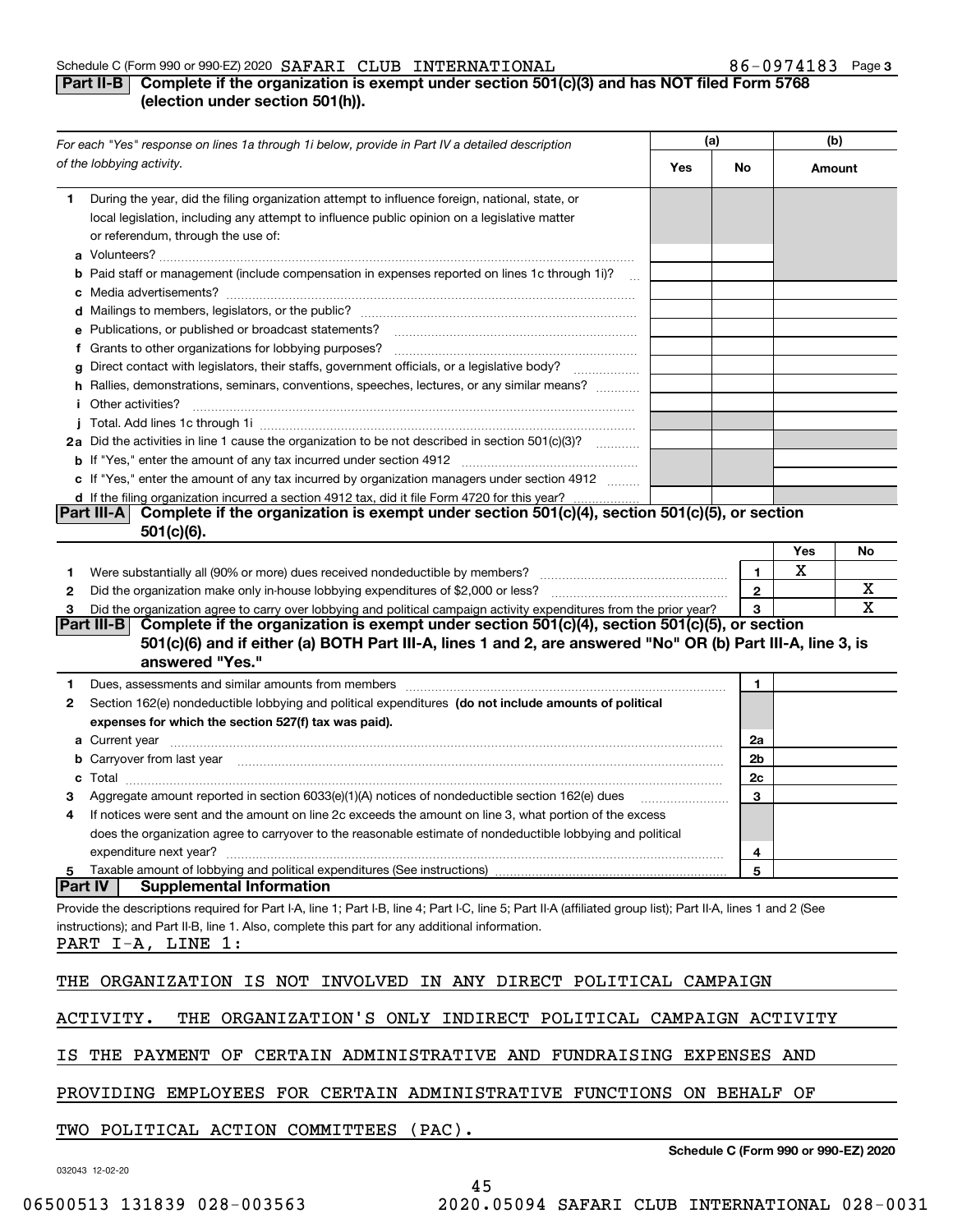| <b>SCHEDULE D</b> |  |
|-------------------|--|
|-------------------|--|

| (Form 990) |  |
|------------|--|
|------------|--|

# **Supplemental Financial Statements**

**(Form 990)** (**Form 990,**<br>Part IV, line 6, 7, 8, 9, 10, 11a, 11b, 11c, 11d, 11e, 11f, 12a, or 12b.<br>Department of the Treasury **and Exercise Connect Connect Connect Connect Connect Connect Connect Connect Connect** 

| Attach to Form 990.                                                    |
|------------------------------------------------------------------------|
| Go to www.irs.gov/Form990 for instructions and the latest information. |
|                                                                        |



Department of the Treasury Internal Revenue Service

**Name of the organization Employer identification number**

SAFARI CLUB INTERNATIONAL **86-0974183** 

| Part I  | Organizations Maintaining Donor Advised Funds or Other Similar Funds or Accounts. Complete if the                                                                 |                         |                                                    |
|---------|-------------------------------------------------------------------------------------------------------------------------------------------------------------------|-------------------------|----------------------------------------------------|
|         | organization answered "Yes" on Form 990, Part IV, line 6.                                                                                                         |                         |                                                    |
|         |                                                                                                                                                                   | (a) Donor advised funds | (b) Funds and other accounts                       |
| 1       |                                                                                                                                                                   |                         |                                                    |
| 2       | Aggregate value of contributions to (during year)                                                                                                                 |                         |                                                    |
| з       | Aggregate value of grants from (during year)                                                                                                                      |                         |                                                    |
| 4       |                                                                                                                                                                   |                         |                                                    |
| 5       | Did the organization inform all donors and donor advisors in writing that the assets held in donor advised funds                                                  |                         |                                                    |
|         |                                                                                                                                                                   |                         | Yes<br>No                                          |
| 6       | Did the organization inform all grantees, donors, and donor advisors in writing that grant funds can be used only                                                 |                         |                                                    |
|         | for charitable purposes and not for the benefit of the donor or donor advisor, or for any other purpose conferring                                                |                         |                                                    |
|         | impermissible private benefit?                                                                                                                                    |                         | Yes<br>No                                          |
| Part II | Conservation Easements. Complete if the organization answered "Yes" on Form 990, Part IV, line 7.                                                                 |                         |                                                    |
| 1       | Purpose(s) of conservation easements held by the organization (check all that apply).                                                                             |                         |                                                    |
|         | Preservation of land for public use (for example, recreation or education)                                                                                        |                         | Preservation of a historically important land area |
|         | Protection of natural habitat                                                                                                                                     |                         | Preservation of a certified historic structure     |
|         | Preservation of open space                                                                                                                                        |                         |                                                    |
| 2       | Complete lines 2a through 2d if the organization held a qualified conservation contribution in the form of a conservation easement on the last                    |                         |                                                    |
|         | day of the tax year.                                                                                                                                              |                         | Held at the End of the Tax Year                    |
| а       |                                                                                                                                                                   |                         | 2a                                                 |
| b       | Total acreage restricted by conservation easements                                                                                                                |                         | 2b                                                 |
| c       | Number of conservation easements on a certified historic structure included in (a) manufacture included in (a)                                                    |                         | 2c                                                 |
| d       | Number of conservation easements included in (c) acquired after 7/25/06, and not on a historic structure                                                          |                         |                                                    |
|         |                                                                                                                                                                   |                         | 2d                                                 |
| 3       | Number of conservation easements modified, transferred, released, extinguished, or terminated by the organization during the tax                                  |                         |                                                    |
|         | $year \blacktriangleright$                                                                                                                                        |                         |                                                    |
| 4       | Number of states where property subject to conservation easement is located >                                                                                     |                         |                                                    |
| 5       | Does the organization have a written policy regarding the periodic monitoring, inspection, handling of                                                            |                         |                                                    |
|         | violations, and enforcement of the conservation easements it holds?                                                                                               |                         | Yes<br>No                                          |
| 6       | Staff and volunteer hours devoted to monitoring, inspecting, handling of violations, and enforcing conservation easements during the year                         |                         |                                                    |
|         |                                                                                                                                                                   |                         |                                                    |
| 7       | Amount of expenses incurred in monitoring, inspecting, handling of violations, and enforcing conservation easements during the year                               |                         |                                                    |
|         | $\blacktriangleright$ \$                                                                                                                                          |                         |                                                    |
| 8       | Does each conservation easement reported on line 2(d) above satisfy the requirements of section 170(h)(4)(B)(i)                                                   |                         |                                                    |
|         |                                                                                                                                                                   |                         | Yes<br>No                                          |
| 9       | In Part XIII, describe how the organization reports conservation easements in its revenue and expense statement and                                               |                         |                                                    |
|         | balance sheet, and include, if applicable, the text of the footnote to the organization's financial statements that describes the                                 |                         |                                                    |
|         | organization's accounting for conservation easements.<br>Organizations Maintaining Collections of Art, Historical Treasures, or Other Similar Assets.<br>Part III |                         |                                                    |
|         | Complete if the organization answered "Yes" on Form 990, Part IV, line 8.                                                                                         |                         |                                                    |
|         |                                                                                                                                                                   |                         |                                                    |
|         | 1a If the organization elected, as permitted under FASB ASC 958, not to report in its revenue statement and balance sheet works                                   |                         |                                                    |
|         | of art, historical treasures, or other similar assets held for public exhibition, education, or research in furtherance of public                                 |                         |                                                    |
|         | service, provide in Part XIII the text of the footnote to its financial statements that describes these items.                                                    |                         |                                                    |
|         | <b>b</b> If the organization elected, as permitted under FASB ASC 958, to report in its revenue statement and balance sheet works of                              |                         |                                                    |
|         | art, historical treasures, or other similar assets held for public exhibition, education, or research in furtherance of public service,                           |                         |                                                    |
|         | provide the following amounts relating to these items:                                                                                                            |                         |                                                    |
|         |                                                                                                                                                                   |                         | \$<br>$\blacktriangleright$ s                      |
|         | (ii) Assets included in Form 990, Part X                                                                                                                          |                         |                                                    |
| 2       | If the organization received or held works of art, historical treasures, or other similar assets for financial gain, provide                                      |                         |                                                    |
|         | the following amounts required to be reported under FASB ASC 958 relating to these items:                                                                         |                         |                                                    |
| а       |                                                                                                                                                                   |                         | - \$<br>- \$                                       |
|         | LHA For Paperwork Reduction Act Notice, see the Instructions for Form 990.                                                                                        |                         | Schedule D (Form 990) 2020                         |
|         | 032051 12-01-20                                                                                                                                                   |                         |                                                    |

|       | 46 |  |  |        |  |
|-------|----|--|--|--------|--|
| n n n |    |  |  | 0.5001 |  |

46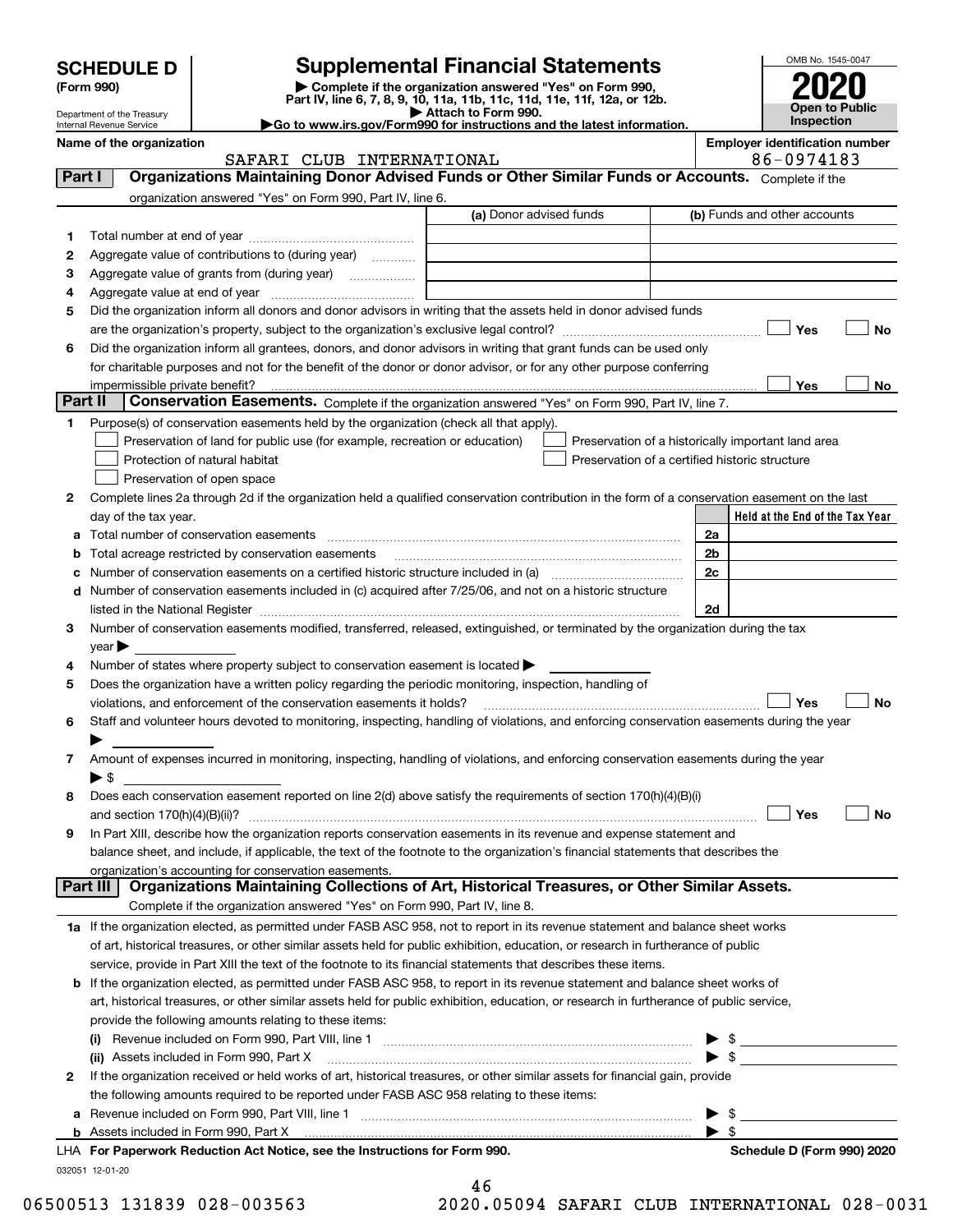|          | Schedule D (Form 990) 2020                                                                                                                                                                                                           | SAFARI CLUB INTERNATIONAL |                |                                                                                                                                                                                                                               |                 | 86-0974183 Page 2          |                     |     |          |
|----------|--------------------------------------------------------------------------------------------------------------------------------------------------------------------------------------------------------------------------------------|---------------------------|----------------|-------------------------------------------------------------------------------------------------------------------------------------------------------------------------------------------------------------------------------|-----------------|----------------------------|---------------------|-----|----------|
| Part III | Organizations Maintaining Collections of Art, Historical Treasures, or Other Similar Assets (continued)                                                                                                                              |                           |                |                                                                                                                                                                                                                               |                 |                            |                     |     |          |
| 3        | Using the organization's acquisition, accession, and other records, check any of the following that make significant use of its                                                                                                      |                           |                |                                                                                                                                                                                                                               |                 |                            |                     |     |          |
|          | collection items (check all that apply):                                                                                                                                                                                             |                           |                |                                                                                                                                                                                                                               |                 |                            |                     |     |          |
| a        | Public exhibition                                                                                                                                                                                                                    |                           |                | Loan or exchange program                                                                                                                                                                                                      |                 |                            |                     |     |          |
| b        | Scholarly research                                                                                                                                                                                                                   | e                         |                | Other and the contract of the contract of the contract of the contract of the contract of the contract of the contract of the contract of the contract of the contract of the contract of the contract of the contract of the |                 |                            |                     |     |          |
| c        | Preservation for future generations                                                                                                                                                                                                  |                           |                |                                                                                                                                                                                                                               |                 |                            |                     |     |          |
| 4        | Provide a description of the organization's collections and explain how they further the organization's exempt purpose in Part XIII.                                                                                                 |                           |                |                                                                                                                                                                                                                               |                 |                            |                     |     |          |
| 5        | During the year, did the organization solicit or receive donations of art, historical treasures, or other similar assets                                                                                                             |                           |                |                                                                                                                                                                                                                               |                 |                            |                     |     |          |
|          | to be sold to raise funds rather than to be maintained as part of the organization's collection?                                                                                                                                     |                           |                |                                                                                                                                                                                                                               |                 |                            | Yes                 |     | No       |
|          | Part IV<br>Escrow and Custodial Arrangements. Complete if the organization answered "Yes" on Form 990, Part IV, line 9, or                                                                                                           |                           |                |                                                                                                                                                                                                                               |                 |                            |                     |     |          |
|          | reported an amount on Form 990, Part X, line 21.                                                                                                                                                                                     |                           |                |                                                                                                                                                                                                                               |                 |                            |                     |     |          |
|          | 1a Is the organization an agent, trustee, custodian or other intermediary for contributions or other assets not included                                                                                                             |                           |                |                                                                                                                                                                                                                               |                 |                            |                     |     |          |
|          |                                                                                                                                                                                                                                      |                           |                |                                                                                                                                                                                                                               |                 |                            | Yes                 |     | No       |
|          |                                                                                                                                                                                                                                      |                           |                |                                                                                                                                                                                                                               |                 |                            |                     |     |          |
|          | <b>b</b> If "Yes," explain the arrangement in Part XIII and complete the following table:                                                                                                                                            |                           |                |                                                                                                                                                                                                                               |                 |                            |                     |     |          |
|          |                                                                                                                                                                                                                                      |                           |                |                                                                                                                                                                                                                               |                 |                            | Amount              |     |          |
| c        | Beginning balance <b>contract to the contract of the contract of the contract of the contract of the contract of the contract of the contract of the contract of the contract of the contract of the contract of the contract of</b> |                           |                |                                                                                                                                                                                                                               | 1c              |                            |                     |     |          |
| d        | Additions during the year manufactured and an according to the year manufactured and according the year manufactured and according the year manufactured and according the year manufactured and according the year manufactur       |                           |                |                                                                                                                                                                                                                               | 1d              |                            |                     |     |          |
| е        | Distributions during the year manufactured and continuum and continuum and contact the year manufactured and contact the sear manufactured and contact the sear manufactured and contact the search of the search of the searc       |                           |                |                                                                                                                                                                                                                               | 1e              |                            |                     |     |          |
|          | Ending balance manufactured and contact the contract of the contract of the contract of the contract of the contract of the contract of the contract of the contract of the contract of the contract of the contract of the co       |                           |                |                                                                                                                                                                                                                               | 1f              |                            |                     |     |          |
|          | 2a Did the organization include an amount on Form 990, Part X, line 21, for escrow or custodial account liability?                                                                                                                   |                           |                |                                                                                                                                                                                                                               |                 |                            | Yes                 |     | No       |
|          | b If "Yes," explain the arrangement in Part XIII. Check here if the explanation has been provided on Part XIII                                                                                                                       |                           |                |                                                                                                                                                                                                                               |                 |                            |                     |     |          |
| Part V   | Endowment Funds. Complete if the organization answered "Yes" on Form 990, Part IV, line 10.                                                                                                                                          |                           |                |                                                                                                                                                                                                                               |                 |                            |                     |     |          |
|          |                                                                                                                                                                                                                                      | (a) Current year          | (b) Prior year | (c) Two years back                                                                                                                                                                                                            |                 | (d) Three years back       | (e) Four years back |     |          |
| 1a       | Beginning of year balance                                                                                                                                                                                                            | 433, 181.                 | 373,594.       | 305,998.                                                                                                                                                                                                                      |                 | 208,150.                   |                     |     | 110,700. |
| b        |                                                                                                                                                                                                                                      | 42,750.                   | 67,600.        | 102,900.                                                                                                                                                                                                                      |                 | 88,900.                    |                     |     | 109,700. |
|          | Net investment earnings, gains, and losses                                                                                                                                                                                           | 93,802.                   | 17,848.        | 18,458.                                                                                                                                                                                                                       |                 | 11,761.                    |                     |     |          |
| d        |                                                                                                                                                                                                                                      |                           |                |                                                                                                                                                                                                                               |                 |                            |                     |     |          |
|          | e Other expenditures for facilities                                                                                                                                                                                                  |                           |                |                                                                                                                                                                                                                               |                 |                            |                     |     |          |
|          | and programs                                                                                                                                                                                                                         | 109,984.                  | 25,861.        | 53,762.                                                                                                                                                                                                                       |                 | 2,813.                     |                     |     | 12,250.  |
|          | f Administrative expenses                                                                                                                                                                                                            |                           |                |                                                                                                                                                                                                                               |                 |                            |                     |     |          |
| g        | End of year balance                                                                                                                                                                                                                  | 459,749.                  | 433, 181.      | 373,594.                                                                                                                                                                                                                      |                 | 305,998.                   |                     |     | 208,150. |
| 2        | Provide the estimated percentage of the current year end balance (line 1g, column (a)) held as:                                                                                                                                      |                           |                |                                                                                                                                                                                                                               |                 |                            |                     |     |          |
| а        | Board designated or quasi-endowment                                                                                                                                                                                                  | 100                       | %              |                                                                                                                                                                                                                               |                 |                            |                     |     |          |
| b        | Permanent endowment > 0000                                                                                                                                                                                                           | %                         |                |                                                                                                                                                                                                                               |                 |                            |                     |     |          |
| c        | .0000<br>Term endowment $\blacktriangleright$                                                                                                                                                                                        | %                         |                |                                                                                                                                                                                                                               |                 |                            |                     |     |          |
|          | The percentages on lines 2a, 2b, and 2c should equal 100%.                                                                                                                                                                           |                           |                |                                                                                                                                                                                                                               |                 |                            |                     |     |          |
|          | 3a Are there endowment funds not in the possession of the organization that are held and administered for the organization                                                                                                           |                           |                |                                                                                                                                                                                                                               |                 |                            |                     |     |          |
|          | by:                                                                                                                                                                                                                                  |                           |                |                                                                                                                                                                                                                               |                 |                            |                     | Yes | No       |
|          | (i)                                                                                                                                                                                                                                  |                           |                |                                                                                                                                                                                                                               |                 |                            | 3a(i)               |     | х        |
|          |                                                                                                                                                                                                                                      |                           |                |                                                                                                                                                                                                                               |                 |                            | 3a(ii)              |     | X        |
|          |                                                                                                                                                                                                                                      |                           |                |                                                                                                                                                                                                                               |                 |                            | 3b                  |     |          |
|          | Describe in Part XIII the intended uses of the organization's endowment funds.                                                                                                                                                       |                           |                |                                                                                                                                                                                                                               |                 |                            |                     |     |          |
|          | Land, Buildings, and Equipment.<br><b>Part VI</b>                                                                                                                                                                                    |                           |                |                                                                                                                                                                                                                               |                 |                            |                     |     |          |
|          | Complete if the organization answered "Yes" on Form 990, Part IV, line 11a. See Form 990, Part X, line 10.                                                                                                                           |                           |                |                                                                                                                                                                                                                               |                 |                            |                     |     |          |
|          | Description of property                                                                                                                                                                                                              | (a) Cost or other         |                | (b) Cost or other                                                                                                                                                                                                             | (c) Accumulated |                            | (d) Book value      |     |          |
|          |                                                                                                                                                                                                                                      | basis (investment)        |                | basis (other)                                                                                                                                                                                                                 | depreciation    |                            |                     |     |          |
|          |                                                                                                                                                                                                                                      |                           |                |                                                                                                                                                                                                                               |                 |                            |                     |     |          |
| b        |                                                                                                                                                                                                                                      |                           |                |                                                                                                                                                                                                                               |                 |                            |                     |     |          |
|          |                                                                                                                                                                                                                                      |                           |                | 43,874.                                                                                                                                                                                                                       | 34,378.         |                            |                     |     | 9,496.   |
|          |                                                                                                                                                                                                                                      |                           |                | 1,819,026.                                                                                                                                                                                                                    | 1,664,242.      |                            |                     |     | 154,784. |
|          |                                                                                                                                                                                                                                      |                           |                | 147,000.                                                                                                                                                                                                                      |                 |                            |                     |     | 147,000. |
|          | e Other                                                                                                                                                                                                                              |                           |                |                                                                                                                                                                                                                               |                 |                            |                     |     | 311,280. |
|          | Total. Add lines 1a through 1e. (Column (d) must equal Form 990. Part X, column (B), line 10c.)                                                                                                                                      |                           |                |                                                                                                                                                                                                                               |                 |                            |                     |     |          |
|          |                                                                                                                                                                                                                                      |                           |                |                                                                                                                                                                                                                               |                 | Schedule D (Form 990) 2020 |                     |     |          |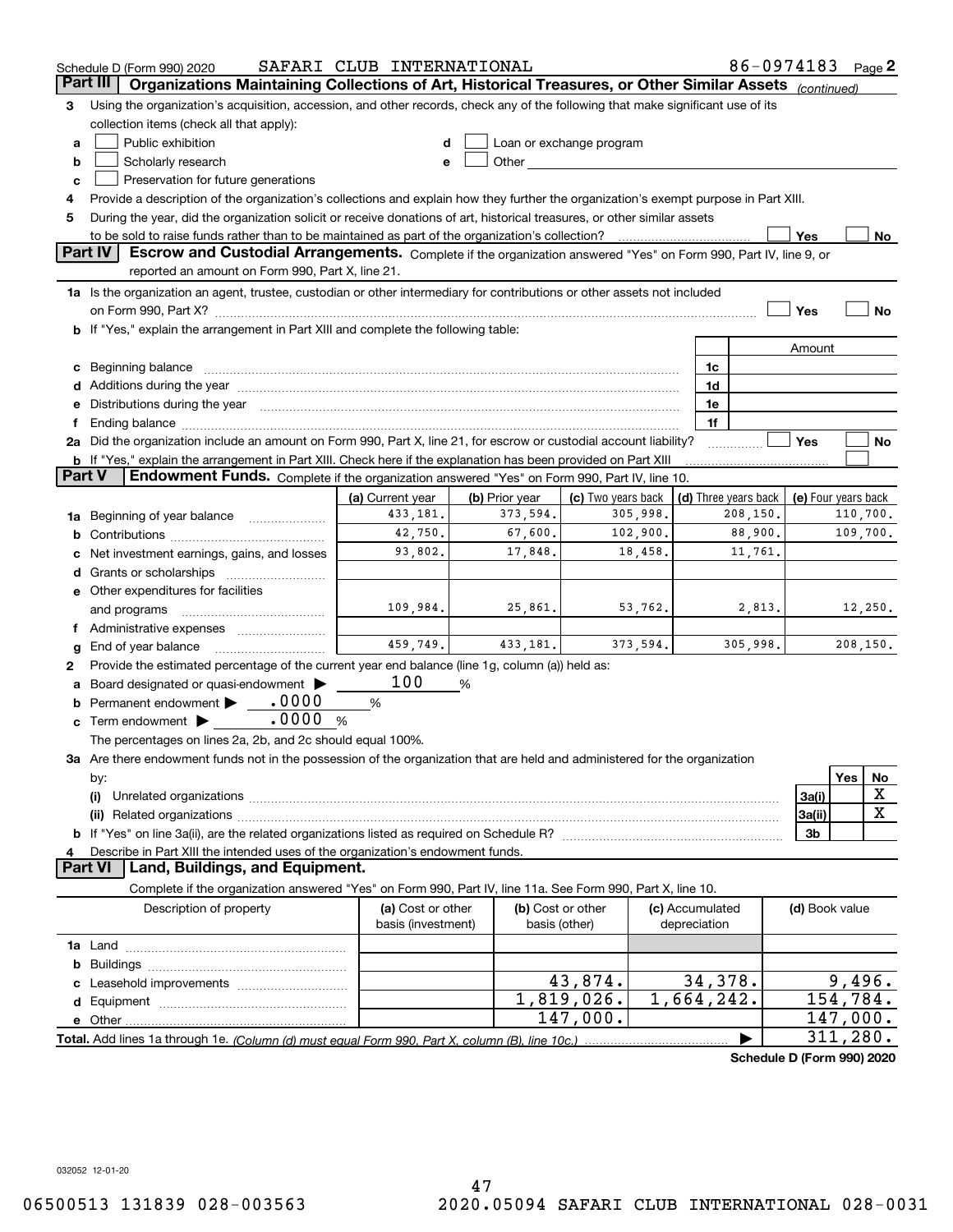| SAFARI CLUB INTERNATIONAL<br>Schedule D (Form 990) 2020                                                                                           | 86-0974183<br>$Page$ <sup>3</sup>                         |
|---------------------------------------------------------------------------------------------------------------------------------------------------|-----------------------------------------------------------|
| Part VII Investments - Other Securities.                                                                                                          |                                                           |
| Complete if the organization answered "Yes" on Form 990, Part IV, line 11b. See Form 990, Part X, line 12.                                        |                                                           |
| (a) Description of security or category (including name of security)<br>(b) Book value                                                            | (c) Method of valuation: Cost or end-of-year market value |
| (1) Financial derivatives                                                                                                                         |                                                           |
|                                                                                                                                                   |                                                           |
| (3) Other                                                                                                                                         |                                                           |
| (A)                                                                                                                                               |                                                           |
| (B)                                                                                                                                               |                                                           |
| (C)                                                                                                                                               |                                                           |
| (D)                                                                                                                                               |                                                           |
| (E)                                                                                                                                               |                                                           |
| (F)                                                                                                                                               |                                                           |
| (G)                                                                                                                                               |                                                           |
| (H)                                                                                                                                               |                                                           |
| Total. (Col. (b) must equal Form 990, Part X, col. (B) line 12.)                                                                                  |                                                           |
| Part VIII Investments - Program Related.                                                                                                          |                                                           |
| Complete if the organization answered "Yes" on Form 990, Part IV, line 11c. See Form 990, Part X, line 13.                                        |                                                           |
| (a) Description of investment<br>(b) Book value                                                                                                   | (c) Method of valuation: Cost or end-of-year market value |
| (1)                                                                                                                                               |                                                           |
| (2)                                                                                                                                               |                                                           |
| (3)                                                                                                                                               |                                                           |
| (4)                                                                                                                                               |                                                           |
| (5)                                                                                                                                               |                                                           |
| (6)                                                                                                                                               |                                                           |
| (7)                                                                                                                                               |                                                           |
| (8)                                                                                                                                               |                                                           |
| (9)                                                                                                                                               |                                                           |
| Total. (Col. (b) must equal Form 990, Part X, col. (B) line 13.)                                                                                  |                                                           |
| <b>Other Assets.</b><br>Part IX                                                                                                                   |                                                           |
| Complete if the organization answered "Yes" on Form 990, Part IV, line 11d. See Form 990, Part X, line 15.                                        |                                                           |
| (a) Description                                                                                                                                   | (b) Book value                                            |
| (1)                                                                                                                                               |                                                           |
| (2)                                                                                                                                               |                                                           |
| (3)                                                                                                                                               |                                                           |
| (4)                                                                                                                                               |                                                           |
| (5)                                                                                                                                               |                                                           |
| (6)                                                                                                                                               |                                                           |
| (7)                                                                                                                                               |                                                           |
| (8)                                                                                                                                               |                                                           |
| (9)                                                                                                                                               |                                                           |
| <b>Total.</b> (Column (b) must equal Form 990. Part X, col. (B) line 15.)<br>Part X<br><b>Other Liabilities.</b>                                  |                                                           |
|                                                                                                                                                   |                                                           |
| Complete if the organization answered "Yes" on Form 990, Part IV, line 11e or 11f. See Form 990, Part X, line 25.<br>(a) Description of liability | (b) Book value                                            |
| 1.                                                                                                                                                |                                                           |
| (1)<br>Federal income taxes                                                                                                                       |                                                           |
| (2)                                                                                                                                               |                                                           |
| (3)                                                                                                                                               |                                                           |
| (4)                                                                                                                                               |                                                           |
| (5)                                                                                                                                               |                                                           |
| (6)                                                                                                                                               |                                                           |
| (7)                                                                                                                                               |                                                           |
| (8)                                                                                                                                               |                                                           |
| (9)                                                                                                                                               |                                                           |
| Total. (Column (b) must equal Form 990, Part X, col. (B) line 25.)                                                                                |                                                           |

**2.** Liability for uncertain tax positions. In Part XIII, provide the text of the footnote to the organization's financial statements that reports the organization's liability for uncertain tax positions under FASB ASC 740. Check here if the text of the footnote has been provided in Part XIII  $\boxed{\text{X}}$ 

**Schedule D (Form 990) 2020**

032053 12-01-20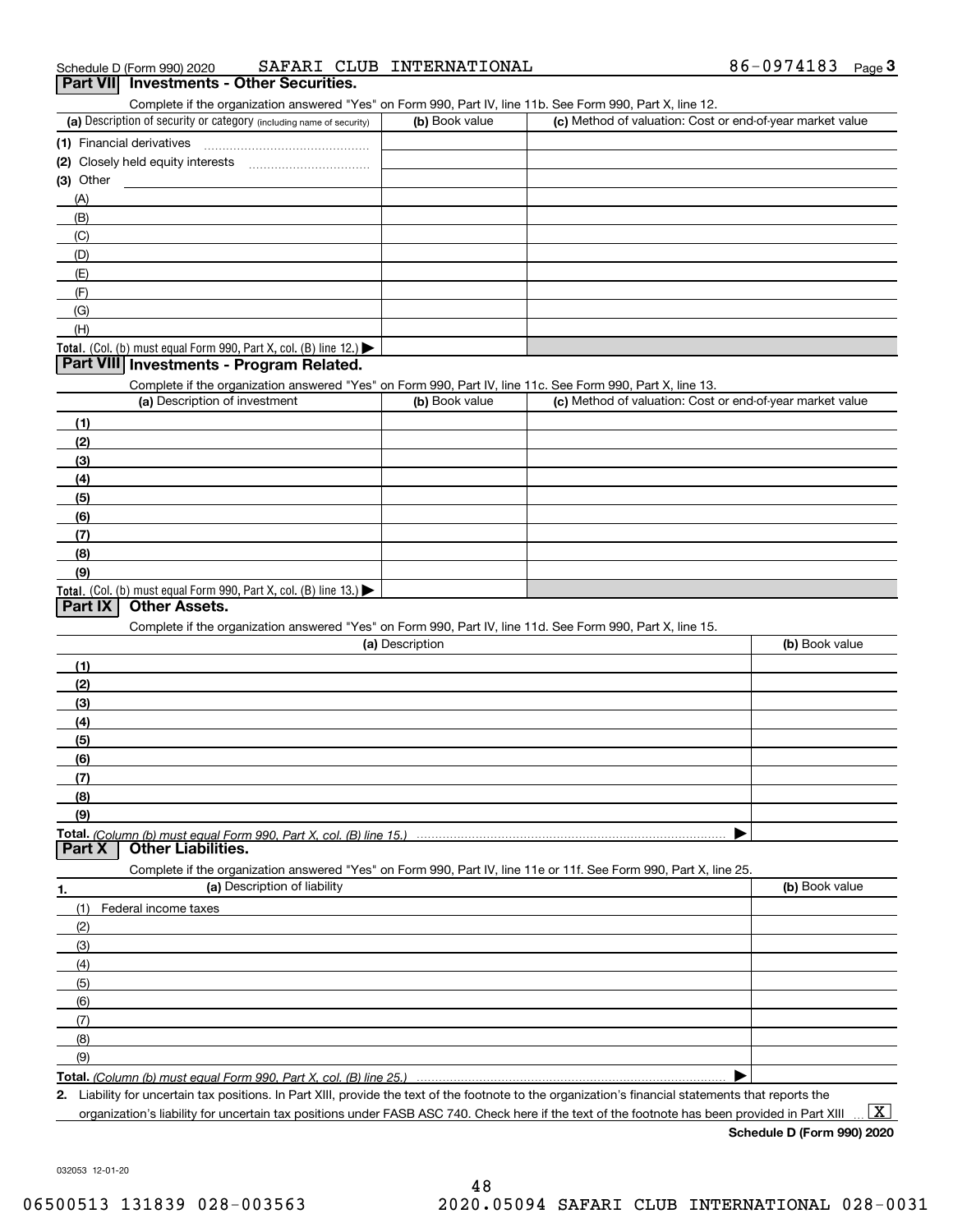|              | SAFARI CLUB INTERNATIONAL<br>Schedule D (Form 990) 2020                                                                                                                                                                       |                |              |                | 86-0974183<br>Page $4$           |
|--------------|-------------------------------------------------------------------------------------------------------------------------------------------------------------------------------------------------------------------------------|----------------|--------------|----------------|----------------------------------|
|              | Part XI<br>Reconciliation of Revenue per Audited Financial Statements With Revenue per Return.                                                                                                                                |                |              |                |                                  |
|              | Complete if the organization answered "Yes" on Form 990, Part IV, line 12a.                                                                                                                                                   |                |              |                |                                  |
| 1            | Total revenue, gains, and other support per audited financial statements                                                                                                                                                      |                |              | $\blacksquare$ | 13, 151, 446.                    |
| $\mathbf{2}$ | Amounts included on line 1 but not on Form 990. Part VIII, line 12:                                                                                                                                                           |                |              |                |                                  |
| a            |                                                                                                                                                                                                                               | 2a             | 1, 241, 512. |                |                                  |
|              |                                                                                                                                                                                                                               | 2 <sub>b</sub> |              |                |                                  |
|              |                                                                                                                                                                                                                               | 2c             |              |                |                                  |
| d            | Other (Describe in Part XIII.) <b>Construction Contract Construction</b> Construction Construction Construction Const                                                                                                         | 2d             |              |                |                                  |
| е            | Add lines 2a through 2d                                                                                                                                                                                                       |                |              | 2e             | $\frac{1,241,512.}{11,909,934.}$ |
| 3            |                                                                                                                                                                                                                               |                |              | $\mathbf{3}$   |                                  |
| 4            | Amounts included on Form 990, Part VIII, line 12, but not on line 1:                                                                                                                                                          |                |              |                |                                  |
|              |                                                                                                                                                                                                                               |                | 15,717.      |                |                                  |
|              |                                                                                                                                                                                                                               | 4 <sub>h</sub> | $-755, 193.$ |                |                                  |
| c.           | Add lines 4a and 4b                                                                                                                                                                                                           |                |              | 4с             | $-739,476.$<br>11,170,458.       |
|              |                                                                                                                                                                                                                               |                |              | $\overline{5}$ |                                  |
|              |                                                                                                                                                                                                                               |                |              |                |                                  |
|              | Part XII   Reconciliation of Expenses per Audited Financial Statements With Expenses per Return.                                                                                                                              |                |              |                |                                  |
|              | Complete if the organization answered "Yes" on Form 990, Part IV, line 12a.                                                                                                                                                   |                |              |                |                                  |
| 1            | Total expenses and losses per audited financial statements [11, 11] manuscription control expenses and losses per audited financial statements [11] manuscription of the statements [11] manuscription of the statements [11] |                |              | $\mathbf{1}$   | 11,375,951.                      |
| 2            | Amounts included on line 1 but not on Form 990, Part IX, line 25:                                                                                                                                                             |                |              |                |                                  |
| a            |                                                                                                                                                                                                                               | 2a             |              |                |                                  |
|              |                                                                                                                                                                                                                               | 2 <sub>b</sub> |              |                |                                  |
| c.           |                                                                                                                                                                                                                               | 2c             |              |                |                                  |
|              |                                                                                                                                                                                                                               | 2d             | 755, 193.    |                |                                  |
|              |                                                                                                                                                                                                                               |                |              | 2e             | 755, 193.                        |
| 3            |                                                                                                                                                                                                                               |                |              | $\mathbf{R}$   | $\overline{10}$ , 620, 758.      |
| 4            | Amounts included on Form 990, Part IX, line 25, but not on line 1:                                                                                                                                                            |                |              |                |                                  |
| a            |                                                                                                                                                                                                                               | 4a             | 15,717.      |                |                                  |
| b            |                                                                                                                                                                                                                               | 4b             |              |                |                                  |
|              | Add lines 4a and 4b                                                                                                                                                                                                           |                |              | 4c             | 15,717.                          |
|              | Part XIII Supplemental Information.                                                                                                                                                                                           |                |              | $5\phantom{a}$ | 10,636,475.                      |

Provide the descriptions required for Part II, lines 3, 5, and 9; Part III, lines 1a and 4; Part IV, lines 1b and 2b; Part V, line 4; Part X, line 2; Part XI, lines 2d and 4b; and Part XII, lines 2d and 4b. Also complete this part to provide any additional information.

PART V, LINE 4:

TO FUND LITIGATION, MARKETING, LEGISLATIVE AND VOTER EDUCATION, AND

SIMILAR ADVOCACY ACTIONS INTENDED TO PROTECT THE PRIVILEGE OF HUNTING AND

THE HUNTING HERITAGE. THE PURPOSES SHALL NOT INCLUDE LOBBYING FOR

CANDIDATES FOR OFFICE.

PART X, LINE 2:

SCI EVALUATES ITS UNCERTAIN TAX POSITIONS, IF ANY, ON A CONTINUAL BASIS

THROUGH REVIEW OF ITS POLICIES AND PROCEDURES, REVIEW OF ITS REGULAR TAX

49

FILINGS, AND DISCUSSIONS WITH OUTSIDE EXPERTS. AS OF JUNE 30, 2021 AND

2020, MANAGEMENT DOES NOT BELIEVE ANY UNCERTAIN TAX POSITIONS EXIST.

032054 12-01-20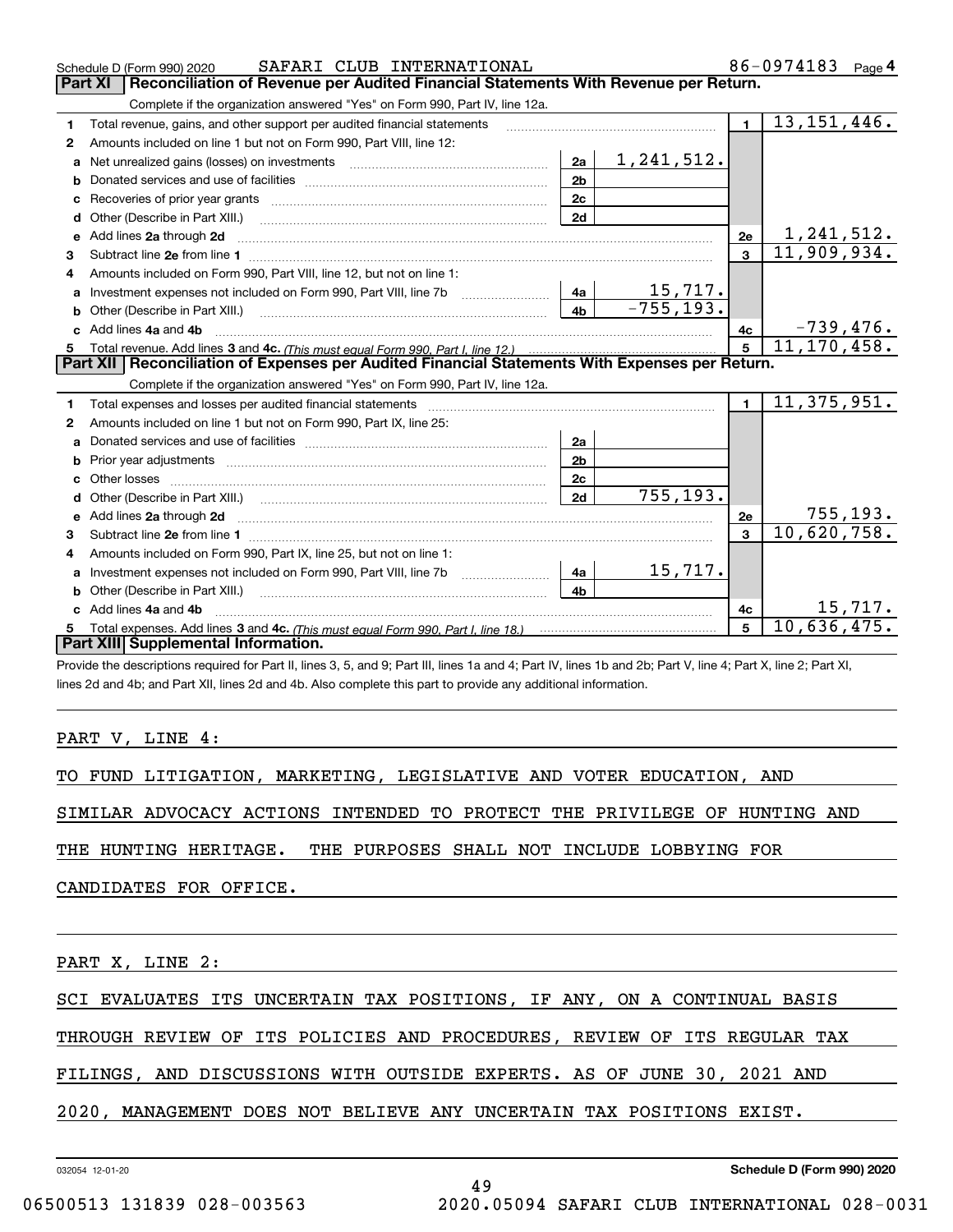|                                                                | 86-0974183 Page 5                                             |
|----------------------------------------------------------------|---------------------------------------------------------------|
| <b>Part XIII Supplemental Information</b> (continued)          |                                                               |
| PART XI, LINE 4B - OTHER ADJUSTMENTS:                          |                                                               |
| FUNDRAISING EVENT EXPENSES DEDUCTED AGAINST REVENUES -385,641. |                                                               |
| GAMING ACTIVITY EXPENSES DEDUCTED AGAINST REVENUES             |                                                               |
| COST OF GOODS SOLD DEDUCTED AGAINST REVENUES                   | $-248,107.$                                                   |
| LOSS ON SALE OF FIXED ASSETS REPORTED AS EXPENSE IN            |                                                               |
| FINANCIAL STATEMENTS                                           | $-121,445.$                                                   |
| TOTAL TO SCHEDULE D, PART XI, LINE 4B<br>-755,193.             |                                                               |
|                                                                |                                                               |
| PART XII, LINE 2D - OTHER ADJUSTMENTS:                         |                                                               |
| FUNDRAISING EVENT EXPENSES DEDUCTED AGAINST REVENUES           | 385,641.                                                      |
| GAMING ACTIVITY EXPENSES DEDUCTED AGAINST REVENUES             |                                                               |
| COST OF GOODS SOLD DEDUCTED AGAINST REVENUES                   | 248, 107.<br><u> 1989 - Johann Barbara, martxa amerikan p</u> |
| LOSS ON SALE OF FIXED ASSETS REPORTED AS EXPENSE IN            |                                                               |
| FINANCIAL STATEMENTS                                           | 121,445.                                                      |
| TOTAL TO SCHEDULE D, PART XII, LINE 2D                         | 755, 193.                                                     |
|                                                                |                                                               |
|                                                                |                                                               |
|                                                                |                                                               |
|                                                                |                                                               |
|                                                                |                                                               |
|                                                                |                                                               |
|                                                                |                                                               |
|                                                                |                                                               |
|                                                                |                                                               |
|                                                                |                                                               |
|                                                                |                                                               |
|                                                                |                                                               |
|                                                                |                                                               |
|                                                                |                                                               |

**Schedule D (Form 990) 2020**

032055 12-01-20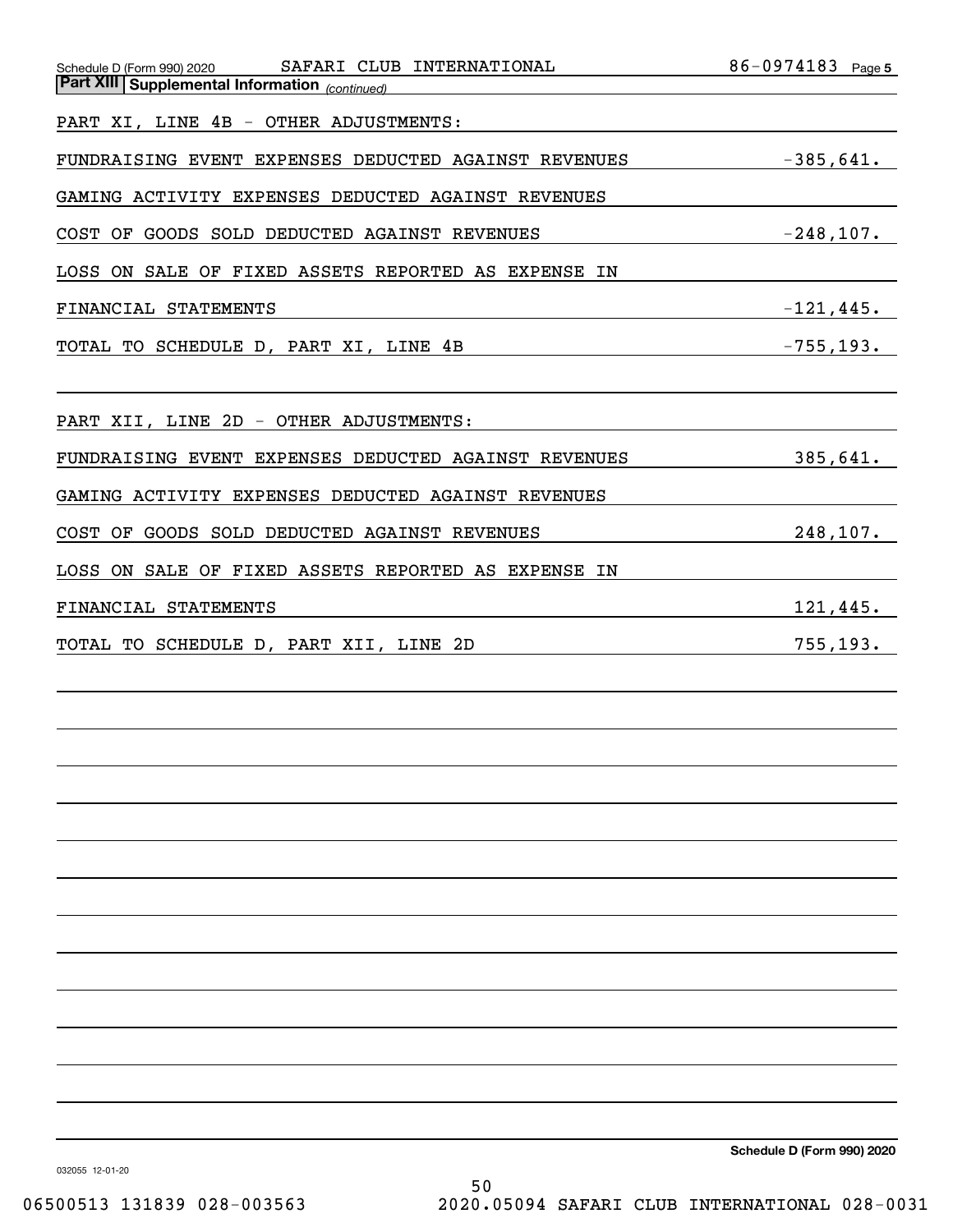| Part I                           |               |                            | General Information on Activities Outside the United States. Complete if the organization answered "Yes" on                             |                               |                              |
|----------------------------------|---------------|----------------------------|-----------------------------------------------------------------------------------------------------------------------------------------|-------------------------------|------------------------------|
| Form 990, Part IV, line 14b.     |               |                            |                                                                                                                                         |                               |                              |
| 1.                               |               |                            | For grantmakers. Does the organization maintain records to substantiate the amount of its grants and other assistance,                  |                               |                              |
|                                  |               |                            | the grantees' eligibility for the grants or assistance, and the selection criteria used to award the grants or assistance?              |                               | $\boxed{\text{X}}$ No<br>Yes |
|                                  |               |                            |                                                                                                                                         |                               |                              |
| 2                                |               |                            | For grantmakers. Describe in Part V the organization's procedures for monitoring the use of its grants and other assistance outside the |                               |                              |
| United States.                   |               |                            |                                                                                                                                         |                               |                              |
| 3                                |               |                            | Activities per Region. (The following Part I, line 3 table can be duplicated if additional space is needed.)                            |                               |                              |
| (a) Region                       | (b) Number of | (c) Number of              | (d) Activities conducted in the region                                                                                                  | (e) If activity listed in (d) | (f) Total                    |
|                                  | offices       | employees,<br>agents, and  | (by type) (such as, fundraising, pro-                                                                                                   | is a program service,         | expenditures<br>for and      |
|                                  | in the region | independent<br>contractors | gram services, investments, grants to                                                                                                   | describe specific type        | investments                  |
|                                  |               | in the region              | recipients located in the region)                                                                                                       | of service(s) in the region   | in the region                |
| NORTH AMERICA -                  |               |                            |                                                                                                                                         |                               |                              |
| CANADA AND MEXICO,               |               |                            |                                                                                                                                         |                               |                              |
| BUT NOT THE UNITED               |               |                            |                                                                                                                                         |                               |                              |
| <b>STATES</b>                    | 1             | $\mathbf{1}$               | PROGRAM SERVICES                                                                                                                        | HUNTING ADVOCACY              | 87,737.                      |
|                                  |               |                            |                                                                                                                                         |                               |                              |
|                                  |               |                            |                                                                                                                                         |                               |                              |
|                                  |               |                            |                                                                                                                                         |                               |                              |
| <b>EUROPE</b>                    | 0             | 0                          | GRANTS FOR PROGRAM SERVICES                                                                                                             | HUNTING ADVOCACY              | 12,000.                      |
|                                  |               |                            |                                                                                                                                         |                               |                              |
|                                  |               |                            |                                                                                                                                         |                               |                              |
|                                  |               |                            |                                                                                                                                         |                               |                              |
|                                  |               |                            |                                                                                                                                         |                               |                              |
|                                  |               |                            |                                                                                                                                         |                               |                              |
|                                  |               |                            |                                                                                                                                         |                               |                              |
|                                  |               |                            |                                                                                                                                         |                               |                              |
|                                  |               |                            |                                                                                                                                         |                               |                              |
|                                  |               |                            |                                                                                                                                         |                               |                              |
|                                  |               |                            |                                                                                                                                         |                               |                              |
|                                  |               |                            |                                                                                                                                         |                               |                              |
|                                  |               |                            |                                                                                                                                         |                               |                              |
|                                  |               |                            |                                                                                                                                         |                               |                              |
|                                  |               |                            |                                                                                                                                         |                               |                              |
|                                  |               |                            |                                                                                                                                         |                               |                              |
|                                  |               |                            |                                                                                                                                         |                               |                              |
|                                  |               |                            |                                                                                                                                         |                               |                              |
|                                  |               |                            |                                                                                                                                         |                               |                              |
|                                  |               |                            |                                                                                                                                         |                               |                              |
|                                  |               |                            |                                                                                                                                         |                               |                              |
|                                  |               |                            |                                                                                                                                         |                               |                              |
|                                  |               |                            |                                                                                                                                         |                               |                              |
|                                  |               |                            |                                                                                                                                         |                               |                              |
|                                  |               |                            |                                                                                                                                         |                               |                              |
| 3 a Subtotal<br>.                | $\mathbf 1$   | 1                          |                                                                                                                                         |                               | 99,737.                      |
| <b>b</b> Total from continuation |               |                            |                                                                                                                                         |                               |                              |
| sheets to Part I                 | 0             | 0                          |                                                                                                                                         |                               | 0.                           |
| c Totals (add lines 3a           |               |                            |                                                                                                                                         |                               |                              |
| and 3b)                          | 1             | 1                          |                                                                                                                                         |                               | 99,737.                      |

**For Paperwork Reduction Act Notice, see the Instructions for Form 990. Schedule F (Form 990) 2020** LHA

032071 12-03-20

# **SCHEDULE F Statement of Activities Outside the United States**

**| Complete if the organization answered "Yes" on Form 990, Part IV, line 14b, 15, or 16.**

**| Attach to Form 990.**

**| Go to www.irs.gov/Form990 for instructions and the latest information.**

OMB No. 1545-0047 **Open to Public Inspection2020**

**Employer identification number**

Internal Revenue Service Name of the organization

| <u>JUIILDULLI</u><br>(Form 990) |
|---------------------------------|
| Department of the Treasury      |

SAFARI CLUB INTERNATIONAL 86-0974183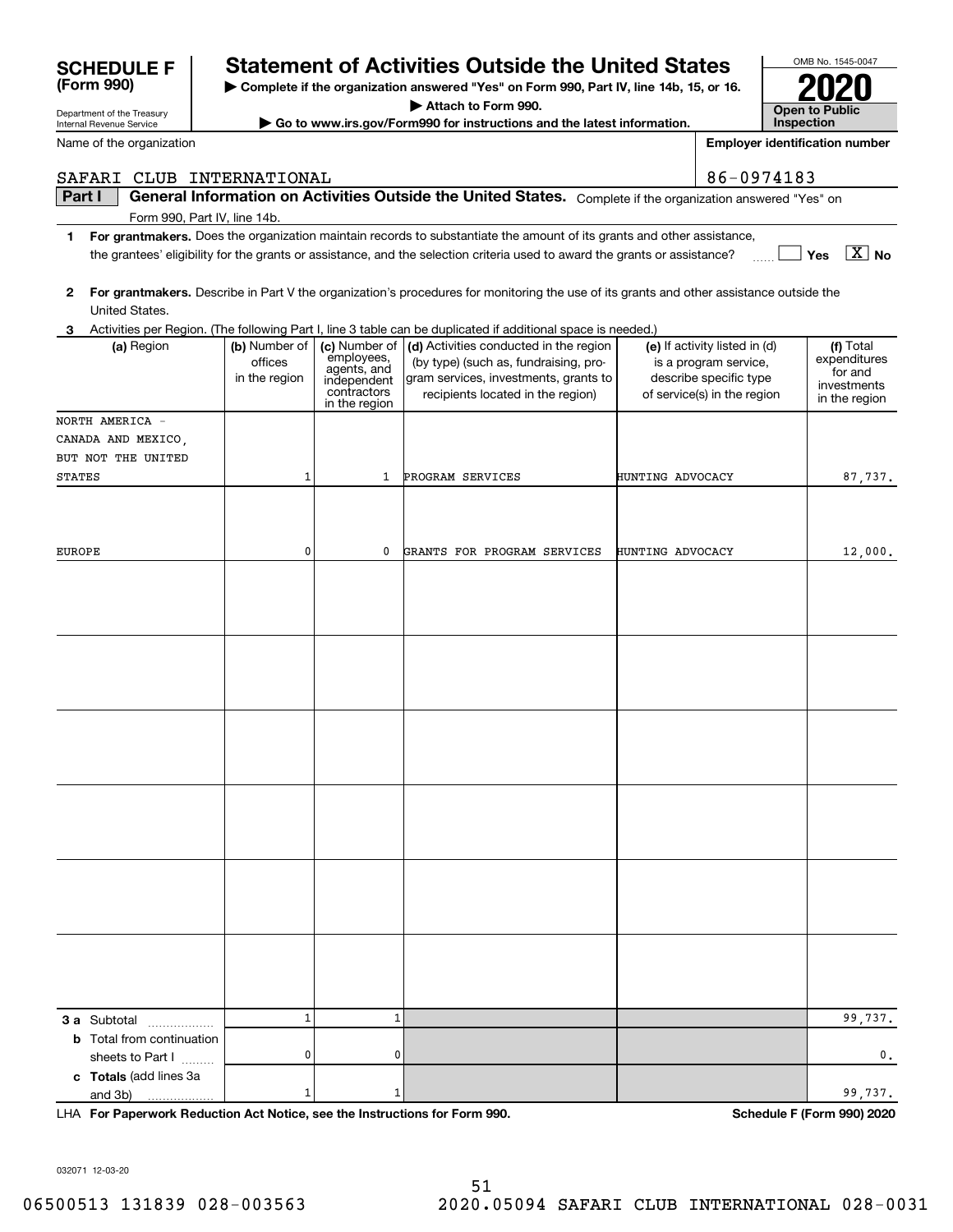Part II | Grants and Other Assistance to Organizations or Entities Outside the United States. Complete if the organization answered "Yes" on Form 990, Part IV, line 15, for any recipient who received more than \$5,000. Part II can be duplicated if additional space is needed.

| 1<br>(a) Name of organization | (b) IRS code section<br>and EIN (if applicable) | (c) Region         | (d) Purpose of<br>grant                                                                                                                 | (e) Amount<br>of cash grant | (f) Manner of<br>cash disbursement | (g) Amount of<br>noncash<br>assistance | (h) Description<br>of noncash<br>assistance | (i) Method of<br>valuation (book, FMV,<br>appraisal, other) |
|-------------------------------|-------------------------------------------------|--------------------|-----------------------------------------------------------------------------------------------------------------------------------------|-----------------------------|------------------------------------|----------------------------------------|---------------------------------------------|-------------------------------------------------------------|
|                               |                                                 |                    |                                                                                                                                         |                             |                                    |                                        |                                             |                                                             |
|                               |                                                 | SUB-SAHARAN        |                                                                                                                                         |                             |                                    |                                        |                                             |                                                             |
|                               |                                                 | AFRICA             | PROGRAM AWARD                                                                                                                           | $9,750.$ CHECK              |                                    | $\mathfrak o$ .                        |                                             |                                                             |
|                               |                                                 |                    |                                                                                                                                         |                             |                                    |                                        |                                             |                                                             |
|                               |                                                 | <b>SUB-SAHARAN</b> |                                                                                                                                         |                             |                                    |                                        |                                             |                                                             |
|                               |                                                 | AFRICA             | PROGRAM AWARD                                                                                                                           | 7,000. WIRE                 |                                    | $\mathsf{0}$ .                         |                                             |                                                             |
|                               |                                                 |                    |                                                                                                                                         |                             |                                    |                                        |                                             |                                                             |
|                               |                                                 |                    |                                                                                                                                         |                             |                                    |                                        |                                             |                                                             |
|                               |                                                 | NORTH AMERICA      | OPERATING EXPENSES                                                                                                                      | 93,707. WIRE                |                                    | $\mathbf{0}$ .                         |                                             |                                                             |
|                               |                                                 |                    |                                                                                                                                         |                             |                                    |                                        |                                             |                                                             |
|                               |                                                 |                    |                                                                                                                                         |                             |                                    |                                        |                                             |                                                             |
|                               |                                                 |                    |                                                                                                                                         |                             |                                    |                                        |                                             |                                                             |
|                               |                                                 |                    |                                                                                                                                         |                             |                                    |                                        |                                             |                                                             |
|                               |                                                 |                    |                                                                                                                                         |                             |                                    |                                        |                                             |                                                             |
|                               |                                                 |                    |                                                                                                                                         |                             |                                    |                                        |                                             |                                                             |
|                               |                                                 |                    |                                                                                                                                         |                             |                                    |                                        |                                             |                                                             |
|                               |                                                 |                    |                                                                                                                                         |                             |                                    |                                        |                                             |                                                             |
|                               |                                                 |                    |                                                                                                                                         |                             |                                    |                                        |                                             |                                                             |
|                               |                                                 |                    |                                                                                                                                         |                             |                                    |                                        |                                             |                                                             |
|                               |                                                 |                    |                                                                                                                                         |                             |                                    |                                        |                                             |                                                             |
|                               |                                                 |                    |                                                                                                                                         |                             |                                    |                                        |                                             |                                                             |
|                               |                                                 |                    |                                                                                                                                         |                             |                                    |                                        |                                             |                                                             |
|                               |                                                 |                    |                                                                                                                                         |                             |                                    |                                        |                                             |                                                             |
|                               |                                                 |                    |                                                                                                                                         |                             |                                    |                                        |                                             |                                                             |
| $\mathbf{2}$                  |                                                 |                    | Enter total number of recipient organizations listed above that are recognized as charities by the foreign country, recognized as a tax |                             |                                    |                                        |                                             |                                                             |
|                               |                                                 |                    |                                                                                                                                         |                             |                                    |                                        |                                             | $\overline{\mathbf{3}}$                                     |
| 3                             |                                                 |                    |                                                                                                                                         |                             |                                    |                                        |                                             | Schedule F (Form 990) 2020                                  |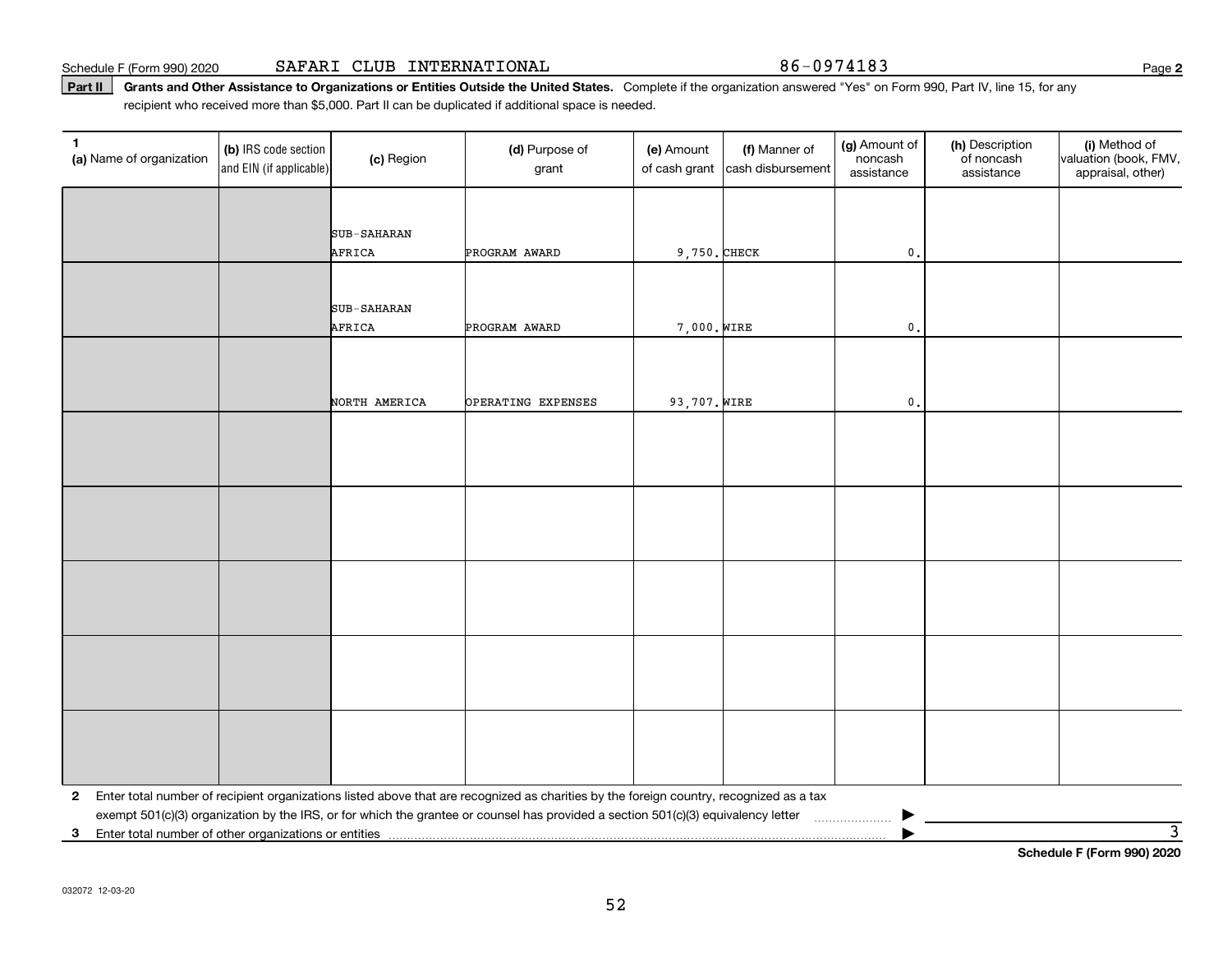| SAFARI CLUB INTERNATIONAL<br>Schedule F (Form 990) 2020 |  |
|---------------------------------------------------------|--|
|---------------------------------------------------------|--|

86-0974183

Part III Grants and Other Assistance to Individuals Outside the United States. Complete if the organization answered "Yes" on Form 990, Part IV, line 16. Part III can be duplicated if additional space is needed.

| Part in can be duplicated if additional space is needed.<br>(a) Type of grant or assistance | (b) Region | (c) Number of<br>recipients | (d) Amount of<br>cash grant | (e) Manner of<br>cash disbursement | (f) Amount of<br>noncash<br>assistance | (g) Description of<br>noncash assistance | (h) Method of<br>valuation<br>(book, FMV,<br>appraisal, other) |
|---------------------------------------------------------------------------------------------|------------|-----------------------------|-----------------------------|------------------------------------|----------------------------------------|------------------------------------------|----------------------------------------------------------------|
|                                                                                             |            |                             |                             |                                    |                                        |                                          |                                                                |
|                                                                                             |            |                             |                             |                                    |                                        |                                          |                                                                |
|                                                                                             |            |                             |                             |                                    |                                        |                                          |                                                                |
|                                                                                             |            |                             |                             |                                    |                                        |                                          |                                                                |
|                                                                                             |            |                             |                             |                                    |                                        |                                          |                                                                |
|                                                                                             |            |                             |                             |                                    |                                        |                                          |                                                                |
|                                                                                             |            |                             |                             |                                    |                                        |                                          |                                                                |
|                                                                                             |            |                             |                             |                                    |                                        |                                          |                                                                |
|                                                                                             |            |                             |                             |                                    |                                        |                                          |                                                                |
|                                                                                             |            |                             |                             |                                    |                                        |                                          |                                                                |
|                                                                                             |            |                             |                             |                                    |                                        |                                          |                                                                |

**Schedule F (Form 990) 2020**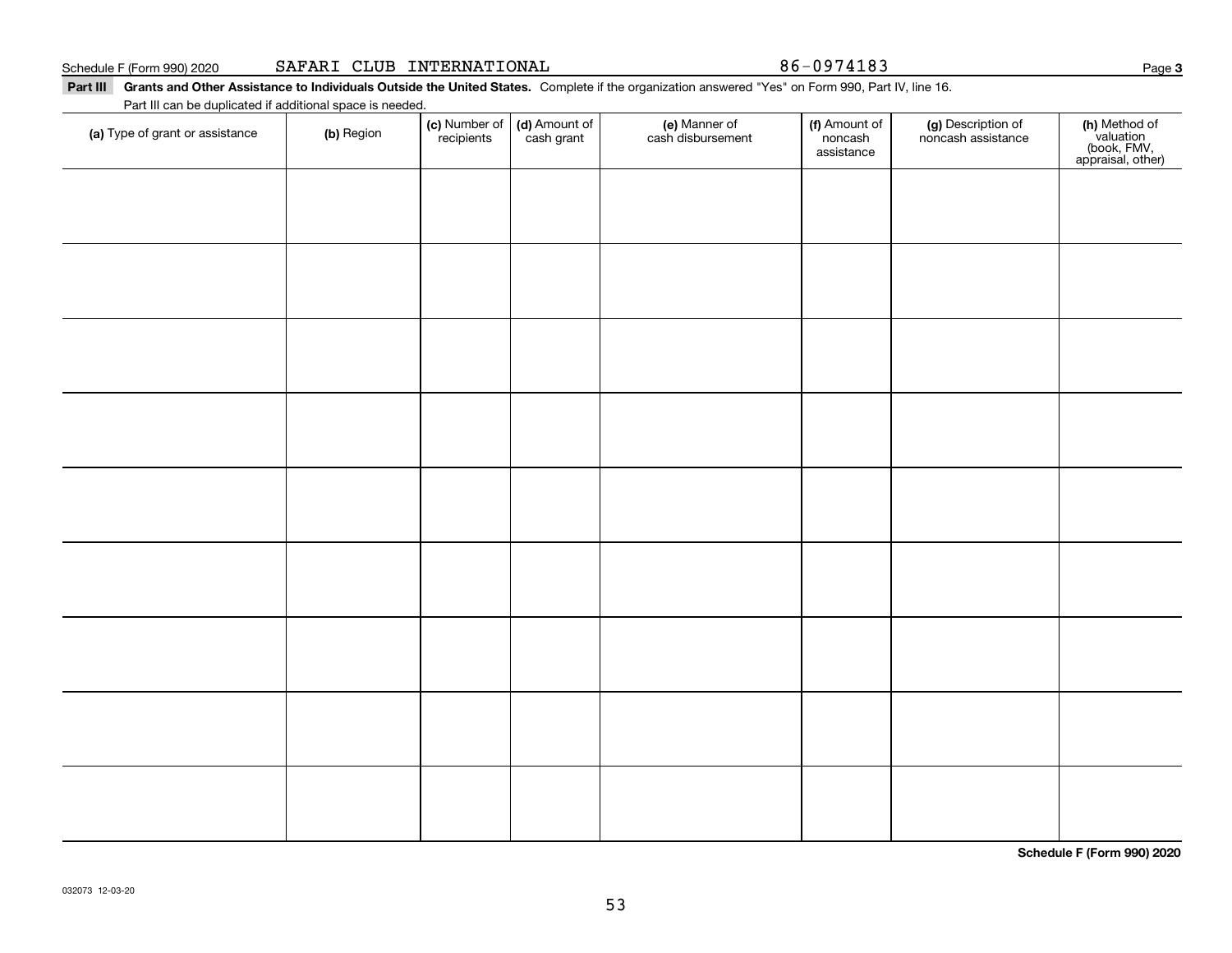| 1            | Was the organization a U.S. transferor of property to a foreign corporation during the tax year? If "Yes."<br>the organization may be required to file Form 926, Return by a U.S. Transferor of Property to a Foreign<br>Corporation (see Instructions for Form 926)                                                                                                                                                                                                                                                                                    | Yes | ∣X∣No                     |
|--------------|---------------------------------------------------------------------------------------------------------------------------------------------------------------------------------------------------------------------------------------------------------------------------------------------------------------------------------------------------------------------------------------------------------------------------------------------------------------------------------------------------------------------------------------------------------|-----|---------------------------|
| $\mathbf{2}$ | Did the organization have an interest in a foreign trust during the tax year? If "Yes," the organization may<br>be required to separately file Form 3520, Annual Return To Report Transactions With Foreign Trusts and<br>Receipt of Certain Foreign Gifts, and/or Form 3520-A, Annual Information Return of Foreign Trust With a                                                                                                                                                                                                                       | Yes | ΧI<br><b>No</b>           |
| 3            | Did the organization have an ownership interest in a foreign corporation during the tax year? If "Yes."<br>the organization may be required to file Form 5471, Information Return of U.S. Persons With Respect to                                                                                                                                                                                                                                                                                                                                       | Yes | X∣No                      |
| 4            | Was the organization a direct or indirect shareholder of a passive foreign investment company or a<br>qualified electing fund during the tax year? If "Yes," the organization may be required to file Form 8621,<br>Information Return by a Shareholder of a Passive Foreign Investment Company or Qualified Electing<br>Fund (see Instructions for Form 8621) manufactured control to the form of the state of the control of the state of the state of the state of the state of the state of the state of the state of the state of the state of the | Yes | $\mathbf{X}$<br><b>No</b> |
| 5            | Did the organization have an ownership interest in a foreign partnership during the tax year? If "Yes."<br>the organization may be required to file Form 8865, Return of U.S. Persons With Respect to Certain                                                                                                                                                                                                                                                                                                                                           | Yes | X∣No                      |
| 6            | Did the organization have any operations in or related to any boycotting countries during the tax year? If<br>"Yes," the organization may be required to separately file Form 5713, International Boycott Report (see                                                                                                                                                                                                                                                                                                                                   | Yes |                           |

**Schedule F (Form 990) 2020**

032074 12-03-20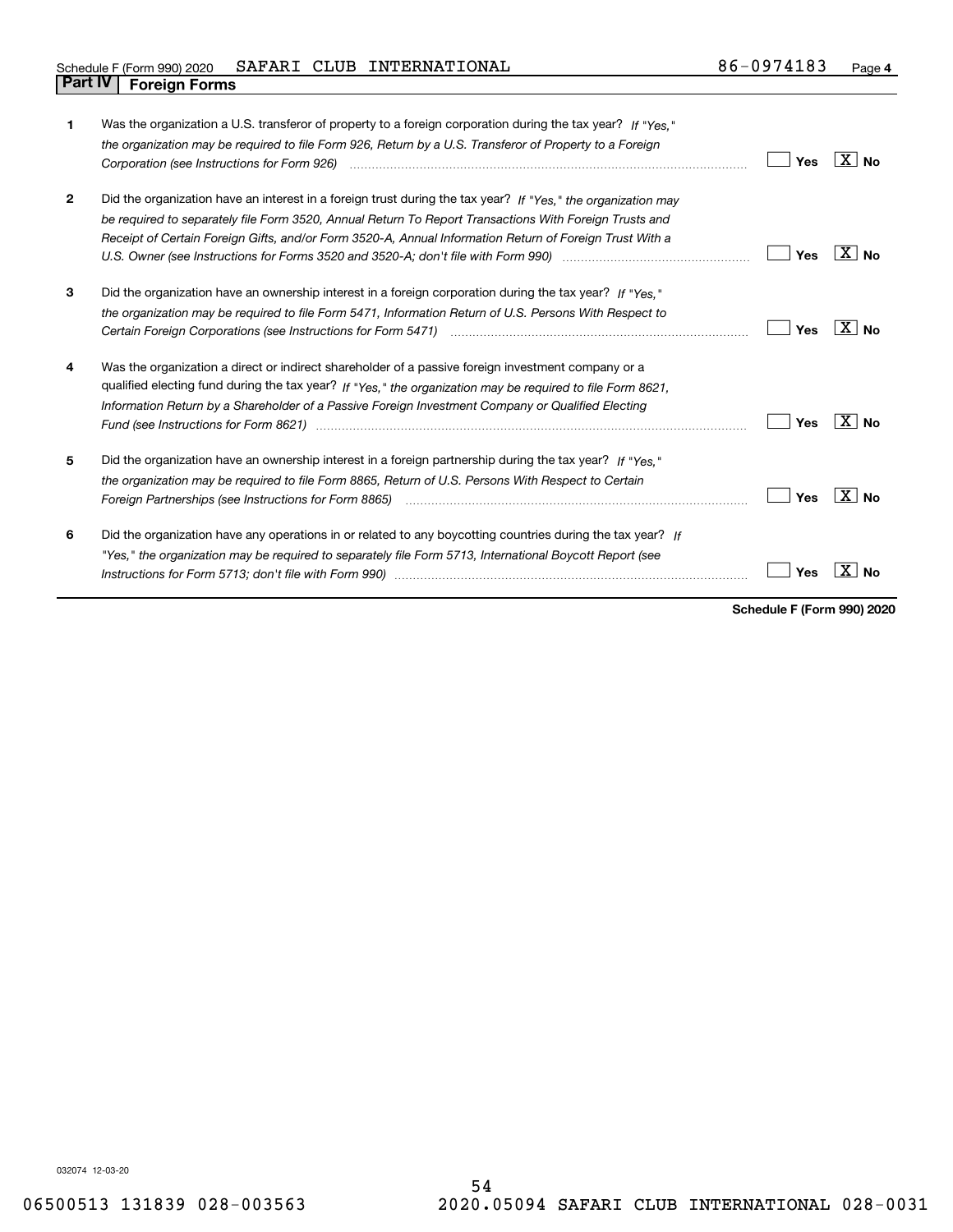Provide the information required by Part I, line 2 (monitoring of funds); Part I, line 3, column (f) (accounting method; amounts of investments vs. expenditures per region); Part II, line 1 (accounting method); Part III (accounting method); and Part III, column (c) (estimated number of recipients), as applicable. Also complete this part to provide any additional information. See instructions.

PART I, LINE 2:

THE ORGANIZATION'S LARGEST GRANT IS TO SCI - CANADA, A RELATED

ORGANIZATION. FOR OTHER GRANTS THE ORGANIZATION MONITORS THE PERFORMANCE

OF THE RECIPIENT PRIOR TO BESTOWING A GRANT. TYPICALLY THESE GRANTS ARE

GIVEN TO THE SAME REQUESTING ORGANIZATIONS YEAR AFTER YEAR BECAUSE THEY

CONTINUE TO MEET SCI'S PERFORMANCE REQUIREMENTS.

**Schedule F (Form 990) 2020**

032075 12-03-20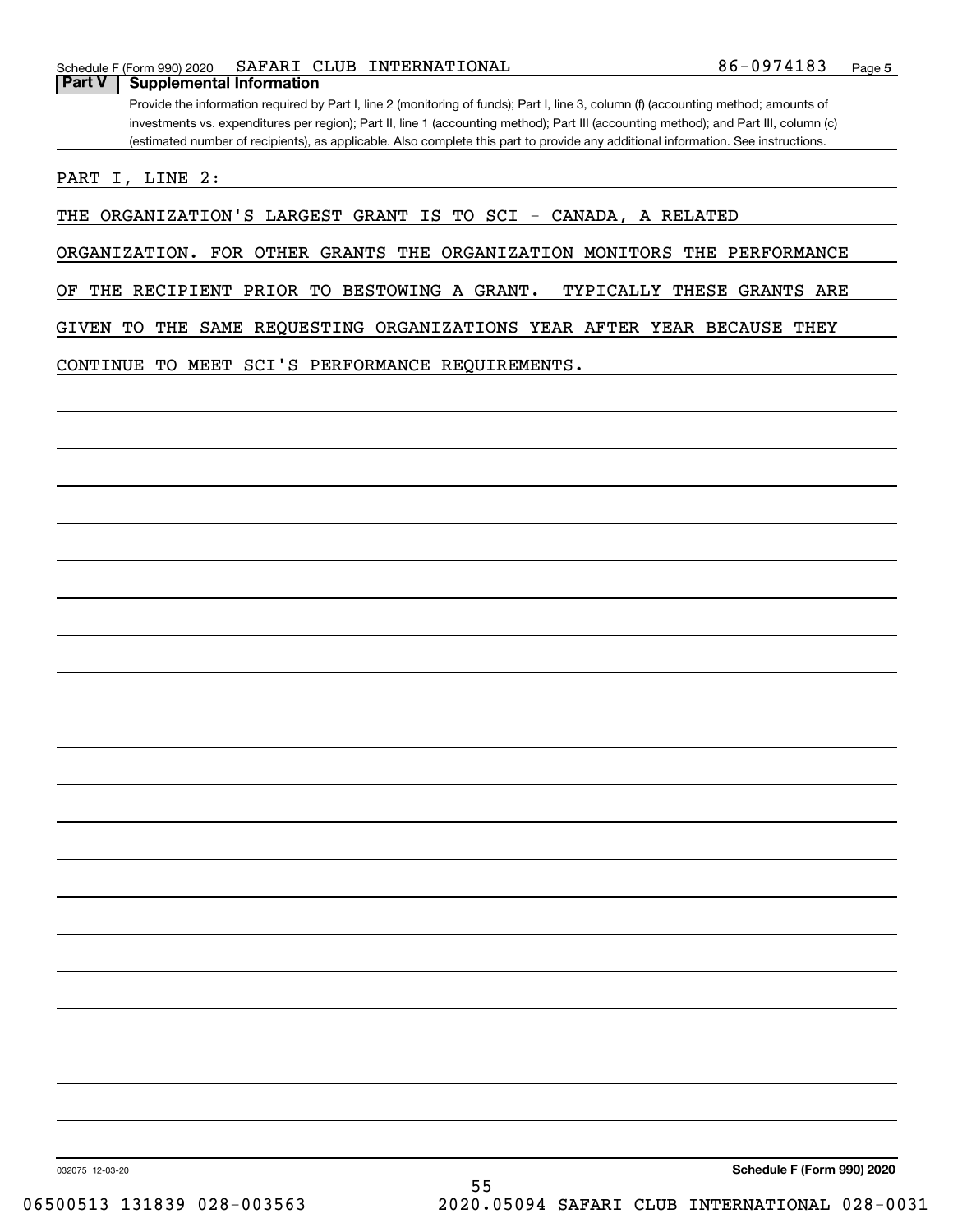| <b>SCHEDULE G</b>                                                                                                                                          | <b>Supplemental Information Regarding Fundraising or Gaming Activities</b><br>OMB No. 1545-0047 |                                                                                                                                                    |                         |                                                 |                                       |                                        |            |                                         |  |  |  |  |
|------------------------------------------------------------------------------------------------------------------------------------------------------------|-------------------------------------------------------------------------------------------------|----------------------------------------------------------------------------------------------------------------------------------------------------|-------------------------|-------------------------------------------------|---------------------------------------|----------------------------------------|------------|-----------------------------------------|--|--|--|--|
| (Form 990 or 990-EZ)                                                                                                                                       |                                                                                                 | Complete if the organization answered "Yes" on Form 990, Part IV, line 17, 18, or 19, or if the                                                    |                         |                                                 |                                       |                                        |            | 2020                                    |  |  |  |  |
|                                                                                                                                                            |                                                                                                 | organization entered more than \$15,000 on Form 990-EZ, line 6a.<br>Attach to Form 990 or Form 990-EZ.                                             |                         |                                                 |                                       |                                        |            | <b>Open to Public</b>                   |  |  |  |  |
| Department of the Treasury<br>Internal Revenue Service                                                                                                     |                                                                                                 | Go to www.irs.gov/Form990 for instructions and the latest information.                                                                             |                         |                                                 |                                       |                                        |            | Inspection                              |  |  |  |  |
| Name of the organization                                                                                                                                   |                                                                                                 | SAFARI CLUB INTERNATIONAL                                                                                                                          |                         |                                                 |                                       |                                        | 86-0974183 | <b>Employer identification number</b>   |  |  |  |  |
| Part I                                                                                                                                                     |                                                                                                 | Fundraising Activities. Complete if the organization answered "Yes" on Form 990, Part IV, line 17. Form 990-EZ filers are not                      |                         |                                                 |                                       |                                        |            |                                         |  |  |  |  |
|                                                                                                                                                            | required to complete this part.                                                                 |                                                                                                                                                    |                         |                                                 |                                       |                                        |            |                                         |  |  |  |  |
| Mail solicitations<br>a                                                                                                                                    |                                                                                                 | 1 Indicate whether the organization raised funds through any of the following activities. Check all that apply.<br>e <sub>1</sub>                  |                         |                                                 | Solicitation of non-government grants |                                        |            |                                         |  |  |  |  |
| b                                                                                                                                                          | Internet and email solicitations                                                                | f                                                                                                                                                  |                         |                                                 | Solicitation of government grants     |                                        |            |                                         |  |  |  |  |
| Phone solicitations<br>с                                                                                                                                   |                                                                                                 | Special fundraising events<br>g                                                                                                                    |                         |                                                 |                                       |                                        |            |                                         |  |  |  |  |
| d<br>In-person solicitations<br>2 a Did the organization have a written or oral agreement with any individual (including officers, directors, trustees, or |                                                                                                 |                                                                                                                                                    |                         |                                                 |                                       |                                        |            |                                         |  |  |  |  |
| key employees listed in Form 990, Part VII) or entity in connection with professional fundraising services?<br>Yes<br>No                                   |                                                                                                 |                                                                                                                                                    |                         |                                                 |                                       |                                        |            |                                         |  |  |  |  |
|                                                                                                                                                            |                                                                                                 | <b>b</b> If "Yes," list the 10 highest paid individuals or entities (fundraisers) pursuant to agreements under which the fundraiser is to be       |                         |                                                 |                                       |                                        |            |                                         |  |  |  |  |
| compensated at least \$5,000 by the organization.                                                                                                          |                                                                                                 |                                                                                                                                                    |                         |                                                 |                                       |                                        |            |                                         |  |  |  |  |
| (i) Name and address of individual                                                                                                                         |                                                                                                 | (ii) Activity                                                                                                                                      | (iii) Did<br>fundraiser |                                                 | (iv) Gross receipts                   | (v) Amount paid<br>to (or retained by) |            | (vi) Amount paid<br>to (or retained by) |  |  |  |  |
| or entity (fundraiser)                                                                                                                                     |                                                                                                 |                                                                                                                                                    |                         | have custody<br>or control of<br>contributions? | from activity                         | fundraiser<br>listed in col. (i)       |            | organization                            |  |  |  |  |
|                                                                                                                                                            |                                                                                                 |                                                                                                                                                    | Yes                     | No                                              |                                       |                                        |            |                                         |  |  |  |  |
|                                                                                                                                                            |                                                                                                 |                                                                                                                                                    |                         |                                                 |                                       |                                        |            |                                         |  |  |  |  |
|                                                                                                                                                            |                                                                                                 |                                                                                                                                                    |                         |                                                 |                                       |                                        |            |                                         |  |  |  |  |
|                                                                                                                                                            |                                                                                                 |                                                                                                                                                    |                         |                                                 |                                       |                                        |            |                                         |  |  |  |  |
|                                                                                                                                                            |                                                                                                 |                                                                                                                                                    |                         |                                                 |                                       |                                        |            |                                         |  |  |  |  |
|                                                                                                                                                            |                                                                                                 |                                                                                                                                                    |                         |                                                 |                                       |                                        |            |                                         |  |  |  |  |
|                                                                                                                                                            |                                                                                                 |                                                                                                                                                    |                         |                                                 |                                       |                                        |            |                                         |  |  |  |  |
|                                                                                                                                                            |                                                                                                 |                                                                                                                                                    |                         |                                                 |                                       |                                        |            |                                         |  |  |  |  |
|                                                                                                                                                            |                                                                                                 |                                                                                                                                                    |                         |                                                 |                                       |                                        |            |                                         |  |  |  |  |
|                                                                                                                                                            |                                                                                                 |                                                                                                                                                    |                         |                                                 |                                       |                                        |            |                                         |  |  |  |  |
|                                                                                                                                                            |                                                                                                 |                                                                                                                                                    |                         |                                                 |                                       |                                        |            |                                         |  |  |  |  |
|                                                                                                                                                            |                                                                                                 |                                                                                                                                                    |                         |                                                 |                                       |                                        |            |                                         |  |  |  |  |
|                                                                                                                                                            |                                                                                                 |                                                                                                                                                    |                         |                                                 |                                       |                                        |            |                                         |  |  |  |  |
|                                                                                                                                                            |                                                                                                 |                                                                                                                                                    |                         |                                                 |                                       |                                        |            |                                         |  |  |  |  |
|                                                                                                                                                            |                                                                                                 |                                                                                                                                                    |                         |                                                 |                                       |                                        |            |                                         |  |  |  |  |
|                                                                                                                                                            |                                                                                                 |                                                                                                                                                    |                         |                                                 |                                       |                                        |            |                                         |  |  |  |  |
| Total                                                                                                                                                      |                                                                                                 | 3 List all states in which the organization is registered or licensed to solicit contributions or has been notified it is exempt from registration |                         |                                                 |                                       |                                        |            |                                         |  |  |  |  |
| or licensing.                                                                                                                                              |                                                                                                 |                                                                                                                                                    |                         |                                                 |                                       |                                        |            |                                         |  |  |  |  |
|                                                                                                                                                            |                                                                                                 |                                                                                                                                                    |                         |                                                 |                                       |                                        |            |                                         |  |  |  |  |
|                                                                                                                                                            |                                                                                                 |                                                                                                                                                    |                         |                                                 |                                       |                                        |            |                                         |  |  |  |  |
|                                                                                                                                                            |                                                                                                 |                                                                                                                                                    |                         |                                                 |                                       |                                        |            |                                         |  |  |  |  |
|                                                                                                                                                            |                                                                                                 |                                                                                                                                                    |                         |                                                 |                                       |                                        |            |                                         |  |  |  |  |
|                                                                                                                                                            |                                                                                                 |                                                                                                                                                    |                         |                                                 |                                       |                                        |            |                                         |  |  |  |  |
|                                                                                                                                                            |                                                                                                 |                                                                                                                                                    |                         |                                                 |                                       |                                        |            |                                         |  |  |  |  |
|                                                                                                                                                            |                                                                                                 |                                                                                                                                                    |                         |                                                 |                                       |                                        |            |                                         |  |  |  |  |
|                                                                                                                                                            |                                                                                                 |                                                                                                                                                    |                         |                                                 |                                       |                                        |            |                                         |  |  |  |  |
|                                                                                                                                                            |                                                                                                 | LHA For Paperwork Reduction Act Notice, see the Instructions for Form 990 or 990-EZ.                                                               |                         |                                                 |                                       |                                        |            | Schedule G (Form 990 or 990-EZ) 2020    |  |  |  |  |

032081 11-25-20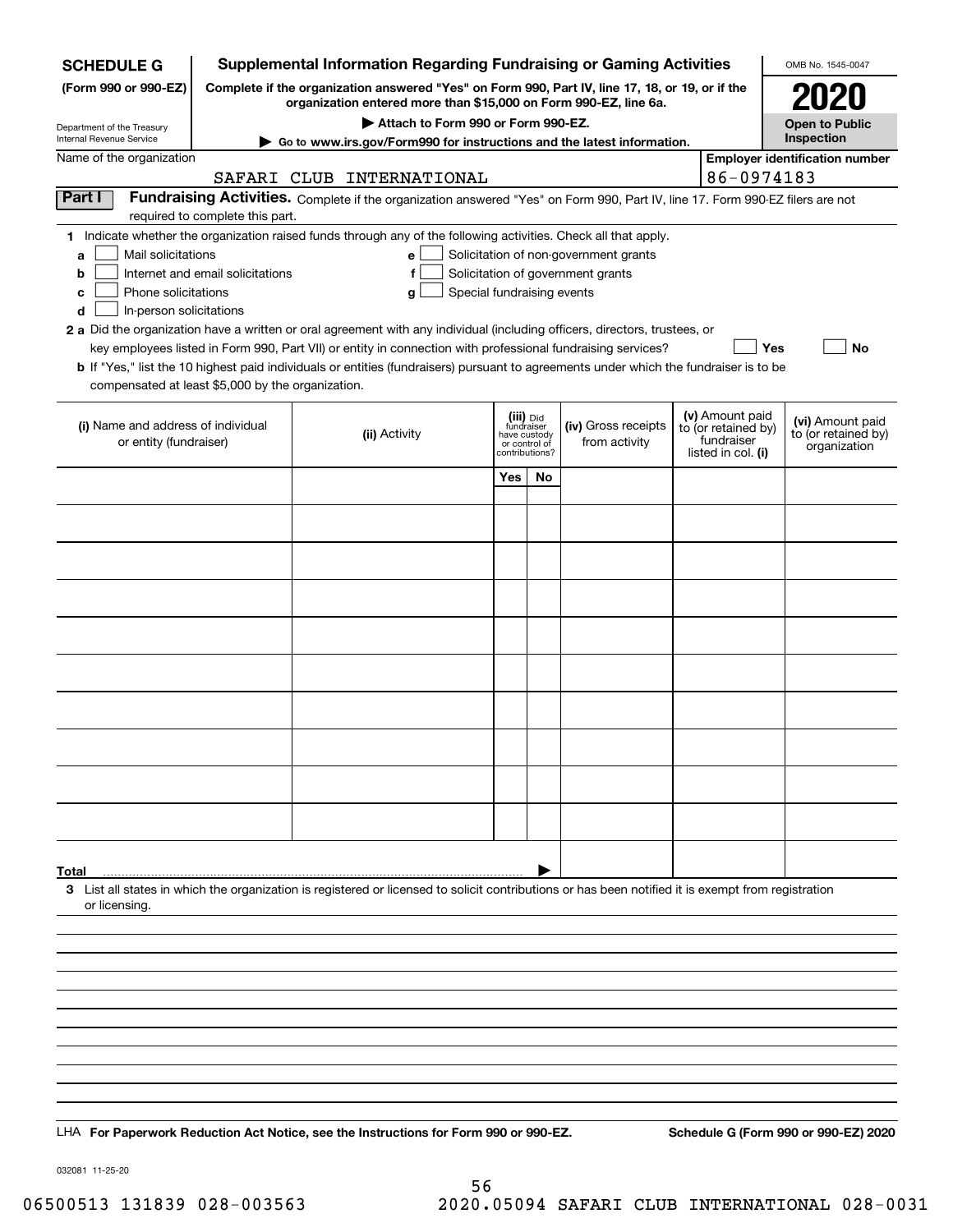#### Schedule G (Form 990 or 990-EZ) 2020 Page SAFARI CLUB INTERNATIONAL 86-0974183

**2**

**Part II** | Fundraising Events. Complete if the organization answered "Yes" on Form 990, Part IV, line 18, or reported more than \$15,000 of fundraising event contributions and gross income on Form 990-EZ, lines 1 and 6b. List events with gross receipts greater than \$5,000.

|                 |          | of fundraising event contributions and gross income on Form 990-EZ, lines 1 and 6b. List events with gross receipts greater than \$5,000. |                |                                                  |                                 |                                                     |
|-----------------|----------|-------------------------------------------------------------------------------------------------------------------------------------------|----------------|--------------------------------------------------|---------------------------------|-----------------------------------------------------|
|                 |          |                                                                                                                                           | (a) Event $#1$ | (b) Event #2                                     | (c) Other events<br><b>NONE</b> | (d) Total events<br>(add col. (a) through           |
|                 |          |                                                                                                                                           | CONVENTION     |                                                  |                                 | col. (c)                                            |
|                 |          |                                                                                                                                           | (event type)   | (event type)                                     | (total number)                  |                                                     |
| Revenue         | 1        |                                                                                                                                           | 6,798,064.     |                                                  |                                 | 6,798,064.                                          |
|                 |          |                                                                                                                                           |                |                                                  |                                 |                                                     |
|                 | 3        | Gross income (line 1 minus line 2)                                                                                                        | 6,798,064.     |                                                  |                                 | 6,798,064.                                          |
|                 |          |                                                                                                                                           |                |                                                  |                                 |                                                     |
|                 | 5        |                                                                                                                                           |                |                                                  |                                 |                                                     |
|                 | 6        |                                                                                                                                           |                |                                                  |                                 |                                                     |
| Direct Expenses | 7        | Food and beverages                                                                                                                        |                |                                                  |                                 |                                                     |
|                 | 8        |                                                                                                                                           |                |                                                  |                                 |                                                     |
|                 | 9        |                                                                                                                                           | 385,641.       |                                                  |                                 | 385,641.                                            |
|                 | 10       | Direct expense summary. Add lines 4 through 9 in column (d)                                                                               |                |                                                  | ▶                               | 385,641.                                            |
|                 | 11       | Net income summary. Subtract line 10 from line 3, column (d)                                                                              |                |                                                  |                                 | 6,412,423.                                          |
|                 | Part III | Gaming. Complete if the organization answered "Yes" on Form 990, Part IV, line 19, or reported more than                                  |                |                                                  |                                 |                                                     |
|                 |          | \$15,000 on Form 990-EZ, line 6a.                                                                                                         |                |                                                  |                                 |                                                     |
| Revenue         |          |                                                                                                                                           | (a) Bingo      | (b) Pull tabs/instant<br>bingo/progressive bingo | (c) Other gaming                | (d) Total gaming (add<br>col. (a) through col. (c)) |
|                 |          |                                                                                                                                           |                |                                                  |                                 |                                                     |
|                 | 1        |                                                                                                                                           |                |                                                  |                                 |                                                     |
|                 | 2        |                                                                                                                                           |                |                                                  |                                 |                                                     |
| Direct Expenses | 3        |                                                                                                                                           |                |                                                  |                                 |                                                     |
|                 | 4        |                                                                                                                                           |                |                                                  |                                 |                                                     |
|                 |          | 5 Other direct expenses                                                                                                                   |                |                                                  |                                 |                                                     |
|                 |          |                                                                                                                                           | %<br>Yes       | Yes<br>%                                         | Yes<br>%                        |                                                     |
|                 |          | 6 Volunteer labor                                                                                                                         | No             | No                                               | No                              |                                                     |
|                 | 7        | Direct expense summary. Add lines 2 through 5 in column (d)                                                                               |                |                                                  |                                 |                                                     |
|                 |          |                                                                                                                                           |                |                                                  |                                 |                                                     |
|                 |          |                                                                                                                                           |                |                                                  |                                 |                                                     |
| 9               |          | Enter the state(s) in which the organization conducts gaming activities: $\mathbf{A}\mathbf{Z}$ , $\mathbf{N}\mathbf{V}$                  |                |                                                  |                                 |                                                     |
|                 |          |                                                                                                                                           |                |                                                  |                                 | $\boxed{\text{X}}$ Yes<br>No                        |
|                 |          |                                                                                                                                           |                |                                                  |                                 |                                                     |
|                 |          |                                                                                                                                           |                |                                                  |                                 |                                                     |
|                 |          |                                                                                                                                           |                |                                                  |                                 |                                                     |
|                 |          |                                                                                                                                           |                |                                                  |                                 | $\boxed{\text{X}}$ No<br>Yes                        |
|                 |          |                                                                                                                                           |                |                                                  |                                 |                                                     |
|                 |          |                                                                                                                                           |                |                                                  |                                 |                                                     |
|                 |          |                                                                                                                                           |                |                                                  |                                 |                                                     |
|                 |          | 032082 11-25-20                                                                                                                           |                |                                                  |                                 | Schedule G (Form 990 or 990-EZ) 2020                |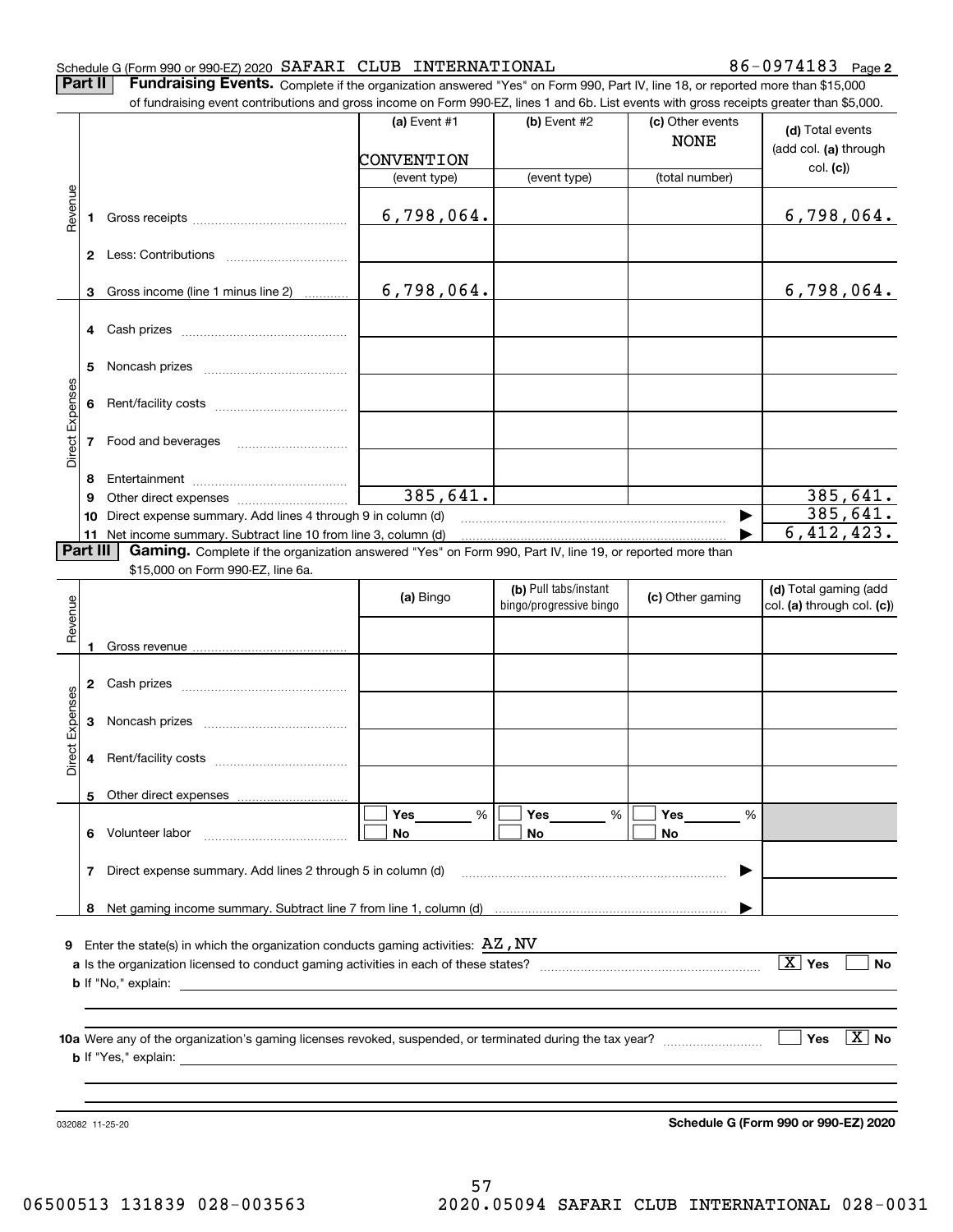| Schedule G (Form 990 or 990-EZ) 2020 SAFARI CLUB INTERNATIONAL                                                                                                                                                                                                                                                        | 86-0974183 Page 3                               |          |
|-----------------------------------------------------------------------------------------------------------------------------------------------------------------------------------------------------------------------------------------------------------------------------------------------------------------------|-------------------------------------------------|----------|
|                                                                                                                                                                                                                                                                                                                       | $\blacksquare$ Yes                              | $ X $ No |
| 12 Is the organization a grantor, beneficiary or trustee of a trust, or a member of a partnership or other entity formed                                                                                                                                                                                              | $\boxed{\phantom{1}}$ Yes $\boxed{\text{X}}$ No |          |
| 13 Indicate the percentage of gaming activity conducted in:                                                                                                                                                                                                                                                           |                                                 |          |
|                                                                                                                                                                                                                                                                                                                       | $13a$ 50.00 %                                   |          |
| <b>b</b> An outside facility <i>[11]</i> [20] [20] <b>https://www.frace.com/interest in the contract of the contract of the contract of the contract of the contract of the contract of the contract of the contract of the contract of th</b>                                                                        | $13b$ 50.00 %                                   |          |
| 14 Enter the name and address of the person who prepares the organization's gaming/special events books and records:                                                                                                                                                                                                  |                                                 |          |
| Name > KIMBERLY SWANBERG                                                                                                                                                                                                                                                                                              |                                                 |          |
| Address $\triangleright$ 4800 WEST GATES PASS ROAD - TUCSON, AZ 85745                                                                                                                                                                                                                                                 |                                                 |          |
| <b>15a</b> Does the organization have a contract with a third party from whom the organization receives gaming revenue? $\Box$ Thes $\Box$ No                                                                                                                                                                         |                                                 |          |
|                                                                                                                                                                                                                                                                                                                       |                                                 |          |
|                                                                                                                                                                                                                                                                                                                       |                                                 |          |
| c If "Yes," enter name and address of the third party:                                                                                                                                                                                                                                                                |                                                 |          |
|                                                                                                                                                                                                                                                                                                                       |                                                 |          |
|                                                                                                                                                                                                                                                                                                                       |                                                 |          |
|                                                                                                                                                                                                                                                                                                                       |                                                 |          |
| <b>16</b> Gaming manager information:                                                                                                                                                                                                                                                                                 |                                                 |          |
|                                                                                                                                                                                                                                                                                                                       |                                                 |          |
| Gaming manager compensation > \$                                                                                                                                                                                                                                                                                      |                                                 |          |
| Description of services provided > RECORDKEEPING, MONEY COUNTING, HIRING AND FIRING OF<br>WORKERS, AND MAKING THE BANK DEPOSITS FOR THE GAMING OPERATION                                                                                                                                                              |                                                 |          |
| $\overline{X}$ Director/officer<br>Employee<br>Independent contractor                                                                                                                                                                                                                                                 |                                                 |          |
| 17 Mandatory distributions:                                                                                                                                                                                                                                                                                           |                                                 |          |
| <b>a</b> Is the organization required under state law to make charitable distributions from the gaming proceeds to<br>$\Box$ Yes $\Box$ No<br>retain the state gaming license?<br><b>b</b> Enter the amount of distributions required under state law to be distributed to other exempt organizations or spent in the |                                                 |          |
| organization's own exempt activities during the tax year $\triangleright$ \$                                                                                                                                                                                                                                          |                                                 |          |
| Part IV<br>Supplemental Information. Provide the explanations required by Part I, line 2b, columns (iii) and (v); and Part III, lines 9, 9b, 10b,<br>15b, 15c, 16, and 17b, as applicable. Also provide any additional information. See instructions.                                                                 |                                                 |          |
| SCHEDULE G, PART II, CONVENTION EVENT #1                                                                                                                                                                                                                                                                              |                                                 |          |
| THE ANNUAL 2021 CONVENTION WAS CANCELLED DUE TO COVID-19.                                                                                                                                                                                                                                                             | THE REVENUE                                     |          |
| REPORTED REPRESENTS INSURANCE PROCEEDS RECEIVED DUE TO THE CANCELLATION                                                                                                                                                                                                                                               |                                                 |          |
| OF THE EVENT.<br>THE EXPENSES REPRESENT AMOUNTS INCURRED PRIOR TO                                                                                                                                                                                                                                                     |                                                 |          |
| CANCELLATION THAT WERE NOT ELIGIBLE FOR REFUND OR REIMBURSEMENT.                                                                                                                                                                                                                                                      |                                                 |          |
|                                                                                                                                                                                                                                                                                                                       |                                                 |          |
|                                                                                                                                                                                                                                                                                                                       |                                                 |          |
|                                                                                                                                                                                                                                                                                                                       |                                                 |          |

032083 11-25-20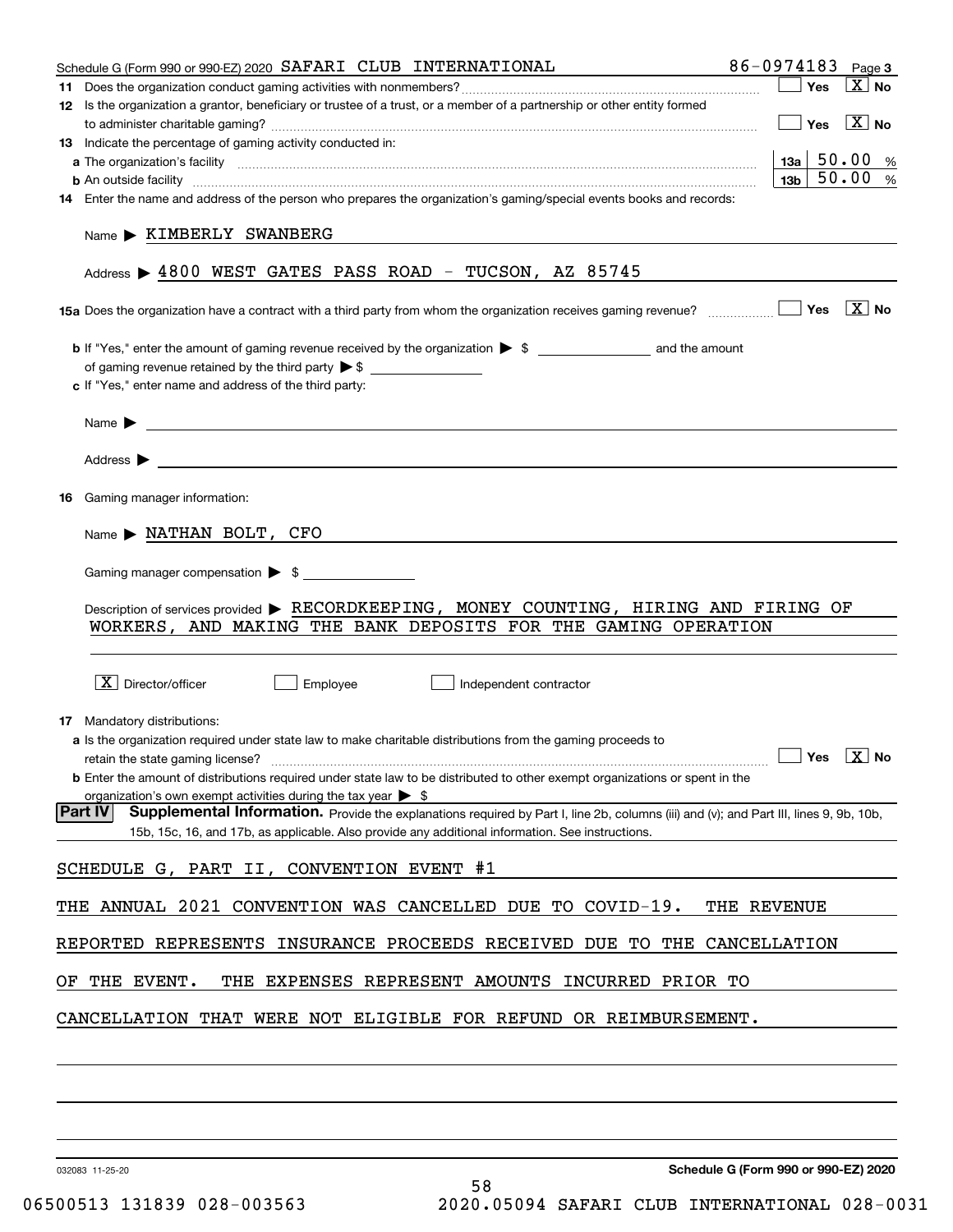| . . | $1 - 1 - 1 - 1 - 1 - 1$ |                                                                         |
|-----|-------------------------|-------------------------------------------------------------------------|
|     |                         |                                                                         |
|     |                         |                                                                         |
|     |                         |                                                                         |
|     |                         |                                                                         |
|     |                         |                                                                         |
|     |                         |                                                                         |
|     |                         |                                                                         |
|     |                         |                                                                         |
|     |                         |                                                                         |
|     |                         |                                                                         |
|     |                         |                                                                         |
|     |                         |                                                                         |
|     |                         |                                                                         |
|     |                         |                                                                         |
|     |                         |                                                                         |
|     |                         |                                                                         |
|     |                         |                                                                         |
|     |                         |                                                                         |
|     |                         |                                                                         |
|     |                         |                                                                         |
|     |                         |                                                                         |
|     |                         |                                                                         |
|     |                         |                                                                         |
|     |                         |                                                                         |
|     |                         |                                                                         |
|     |                         |                                                                         |
|     |                         |                                                                         |
|     |                         |                                                                         |
|     |                         |                                                                         |
|     |                         |                                                                         |
|     |                         |                                                                         |
|     |                         | $\sim$ $\sim$<br>$\sim$<br>$\sim$ $\sim$ $\sim$ $\sim$<br>$\sim$ $\sim$ |

**Schedule G (Form 990 or 990-EZ)**

032084 04-01-20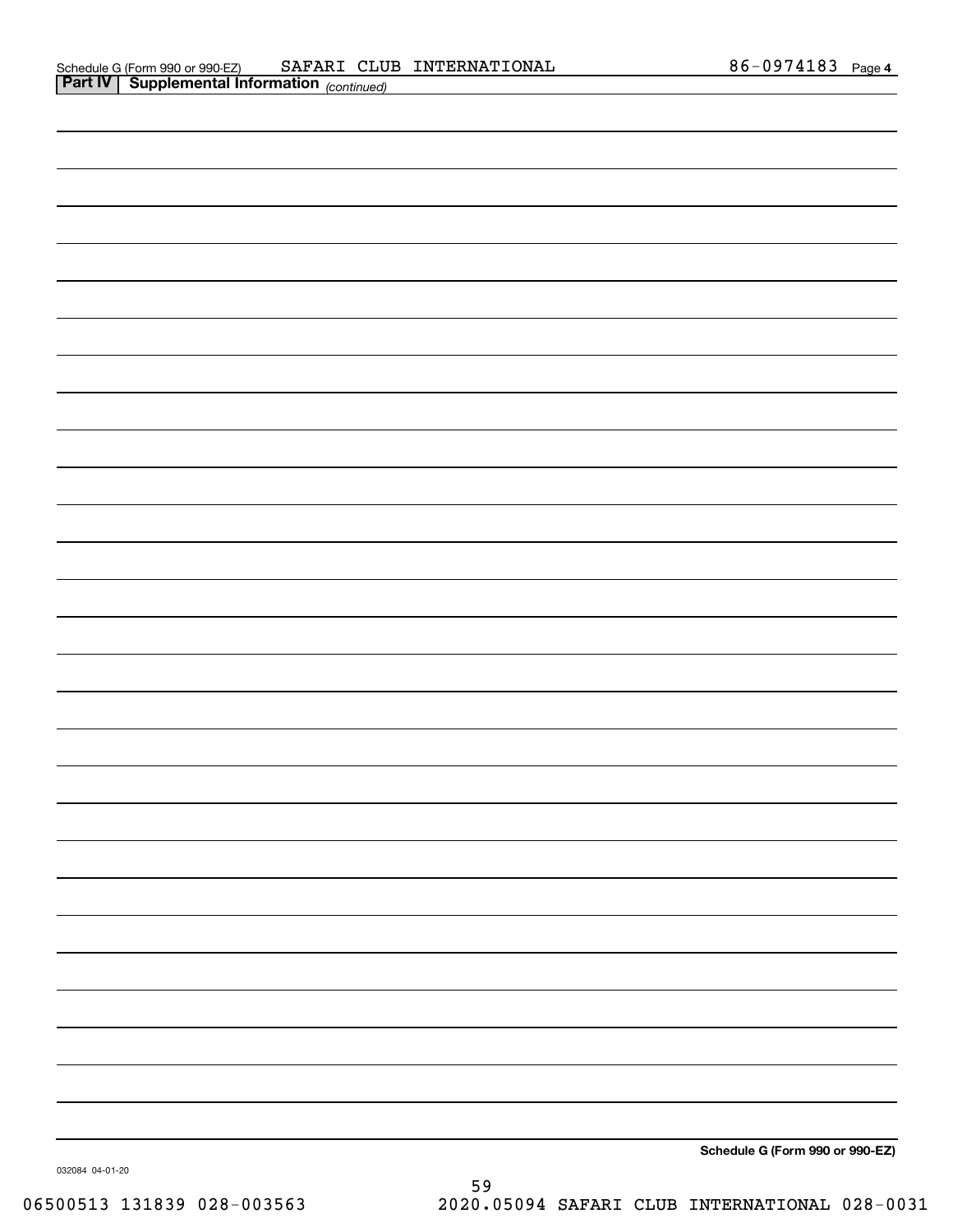| <b>SCHEDULE I</b><br><b>Grants and Other Assistance to Organizations,</b><br>(Form 990)<br>Governments, and Individuals in the United States |                                                                                                                                                                          |                            |                                                                                  |                                                       |                                         |                                               |                                          |                 |                                                     | OMB No. 1545-0047 |
|----------------------------------------------------------------------------------------------------------------------------------------------|--------------------------------------------------------------------------------------------------------------------------------------------------------------------------|----------------------------|----------------------------------------------------------------------------------|-------------------------------------------------------|-----------------------------------------|-----------------------------------------------|------------------------------------------|-----------------|-----------------------------------------------------|-------------------|
|                                                                                                                                              |                                                                                                                                                                          |                            | Complete if the organization answered "Yes" on Form 990, Part IV, line 21 or 22. |                                                       |                                         |                                               |                                          |                 | 2020                                                |                   |
| Department of the Treasury                                                                                                                   |                                                                                                                                                                          |                            |                                                                                  | Attach to Form 990.                                   |                                         |                                               |                                          |                 | <b>Open to Public</b>                               |                   |
| Internal Revenue Service                                                                                                                     |                                                                                                                                                                          |                            |                                                                                  | Go to www.irs.gov/Form990 for the latest information. |                                         |                                               |                                          |                 | Inspection                                          |                   |
| Name of the organization                                                                                                                     | SAFARI CLUB INTERNATIONAL                                                                                                                                                |                            |                                                                                  |                                                       |                                         |                                               |                                          |                 | <b>Employer identification number</b><br>86-0974183 |                   |
| Part I                                                                                                                                       | <b>General Information on Grants and Assistance</b>                                                                                                                      |                            |                                                                                  |                                                       |                                         |                                               |                                          |                 |                                                     |                   |
| 1.                                                                                                                                           | Does the organization maintain records to substantiate the amount of the grants or assistance, the grantees' eligibility for the grants or assistance, and the selection |                            |                                                                                  |                                                       |                                         |                                               |                                          |                 | $\boxed{\text{X}}$ Yes                              | $ $ No            |
|                                                                                                                                              | 2 Describe in Part IV the organization's procedures for monitoring the use of grant funds in the United States.                                                          |                            |                                                                                  |                                                       |                                         |                                               |                                          |                 |                                                     |                   |
| Part II                                                                                                                                      | Grants and Other Assistance to Domestic Organizations and Domestic Governments. Complete if the organization answered "Yes" on Form 990, Part IV, line 21, for any       |                            |                                                                                  |                                                       |                                         |                                               |                                          |                 |                                                     |                   |
|                                                                                                                                              | recipient that received more than \$5,000. Part II can be duplicated if additional space is needed.                                                                      |                            |                                                                                  |                                                       |                                         | (f) Method of                                 |                                          |                 |                                                     |                   |
|                                                                                                                                              | 1 (a) Name and address of organization<br>or government                                                                                                                  | $(b)$ EIN                  | (c) IRC section<br>(if applicable)                                               | (d) Amount of<br>cash grant                           | (e) Amount of<br>non-cash<br>assistance | valuation (book,<br>FMV, appraisal,<br>other) | (g) Description of<br>noncash assistance |                 | (h) Purpose of grant<br>or assistance               |                   |
|                                                                                                                                              |                                                                                                                                                                          |                            |                                                                                  |                                                       |                                         |                                               | DONATED GOODS                            |                 |                                                     |                   |
| SAFARI CLUB INTERNATIONAL                                                                                                                    |                                                                                                                                                                          |                            |                                                                                  |                                                       |                                         |                                               | AND EXPENSE                              |                 |                                                     |                   |
| FOUNDATION - 4800 WEST GATES PASS                                                                                                            |                                                                                                                                                                          |                            |                                                                                  |                                                       |                                         |                                               | FUNDING                                  |                 |                                                     |                   |
| ROAD - TUCSON, AZ 85743                                                                                                                      |                                                                                                                                                                          | $86 - 0292099$ $501(C)(3)$ |                                                                                  | $\mathbf{0}$ .                                        | 429.633.FMV                             |                                               | PROVIDED AT                              | PROGRAM SUPPORT |                                                     |                   |
| COLORADANS PROTECTING WILDLIFE                                                                                                               |                                                                                                                                                                          |                            |                                                                                  |                                                       |                                         |                                               |                                          |                 |                                                     |                   |
| 9177 EAST MINERAL CIRCLE                                                                                                                     |                                                                                                                                                                          |                            |                                                                                  |                                                       |                                         |                                               |                                          |                 |                                                     |                   |
| CENTENNIAL, CO 80112                                                                                                                         |                                                                                                                                                                          | 84-2719389 OTHER           |                                                                                  | 14,000.                                               | 0.                                      |                                               |                                          | PROGRAM SUPPORT |                                                     |                   |
| PROTEAN PUBLIC AFFAIRS                                                                                                                       |                                                                                                                                                                          |                            |                                                                                  |                                                       |                                         |                                               |                                          |                 |                                                     |                   |
| 5321 MACOMB ST NW                                                                                                                            |                                                                                                                                                                          |                            |                                                                                  |                                                       |                                         |                                               |                                          |                 |                                                     |                   |
| WASHINGTON, DC 20016                                                                                                                         |                                                                                                                                                                          | 85-1173629 OTHER           |                                                                                  | 35,000                                                | $\mathbf{0}$                            |                                               |                                          | PROGRAM SUPPORT |                                                     |                   |
|                                                                                                                                              |                                                                                                                                                                          |                            |                                                                                  |                                                       |                                         |                                               |                                          |                 |                                                     |                   |
|                                                                                                                                              |                                                                                                                                                                          |                            |                                                                                  |                                                       |                                         |                                               |                                          |                 |                                                     |                   |
|                                                                                                                                              |                                                                                                                                                                          |                            |                                                                                  |                                                       |                                         |                                               |                                          |                 |                                                     |                   |
|                                                                                                                                              |                                                                                                                                                                          |                            |                                                                                  |                                                       |                                         |                                               |                                          |                 |                                                     |                   |
|                                                                                                                                              |                                                                                                                                                                          |                            |                                                                                  |                                                       |                                         |                                               |                                          |                 |                                                     |                   |
|                                                                                                                                              |                                                                                                                                                                          |                            |                                                                                  |                                                       |                                         |                                               |                                          |                 |                                                     |                   |
|                                                                                                                                              |                                                                                                                                                                          |                            |                                                                                  |                                                       |                                         |                                               |                                          |                 |                                                     |                   |
|                                                                                                                                              |                                                                                                                                                                          |                            |                                                                                  |                                                       |                                         |                                               |                                          |                 |                                                     |                   |
|                                                                                                                                              |                                                                                                                                                                          |                            |                                                                                  |                                                       |                                         |                                               |                                          |                 |                                                     |                   |
| 2.                                                                                                                                           | Enter total number of section $501(c)(3)$ and government organizations listed in the line 1 table                                                                        |                            |                                                                                  |                                                       |                                         |                                               |                                          |                 |                                                     | 1.                |
| 3                                                                                                                                            | Enter total number of other organizations listed in the line 1 table                                                                                                     |                            |                                                                                  |                                                       |                                         |                                               |                                          |                 |                                                     | 2.                |
| LHA.                                                                                                                                         | For Paperwork Reduction Act Notice, see the Instructions for Form 990.                                                                                                   |                            |                                                                                  |                                                       |                                         |                                               |                                          |                 | <b>Schedule I (Form 990) 2020</b>                   |                   |

SEE PART IV FOR COLUMN (G) DESCRIPTIONS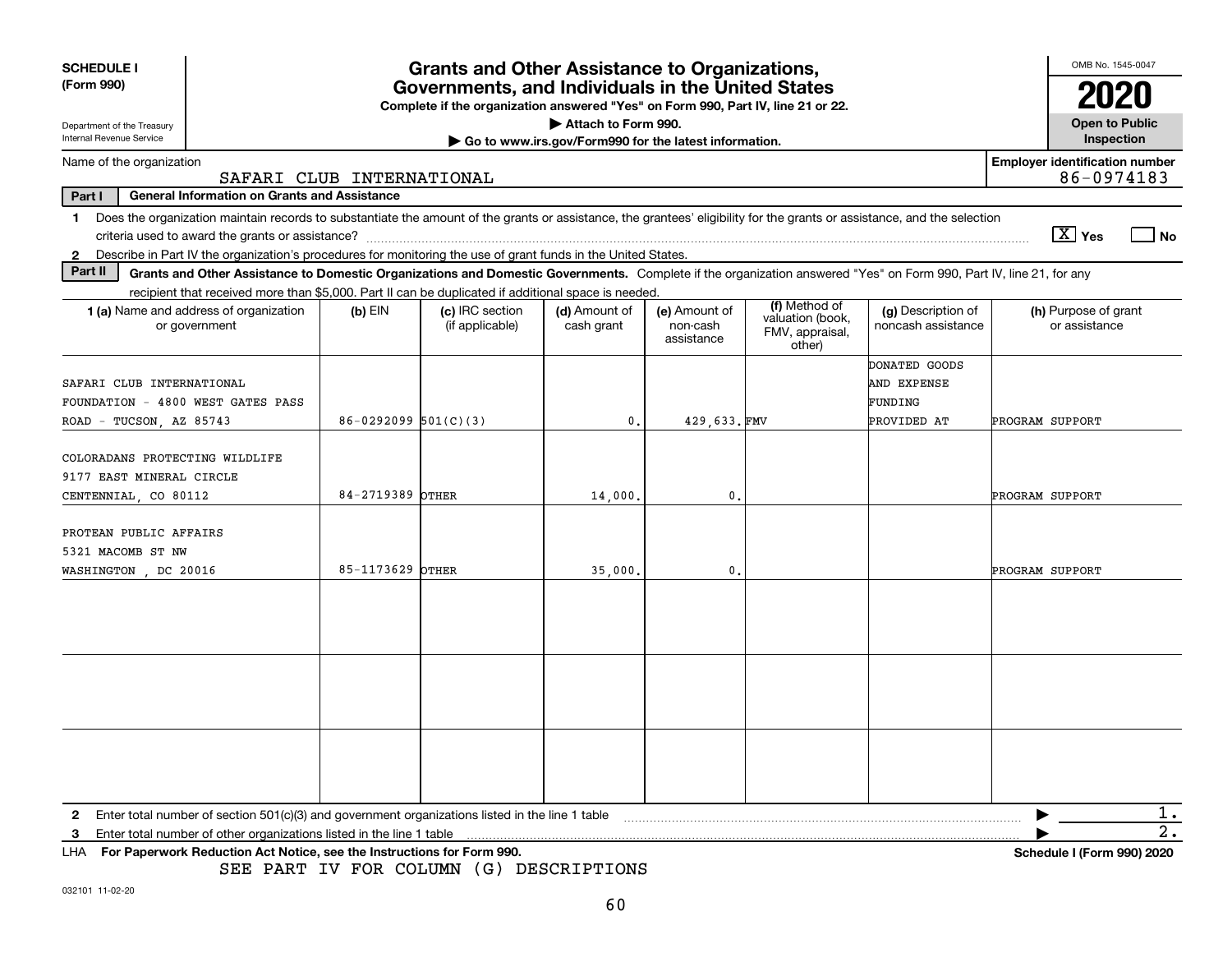Schedule I (Form 990) 2020

| SAFARI<br><b>CLUB</b> | INTERNATIONAL |
|-----------------------|---------------|
|-----------------------|---------------|

86-0974183

**2**

**Part III** | Grants and Other Assistance to Domestic Individuals. Complete if the organization answered "Yes" on Form 990, Part IV, line 22. Part III can be duplicated if additional space is needed.

| (a) Type of grant or assistance | (b) Number of<br>recipients | (c) Amount of<br>cash grant | (d) Amount of non-<br>cash assistance | (e) Method of valuation<br>(book, FMV, appraisal, other) | (f) Description of noncash assistance |
|---------------------------------|-----------------------------|-----------------------------|---------------------------------------|----------------------------------------------------------|---------------------------------------|
|                                 |                             |                             |                                       |                                                          |                                       |
|                                 |                             |                             |                                       |                                                          |                                       |
|                                 |                             |                             |                                       |                                                          |                                       |
|                                 |                             |                             |                                       |                                                          |                                       |
|                                 |                             |                             |                                       |                                                          |                                       |
|                                 |                             |                             |                                       |                                                          |                                       |
|                                 |                             |                             |                                       |                                                          |                                       |
|                                 |                             |                             |                                       |                                                          |                                       |
|                                 |                             |                             |                                       |                                                          |                                       |
|                                 |                             |                             |                                       |                                                          |                                       |

Part IV | Supplemental Information. Provide the information required in Part I, line 2; Part III, column (b); and any other additional information.

PART I, LINE 2:

THE ORGANIZATION'S LARGEST GRANT IS TO SCIF, A RELATED ORGANIZATION. FOR

ALL OTHER SMALLER GRANTS, THE ORGANIZATION MONITORS THE PERFORMANCE OF THE

RECIPIENT PRIOR TO BESTOWING A GRANT. TYPICALLY THESE GRANTS ARE GIVEN TO

THE SAME REQUESTING ORGANIZATIONS YEAR AFTER YEAR BECAUSE THEY CONTINUE TO

MEET SCI'S PERFORMANCE REQUIREMENTS.

PART II, LINE 1, COLUMN (G):

NAME OF ORGANIZATION OR GOVERNMENT: SAFARI CLUB INTERNATIONAL FOUNDATION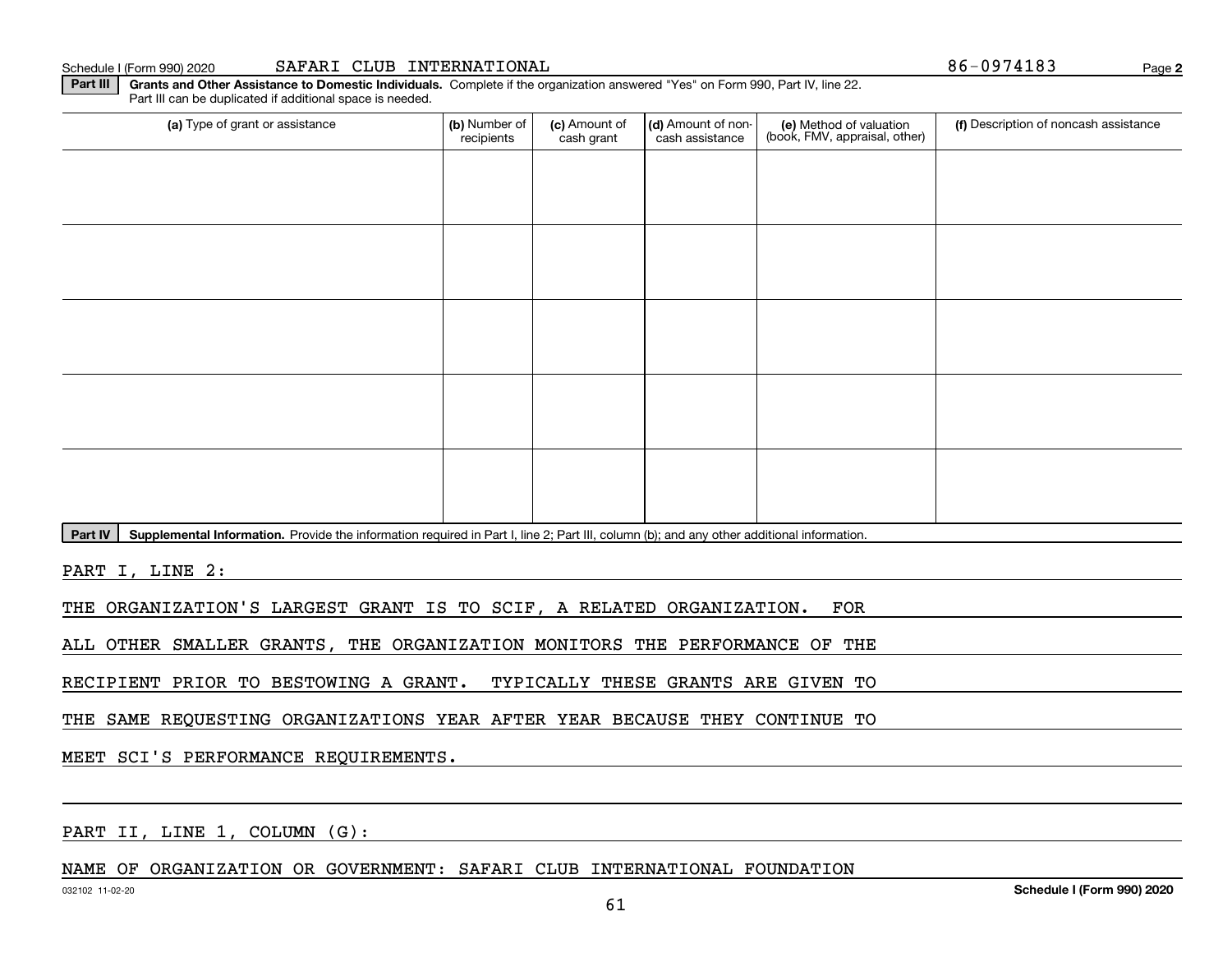**Part IV Supplemental Information**

### (G) DESCRIPTION OF NON-CASH ASSISTANCE: DONATED GOODS AND EXPENSE

### FUNDING PROVIDED AT COST.

**Schedule I (Form 990)**

032291 04-01-20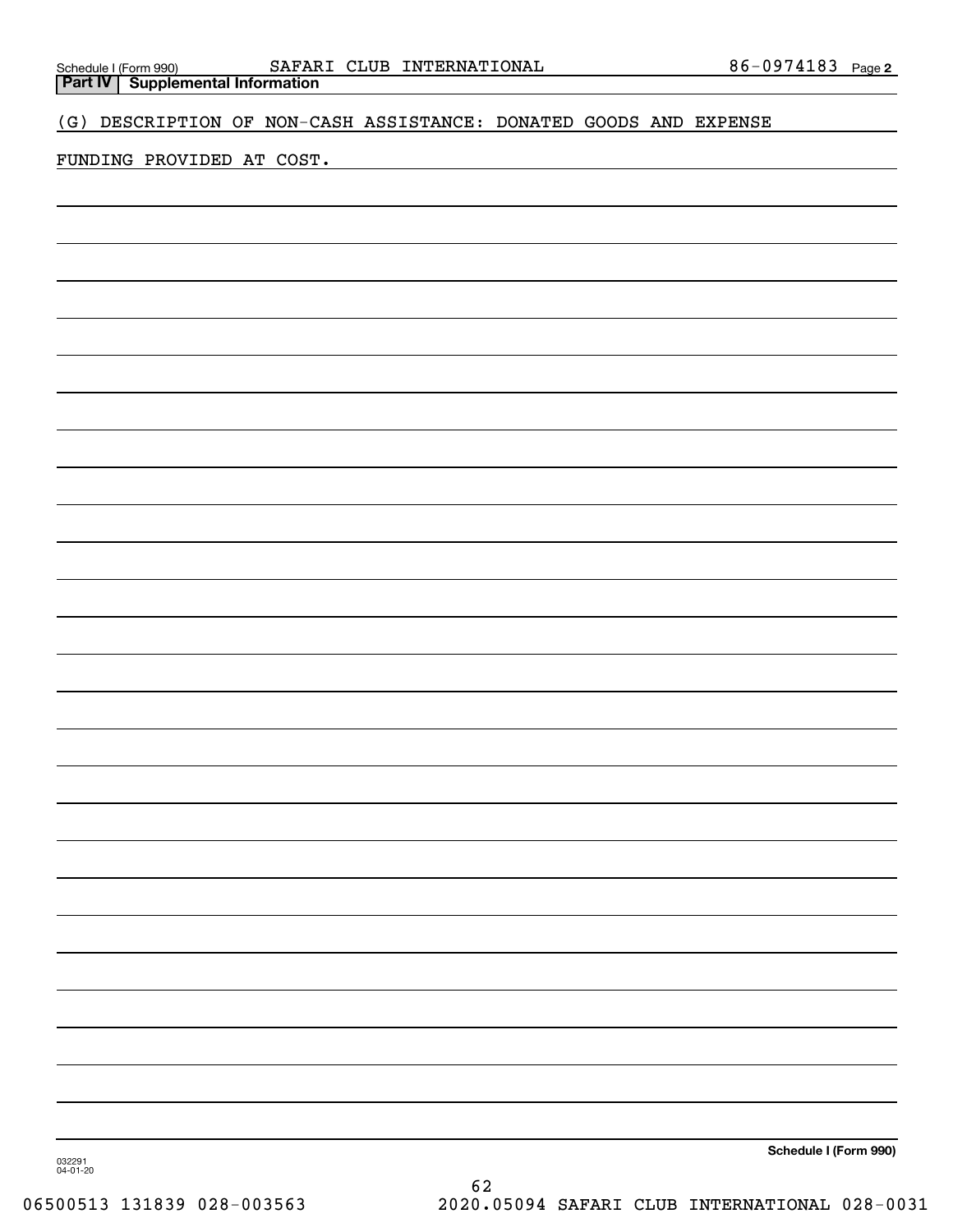|   | <b>Compensation Information</b><br><b>SCHEDULE J</b>                                                                             |                                       | OMB No. 1545-0047          |     |             |  |  |  |
|---|----------------------------------------------------------------------------------------------------------------------------------|---------------------------------------|----------------------------|-----|-------------|--|--|--|
|   | (Form 990)<br>For certain Officers, Directors, Trustees, Key Employees, and Highest                                              |                                       |                            |     |             |  |  |  |
|   | <b>Compensated Employees</b>                                                                                                     |                                       | 2020                       |     |             |  |  |  |
|   | Complete if the organization answered "Yes" on Form 990, Part IV, line 23.<br>Attach to Form 990.                                |                                       | <b>Open to Public</b>      |     |             |  |  |  |
|   | Department of the Treasury<br>Go to www.irs.gov/Form990 for instructions and the latest information.<br>Internal Revenue Service |                                       | Inspection                 |     |             |  |  |  |
|   | Name of the organization                                                                                                         | <b>Employer identification number</b> |                            |     |             |  |  |  |
|   | SAFARI CLUB INTERNATIONAL                                                                                                        |                                       | 86-0974183                 |     |             |  |  |  |
|   | <b>Questions Regarding Compensation</b><br>Part I                                                                                |                                       |                            |     |             |  |  |  |
|   |                                                                                                                                  |                                       |                            | Yes | No          |  |  |  |
|   | Check the appropriate box(es) if the organization provided any of the following to or for a person listed on Form 990,           |                                       |                            |     |             |  |  |  |
|   | Part VII, Section A, line 1a. Complete Part III to provide any relevant information regarding these items.                       |                                       |                            |     |             |  |  |  |
|   | First-class or charter travel<br>Housing allowance or residence for personal use                                                 |                                       |                            |     |             |  |  |  |
|   | Travel for companions<br>Payments for business use of personal residence                                                         |                                       |                            |     |             |  |  |  |
|   | Tax indemnification and gross-up payments<br>Health or social club dues or initiation fees                                       |                                       |                            |     |             |  |  |  |
|   | Discretionary spending account<br>Personal services (such as maid, chauffeur, chef)                                              |                                       |                            |     |             |  |  |  |
|   |                                                                                                                                  |                                       |                            |     |             |  |  |  |
|   | <b>b</b> If any of the boxes on line 1a are checked, did the organization follow a written policy regarding payment or           |                                       |                            |     |             |  |  |  |
|   | reimbursement or provision of all of the expenses described above? If "No," complete Part III to explain                         |                                       | 1b                         |     |             |  |  |  |
| 2 | Did the organization require substantiation prior to reimbursing or allowing expenses incurred by all directors,                 |                                       |                            |     |             |  |  |  |
|   |                                                                                                                                  |                                       | $\mathbf{2}$               |     |             |  |  |  |
|   |                                                                                                                                  |                                       |                            |     |             |  |  |  |
| 3 | Indicate which, if any, of the following the organization used to establish the compensation of the organization's               |                                       |                            |     |             |  |  |  |
|   | CEO/Executive Director. Check all that apply. Do not check any boxes for methods used by a related organization to               |                                       |                            |     |             |  |  |  |
|   | establish compensation of the CEO/Executive Director, but explain in Part III.                                                   |                                       |                            |     |             |  |  |  |
|   | $\lfloor \underline{X} \rfloor$ Compensation committee<br>$X$ Written employment contract                                        |                                       |                            |     |             |  |  |  |
|   | $\boxed{\textbf{X}}$ Independent compensation consultant<br>$X$ Compensation survey or study                                     |                                       |                            |     |             |  |  |  |
|   | $\overline{X}$ Approval by the board or compensation committee<br>Form 990 of other organizations                                |                                       |                            |     |             |  |  |  |
|   |                                                                                                                                  |                                       |                            |     |             |  |  |  |
| 4 | During the year, did any person listed on Form 990, Part VII, Section A, line 1a, with respect to the filing                     |                                       |                            |     |             |  |  |  |
|   | organization or a related organization:                                                                                          |                                       |                            |     |             |  |  |  |
| а | Receive a severance payment or change-of-control payment?                                                                        |                                       | 4a                         |     | х           |  |  |  |
| b | Participate in or receive payment from a supplemental nonqualified retirement plan?                                              |                                       | 4b                         |     | X           |  |  |  |
| с | Participate in or receive payment from an equity-based compensation arrangement?                                                 |                                       | 4c                         |     | $\mathbf x$ |  |  |  |
|   | If "Yes" to any of lines 4a-c, list the persons and provide the applicable amounts for each item in Part III.                    |                                       |                            |     |             |  |  |  |
|   |                                                                                                                                  |                                       |                            |     |             |  |  |  |
|   | Only section 501(c)(3), 501(c)(4), and 501(c)(29) organizations must complete lines 5-9.                                         |                                       |                            |     |             |  |  |  |
|   | For persons listed on Form 990, Part VII, Section A, line 1a, did the organization pay or accrue any compensation                |                                       |                            |     |             |  |  |  |
|   | contingent on the revenues of:                                                                                                   |                                       |                            |     |             |  |  |  |
| a |                                                                                                                                  |                                       | 5a                         | X   |             |  |  |  |
|   |                                                                                                                                  |                                       | 5b                         |     | х           |  |  |  |
|   | If "Yes" on line 5a or 5b, describe in Part III.                                                                                 |                                       |                            |     |             |  |  |  |
|   | 6 For persons listed on Form 990, Part VII, Section A, line 1a, did the organization pay or accrue any compensation              |                                       |                            |     |             |  |  |  |
|   | contingent on the net earnings of:                                                                                               |                                       |                            |     |             |  |  |  |
| a |                                                                                                                                  |                                       | 6a                         | х   |             |  |  |  |
|   |                                                                                                                                  |                                       | 6b                         |     | х           |  |  |  |
|   | If "Yes" on line 6a or 6b, describe in Part III.                                                                                 |                                       |                            |     |             |  |  |  |
|   | 7 For persons listed on Form 990, Part VII, Section A, line 1a, did the organization provide any nonfixed payments               |                                       |                            |     |             |  |  |  |
|   |                                                                                                                                  |                                       | $\overline{7}$             | х   |             |  |  |  |
|   | 8 Were any amounts reported on Form 990, Part VII, paid or accrued pursuant to a contract that was subject to the                |                                       |                            |     |             |  |  |  |
|   |                                                                                                                                  |                                       |                            |     | х           |  |  |  |
|   | initial contract exception described in Regulations section 53.4958-4(a)(3)? If "Yes," describe in Part III                      |                                       | 8                          |     |             |  |  |  |
| 9 | If "Yes" on line 8, did the organization also follow the rebuttable presumption procedure described in                           |                                       |                            |     |             |  |  |  |
|   | Regulations section 53.4958-6(c)?                                                                                                |                                       | 9                          |     |             |  |  |  |
|   | LHA For Paperwork Reduction Act Notice, see the Instructions for Form 990.                                                       |                                       | Schedule J (Form 990) 2020 |     |             |  |  |  |

032111 12-07-20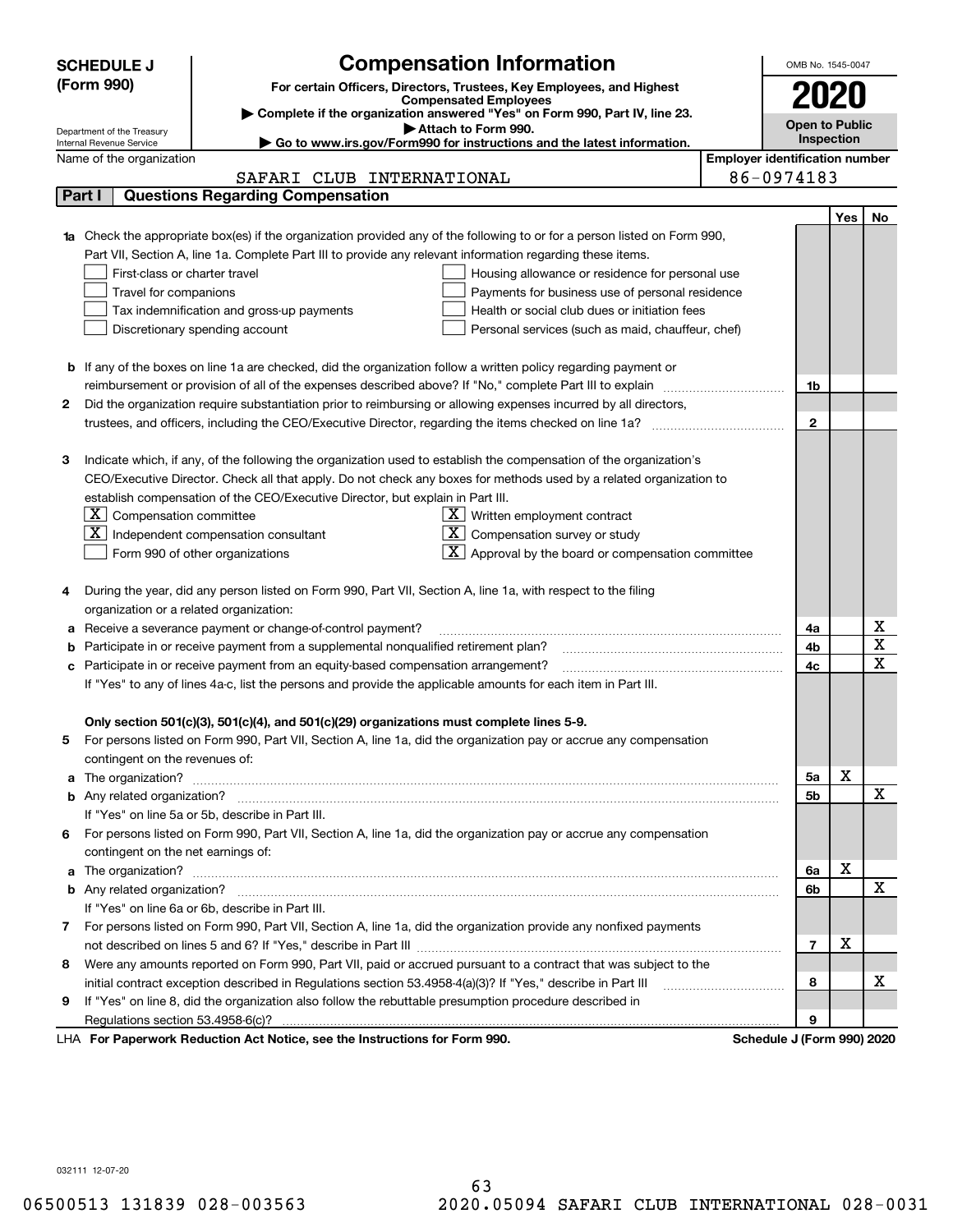86-0974183

# **Part II Officers, Directors, Trustees, Key Employees, and Highest Compensated Employees.**  Schedule J (Form 990) 2020 Page Use duplicate copies if additional space is needed.

For each individual whose compensation must be reported on Schedule J, report compensation from the organization on row (i) and from related organizations, described in the instructions, on row (ii). Do not list any individuals that aren't listed on Form 990, Part VII.

**Note:**  The sum of columns (B)(i)-(iii) for each listed individual must equal the total amount of Form 990, Part VII, Section A, line 1a, applicable column (D) and (E) amounts for that individual.

|                                |                              |                          | (B) Breakdown of W-2 and/or 1099-MISC compensation |                                           | (C) Retirement and<br>other deferred | (D) Nontaxable<br>benefits | (E) Total of columns<br>$(B)(i)-(D)$ | (F) Compensation<br>in column (B)         |  |
|--------------------------------|------------------------------|--------------------------|----------------------------------------------------|-------------------------------------------|--------------------------------------|----------------------------|--------------------------------------|-------------------------------------------|--|
| (A) Name and Title             |                              | (i) Base<br>compensation | (ii) Bonus &<br>incentive<br>compensation          | (iii) Other<br>reportable<br>compensation | compensation                         |                            |                                      | reported as deferred<br>on prior Form 990 |  |
| HAMBERLIN, LAIRD<br>(1)        | (i)                          | 350,038.                 | 0.                                                 | 1,458.                                    | 7,800.                               | 13,814.                    | 373, 110.                            | 0.                                        |  |
| CEO                            | (ii)                         | 0.                       | $\overline{0}$ .                                   | 0.                                        | $\overline{0}$ .                     | 0.                         | $\overline{0}$ .                     | 0.                                        |  |
| BOLT, NATHAN<br>(2)            | $\qquad \qquad \textbf{(i)}$ | 171,003.                 | $\overline{0}$ .                                   | 251.                                      | 5,850.                               | 6,038.                     | 183, 142.                            | 0.                                        |  |
| $_{\mbox{\tiny CFO}}$          | (ii)                         | 0.                       | 0.                                                 | 0.                                        | $\overline{0}$ .                     | $\mathbf 0$ .              | $\overline{0}$ .                     | $\overline{0}$ .                          |  |
| HUNNICUTT, MINOR<br>(3)        | (i)                          | 173, 142.                | $\overline{0}$ .                                   | $\overline{567}$ .                        | 2,443.                               | 6,020.                     | 182, 172.                            | $\overline{0}$ .                          |  |
| DIRECTOR OF MARKETING          | (ii)                         | $\overline{0}$ .         | $\overline{0}$ .                                   | $\overline{0}$ .                          | $\overline{0}$ .                     | $\overline{0}$ .           | $\overline{0}$ .                     | $\overline{0}$ .                          |  |
| CASSIDY, BENJAMIN<br>(4)       | (i)                          | 165,008.                 | $\overline{0}$ .                                   | 675.                                      | 2, 264.                              | 11,970.                    | 179, 917.                            | $\overline{0}$ .                          |  |
| DIRECTOR OF GOVERNMENT AFFAIRS | (ii)                         | $\overline{0}$ .         | $\overline{0}$ .                                   | $\overline{0}$ .                          | 0.                                   | 0.                         | $\overline{0}$ .                     | $\overline{0}$ .                          |  |
|                                | $(\sf{i})$                   |                          |                                                    |                                           |                                      |                            |                                      |                                           |  |
|                                | (ii)                         |                          |                                                    |                                           |                                      |                            |                                      |                                           |  |
|                                | $(\sf{i})$                   |                          |                                                    |                                           |                                      |                            |                                      |                                           |  |
|                                | (ii)                         |                          |                                                    |                                           |                                      |                            |                                      |                                           |  |
|                                | $(\sf{i})$                   |                          |                                                    |                                           |                                      |                            |                                      |                                           |  |
|                                | (ii)                         |                          |                                                    |                                           |                                      |                            |                                      |                                           |  |
|                                | $(\sf{i})$                   |                          |                                                    |                                           |                                      |                            |                                      |                                           |  |
|                                | (ii)                         |                          |                                                    |                                           |                                      |                            |                                      |                                           |  |
|                                | $(\sf{i})$                   |                          |                                                    |                                           |                                      |                            |                                      |                                           |  |
|                                | (ii)                         |                          |                                                    |                                           |                                      |                            |                                      |                                           |  |
|                                | $(\sf{i})$                   |                          |                                                    |                                           |                                      |                            |                                      |                                           |  |
|                                | (ii)                         |                          |                                                    |                                           |                                      |                            |                                      |                                           |  |
|                                | $(\sf{i})$                   |                          |                                                    |                                           |                                      |                            |                                      |                                           |  |
|                                | (ii)                         |                          |                                                    |                                           |                                      |                            |                                      |                                           |  |
|                                | (i)<br>(ii)                  |                          |                                                    |                                           |                                      |                            |                                      |                                           |  |
|                                | (i)                          |                          |                                                    |                                           |                                      |                            |                                      |                                           |  |
|                                | (ii)                         |                          |                                                    |                                           |                                      |                            |                                      |                                           |  |
|                                | (i)                          |                          |                                                    |                                           |                                      |                            |                                      |                                           |  |
|                                | (ii)                         |                          |                                                    |                                           |                                      |                            |                                      |                                           |  |
|                                | $(\sf{i})$                   |                          |                                                    |                                           |                                      |                            |                                      |                                           |  |
|                                | (ii)                         |                          |                                                    |                                           |                                      |                            |                                      |                                           |  |
|                                | $(\sf{i})$                   |                          |                                                    |                                           |                                      |                            |                                      |                                           |  |
|                                | (ii)                         |                          |                                                    |                                           |                                      |                            |                                      |                                           |  |
|                                |                              |                          |                                                    |                                           |                                      |                            |                                      |                                           |  |

**Schedule J (Form 990) 2020**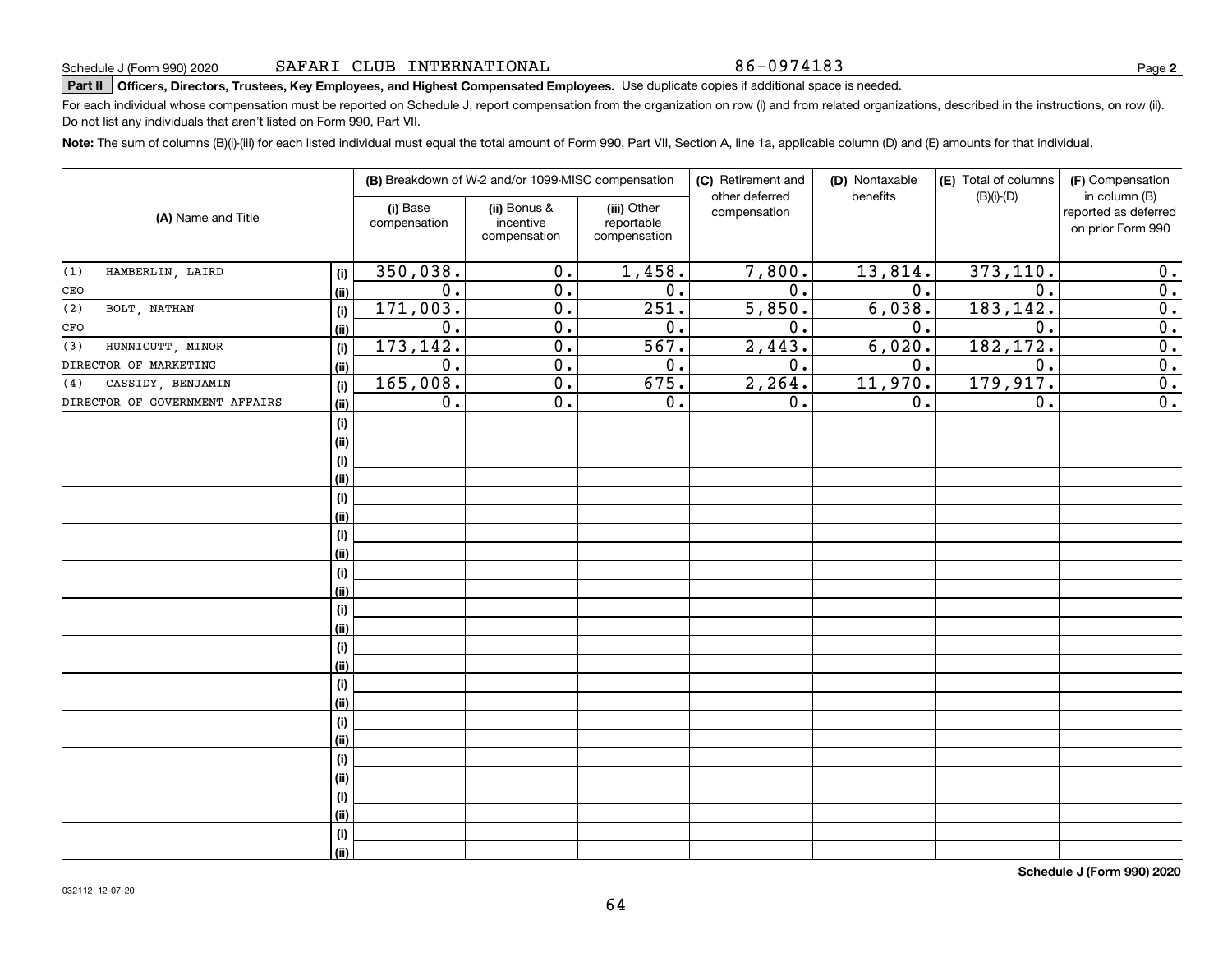#### **Part III Supplemental Information**

Schedule J (Form 990) 2020 SAFARI CLUB INTERNATIONAL 86-0974183<br>
Part III Supplemental Information<br>
Provide the information, explanation, or descriptions required for Part I, lines 1a, 1b, 3, 4a, 4b, 4c, 5a, 5b, 6a, 6b, 7,

PART I, LINE 3:

THE RELATED ORGANIZATION IN SCHEDULE J, SCIF, CHECKS THE SAME BOXES AS SCI.

PART I, LINE 5:

THE DIRECTOR OF ADVERTISING RECEIVES COMMISSIONS BASED UPON ADVERTISING

SALES. THIS AMOUNT IS REPORTED IN THE BONUS COLUMN IN SCH J.

PART I, LINE 6:

SCI BONUS PAYMENTS ARE MADE BASED ON MEETING ORGANIZATIONAL GOALS AND ARE

AT THE DISCRETION OF THE BOARD OF DIRECTORS. NO BONUSES WERE PAID IN THE

CURRENT YEAR.

PART I, LINE 7:

ACCRUED BONUSES FOR THE CEO AND CFO, SEE PART I, LINE 6 EXPLANATION.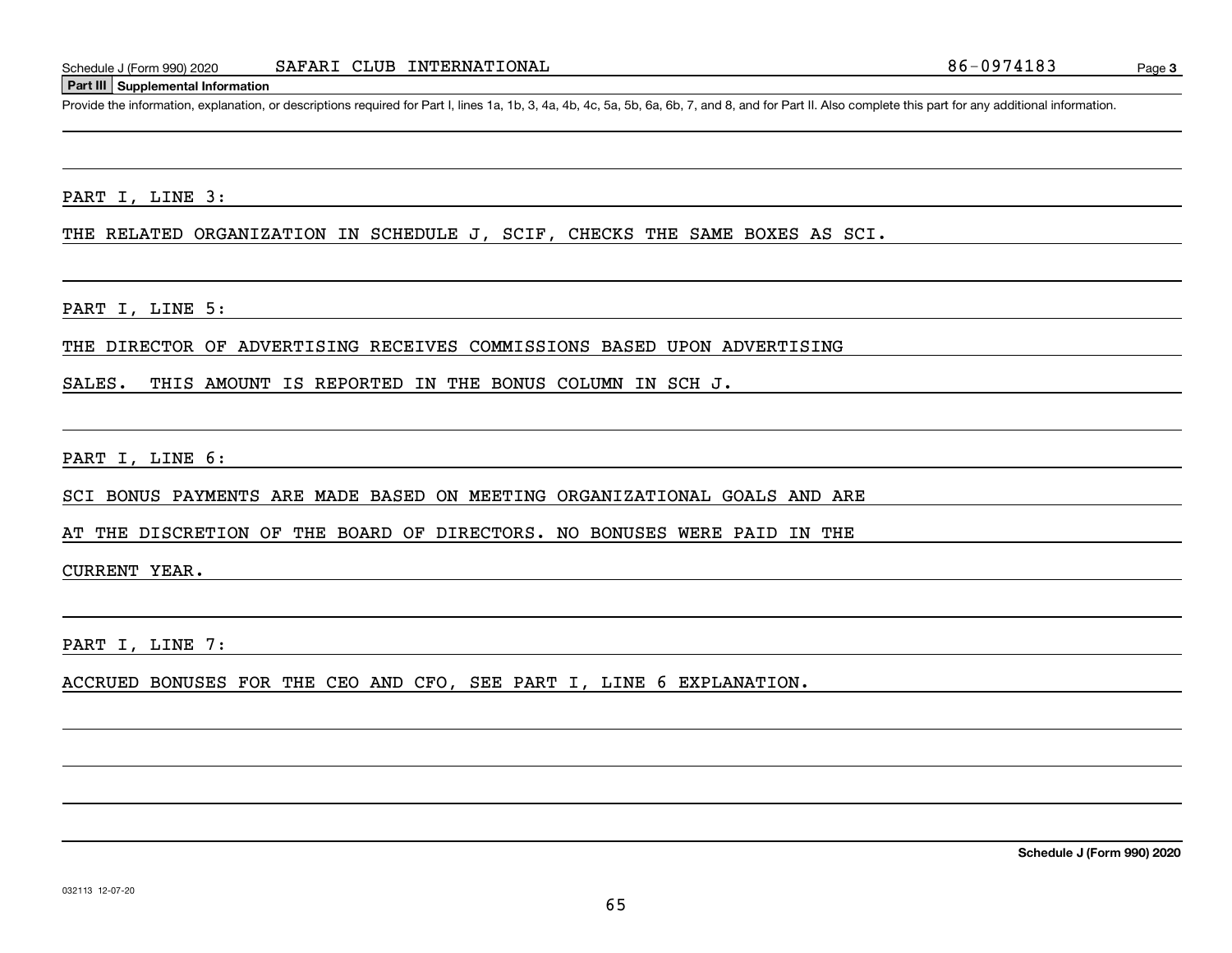| <b>SCHEDULE L</b>                                                                                                                  | <b>Transactions With Interested Persons</b>                                                   |                           |                |                                                       |                                |          |          |                                                     | OMB No. 1545-0047                                      |            |     |
|------------------------------------------------------------------------------------------------------------------------------------|-----------------------------------------------------------------------------------------------|---------------------------|----------------|-------------------------------------------------------|--------------------------------|----------|----------|-----------------------------------------------------|--------------------------------------------------------|------------|-----|
| (Form 990 or 990-EZ)                                                                                                               | Complete if the organization answered "Yes" on Form 990, Part IV, line 25a, 25b, 26, 27, 28a, |                           |                | 28b, or 28c, or Form 990-EZ, Part V, line 38a or 40b. |                                |          |          |                                                     |                                                        | 2021       |     |
| Department of the Treasury                                                                                                         |                                                                                               |                           |                | Attach to Form 990 or Form 990-EZ.                    |                                |          |          |                                                     | <b>Open To Public</b>                                  |            |     |
| Internal Revenue Service<br>Name of the organization                                                                               | Go to www.irs.gov/Form990 for instructions and the latest information.                        |                           |                |                                                       |                                |          |          | Inspection<br><b>Employer identification number</b> |                                                        |            |     |
|                                                                                                                                    | SAFARI CLUB INTERNATIONAL                                                                     |                           |                |                                                       |                                |          |          | 86-0974183                                          |                                                        |            |     |
| Part I<br><b>Excess Benefit Transactions</b> (section 501(c)(3), section 501(c)(4), and section 501(c)(29) organizations only).    |                                                                                               |                           |                |                                                       |                                |          |          |                                                     |                                                        |            |     |
| Complete if the organization answered "Yes" on Form 990, Part IV, line 25a or 25b, or Form 990-EZ, Part V, line 40b.               |                                                                                               |                           |                |                                                       |                                |          |          |                                                     |                                                        |            |     |
| 1<br>(a) Name of disqualified person                                                                                               | (b) Relationship between disqualified                                                         |                           |                |                                                       | (c) Description of transaction |          |          |                                                     | (d) Corrected?                                         |            |     |
|                                                                                                                                    | person and organization                                                                       |                           |                |                                                       |                                |          |          |                                                     |                                                        | Yes<br>No. |     |
|                                                                                                                                    |                                                                                               |                           |                |                                                       |                                |          |          |                                                     |                                                        |            |     |
|                                                                                                                                    |                                                                                               |                           |                |                                                       |                                |          |          |                                                     |                                                        |            |     |
|                                                                                                                                    |                                                                                               |                           |                |                                                       |                                |          |          |                                                     |                                                        |            |     |
|                                                                                                                                    |                                                                                               |                           |                |                                                       |                                |          |          |                                                     |                                                        |            |     |
|                                                                                                                                    |                                                                                               |                           |                |                                                       |                                |          |          |                                                     |                                                        |            |     |
| 2 Enter the amount of tax incurred by the organization managers or disqualified persons during the year under                      |                                                                                               |                           |                |                                                       |                                |          |          |                                                     |                                                        |            |     |
| section 4958<br>3 Enter the amount of tax, if any, on line 2, above, reimbursed by the organization                                |                                                                                               |                           |                |                                                       |                                |          |          | $\triangleright$ \$<br>$\blacktriangleright$ \$     |                                                        |            |     |
|                                                                                                                                    |                                                                                               |                           |                |                                                       |                                |          |          |                                                     |                                                        |            |     |
| Loans to and/or From Interested Persons.<br>Part II                                                                                |                                                                                               |                           |                |                                                       |                                |          |          |                                                     |                                                        |            |     |
| Complete if the organization answered "Yes" on Form 990-EZ, Part V, line 38a or Form 990, Part IV, line 26; or if the organization |                                                                                               |                           |                |                                                       |                                |          |          |                                                     |                                                        |            |     |
| reported an amount on Form 990, Part X, line 5, 6, or 22.                                                                          |                                                                                               |                           | (d) Loan to or |                                                       |                                |          |          | (h) Approved                                        |                                                        |            |     |
| (a) Name of<br>(b) Relationship<br>with organization<br>interested person                                                          | (c) Purpose<br>of loan                                                                        | from the<br>organization? |                | (e) Original<br>principal amount                      | (f) Balance due                | default? | $(g)$ In |                                                     | (i) Written<br>by board or<br>agreement?<br>committee? |            |     |
|                                                                                                                                    |                                                                                               |                           | To From        |                                                       |                                |          | No.      | Yes                                                 | No.                                                    | Yes        | No. |
|                                                                                                                                    |                                                                                               |                           |                |                                                       |                                | Yes      |          |                                                     |                                                        |            |     |
|                                                                                                                                    |                                                                                               |                           |                |                                                       |                                |          |          |                                                     |                                                        |            |     |
|                                                                                                                                    |                                                                                               |                           |                |                                                       |                                |          |          |                                                     |                                                        |            |     |
|                                                                                                                                    |                                                                                               |                           |                |                                                       |                                |          |          |                                                     |                                                        |            |     |
|                                                                                                                                    |                                                                                               |                           |                |                                                       |                                |          |          |                                                     |                                                        |            |     |
|                                                                                                                                    |                                                                                               |                           |                |                                                       |                                |          |          |                                                     |                                                        |            |     |
|                                                                                                                                    |                                                                                               |                           |                |                                                       |                                |          |          |                                                     |                                                        |            |     |
|                                                                                                                                    |                                                                                               |                           |                |                                                       |                                |          |          |                                                     |                                                        |            |     |
|                                                                                                                                    |                                                                                               |                           |                |                                                       |                                |          |          |                                                     |                                                        |            |     |
| Total<br><b>Grants or Assistance Benefiting Interested Persons.</b><br>Part III                                                    |                                                                                               |                           |                | - \$                                                  |                                |          |          |                                                     |                                                        |            |     |
| Complete if the organization answered "Yes" on Form 990, Part IV, line 27.                                                         |                                                                                               |                           |                |                                                       |                                |          |          |                                                     |                                                        |            |     |
| (a) Name of interested person                                                                                                      | (b) Relationship between                                                                      |                           |                | (c) Amount of                                         | (d) Type of                    |          |          |                                                     | (e) Purpose of                                         |            |     |
|                                                                                                                                    | interested person and<br>the organization                                                     |                           |                | assistance                                            | assistance                     |          |          |                                                     | assistance                                             |            |     |
|                                                                                                                                    |                                                                                               |                           |                |                                                       |                                |          |          |                                                     |                                                        |            |     |
|                                                                                                                                    |                                                                                               |                           |                |                                                       |                                |          |          |                                                     |                                                        |            |     |
|                                                                                                                                    |                                                                                               |                           |                |                                                       |                                |          |          |                                                     |                                                        |            |     |
|                                                                                                                                    |                                                                                               |                           |                |                                                       |                                |          |          |                                                     |                                                        |            |     |
|                                                                                                                                    |                                                                                               |                           |                |                                                       |                                |          |          |                                                     |                                                        |            |     |
|                                                                                                                                    |                                                                                               |                           |                |                                                       |                                |          |          |                                                     |                                                        |            |     |
|                                                                                                                                    |                                                                                               |                           |                |                                                       |                                |          |          |                                                     |                                                        |            |     |
|                                                                                                                                    |                                                                                               |                           |                |                                                       |                                |          |          |                                                     |                                                        |            |     |
|                                                                                                                                    |                                                                                               |                           |                |                                                       |                                |          |          |                                                     |                                                        |            |     |

LHA For Paperwork Reduction Act Notice, see the Instructions for Form 990 or 990-EZ. Schedule L (Form 990 or 990-EZ) 2020

032131 12-09-20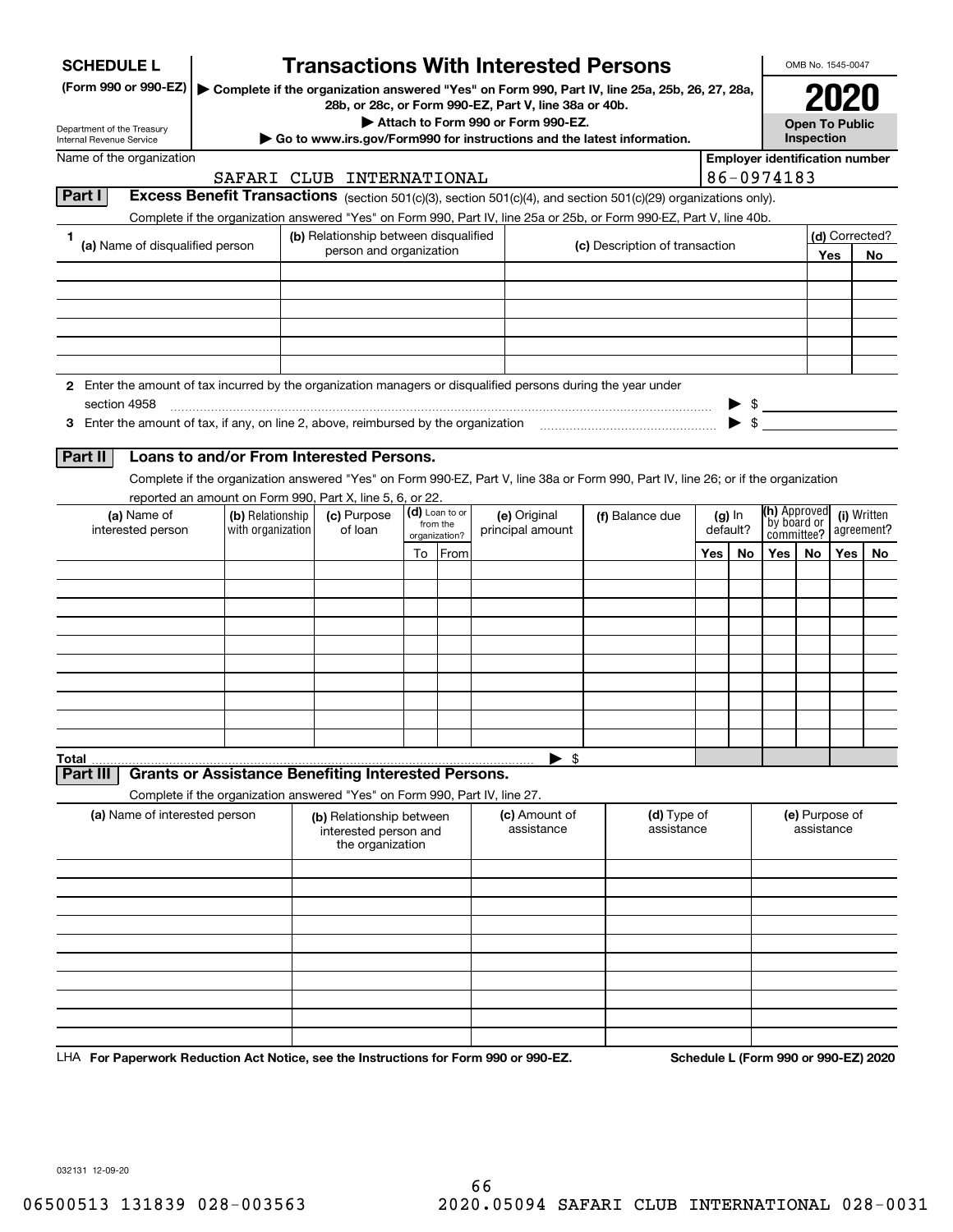|  |  | Schedule L (Form 990 or 990-EZ) 2020 $\,$ SAFARI $\,$ CLUB $\,$ INTERNATIONAL | $86 - 0974183$ Page 2 |  |
|--|--|-------------------------------------------------------------------------------|-----------------------|--|
|  |  |                                                                               |                       |  |

### **Part IV Business Transactions Involving Interested Persons.**

Complete if the organization answered "Yes" on Form 990, Part IV, line 28a, 28b, or 28c.

| (a) Name of interested person | (b) Relationship between interested<br>person and the organization |                     |  | (c) Amount of<br>transaction | (d) Description of<br>transaction | (e) Sharing of<br>organization's<br>revenues? |    |
|-------------------------------|--------------------------------------------------------------------|---------------------|--|------------------------------|-----------------------------------|-----------------------------------------------|----|
|                               |                                                                    |                     |  |                              |                                   | Yes                                           | No |
| MIKE ROGERS, JR.              |                                                                    | FORMER DIRECTOR AND |  |                              | 99,047. VIDEO PRODU               |                                               | х  |
|                               |                                                                    |                     |  |                              |                                   |                                               |    |
|                               |                                                                    |                     |  |                              |                                   |                                               |    |
|                               |                                                                    |                     |  |                              |                                   |                                               |    |
|                               |                                                                    |                     |  |                              |                                   |                                               |    |
|                               |                                                                    |                     |  |                              |                                   |                                               |    |
|                               |                                                                    |                     |  |                              |                                   |                                               |    |
|                               |                                                                    |                     |  |                              |                                   |                                               |    |
|                               |                                                                    |                     |  |                              |                                   |                                               |    |
|                               |                                                                    |                     |  |                              |                                   |                                               |    |

### **Part V** Supplemental Information.

Provide additional information for responses to questions on Schedule L (see instructions).

### SCH L, PART IV, BUSINESS TRANSACTIONS INVOLVING INTERESTED PERSONS:

(A) NAME OF PERSON: MIKE ROGERS, JR.

(B) RELATIONSHIP BETWEEN INTERESTED PERSON AND ORGANIZATION:

### FORMER DIRECTOR AND FAMILY MEMBER OF CURRENT DIRECTOR

(D) DESCRIPTION OF TRANSACTION: VIDEO PRODUCTION/HOSTING

**Schedule L (Form 990 or 990-EZ) 2020**

032132 12-09-20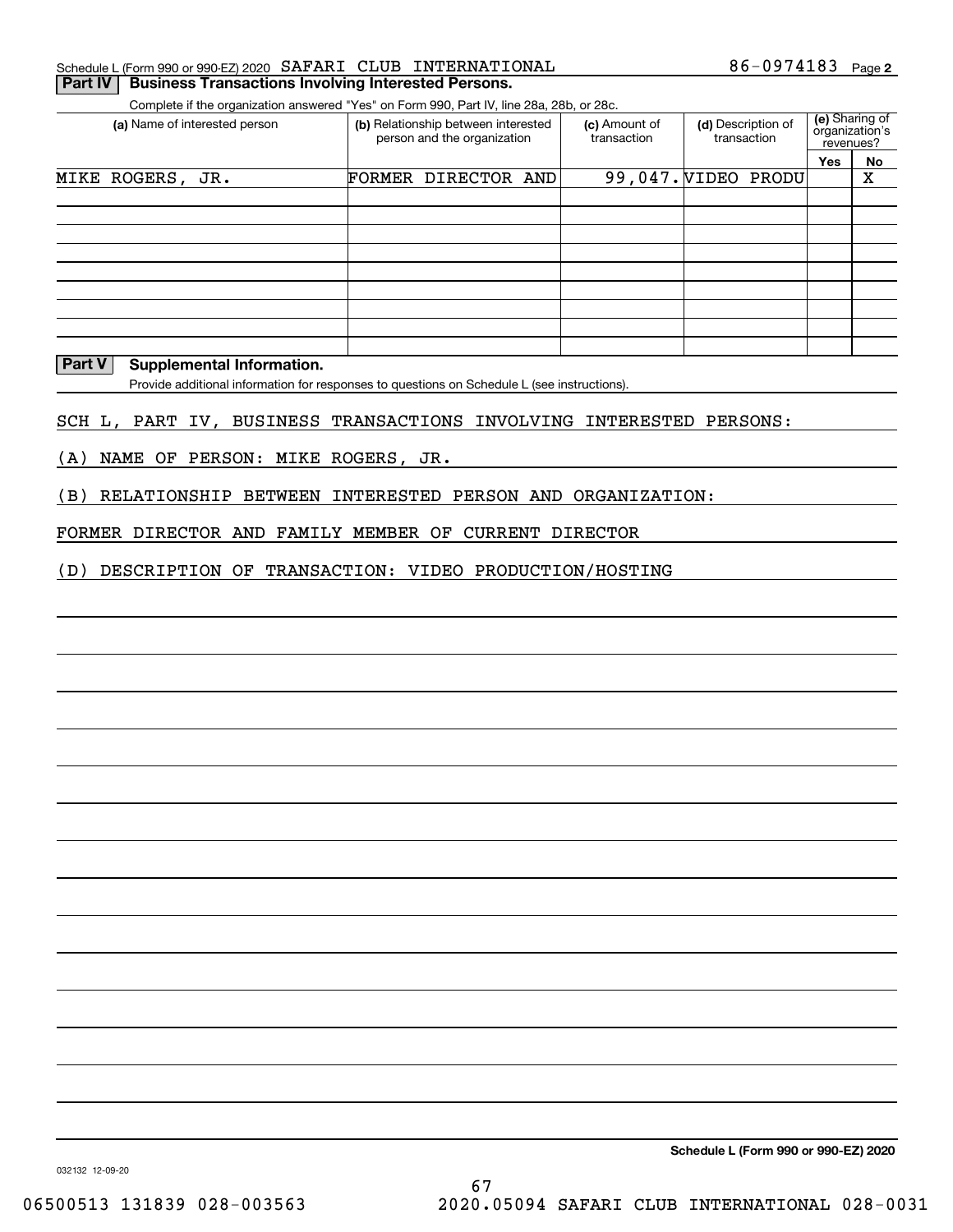**(Form 990 or 990-EZ)**

Department of the Treasury Internal Revenue Service Name of the organization

**Complete to provide information for responses to specific questions on Form 990 or 990-EZ or to provide any additional information. | Attach to Form 990 or 990-EZ. | Go to www.irs.gov/Form990 for the latest information. SCHEDULE O Supplemental Information to Form 990 or 990-EZ**



SAFARI CLUB INTERNATIONAL 86-0974183

FORM 990, PART III, LINE 1, DESCRIPTION OF ORGANIZATION MISSION:

WORLDWIDE. (1) PROTECT RIGHTS OF HUNTERS - TO ADVOCATE PRESERVE AND

PROTECT THE RIGHTS OF ALL HUNTERS (2) PROMOTE HUNTING - TO PROMOTE SAFE

LEGAL AND ETHICAL HUNTING AND RELATED ACTIVITIES (3) ENGAGE IN ADVOCACY

- WITHIN LIMITS IMPOSED BY LAW AND REGULATION TO MONITOR SUPPORT

EDUCATE OR OTHERWISE TAKE POSITIONS ON LOCAL NATIONAL AND INTERNATIONAL

LEGISLATIVE EXECUTIVE JUDICIAL OR ORGANIZATIONAL ENDEAVORS THAT FOSTER

AND SUPPORT THESE OBJECTIVES (4) EDUCATE PUBLIC REGARDING HUNTING - TO

INFORM & EDUCATE THE PUBLIC CONCERNING HUNTING & RELATED ACTIVITIES.

FORM 990, PART III, LINE 4B, DESCRIPTION OF PROGRAM SERVICE: HUNTING ADVOCACY: THIS CATEGORY REPRESENTS THE ARM OF THE ORGANIZATION THAT ADVOCATES THE PRESERVATION OF THE HUNTING HERITAGE, HUNTERS' RIGHTS AND THE SUSTAINABLE USE OF WILDLIFE. SCI IS THE ACTIVE VOICE IN PROMOTING THE ROLE OF HUNTING AS AN EFFECTIVE WILDLIFE MANAGEMENT AND CONSERVATION TOOL AND IN EDUCATING THE PUBLIC AND GOVERNMENT DECISION-MAKERS ON THESE MATTERS. SCI'S ADVOCACY EFFORTS INCLUDED SEVERAL PROJECTS IN STATE NATIONAL AND INTERNATIONAL FORUMS TOWARD DEVELOPMENT OF NEW REGULATIONS, LEGISLATION AND POLICIES TO SUPPORT HUNTING ACCESS AND/OR SUSTAINABLE USE WILDLIFE MANAGEMENT AND CONSERVATION, LITIGATION TO PROTECT HUNTING RIGHTS AND OPPORTUNITIES, DEVELOPMENT OF WILDLIFE MANAGEMENT CONCEPTS THAT REPRESENT THE INTERESTS OF SPORTSMEN NATIONALLY AND INTERNATIONALLY, SCIENTIFIC AND TECHNICAL TESTIMONY BEFORE GOVERNMENT BODIES, AND ACTIVE PARTICIPATION IN STATE NATIONAL AND INTERNATIONAL FORUMS AND MEETINGS.

032211 11-20-20 LHA For Paperwork Reduction Act Notice, see the Instructions for Form 990 or 990-EZ. Schedule O (Form 990 or 990-EZ) 2020

68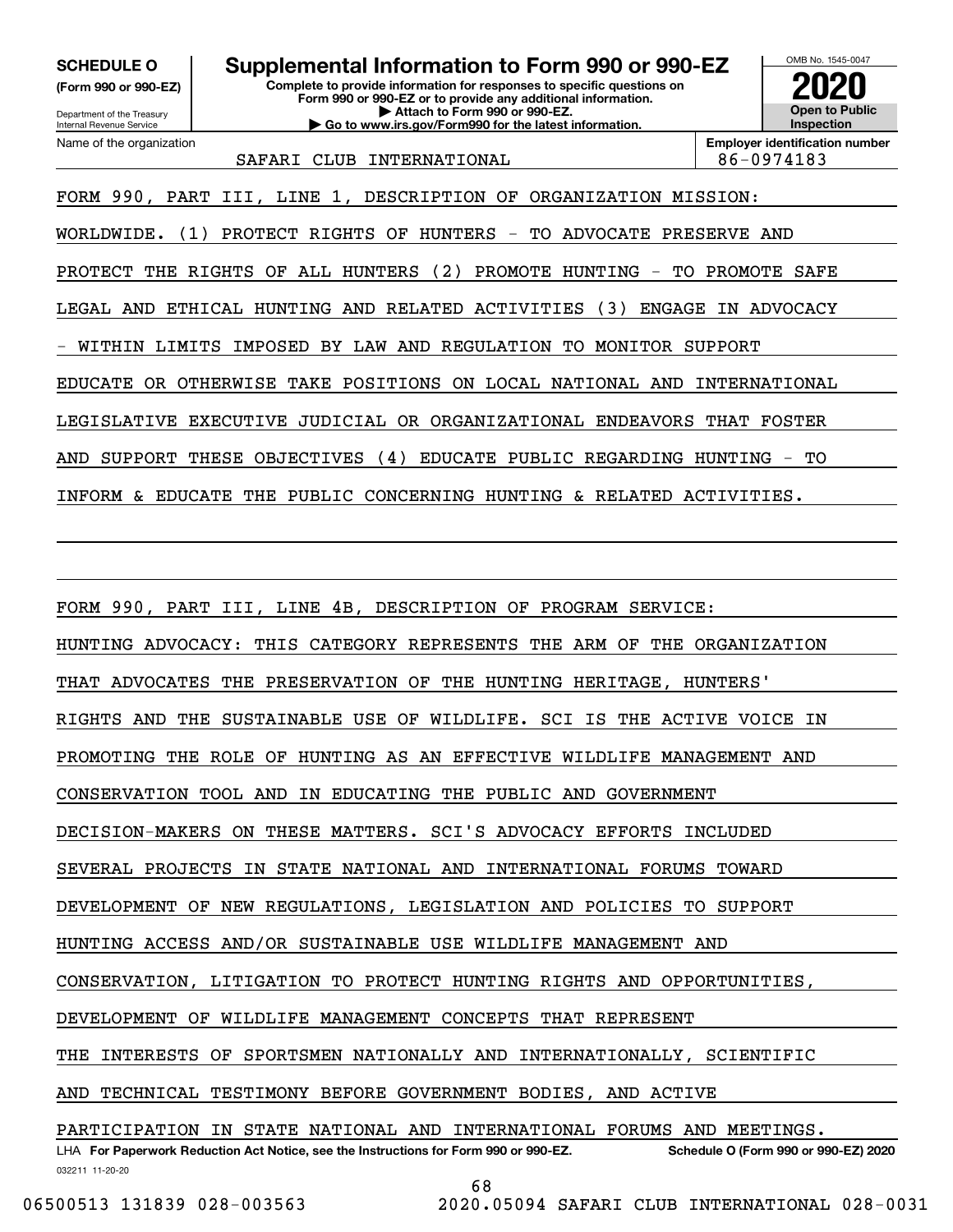| Schedule O (Form 990 or 990-EZ) 2020 |  |  |  |  |  |
|--------------------------------------|--|--|--|--|--|
|--------------------------------------|--|--|--|--|--|

SAFARI CLUB INTERNATIONAL 86-0974183

FORM 990, PART VI, SECTION A, LINE 2:

MIKE ROGERS SR. AND MIKE ROGERS JR. - FAMILY RELATIONSHIP

WARREN A. SACKMAN III AND KENDIS MUSCHID (BALLARD SPAHR) - FAMILY

RELATIONSHIP

JEREL WOTTRICH AND STEPHANIE WOTTICH - FAMILY RELATIONSHIP

RICARDO LONGORIA AND BRITTANY LONGORIA - FAMILY RELATIONSHIP

MIA ANSTINE AND LEW WEBB - BUSINESS RELATIONSHIP

LOUIS COLE AND LAIRD HAMBERLIN - FAMILY RELATIONSHIP

FORM 990, PART VI, SECTION A, LINE 4:

THE FOLLOWING CHANGES WERE MADE TO THE BYLAWS DURING THE FISCAL YEAR:

 - ADDITION THAT THE CEO, IN CONSULTATION WITH AND APPROVAL FROM THE EXECUTIVE COMMITTEE (PREVIOUSLY THE BOARD) SHALL DECIDE THE NUMBER AND

CATEGORIES OF MEMBERSHIP.

- MODIFICATIONS TO THE DIRECTOR-AT-LARGE REQUIREMENTS.

- OTHER MINOR CHANGES.

FORM 990, PART VI, SECTION A, LINE 6:

SAFARI CLUB INTERNATIONAL HAS MEMBERS.

FORM 990, PART VI, SECTION A, LINE 7A:

THE MEMBERS, WHO MAY ALSO BE MEMBERS OF ONE OF THE APPROXIMATELY 200 LOCAL

69

CHAPTERS WORLDWIDE, ELECT THEIR LOCAL CHAPTER PRESIDENT WHO BECOMES A

032212 11-20-20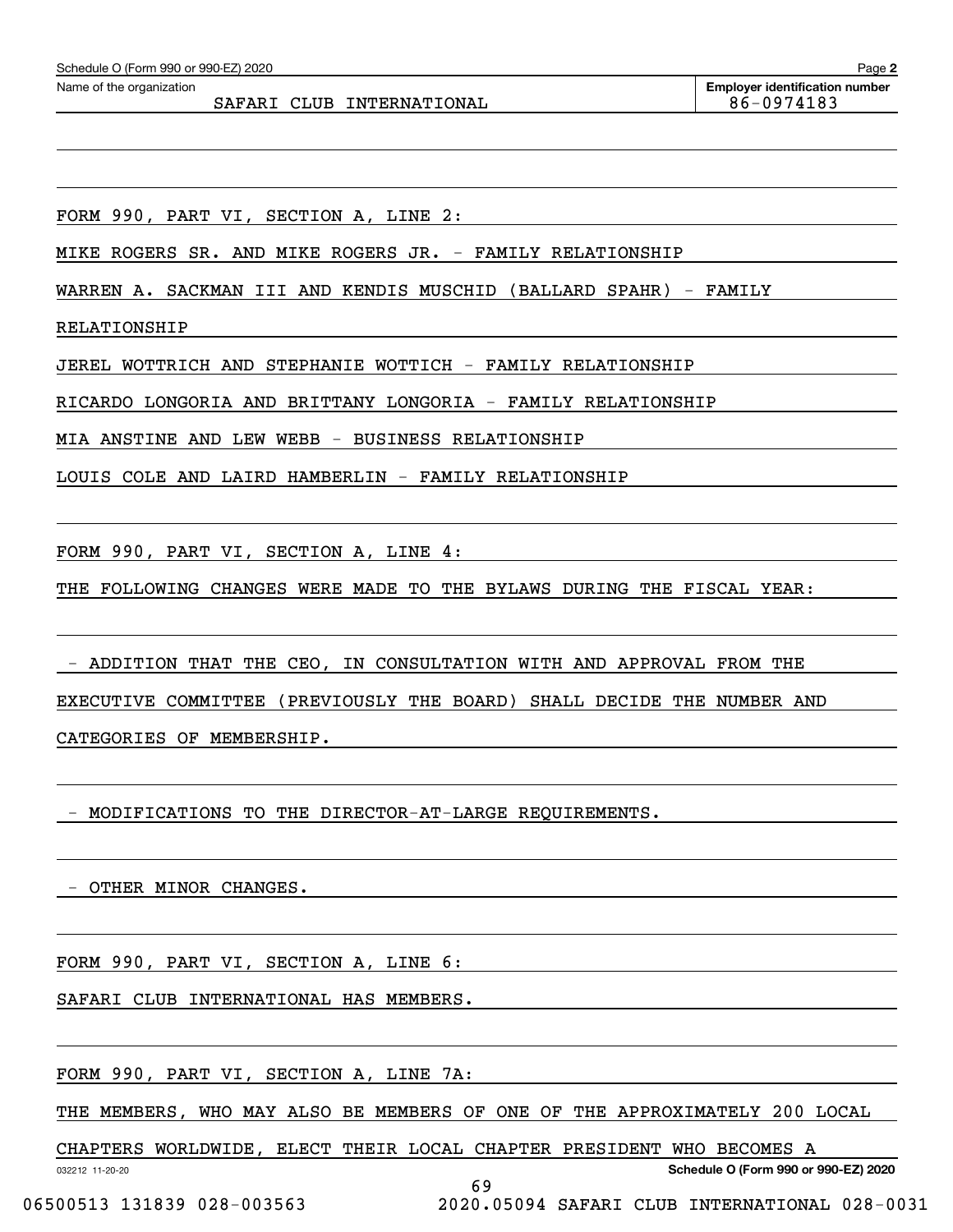| SAFARI CLUB INTERNATIONAL                                                  | 86-0974183 |  |  |  |
|----------------------------------------------------------------------------|------------|--|--|--|
| MEMBER OF THE BOARD OF DIRECTORS OF SAFARI CLUB INTERNATIONAL.             |            |  |  |  |
|                                                                            |            |  |  |  |
| FORM 990, PART VI, SECTION B, LINE 11B:                                    |            |  |  |  |
| THE FORM 990 IS PREPARED BY AN OUTSIDE ACCOUNTING FIRM AND REVIEWED BY THE |            |  |  |  |
| CFO AND CONTROLLER. ONCE THE FORM 990 HAS BEEN REVIEWED NOTICE IS SENT TO  |            |  |  |  |
| EACH MEMBER OF THE ORGANIZATION'S BOARD OF DIRECTORS INVITING THEM TO      |            |  |  |  |
| REVIEW THE 990 AND SUBMIT COMMENTS OR QUESTIONS PRIOR TO FILING.           |            |  |  |  |
|                                                                            |            |  |  |  |
| FORM 990, PART VI, SECTION B, LINE 12C:                                    |            |  |  |  |
| IN ADDITION TO SENDING OUT AN ANNUAL QUESTIONNAIRE TO DIRECTORS AND        |            |  |  |  |
| OFFICERS TO DETERMINE CONFLICTS OF INTEREST, SAFARI CLUB INTERNATIONAL     |            |  |  |  |
| PERIODICALLY REVIEWS WHETHER COMPENSATION ARRANGEMENTS AND BENEFITS ARE    |            |  |  |  |
| REASONABLE AND ARE THE RESULT OF ARMS-LENGTH BARGAINING AND WHETHER ANY    |            |  |  |  |
| TRANSACTIONS, PARTNERSHIPS AND AGREEMENTS WITH OTHER ORGANIZATIONS OR      |            |  |  |  |
| INDIVIDUALS CONFORM TO WRITTEN POLICIES, ARE PROPERLY DOCUMENTED, REFLECT  |            |  |  |  |
| REASONABLE PAYMENTS FOR GOODS AND SERVICES, FURTHER SAFARI CLUB            |            |  |  |  |
| INTERNATIONAL'S PURPOSES AND DO NOT RESULT IN INUREMENT OR IMPERMISSIBLE   |            |  |  |  |
| PRIVATE BENEFIT.                                                           |            |  |  |  |
|                                                                            |            |  |  |  |
| FORM 990, PART VI, SECTION B, LINE 15:                                     |            |  |  |  |
| GENERALLY SAFARI CLUB INTERNATIONAL WILL BASE COMPENSATION AS CLOSE AS     |            |  |  |  |
| POSSIBLE TO THE APPROPRIATE EXTERNAL MARKETPLACE. TO DO THIS, SAFARI CLUB  |            |  |  |  |
|                                                                            |            |  |  |  |

Echedule O (Form 990 or 990-EZ) 2020<br>Name of the organization **number** Name of the organization **number** 

INTERNATIONAL RELIES ON RELEVANT COMPARABILITY DATA INCLUDING, BUT NOT

LIMITED TO, COMPENSATION LEVELS PAID BY SIMILAR SITUATED ORGANIZATIONS FOR

FUNCTIONALLY COMPARABLE POSITIONS, THE AVAILABILITY OF SIMILAR SERVICES IN

THE GEOGRAPHIC AREA, CURRENT COMPENSATION SURVEYS COMPILED BY INDEPENDENT

FIRMS AND ACTUAL WRITTEN OFFERS FROM SIMILAR INSTITUTIONS COMPETING FOR THE

032212 11-20-20 **Schedule O (Form 990 or 990-EZ) 2020** SERVICES OF THE INDIVIDUAL WHOSE COMPENSATION IS BEING CONSIDERED. THE 70

06500513 131839 028-003563 2020.05094 SAFARI CLUB INTERNATIONAL 028-0031

**2**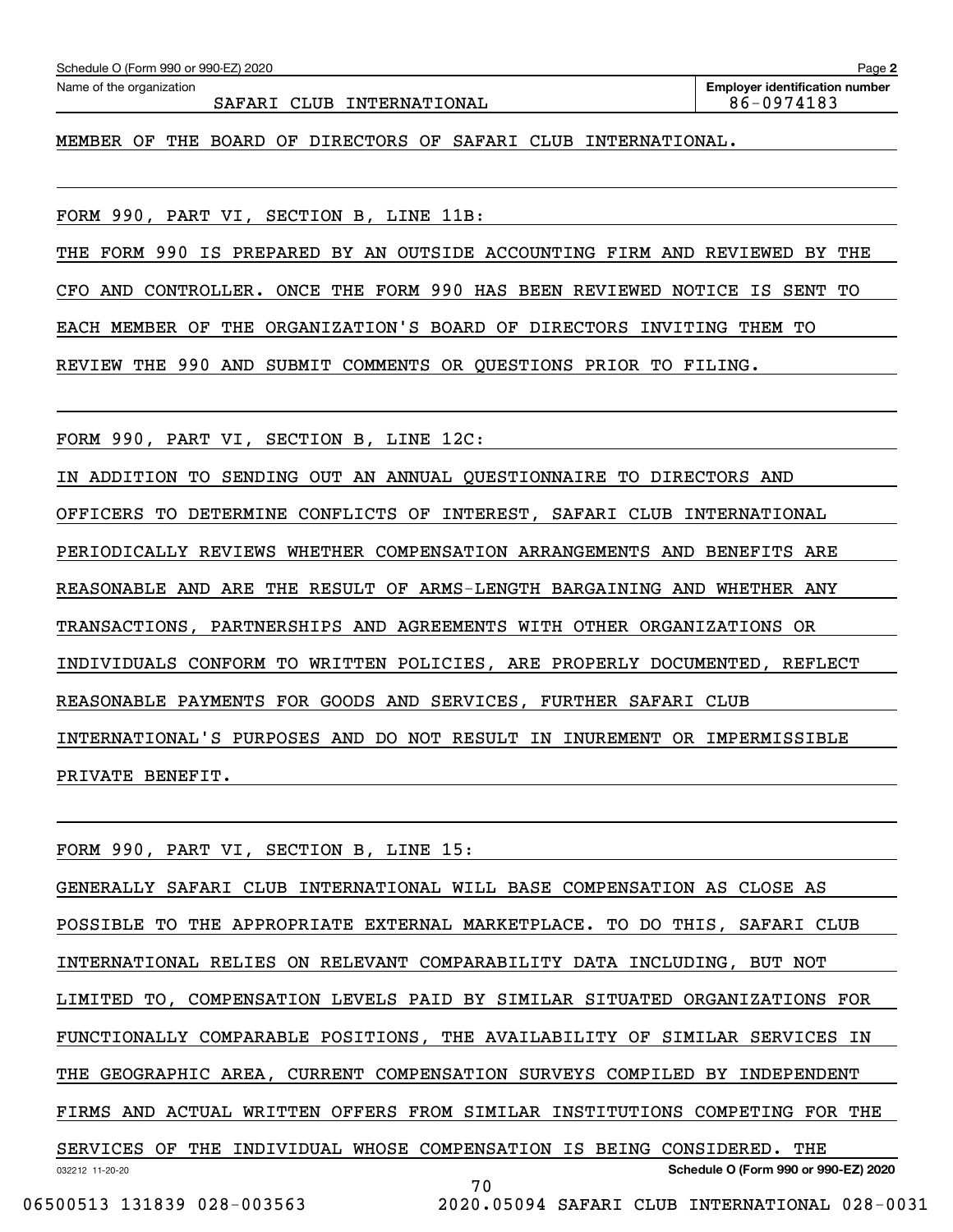| Schedule O (Form 990 or 990-EZ) 2020                                                                                       | Page 2                                              |
|----------------------------------------------------------------------------------------------------------------------------|-----------------------------------------------------|
| Name of the organization<br>SAFARI CLUB INTERNATIONAL                                                                      | <b>Employer identification number</b><br>86-0974183 |
| BOARD OF DIRECTORS, THE COMPENSATION COMMITTEE OR A SIMILAR COMMITTEE                                                      |                                                     |
| COMPRISED OF MEMBERS OF THE BOARD OF DIRECTORS WILL REVIEW AND APPROVE THE                                                 |                                                     |
| COMPENSATION ARRANGEMENTS.                                                                                                 |                                                     |
|                                                                                                                            |                                                     |
| FORM 990, PART VI, LINE 17, LIST OF STATES RECEIVING COPY OF FORM 990:                                                     |                                                     |
| AK , AZ , AR , CA , FL , GA , HI , IL , KS , KY , MD , MN , NC , NH , NJ , NY , OR , PA , RI , SC , TN , UT , VA , WI , WV |                                                     |
| AL, DC, MA                                                                                                                 |                                                     |
| FORM 990, PART VI, SECTION C, LINE 19:                                                                                     |                                                     |
| FINANCIAL STATEMENTS, THE FORM 990, THE GOVERNING DOCUMENTS AND A                                                          |                                                     |
| COMPILATION OF SAFARI CLUB INTERNATIONAL POLICIES ARE POSTED ON SAFARI CLUB                                                |                                                     |
| INTERNATIONAL'S WEBSITE.                                                                                                   |                                                     |
|                                                                                                                            |                                                     |
| FORM 990, PART IX, LINE 24E, ALL OTHER FUNCTIONAL EXPENSES:                                                                |                                                     |
| MAINTENANCE & SECURITY:                                                                                                    |                                                     |
| PROGRAM SERVICE EXPENSES                                                                                                   | 19,305.                                             |
| MANAGEMENT AND GENERAL EXPENSES                                                                                            | 8,911.                                              |
| FUNDRAISING EXPENSES                                                                                                       | 0.                                                  |
| <b>TOTAL EXPENSES</b>                                                                                                      | 28,216.                                             |
|                                                                                                                            |                                                     |
| OTHER:                                                                                                                     |                                                     |
| PROGRAM SERVICE EXPENSES                                                                                                   | 54.                                                 |
| MANAGEMENT AND GENERAL EXPENSES                                                                                            | 0.                                                  |
| FUNDRAISING EXPENSES                                                                                                       | 0.                                                  |
| TOTAL EXPENSES                                                                                                             | 54.                                                 |
| BAD DEBT:                                                                                                                  |                                                     |
| PROGRAM SERVICE EXPENSES                                                                                                   | $-29,336.$                                          |
| 032212 11-20-20<br>71                                                                                                      | Schedule O (Form 990 or 990-EZ) 2020                |

 <sup>06500513 131839 028-003563 2020.05094</sup> SAFARI CLUB INTERNATIONAL 028-0031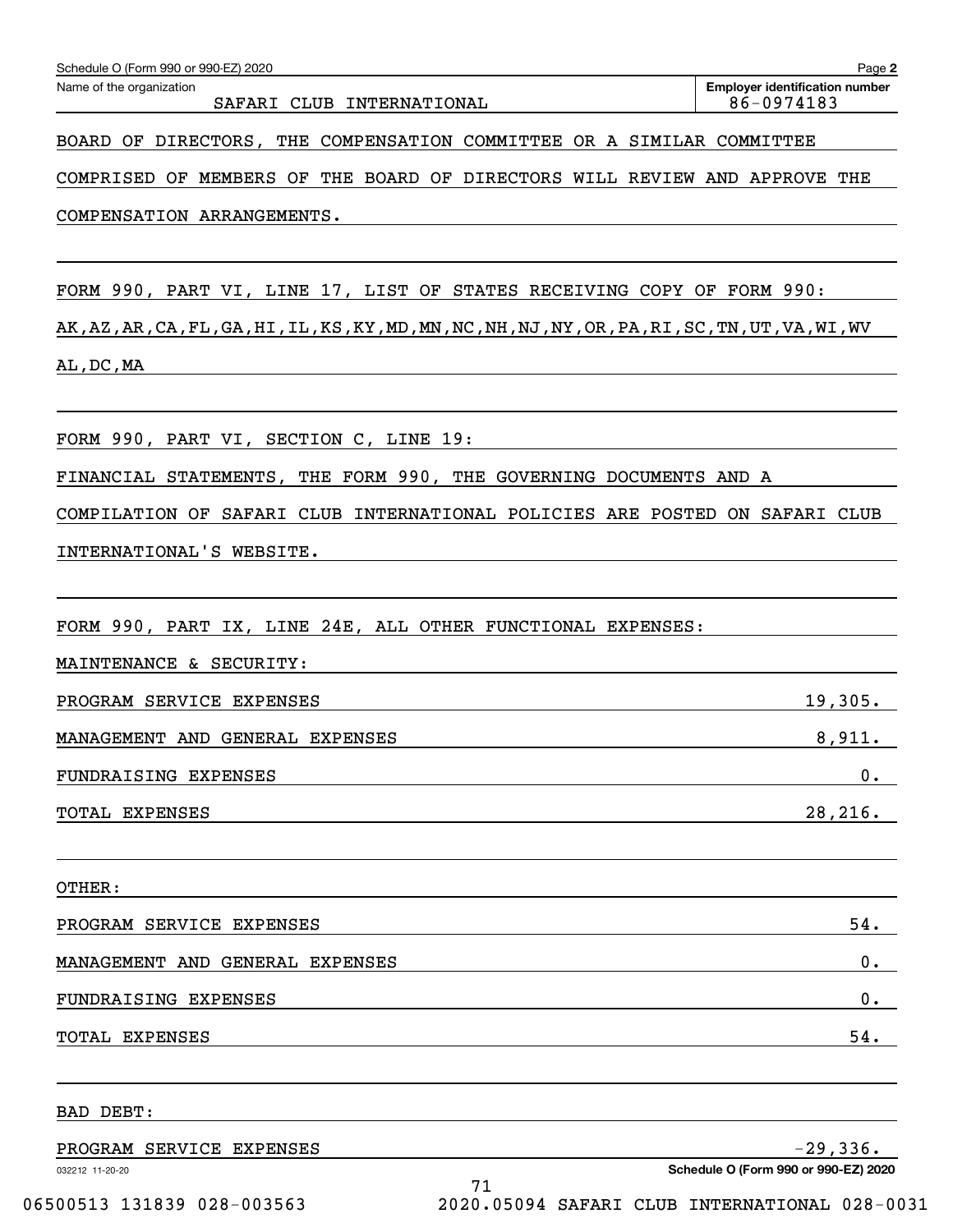| Schedule O (Form 990 or 990-EZ) 2020                                                          | Page 2                                              |
|-----------------------------------------------------------------------------------------------|-----------------------------------------------------|
| Name of the organization<br>SAFARI CLUB INTERNATIONAL                                         | <b>Employer identification number</b><br>86-0974183 |
| MANAGEMENT AND GENERAL EXPENSES                                                               | 0.                                                  |
| FUNDRAISING EXPENSES                                                                          | 0.                                                  |
| TOTAL EXPENSES                                                                                | $-29,336.$                                          |
| TOTAL OTHER EXPENSES ON FORM 990, PART IX, LINE 24E, COL A -1,066.                            |                                                     |
| FORM 990, PART XI, LINE 9, CHANGES IN NET ASSETS:                                             |                                                     |
| CUMULATIVE EFFECT OF CHANGE IN ACCOUNTING PRINCIPLES -                                        |                                                     |
| REVENUE RECOGNITION                                                                           | $-4,862,143.$                                       |
| FORM 990, PART XII, LINE 1, ACCOUNTING METHOD CHANGE:<br>ADOPTION OF NEW ACCOUNTING PRINCIPLE |                                                     |
| THE FINANCIAL ACCOUNTING STANDARDS BOARD (FASB) ISSUED NEW GUIDANCE                           |                                                     |
| THAT CREATED TOPIC 606, REVENUE FROM CONTRACTS WITH CUSTOMERS, IN THE                         |                                                     |
| ACCOUNTING STANDARDS CODIFICATION (ASC). TOPIC 606 SUPERSEDES THE                             |                                                     |
| REVENUE RECOGNITION REQUIREMENTS IN FASB ASC 605, REVENUE RECOGNITION,                        |                                                     |
| AND REQUIRES THE RECOGNITION OF REVENUE WHEN PROMISED GOODS OR SERVICES                       |                                                     |
| ARE TRANSFERRED TO CUSTOMERS IN AN AMOUNT THAT REFLECTS THE                                   |                                                     |
| CONSIDERATION TO WHICH AN ENTITY EXPECTS TO BE ENTITLED IN EXCHANGE FOR                       |                                                     |
| THOSE GOODS OR SERVICES.                                                                      |                                                     |
| SCI ADOPTED THE REQUIREMENTS OF THE NEW GUIDANCE AS OF JULY 1, 2020                           |                                                     |
| UTILIZING THE MODIFIED RETROSPECTIVE METHOD OF TRANSITION. AS A RESULT,                       |                                                     |
| SCI RECORDED A CUMULATIVE ADJUSTMENT OF \$4,862,143 TO NET ASSETS                             |                                                     |
| WITHOUT DONOR RESTRICTIONS AS OF JULY 1, 2020, TO REFLECT THE EFFECT OF                       |                                                     |
| THE NEW GUIDANCE. THE COMPARATIVE FINANCIAL INFORMATION PRESENTED HAS                         |                                                     |
| NOT BEEN RESTATED AND CONTINUES TO BE REPORTED UNDER THE ACCOUNTING                           |                                                     |

032212 11-20-20 **Schedule O (Form 990 or 990-EZ) 2020** STANDARDS IN EFFECT FOR THOSE PERIODS. SCI APPLIED THE NEW GUIDANCE 72

 <sup>06500513 131839 028-003563 2020.05094</sup> SAFARI CLUB INTERNATIONAL 028-0031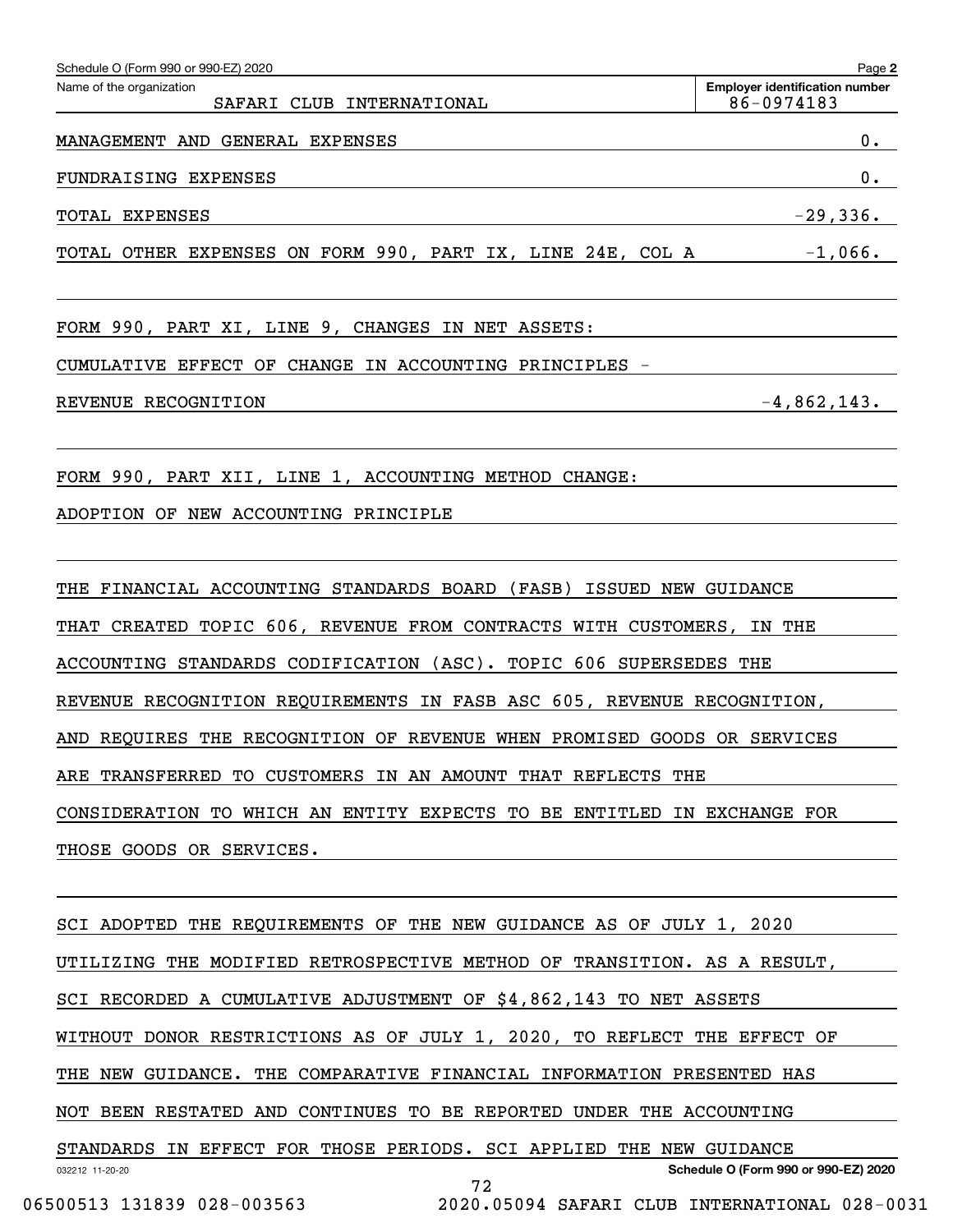| Schedule O (Form 990 or 990-EZ) 2020                                                                             | Page 2                                              |  |  |  |  |  |  |  |  |  |
|------------------------------------------------------------------------------------------------------------------|-----------------------------------------------------|--|--|--|--|--|--|--|--|--|
| Name of the organization<br>CLUB<br>SAFARI<br>INTERNATIONAL                                                      | <b>Employer identification number</b><br>86-0974183 |  |  |  |  |  |  |  |  |  |
| TOPIC 606<br>THE PRACTICAL EXPEDIENT PROVIDED IN<br>THAT ALLOWS<br>USING                                         | THE                                                 |  |  |  |  |  |  |  |  |  |
| APPLIED<br>ONLY<br><b>CONTRACTS</b><br>THAT<br>WERE<br>NOT<br>COMPLETE<br>GUIDANCE<br>TO<br>BE<br>TO<br>OF<br>AS |                                                     |  |  |  |  |  |  |  |  |  |
| 2020. ADOPTION OF<br>THE<br>NEW<br><b>GUIDANCE</b><br>RESULTED<br><b>CHANGES</b><br>THE<br>JULY 1,<br>IN<br>TO.  |                                                     |  |  |  |  |  |  |  |  |  |
| ACCOUNTING<br>POLICIES FOR REVENUE RECOGNITION AND DEFERRED                                                      | REVENUE AS                                          |  |  |  |  |  |  |  |  |  |
| DETAILED<br>BELOW.                                                                                               |                                                     |  |  |  |  |  |  |  |  |  |
|                                                                                                                  |                                                     |  |  |  |  |  |  |  |  |  |
| MODIFIED RETROSPECTIVE METHOD OF TRANSITION REQUIRES SCI TO<br>THE                                               |                                                     |  |  |  |  |  |  |  |  |  |
| <b>DISCLOSE</b><br>EFFECT OF<br>APPLYING THE<br><b>GUIDANCE</b><br>ON<br>EACH ITEM<br>THE<br>NEW                 | INCLUDED                                            |  |  |  |  |  |  |  |  |  |
| 2021<br>FINANCIAL<br>STATEMENTS.<br><b>FOLLOWING ARE</b><br>THE<br>LINE<br>THE<br>IN                             | <b>ITEMS</b><br>FROM<br>THE                         |  |  |  |  |  |  |  |  |  |
| FINANCIAL POSITION AS OF JUNE 30, 2021 THAT WERE AFFECTED,<br>STATEMENT OF                                       |                                                     |  |  |  |  |  |  |  |  |  |

THE AMOUNTS THAT WOULD HAVE BEEN REPORTED UNDER THE FORMER GUIDANCE,

THE EFFECTS OF APPLYING THE NEW GUIDANCE, AND THE BALANCES REPORTED

UNDER THE NEW GUIDANCE:

ASSETS AT 6/30/2021:

TOTAL ASSETS UNDER PRIOR ACCOUNTING METHOD - \$16,509,890

EFFECTS OF ACCOUNTING METHOD CHANGE - \$0

TOTAL ASSETS UNDER NEW ACCOUNTING METHOD - \$16,509,890

LIABILITIES AT 6/30/2021:

DEFERRED REVENUE UNDER PRIOR ACCOUNTING METHOD - \$4,723,727

EFFECTS OF ACCOUNTING METHOD CHANGE - \$5,079,017

FERRED REVENUE UNDER NEW ACCOUNTING METHOD - \$9,802,744

NET ASSETS AT 6/30/2021:

NET ASSETS UNDER PRIOR ACCOUNTING METHOD - \$10,671,569

CUMULATIVE EFFECT OF ACCOUNTING METHOD CHANGE ON BEGINNING NET ASSETS -

73

<u>\$(4,862,143)</u>

032212 11-20-20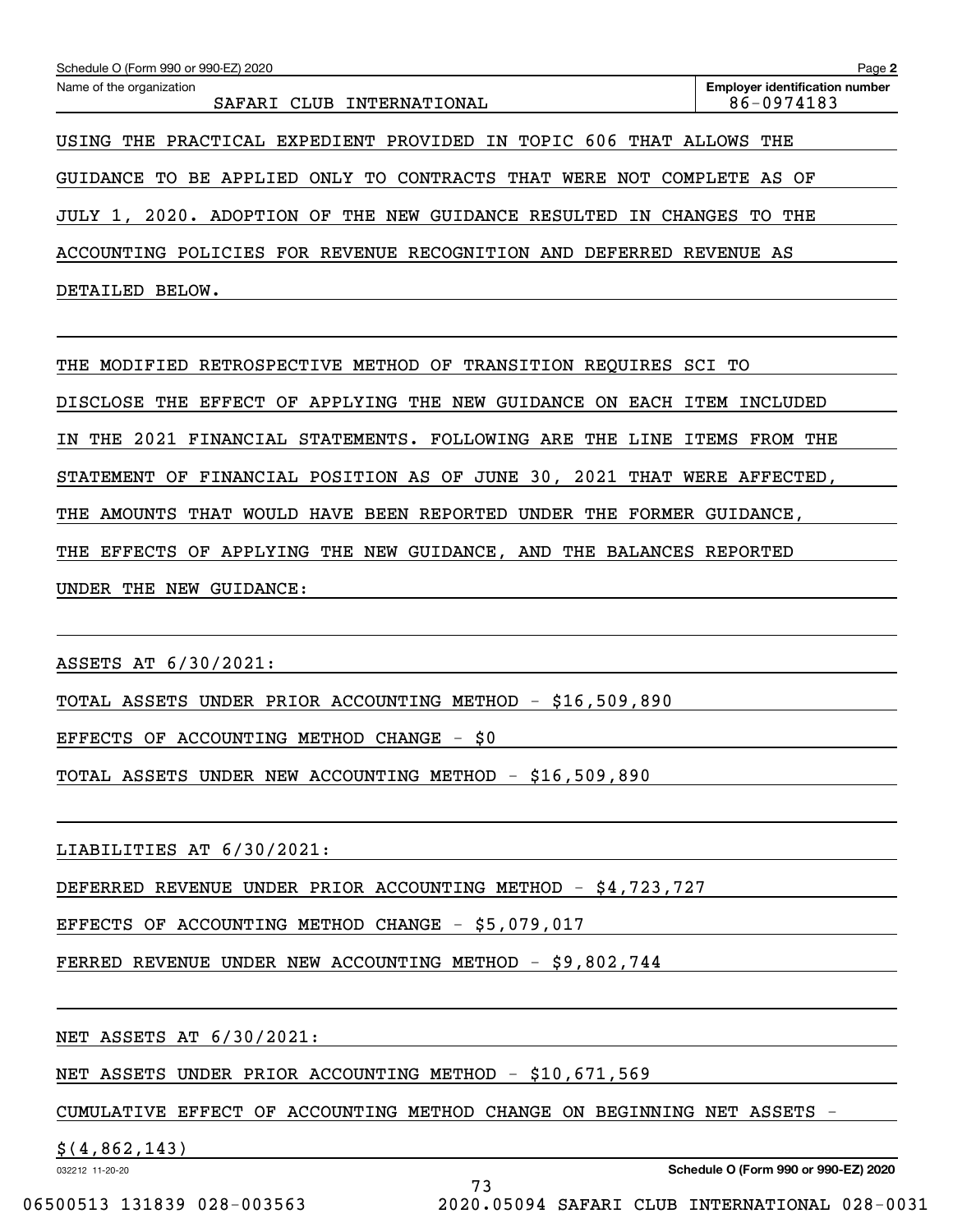SAFARI CLUB INTERNATIONAL 86-0974183

EFFECTS OF ACCOUNTING METHOD CHANGE IN CURRENT YEAR - \$(330,780)

NET ASSETS UNDER NEW ACCOUNTING METHOD - \$5,478,646

REVENUES IN CURRENT YEAR:

DUES AND SUBSCRIPTIONS UNDER PRIOR ACCOUNTING METHOD - \$1,759,853

EFFECTS OF ACCOUNTING METHOD CHANGE  $-$  \$ $(4, 203)$ 

DUES AND SUBSCRIPTIONS UNDER NEW ACCOUNTING METHOD - \$1,755,650

ADVERTISING AND SPONSORSHIPS UNDER PRIOR ACCOUNTING METHOD - \$1,672,405

EFFECTS OF ACCOUNTING METHOD CHANGE -  $$(326,577)$ 

ADVERTISING AND SPONSORSHIPS UNDER NEW ACCOUNTING METHOD - \$1,345,828

EXPENSES IN CURRENT YEAR:

NO CHANGE

CHANGE IN NET ASSETS (NET INCOME) IN CURRENT YEAR:

FORM 990 REVENUES LESS EXPENSES UNDER PRIOR ACCOUNTING METHOD -

\$864,763

EFFECTS OF ACCOUNTING METHOD CHANGE  $-$  \$(330,780)

FORM 990 REVENUES LESS EXPENSES UNDER NEW ACCOUNTING METHOD - \$533,983

THESE CHANGES ARE REFLECTED IN THE FINANCIAL AMOUNTS REPORTED FOR THE

FISCAL YEAR ENDED JUNE 30, 2021 ON THIS FORM 990. FOR PURPOSES OF FORM

990-T AND THE CALCULATION OF UNRELATED BUSINESS INCOME, THE OLD METHOD

OF ACCOUNTING HAS BEEN APPLIED CONSISTENTLY TO THESE AMOUNTS.

FORM 990, PART XII, LINE 2C:

THE ORGANIZATION HAS NOT CHANGED ITS OVERSIGHT PROCESS FOR THE AUDIT OR

74

032212 11-20-20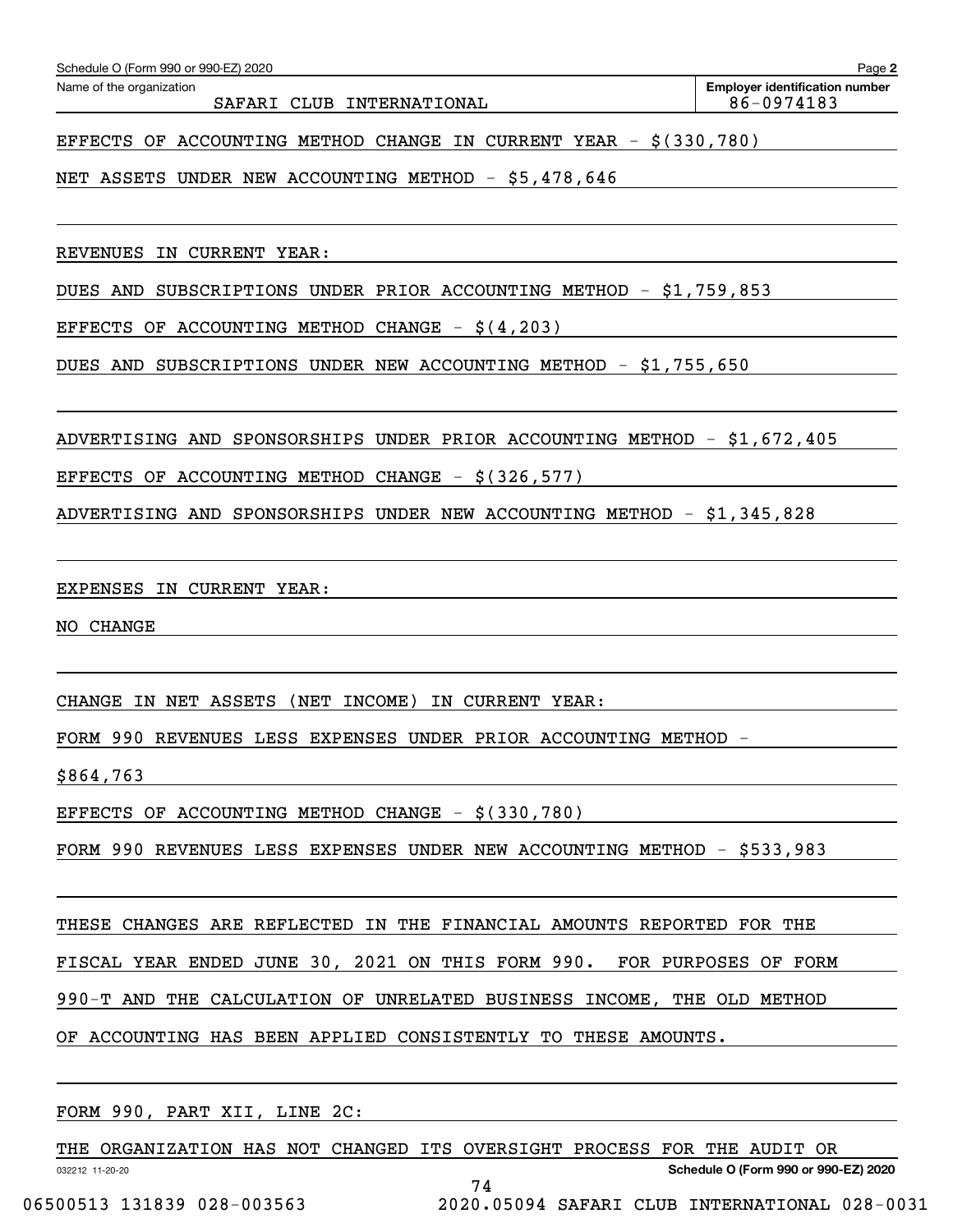| Name of the organization |  | SAFARI CLUB INTERNATIONAL                                           |  | <b>Employer identification number</b><br>$86 - 0974183$ |
|--------------------------|--|---------------------------------------------------------------------|--|---------------------------------------------------------|
|                          |  | ITS SELECTION PROCESS FOR THE INDEPENDENT AUDITORS DURING THE YEAR. |  |                                                         |
|                          |  |                                                                     |  |                                                         |
|                          |  |                                                                     |  |                                                         |
|                          |  |                                                                     |  |                                                         |
|                          |  |                                                                     |  |                                                         |
|                          |  |                                                                     |  |                                                         |
|                          |  |                                                                     |  |                                                         |
|                          |  |                                                                     |  |                                                         |
|                          |  |                                                                     |  |                                                         |
|                          |  |                                                                     |  |                                                         |
|                          |  |                                                                     |  |                                                         |
|                          |  |                                                                     |  |                                                         |
|                          |  |                                                                     |  |                                                         |
|                          |  |                                                                     |  |                                                         |
|                          |  |                                                                     |  |                                                         |
|                          |  |                                                                     |  |                                                         |
|                          |  |                                                                     |  |                                                         |
|                          |  |                                                                     |  |                                                         |
|                          |  |                                                                     |  |                                                         |
|                          |  |                                                                     |  |                                                         |
|                          |  |                                                                     |  |                                                         |
|                          |  |                                                                     |  |                                                         |
|                          |  |                                                                     |  |                                                         |
|                          |  |                                                                     |  |                                                         |
|                          |  |                                                                     |  |                                                         |
|                          |  |                                                                     |  |                                                         |
|                          |  |                                                                     |  |                                                         |

06500513 131839 028-003563 2020.05094 SAFARI CLUB INTERNATIONAL 028-0031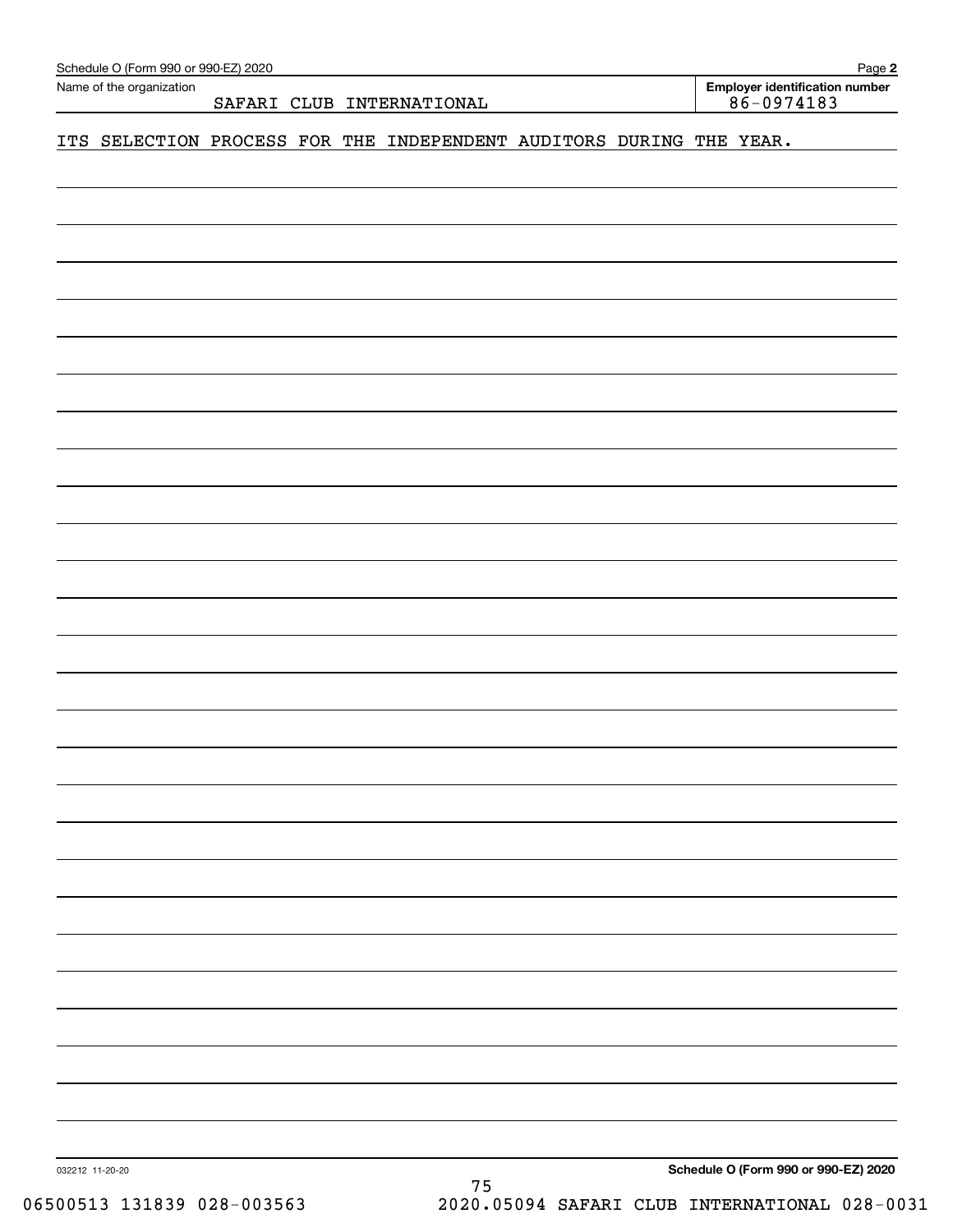**For Paperwork Reduction Act Notice, see the Instructions for Form 990. Schedule R (Form 990) 2020**

032161 10-28-20 LHA

# **Related Organizations and Unrelated Partnerships**

**Complete if the organization answered "Yes" on Form 990, Part IV, line 33, 34, 35b, 36, or 37.** |

**Attach to Form 990.**  |

86-0974183

Name of the organization

Department of the Treasury Internal Revenue Service

# SAFARI CLUB INTERNATIONAL

**Part I Identification of Disregarded Entities.**  Complete if the organization answered "Yes" on Form 990, Part IV, line 33.

| (a)<br>Name, address, and EIN (if applicable)<br>of disregarded entity | (b)<br>Primary activity | (c)<br>Legal domicile (state or<br>foreign country) | (d)<br>Total income | (e)<br>End-of-year assets | (f)<br>Direct controlling<br>entity |
|------------------------------------------------------------------------|-------------------------|-----------------------------------------------------|---------------------|---------------------------|-------------------------------------|
|                                                                        |                         |                                                     |                     |                           |                                     |
|                                                                        |                         |                                                     |                     |                           |                                     |
|                                                                        |                         |                                                     |                     |                           |                                     |
|                                                                        |                         |                                                     |                     |                           |                                     |

**Identification of Related Tax-Exempt Organizations.** Complete if the organization answered "Yes" on Form 990, Part IV, line 34, because it had one or more related tax-exempt **Part II** organizations during the tax year.

| (a)<br>Name, address, and EIN<br>of related organization | (b)<br>Primary activity | (c)<br>Legal domicile (state or<br>foreign country) | (d)<br>Exempt Code<br>section | (e)<br>Public charity<br>status (if section | (f)<br>Direct controlling<br>entity | $(g)$<br>Section 512(b)(13)<br>controlled<br>entity? |    |
|----------------------------------------------------------|-------------------------|-----------------------------------------------------|-------------------------------|---------------------------------------------|-------------------------------------|------------------------------------------------------|----|
|                                                          |                         |                                                     |                               | 501(c)(3)                                   |                                     | Yes                                                  | No |
| SAFARI CLUB INTERNATIONAL FOUNDATION -                   |                         |                                                     |                               |                                             |                                     |                                                      |    |
| 85-0292099, 4800 W GATES PASS RD, TUCSON, AZ             |                         |                                                     |                               |                                             |                                     |                                                      |    |
| 85745                                                    | WILDLIFE CONSERVATION   | ARIZONA                                             | 501(C)(3)                     | LINE 7                                      | N/A                                 |                                                      | х  |
| SAFARI CLUB INTERNATIONAL CANADA                         |                         |                                                     |                               |                                             |                                     |                                                      |    |
| 440 LAURIER AVE W, STE 200                               |                         |                                                     |                               |                                             | SAFARI CLUB                         |                                                      |    |
| OTTWA, ONTARIO, CANADA KIR 7X6                           | HUNTING ADVOCACY        | CANADA                                              |                               |                                             | <b>INTERNATIONAL</b>                |                                                      | х  |
| SAFARI CLUB INTERNATIONAL FOUNDATION OF                  |                         |                                                     |                               |                                             |                                     |                                                      |    |
| CANADA, 132 JEROME ST RR 1, LANARK, ONTARIO,             |                         |                                                     |                               |                                             | SAFARI CLUB                         |                                                      |    |
| CANADA K0G 1K0                                           | WILDLIFE CONSERVATION   | CANADA                                              | 501(C)(3)                     |                                             | <b>INTERNATIONAL</b>                |                                                      | x  |
| HUNTER ACTION FUND $-46-1989048$                         |                         |                                                     |                               |                                             |                                     |                                                      |    |
| 501 2ND ST NE                                            |                         |                                                     |                               |                                             | SAFARI CLUB                         |                                                      |    |
| WASHINGTON, DC<br>20002                                  | HUNTING ADVOCACY        | DISTRICT OF COLUMBIA 527                            |                               |                                             | INTERNATIONAL                       |                                                      | x  |

OMB No. 1545-0047

**Open to Public 2020**

| <b>SCHEDULE R</b> |
|-------------------|
| ----              |

**(Form 990)**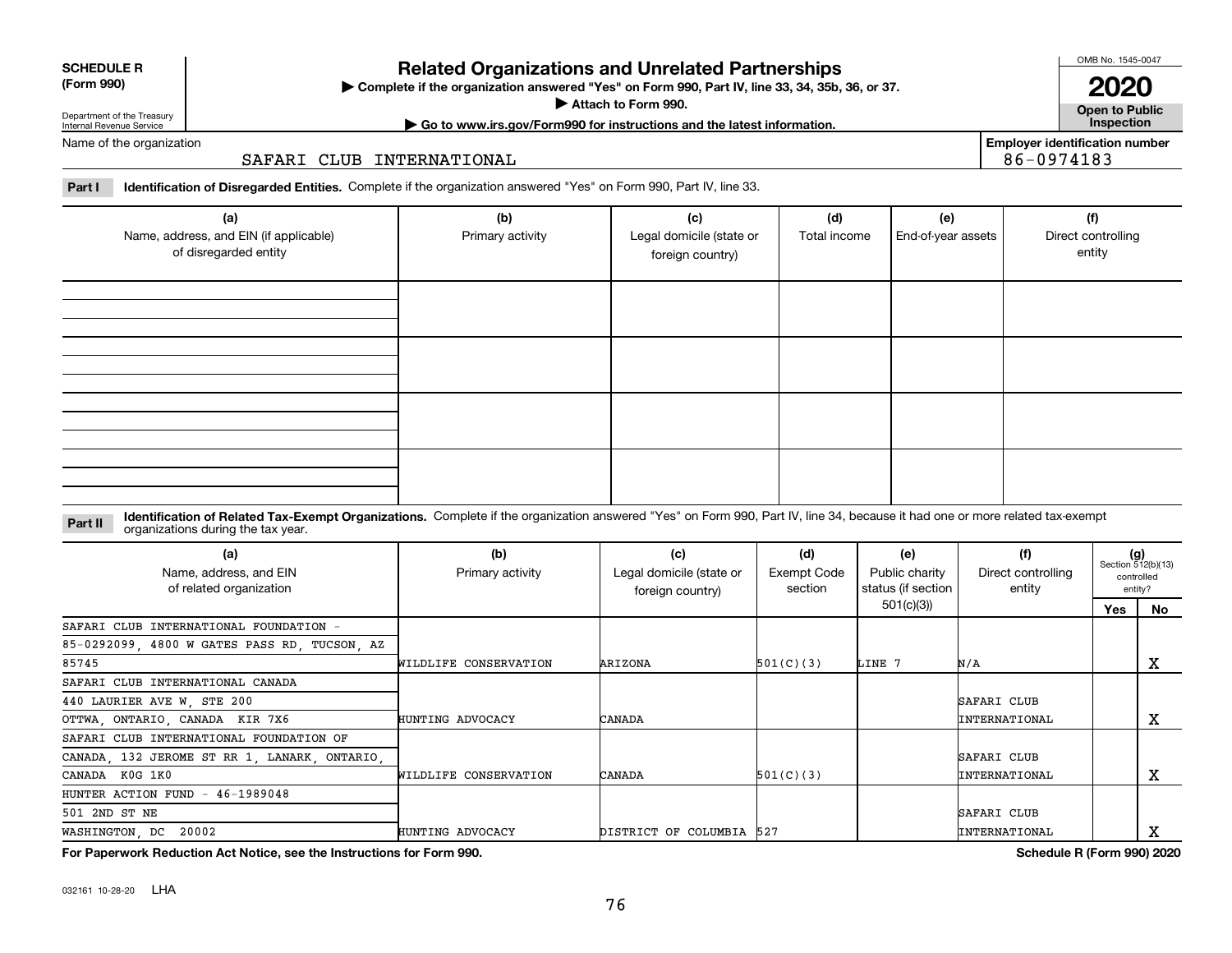**Part II Continuation of Identification of Related Tax-Exempt Organizations**

| (a)<br>Name, address, and EIN<br>of related organization | (b)<br>Primary activity | (c)<br>Legal domicile (state or<br>foreign country) | (d)<br>Exempt Code<br>section | (e)<br>Public charity<br>status (if section | (f)<br>Direct controlling<br>entity | controlled<br>organization? | $(g)$<br>Section 512(b)(13) |
|----------------------------------------------------------|-------------------------|-----------------------------------------------------|-------------------------------|---------------------------------------------|-------------------------------------|-----------------------------|-----------------------------|
|                                                          |                         |                                                     |                               | 501(c)(3)                                   |                                     | Yes                         | No                          |
| SARFARI CLUB INTERNATIONAL - PAC -                       |                         |                                                     |                               |                                             |                                     |                             |                             |
| 41-1771039, 4800 W GATES PASS RD, TUCSON, AZ             |                         |                                                     |                               |                                             | SAFARI CLUB                         |                             |                             |
| 85745                                                    | HUNTING ADVOCACY        | ARIZONA                                             | 527                           |                                             | INTERNATIONAL                       |                             | X                           |
|                                                          |                         |                                                     |                               |                                             |                                     |                             |                             |
|                                                          |                         |                                                     |                               |                                             |                                     |                             |                             |
|                                                          |                         |                                                     |                               |                                             |                                     |                             |                             |
|                                                          |                         |                                                     |                               |                                             |                                     |                             |                             |
|                                                          |                         |                                                     |                               |                                             |                                     |                             |                             |
|                                                          |                         |                                                     |                               |                                             |                                     |                             |                             |
|                                                          |                         |                                                     |                               |                                             |                                     |                             |                             |
|                                                          |                         |                                                     |                               |                                             |                                     |                             |                             |
|                                                          |                         |                                                     |                               |                                             |                                     |                             |                             |
|                                                          |                         |                                                     |                               |                                             |                                     |                             |                             |
|                                                          |                         |                                                     |                               |                                             |                                     |                             |                             |
|                                                          |                         |                                                     |                               |                                             |                                     |                             |                             |
|                                                          |                         |                                                     |                               |                                             |                                     |                             |                             |
|                                                          |                         |                                                     |                               |                                             |                                     |                             |                             |
|                                                          |                         |                                                     |                               |                                             |                                     |                             |                             |
|                                                          |                         |                                                     |                               |                                             |                                     |                             |                             |
|                                                          |                         |                                                     |                               |                                             |                                     |                             |                             |
|                                                          |                         |                                                     |                               |                                             |                                     |                             |                             |
|                                                          |                         |                                                     |                               |                                             |                                     |                             |                             |
|                                                          |                         |                                                     |                               |                                             |                                     |                             |                             |
|                                                          |                         |                                                     |                               |                                             |                                     |                             |                             |
|                                                          |                         |                                                     |                               |                                             |                                     |                             |                             |
|                                                          |                         |                                                     |                               |                                             |                                     |                             |                             |
|                                                          |                         |                                                     |                               |                                             |                                     |                             |                             |
|                                                          |                         |                                                     |                               |                                             |                                     |                             |                             |
|                                                          |                         |                                                     |                               |                                             |                                     |                             |                             |
|                                                          |                         |                                                     |                               |                                             |                                     |                             |                             |
|                                                          |                         |                                                     |                               |                                             |                                     |                             |                             |
|                                                          |                         |                                                     |                               |                                             |                                     |                             |                             |
|                                                          |                         |                                                     |                               |                                             |                                     |                             |                             |
|                                                          |                         |                                                     |                               |                                             |                                     |                             |                             |
|                                                          |                         |                                                     |                               |                                             |                                     |                             |                             |
|                                                          |                         |                                                     |                               |                                             |                                     |                             |                             |
|                                                          |                         |                                                     |                               |                                             |                                     |                             |                             |
|                                                          |                         |                                                     |                               |                                             |                                     |                             |                             |
|                                                          |                         |                                                     |                               |                                             |                                     |                             |                             |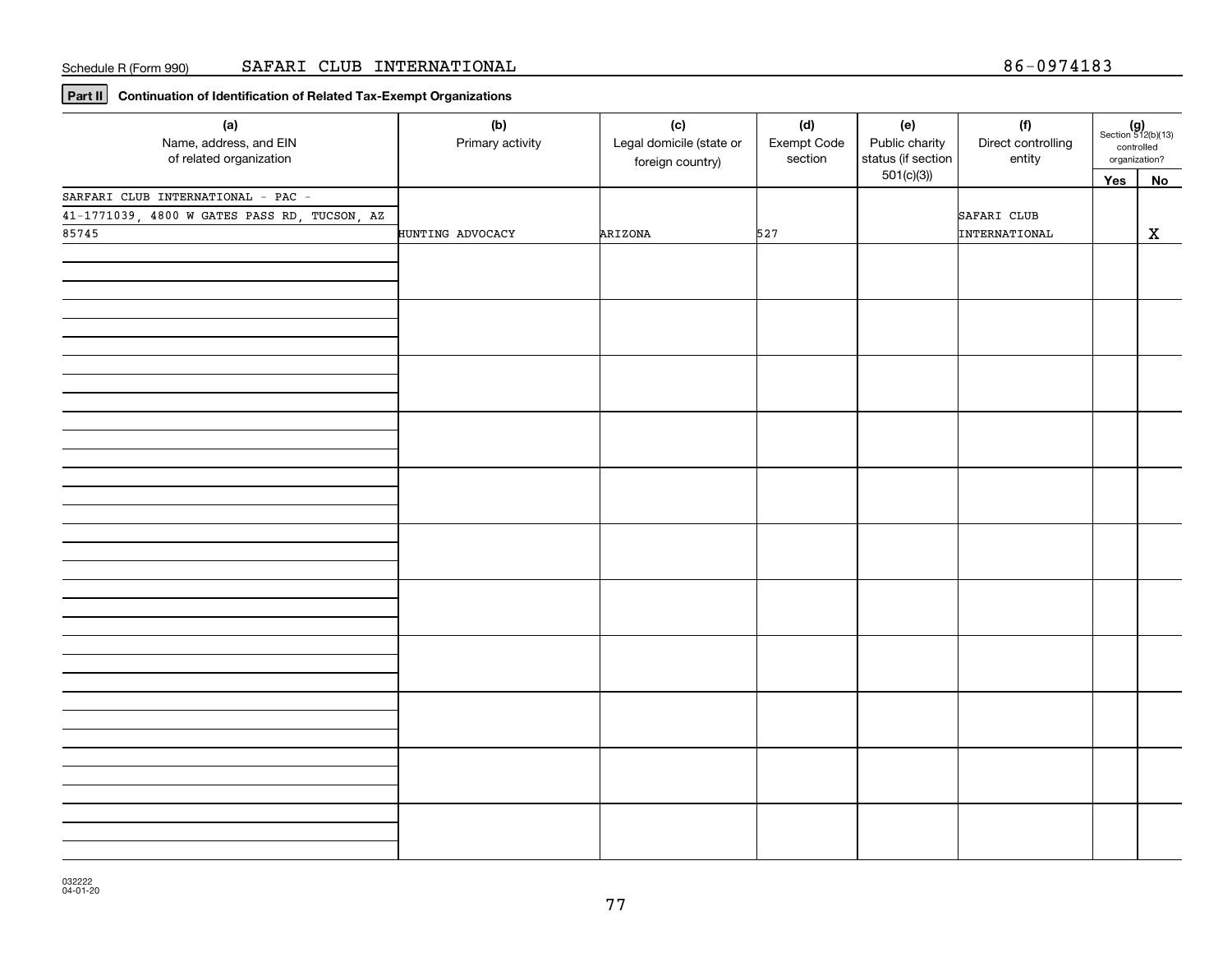## Schedule R (Form 990) 2020 **SAFARI CLUB INTERNATIONAL** 86-0974183 <sub>Page</sub>

**2**

**Identification of Related Organizations Taxable as a Partnership.** Complete if the organization answered "Yes" on Form 990, Part IV, line 34, because it had one or more related **Part III** organizations treated as a partnership during the tax year.

| (a)                                               | (b)              | (c)                  | (d)                          | (e)                                                                   | (f)                      | (g)                     |         | (h)              | (i)                                      | (i) | (k)                                                     |
|---------------------------------------------------|------------------|----------------------|------------------------------|-----------------------------------------------------------------------|--------------------------|-------------------------|---------|------------------|------------------------------------------|-----|---------------------------------------------------------|
| Name, address, and EIN<br>of related organization | Primary activity | Legal<br>domicile    | Direct controlling<br>entity | Predominant income                                                    | Share of total<br>income | Share of<br>end-of-year |         | Disproportionate | Code V-UBI<br>amount in box              |     | General or Percentage<br>managing ownership<br>partner? |
|                                                   |                  | (state or<br>foreign |                              |                                                                       |                          | assets                  |         | allocations?     |                                          |     |                                                         |
|                                                   |                  | country)             |                              | ricolated, unrelated,<br>excluded from tax under<br>sections 512-514) |                          |                         | Yes $ $ | No               | 20 of Schedule<br>K-1 (Form 1065) Yes No |     |                                                         |
|                                                   |                  |                      |                              |                                                                       |                          |                         |         |                  |                                          |     |                                                         |
|                                                   |                  |                      |                              |                                                                       |                          |                         |         |                  |                                          |     |                                                         |
|                                                   |                  |                      |                              |                                                                       |                          |                         |         |                  |                                          |     |                                                         |
|                                                   |                  |                      |                              |                                                                       |                          |                         |         |                  |                                          |     |                                                         |
|                                                   |                  |                      |                              |                                                                       |                          |                         |         |                  |                                          |     |                                                         |
|                                                   |                  |                      |                              |                                                                       |                          |                         |         |                  |                                          |     |                                                         |
|                                                   |                  |                      |                              |                                                                       |                          |                         |         |                  |                                          |     |                                                         |
|                                                   |                  |                      |                              |                                                                       |                          |                         |         |                  |                                          |     |                                                         |
|                                                   |                  |                      |                              |                                                                       |                          |                         |         |                  |                                          |     |                                                         |
|                                                   |                  |                      |                              |                                                                       |                          |                         |         |                  |                                          |     |                                                         |
|                                                   |                  |                      |                              |                                                                       |                          |                         |         |                  |                                          |     |                                                         |
|                                                   |                  |                      |                              |                                                                       |                          |                         |         |                  |                                          |     |                                                         |
|                                                   |                  |                      |                              |                                                                       |                          |                         |         |                  |                                          |     |                                                         |
|                                                   |                  |                      |                              |                                                                       |                          |                         |         |                  |                                          |     |                                                         |
|                                                   |                  |                      |                              |                                                                       |                          |                         |         |                  |                                          |     |                                                         |
|                                                   |                  |                      |                              |                                                                       |                          |                         |         |                  |                                          |     |                                                         |
|                                                   |                  |                      |                              |                                                                       |                          |                         |         |                  |                                          |     |                                                         |

**Identification of Related Organizations Taxable as a Corporation or Trust.** Complete if the organization answered "Yes" on Form 990, Part IV, line 34, because it had one or more related **Part IV** organizations treated as a corporation or trust during the tax year.

| (a)<br>Name, address, and EIN<br>of related organization | (b)<br>Primary activity | (c)<br>Legal domicile<br>(state or<br>foreign | (d)<br>Direct controlling<br>entity | (e)<br>Type of entity<br>(C corp, S corp,<br>or trust) | (f)<br>Share of total<br>income | (g)<br>Share of<br>end-of-year<br>assets | (h)<br>Percentage<br>ownership | (i)<br>Section<br>512(b)(13)<br>controlled | entity?  |
|----------------------------------------------------------|-------------------------|-----------------------------------------------|-------------------------------------|--------------------------------------------------------|---------------------------------|------------------------------------------|--------------------------------|--------------------------------------------|----------|
|                                                          |                         | country)                                      |                                     |                                                        |                                 |                                          |                                |                                            | Yes   No |
|                                                          |                         |                                               |                                     |                                                        |                                 |                                          |                                |                                            |          |
|                                                          |                         |                                               |                                     |                                                        |                                 |                                          |                                |                                            |          |
|                                                          |                         |                                               |                                     |                                                        |                                 |                                          |                                |                                            |          |
|                                                          |                         |                                               |                                     |                                                        |                                 |                                          |                                |                                            |          |
|                                                          |                         |                                               |                                     |                                                        |                                 |                                          |                                |                                            |          |
|                                                          |                         |                                               |                                     |                                                        |                                 |                                          |                                |                                            |          |
|                                                          |                         |                                               |                                     |                                                        |                                 |                                          |                                |                                            |          |
|                                                          |                         |                                               |                                     |                                                        |                                 |                                          |                                |                                            |          |
|                                                          |                         |                                               |                                     |                                                        |                                 |                                          |                                |                                            |          |
|                                                          |                         |                                               |                                     |                                                        |                                 |                                          |                                |                                            |          |
|                                                          |                         |                                               |                                     |                                                        |                                 |                                          |                                |                                            |          |
|                                                          |                         |                                               |                                     |                                                        |                                 |                                          |                                |                                            |          |
|                                                          |                         |                                               |                                     |                                                        |                                 |                                          |                                |                                            |          |
|                                                          |                         |                                               |                                     |                                                        |                                 |                                          |                                |                                            |          |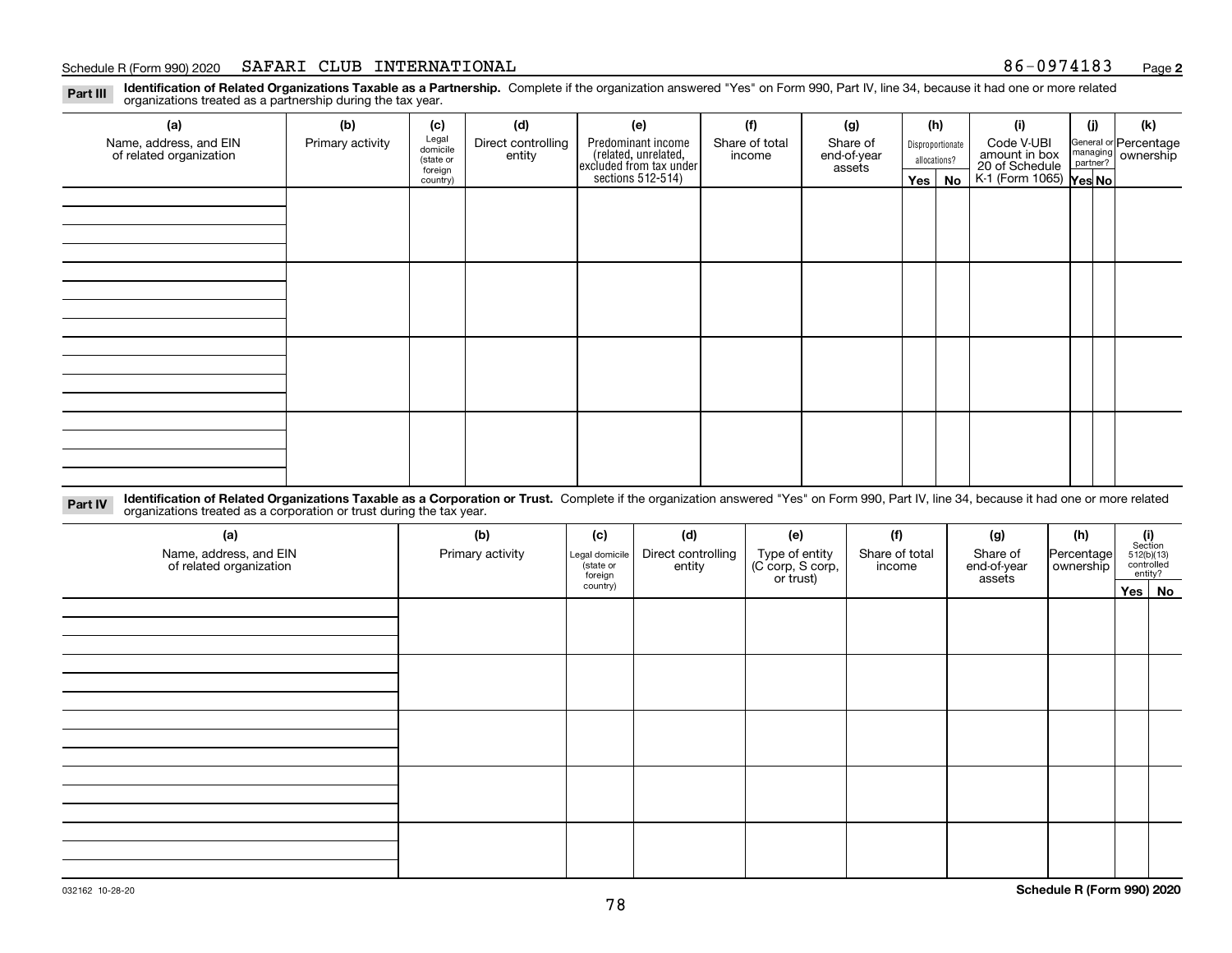# Schedule R (Form 990) 2020 **SAFARI CLUB INTERNATIONAL** 86-0974183 <sub>Page</sub>

**Part V** T**ransactions With Related Organizations.** Complete if the organization answered "Yes" on Form 990, Part IV, line 34, 35b, or 36.

| Note: Complete line 1 if any entity is listed in Parts II, III, or IV of this schedule.                                                                                                                                        |                | <b>Yes</b> | No           |
|--------------------------------------------------------------------------------------------------------------------------------------------------------------------------------------------------------------------------------|----------------|------------|--------------|
| During the tax year, did the organization engage in any of the following transactions with one or more related organizations listed in Parts II-IV?                                                                            |                |            |              |
|                                                                                                                                                                                                                                | 1a             |            | X            |
| b Gift, grant, or capital contribution to related organization(s) manufactured and contribution to related organization(s)                                                                                                     | 1 <sub>b</sub> | x          |              |
| c Gift, grant, or capital contribution from related organization(s) material content and contribution from related organization(s) material content and content and contribution from related organization(s) material content | 1 <sub>c</sub> |            | X            |
|                                                                                                                                                                                                                                | 1 <sub>d</sub> | х          |              |
|                                                                                                                                                                                                                                | 1e             |            | X            |
|                                                                                                                                                                                                                                |                |            |              |
| Dividends from related organization(s) manufactured and contract and contract or produced and contract and contract and contract and contract and contract and contract and contract and contract and contract and contract an | 1f             |            | X            |
| $g$ Sale of assets to related organization(s) with an example and construction of the state of assets to related organization(s) with an example and construction of the state of assets to related organization(s) with an e  | 1 <sub>q</sub> |            | X            |
| h Purchase of assets from related organization(s) manufactured and content to content the content of assets from related organization(s)                                                                                       | 1 <sub>h</sub> | X          |              |
|                                                                                                                                                                                                                                | 1i.            |            | X            |
| Lease of facilities, equipment, or other assets to related organization(s) contain and contained and contained and contained and contained and contained and contained and contained and contained and contained and contained | 1j             |            | X            |
|                                                                                                                                                                                                                                |                |            |              |
|                                                                                                                                                                                                                                | 1k             | X          |              |
| Performance of services or membership or fundraising solicitations for related organization(s) matchinary material content and content of the services or membership or fundraising solicitations for related organization(s)  | 11             |            | X            |
| m Performance of services or membership or fundraising solicitations by related organization(s)                                                                                                                                | 1 <sub>m</sub> |            | X            |
|                                                                                                                                                                                                                                | 1n             | X          |              |
| o Sharing of paid employees with related organization(s) manufactured and content to the content of the content of the content of the content of the content of the content of the content of the content of the content of th | 1o             | X          |              |
|                                                                                                                                                                                                                                |                |            |              |
|                                                                                                                                                                                                                                | 1p             | X          |              |
|                                                                                                                                                                                                                                | 1 <sub>q</sub> | x          |              |
|                                                                                                                                                                                                                                |                |            |              |
| Other transfer of cash or property to related organization(s)                                                                                                                                                                  | 1r             | x          |              |
|                                                                                                                                                                                                                                | 1s             |            | $\mathbf{x}$ |
| 2 If the answer to any of the above is "Yes," see the instructions for information on who must complete this line, including covered relationships and transaction thresholds.                                                 |                |            |              |

|     | (a)<br>Name of related organization | (b)<br>Transaction<br>type (a-s) | (c)<br>Amount involved | (d)<br>Method of determining amount involved |
|-----|-------------------------------------|----------------------------------|------------------------|----------------------------------------------|
| (1) |                                     |                                  |                        |                                              |
| (2) |                                     |                                  |                        |                                              |
| (3) |                                     |                                  |                        |                                              |
| (4) |                                     |                                  |                        |                                              |
| (5) |                                     |                                  |                        |                                              |
| (6) |                                     |                                  |                        |                                              |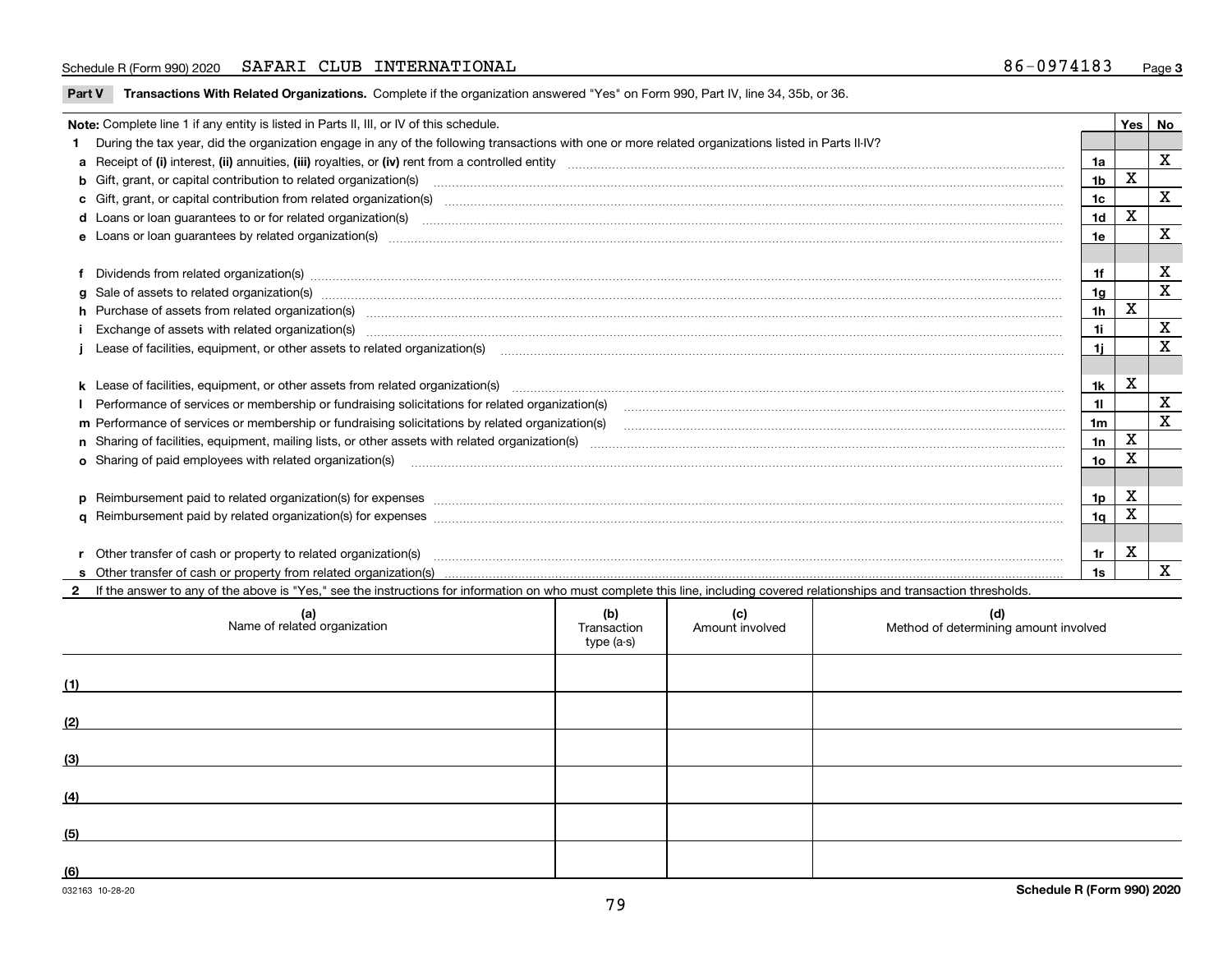## Schedule R (Form 990) 2020 **SAFARI CLUB INTERNATIONAL** 86-0974183 <sub>Page</sub>

**Part VI Unrelated Organizations Taxable as a Partnership. Complete if the organization answered "Yes" on Form 990, Part IV, line 37.** 

Provide the following information for each entity taxed as a partnership through which the organization conducted more than five percent of its activities (measured by total assets or gross revenue) that was not a related organization. See instructions regarding exclusion for certain investment partnerships.

| ັ                      | ັ<br>ັ           |                   |                                                                                            |                                                                                              |          |             |                                  |                                                                                                  |        |     |
|------------------------|------------------|-------------------|--------------------------------------------------------------------------------------------|----------------------------------------------------------------------------------------------|----------|-------------|----------------------------------|--------------------------------------------------------------------------------------------------|--------|-----|
| (a)                    | (b)              | (c)               | (d)                                                                                        | $(e)$<br>Are all                                                                             | (f)      | (g)         | (h)                              | (i)                                                                                              | (i)    | (k) |
| Name, address, and EIN | Primary activity | Legal domicile    | Predominant income<br>(related, unrelated,<br>excluded from tax under<br>sections 512-514) |                                                                                              | Share of | Share of    | Disproportionate<br>allocations? | Code V-UBI<br>amount in box 20 managing<br>of Schedule K-1<br>(Form 1065)<br>$\overline{Yes}$ No |        |     |
| of entity              |                  | (state or foreign |                                                                                            | $\begin{array}{c}\n\text{partners} & \text{sec.} \\ 501(c)(3) & \text{orgs.?} \n\end{array}$ | total    | end-of-year |                                  |                                                                                                  |        |     |
|                        |                  | country)          |                                                                                            |                                                                                              | income   | assets      |                                  |                                                                                                  |        |     |
|                        |                  |                   |                                                                                            | Yes No                                                                                       |          |             | Yes No                           |                                                                                                  | Yes No |     |
|                        |                  |                   |                                                                                            |                                                                                              |          |             |                                  |                                                                                                  |        |     |
|                        |                  |                   |                                                                                            |                                                                                              |          |             |                                  |                                                                                                  |        |     |
|                        |                  |                   |                                                                                            |                                                                                              |          |             |                                  |                                                                                                  |        |     |
|                        |                  |                   |                                                                                            |                                                                                              |          |             |                                  |                                                                                                  |        |     |
|                        |                  |                   |                                                                                            |                                                                                              |          |             |                                  |                                                                                                  |        |     |
|                        |                  |                   |                                                                                            |                                                                                              |          |             |                                  |                                                                                                  |        |     |
|                        |                  |                   |                                                                                            |                                                                                              |          |             |                                  |                                                                                                  |        |     |
|                        |                  |                   |                                                                                            |                                                                                              |          |             |                                  |                                                                                                  |        |     |
|                        |                  |                   |                                                                                            |                                                                                              |          |             |                                  |                                                                                                  |        |     |
|                        |                  |                   |                                                                                            |                                                                                              |          |             |                                  |                                                                                                  |        |     |
|                        |                  |                   |                                                                                            |                                                                                              |          |             |                                  |                                                                                                  |        |     |
|                        |                  |                   |                                                                                            |                                                                                              |          |             |                                  |                                                                                                  |        |     |
|                        |                  |                   |                                                                                            |                                                                                              |          |             |                                  |                                                                                                  |        |     |
|                        |                  |                   |                                                                                            |                                                                                              |          |             |                                  |                                                                                                  |        |     |
|                        |                  |                   |                                                                                            |                                                                                              |          |             |                                  |                                                                                                  |        |     |
|                        |                  |                   |                                                                                            |                                                                                              |          |             |                                  |                                                                                                  |        |     |
|                        |                  |                   |                                                                                            |                                                                                              |          |             |                                  |                                                                                                  |        |     |
|                        |                  |                   |                                                                                            |                                                                                              |          |             |                                  |                                                                                                  |        |     |
|                        |                  |                   |                                                                                            |                                                                                              |          |             |                                  |                                                                                                  |        |     |
|                        |                  |                   |                                                                                            |                                                                                              |          |             |                                  |                                                                                                  |        |     |
|                        |                  |                   |                                                                                            |                                                                                              |          |             |                                  |                                                                                                  |        |     |
|                        |                  |                   |                                                                                            |                                                                                              |          |             |                                  |                                                                                                  |        |     |
|                        |                  |                   |                                                                                            |                                                                                              |          |             |                                  |                                                                                                  |        |     |
|                        |                  |                   |                                                                                            |                                                                                              |          |             |                                  |                                                                                                  |        |     |
|                        |                  |                   |                                                                                            |                                                                                              |          |             |                                  |                                                                                                  |        |     |
|                        |                  |                   |                                                                                            |                                                                                              |          |             |                                  |                                                                                                  |        |     |
|                        |                  |                   |                                                                                            |                                                                                              |          |             |                                  |                                                                                                  |        |     |
|                        |                  |                   |                                                                                            |                                                                                              |          |             |                                  |                                                                                                  |        |     |
|                        |                  |                   |                                                                                            |                                                                                              |          |             |                                  |                                                                                                  |        |     |
|                        |                  |                   |                                                                                            |                                                                                              |          |             |                                  |                                                                                                  |        |     |
|                        |                  |                   |                                                                                            |                                                                                              |          |             |                                  |                                                                                                  |        |     |
|                        |                  |                   |                                                                                            |                                                                                              |          |             |                                  |                                                                                                  |        |     |
|                        |                  |                   |                                                                                            |                                                                                              |          |             |                                  |                                                                                                  |        |     |
|                        |                  |                   |                                                                                            |                                                                                              |          |             |                                  |                                                                                                  |        |     |
|                        |                  |                   |                                                                                            |                                                                                              |          |             |                                  |                                                                                                  |        |     |
|                        |                  |                   |                                                                                            |                                                                                              |          |             |                                  |                                                                                                  |        |     |
|                        |                  |                   |                                                                                            |                                                                                              |          |             |                                  |                                                                                                  |        |     |
|                        |                  |                   |                                                                                            |                                                                                              |          |             |                                  |                                                                                                  |        |     |
|                        |                  |                   |                                                                                            |                                                                                              |          |             |                                  |                                                                                                  |        |     |
|                        |                  |                   |                                                                                            |                                                                                              |          |             |                                  |                                                                                                  |        |     |
|                        |                  |                   |                                                                                            |                                                                                              |          |             |                                  |                                                                                                  |        |     |
|                        |                  |                   |                                                                                            |                                                                                              |          |             |                                  |                                                                                                  |        |     |
|                        |                  |                   |                                                                                            |                                                                                              |          |             |                                  |                                                                                                  |        |     |

**Schedule R (Form 990) 2020**